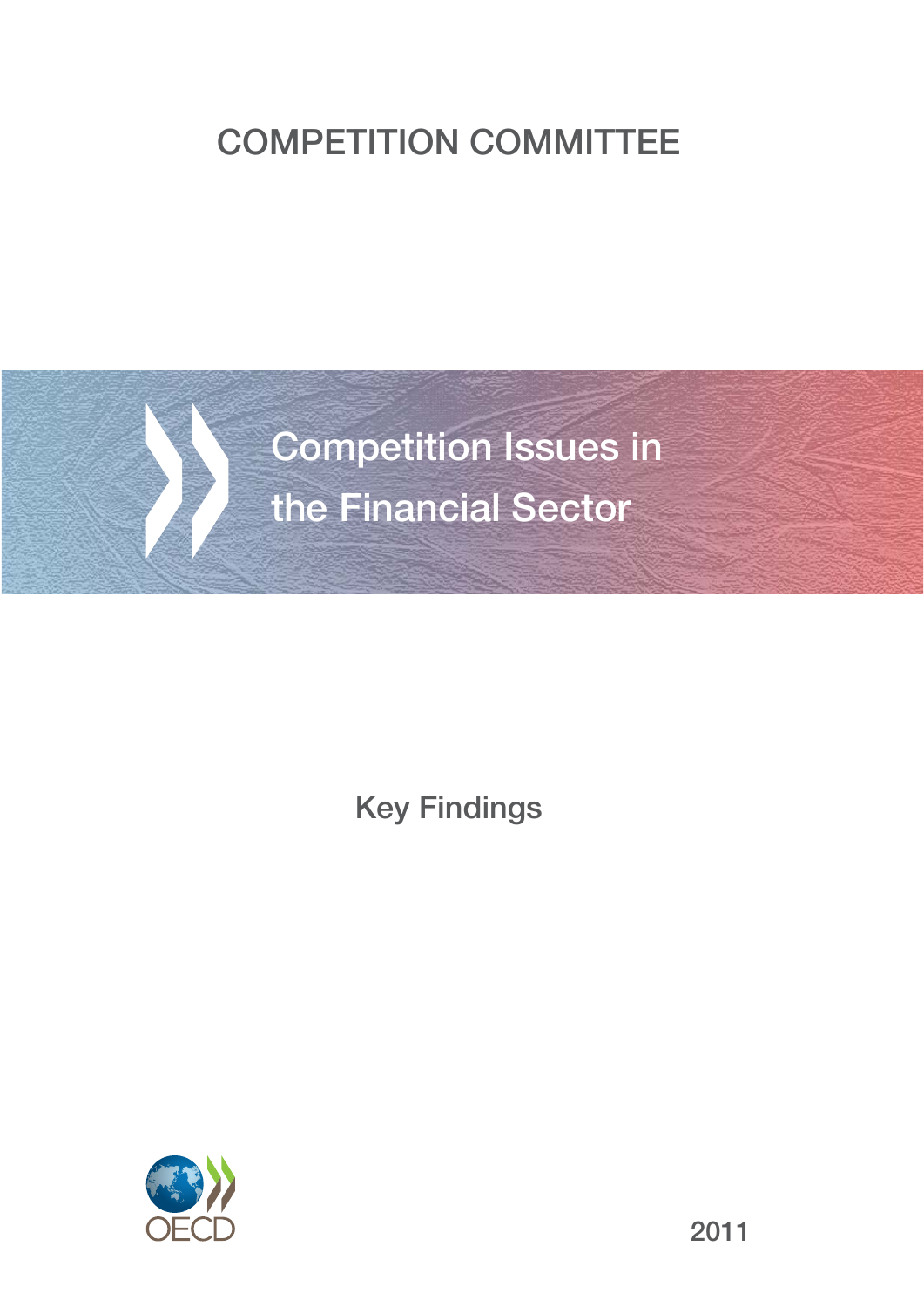# **Competition Issues in the Financial Sector**

KEY FINDINGS

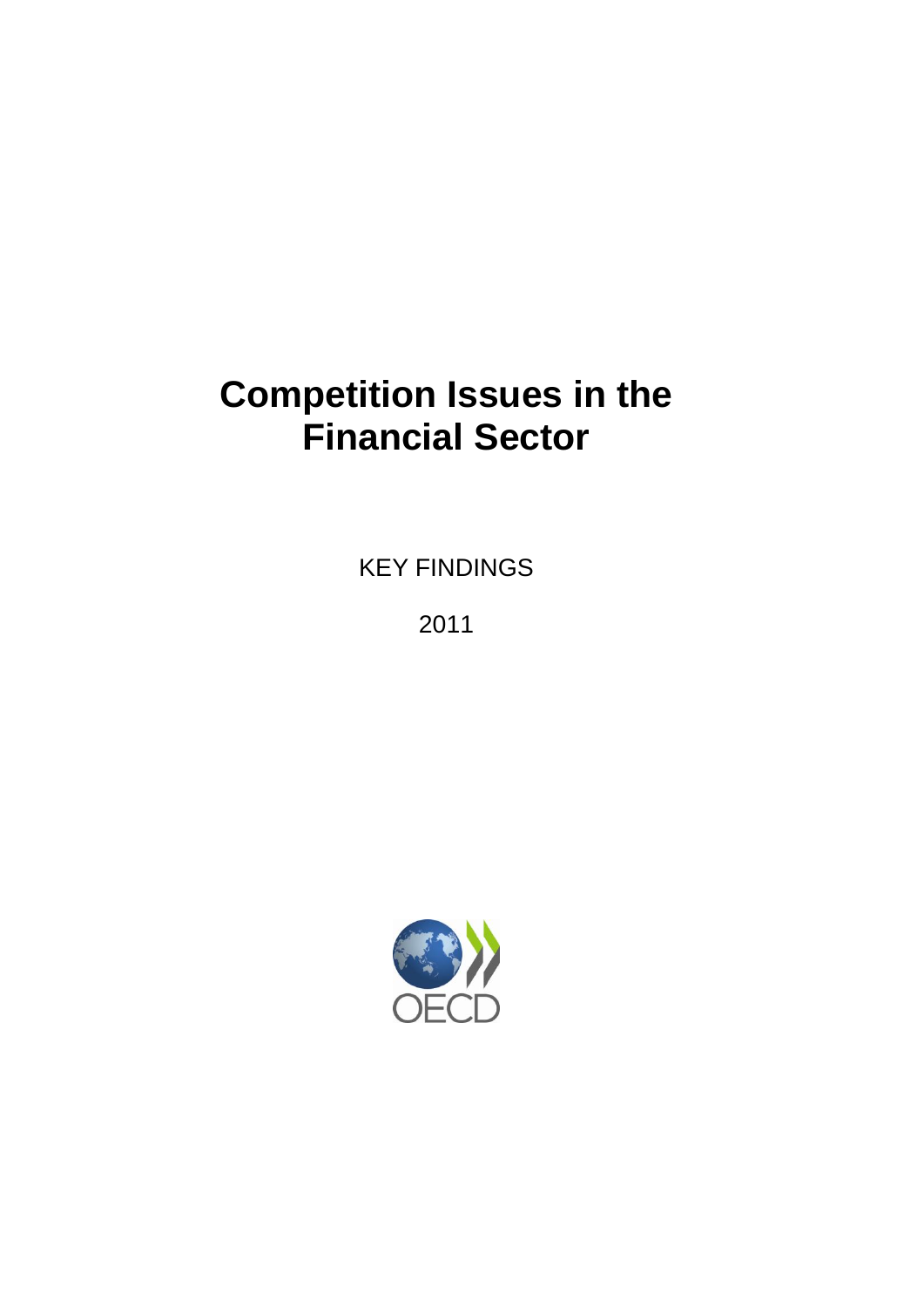### **ORGANISATION FOR ECONOMIC CO-OPERATION AND DEVELOPMENT**

The OECD is a unique forum where the governments of 34 democracies work together to address the economic, social and environmental challenges of globalisation. The OECD is also at the forefront of efforts to understand and to help governments respond to new developments and concerns, such as corporate governance, the information economy and the challenges of an ageing population. The Organisation provides a setting where governments can compare policy experiences, seek answers to common problems, identify good practice and work to co-ordinate domestic and international policies.

The OECD member countries are: Australia, Austria, Belgium, Canada, Chile, the Czech Republic, Denmark, Estonia, Finland, France, Germany, Greece, Hungary, Iceland, Ireland, Israel, Italy, Japan, Korea, Luxembourg, Mexico, the Netherlands, New Zealand, Norway, Poland, Portugal, the Slovak Republic, Slovenia, Spain, Sweden, Switzerland, Turkey, the United Kingdom and the United States. The Commission of the European Communities takes part in the work of the OECD.

OECD Publishing disseminates widely the results of the Organisation"s statistics gathering and research on economics, social and environmental issues, as well as the conventions, guidelines and standards agreed by its members.

> *This work is issued under the responsibility of the Secretary-General of the OECD. The opinions expressed and arguments employed herein do not necessarily reflect the official views of the OECD member countries.*

© OECD 2011

You can copy, download or print OECD content for your own use, and you can include excerpts from OECD publications, databases and multimedia products in your own documents, presentations, blogs, websites and teaching materials, provided that suitable acknowledgment of OECD as source and copyright owner is given. All requests for public or commercial use and translation rights should be submitted to *rights@oecd.org*. Requests for permission to photocopy portions of this material for public or commercial use shall be addressed directly to the Copyright Clearance Center (CCC) at *info@copyright.com* or the Centre français d"exploitation du droit de copie (CFC) *contact@cfcopies.com*.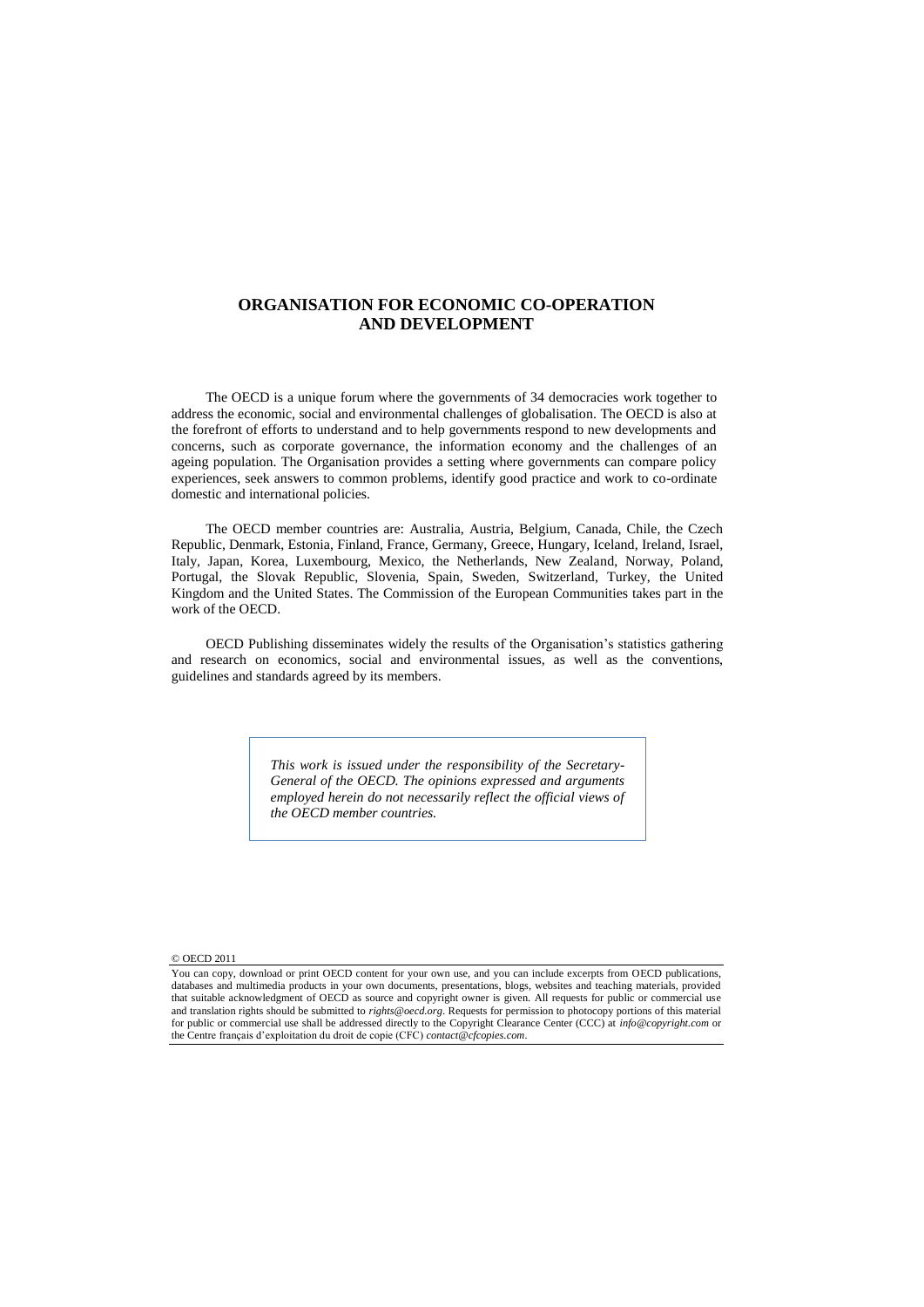#### **FOREWORD**

The OECD Competition Committee and its Working Parties have discussed competition issues in the financial sector extensively in recent years. Among the participants in these discussions were senior competition officials, current and former financial market regulators, leading academics and representatives of the business community.

This publication presents the key findings resulting from the roundtable discussions held on Exit Strategies (2010); Concentration and Stability in the Banking Sector (2010); Failing Firm Defence (2009); Competition and Financial Markets (2009); Competition and Regulation in Retail Banking (2006); Mergers in Financial Services (2000); and Enhancing the Role of Competition in the Regulation of Banks (1998). The key findings from each roundtable have now been organised into a cohesive narrative, putting the Competition Committee"s work in this area into perspective and making it useful to a wider audience.

The executive summaries on which this document is based, as well as a bibliography, are included in this publication. The full set of materials from each roundtable, including background papers, national contributions and detailed summaries of the discussions, can be found at www.oecd.org/competition/roundtables.

**3**

COMPETITION ISSUES IN THE FINANCIAL SECTOR © OECD 2011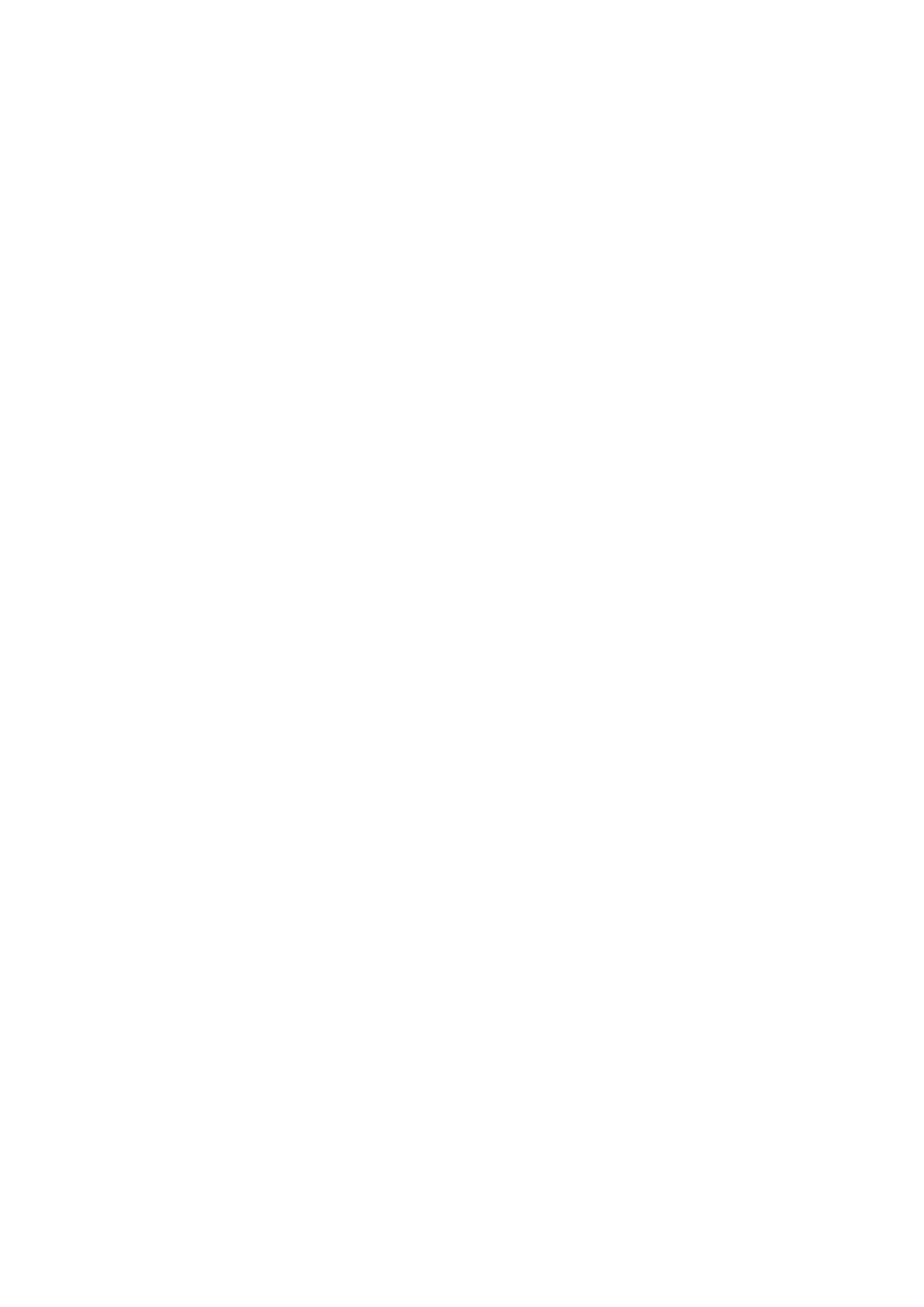# **TABLE OF CONTENTS**

| <b>Executive Summaries</b>                                        |  |
|-------------------------------------------------------------------|--|
|                                                                   |  |
| Competition, Concentration and Stability in the Banking Sector 33 |  |
|                                                                   |  |
|                                                                   |  |
|                                                                   |  |
|                                                                   |  |
|                                                                   |  |
|                                                                   |  |

COMPETITION ISSUES IN THE FINANCIAL SECTOR  $\circledcirc$  OECD 2011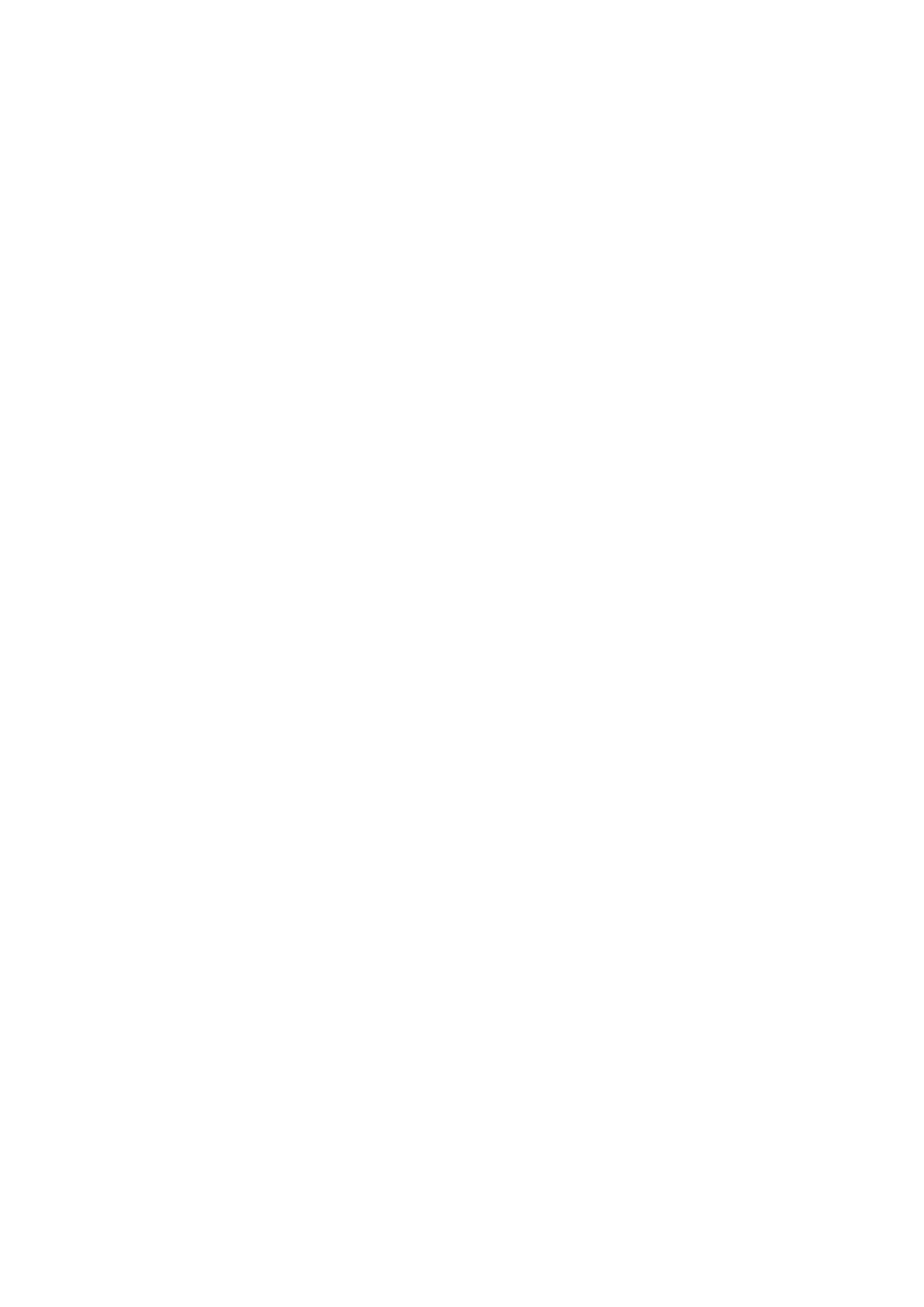# **KEY FINDINGS \***

*By the Secretariat*

# **Introduction**

l \*

*(1) The financial sector is special. Competition in banking is inherently imperfect, the sector is subject to systemic risk problems, and in recent years the sector has become increasingly exposed to the risks of capital markets.*

> The health of the financial sector is of special importance to the real economy, as the sector is at the heart of every well-functioning market system. Banks perform intermediation functions that are critical to the real economy. These functions facilitate and contribute to economic growth. In particular, retail banks are important for financing consumers and SMEs. If the financial sector is not working well, then the entire market economy is not working well. All OECD countries acknowledge the importance and the special role of banks in their economies. For this reason, governments impose significant regulation and oversight to promote the smooth functioning of the financial sector, and, when problems arise, they must act quickly to avert systemic crises.

> Competition in banking is inherently imperfect. There are considerable information asymmetries regarding risk levels between depositors and institutions. Switching costs for customers are often substantial, with the result that many customers are reluctant to switch all or part of their business between banks, which can pose a significant barrier to entry. The existence of such imperfections means that, in the absence of effective regulation, the financial sector would provide significant opportunities for generating and sustaining rents.

This section is based on meaningful findings extracted from the executive summaries compiled in this publication. They were reorganised into a cohesive narrative that captures the different aspects covered.

COMPETITION ISSUES IN THE FINANCIAL SECTOR © OECD 2011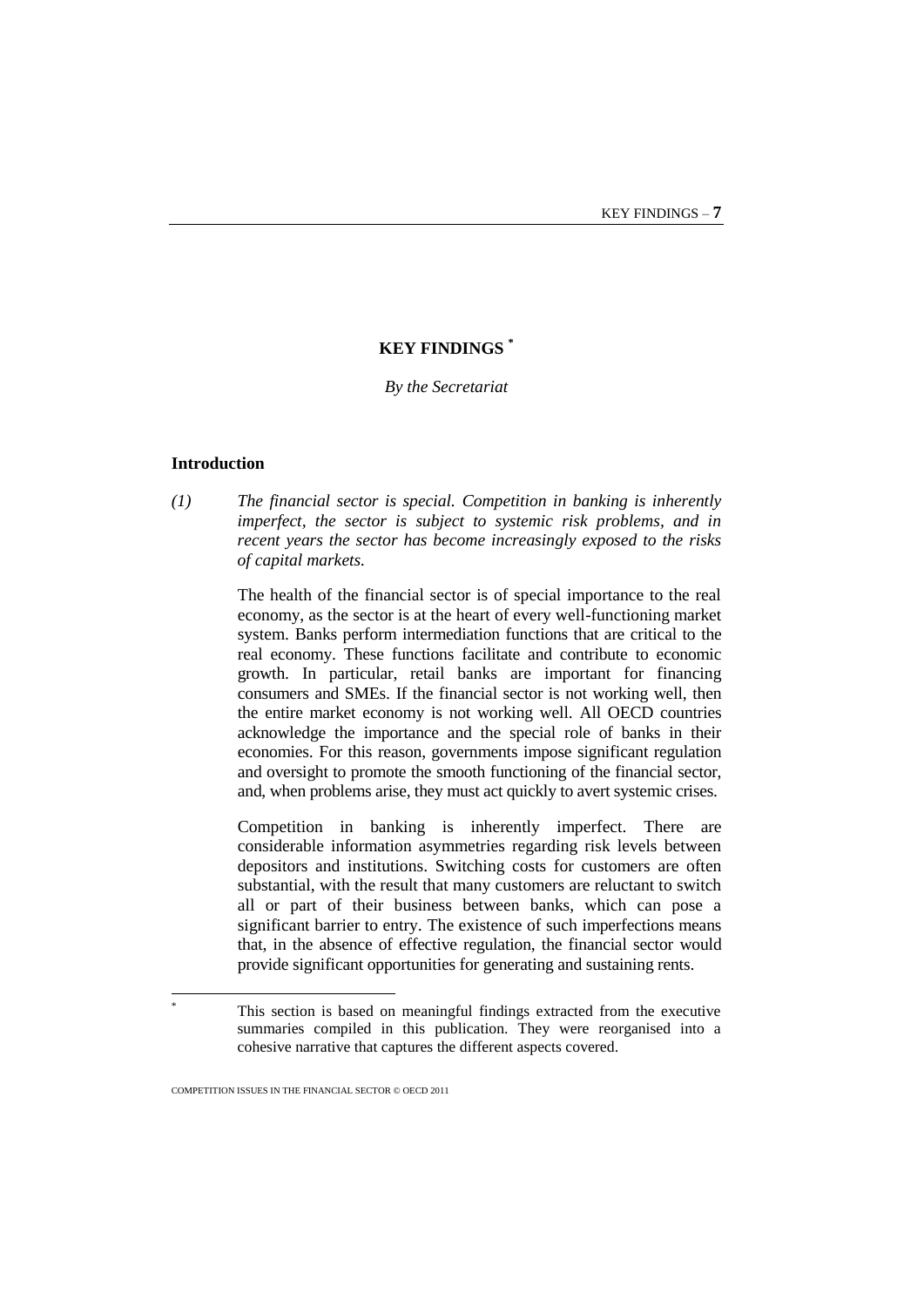Moreover, banks are special economic agents because of their importance for the stability of the financial system and the economy. Linkages between banks through inter-bank markets and payment systems are vital to the functioning of financial markets. Nonetheless, the interlinked nature of the banking sector makes it particularly vulnerable to externalities related to potential "contagion" effects. The collapse of one key bank may have a domino effect that leads to widespread loss of confidence in the financial system. The risks become systemic, endangering the whole banking system, and creating the possibility of a severe recession.

A distinction can be made between investment banks, consumer or commercial banks and other financial institutions. Commercial banks engage in banking activities, whereas investment banks engage in capital market activities. However, conglomerate banking institutions may contain a variety of banking entities, each with different business models and complex characteristics. The years prior to the recent financial crisis saw a huge increase in the exposure of banks" balance sheets to capital markets, as well as increasing leverage and risk taking. This significantly changed the way in which competition between banks works, exposing institutions to the fierce competition and high risks of global capital markets. In such circumstances, while it may be the case that only one division of a banking institution – for example, the investment banking division – experiences liquidity difficulties, this discrete problem may yet be sufficient to bring down the entire bank.

*(2) Within the financial sector, there is a need to balance the policy goals of competition and stability – objectives that are not always wholly compatible with each other.*

> Policy goals for the financial sector include the promotion of both competition and stability. Competition encourages efficient and innovative financial services, while stability is essential to maintain the systemic trust on which the sector depends. Nonetheless, these objectives may not always be wholly compatible with each other. Effective market regulation within the financial sector therefore depends upon a balancing of the needs for both competition and stability.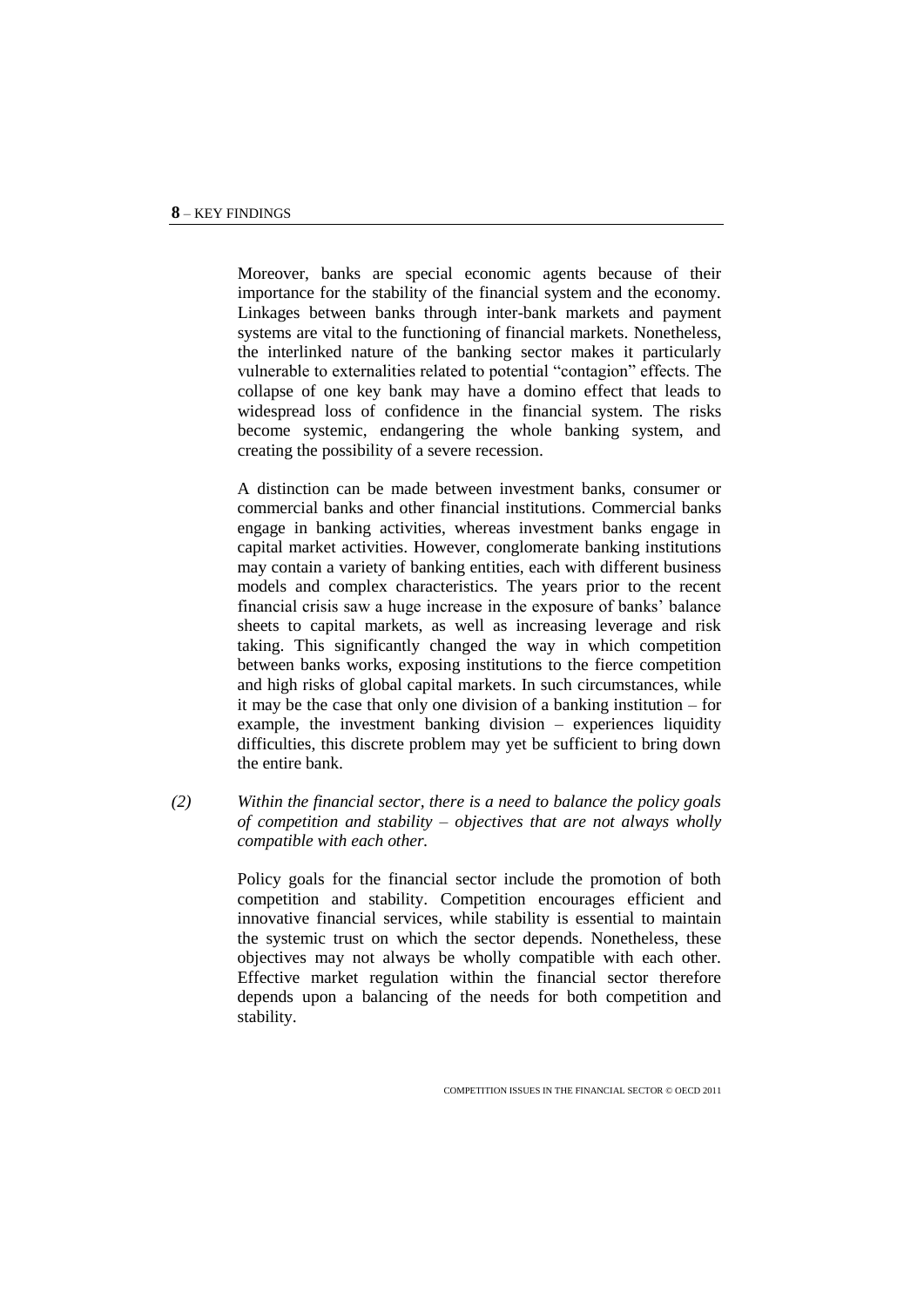*(3) While competition policy remains of significant relevance and value in financial markets, its application is not always straightforward and thus merits individual consideration.*

> Measuring competition in financial markets is complex due to their peculiar features, such as switching costs, asymmetric information and network externalities. Concentration, among other structural indicators, is not a sufficient proxy for competition. It is unclear whether excessive competition contributed to the recent financial crisis. Both the country experiences and the academic debate suggest that concentration and competition have somewhat ambiguous effects on financial stability. Some OECD countries with more concentrated financial systems – including Canada and Australia – proved to be fairly resilient to financial distress during the recent crisis. Conversely, other OECD countries with concentrated banking sectors – including Switzerland and the Netherlands – experienced significant difficulties during the period.

> What can be said unequivocally, however, is that a variety of factors other than competition and concentration at the very least contributed to the crisis. These include macroeconomic factors like loose monetary policy and global imbalances leading to a bubble in asset and real estate markets, as well as microeconomic factors such as poor regulatory and institutional frameworks and the funding structure of banks. The role of competition policy within the broad array of financial market reforms that may be envisaged in the aftermath of the financial crisis must be considered carefully.

*(4) Competition in financial markets is not a problem in itself – rather, competition in the absence of adequate regulation can be problematic. In many aspects of the sector, competition works well and brings better efficiency and welfare gains for consumers. Healthy competition in the financial sector improves not merely the functioning of financial markets, but also has a beneficial impact on the real economy.*

> Competition in financial markets is not a problem in itself, in relation to the stability of the sector. As in most sectors of the economy, the benefits of full, effective competition in the financial sector are enhanced efficiency, the provision of better products to final consumers, greater innovation, lower prices and improved international competitiveness. Greater competition also enables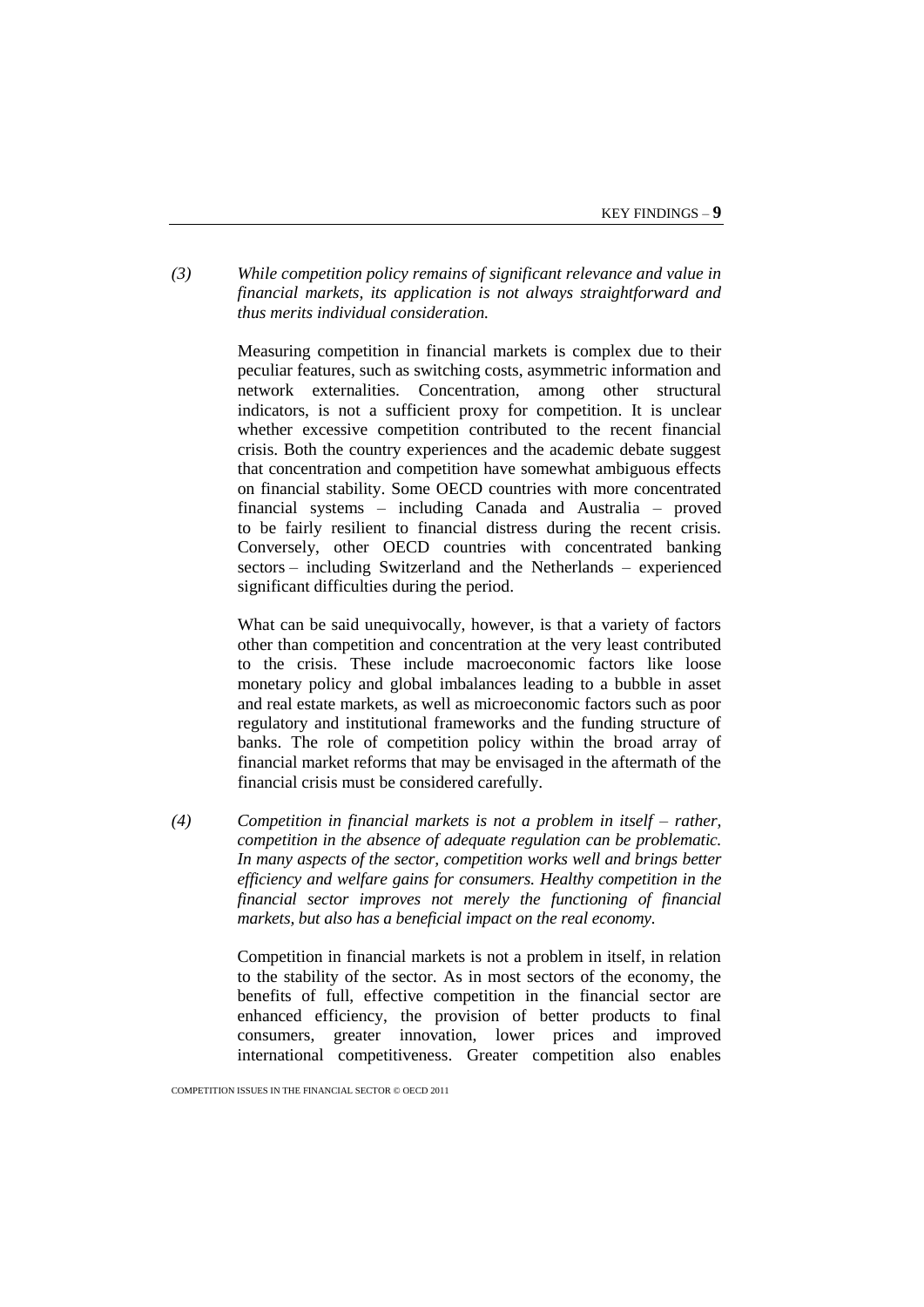efficient banks to enter markets and expand, displacing inefficient banks. Competition should therefore be encouraged, facilitated and protected within the financial sector where it is appropriate. This includes the removal of unnecessary restrictions to competition, which can provide a major source of rents for banks.

Nevertheless, competition in the absence of adequate regulation can be problematic. For the benefits of competition to flow through the whole market, an appropriate regulatory and competitive framework for the financial sector must be identified and implemented. Once that framework is in place, governments must ensure that short-term measures used to rescue and restructure the financial system (such as recapitalisation, nationalisation, mergers and State aids) do not restrict competition in the long term. They can then protect the goals of efficiency and stability.

# **The Origins of the Financial Crisis**

*(5) The financial crisis was caused by a failure of regulation, rather than by the presence of competition in the financial sector. Deregulation per se was not the issue, either – rather there was an absence of prudential regulation that could have controlled effective and beneficial competition in the market.*

> The recent financial crisis was triggered by a variety of factors; these included prolonged low interest rates, large global imbalances leading to stock market and real estate market bubbles, high leverage, manager compensation and financial innovation. Ultimately, however, the crisis stemmed from failures in financial market regulation, not excessive competition or the failure of the overall market system.

> Financial regulation, like other forms of regulation, is necessary to correct "market failure". In the case of banks, the market failure arises from the lack of transparency regarding a bank"s risk profile, so that the market cannot adequately deter banks from taking excessive risks. Accordingly, financial regulation is necessary to ensure that market participants do not take on imprudent levels of risk. Effective, prudential regulation increases the resilience of financial institutions to a crisis.

> > COMPETITION ISSUES IN THE FINANCIAL SECTOR © OECD 2011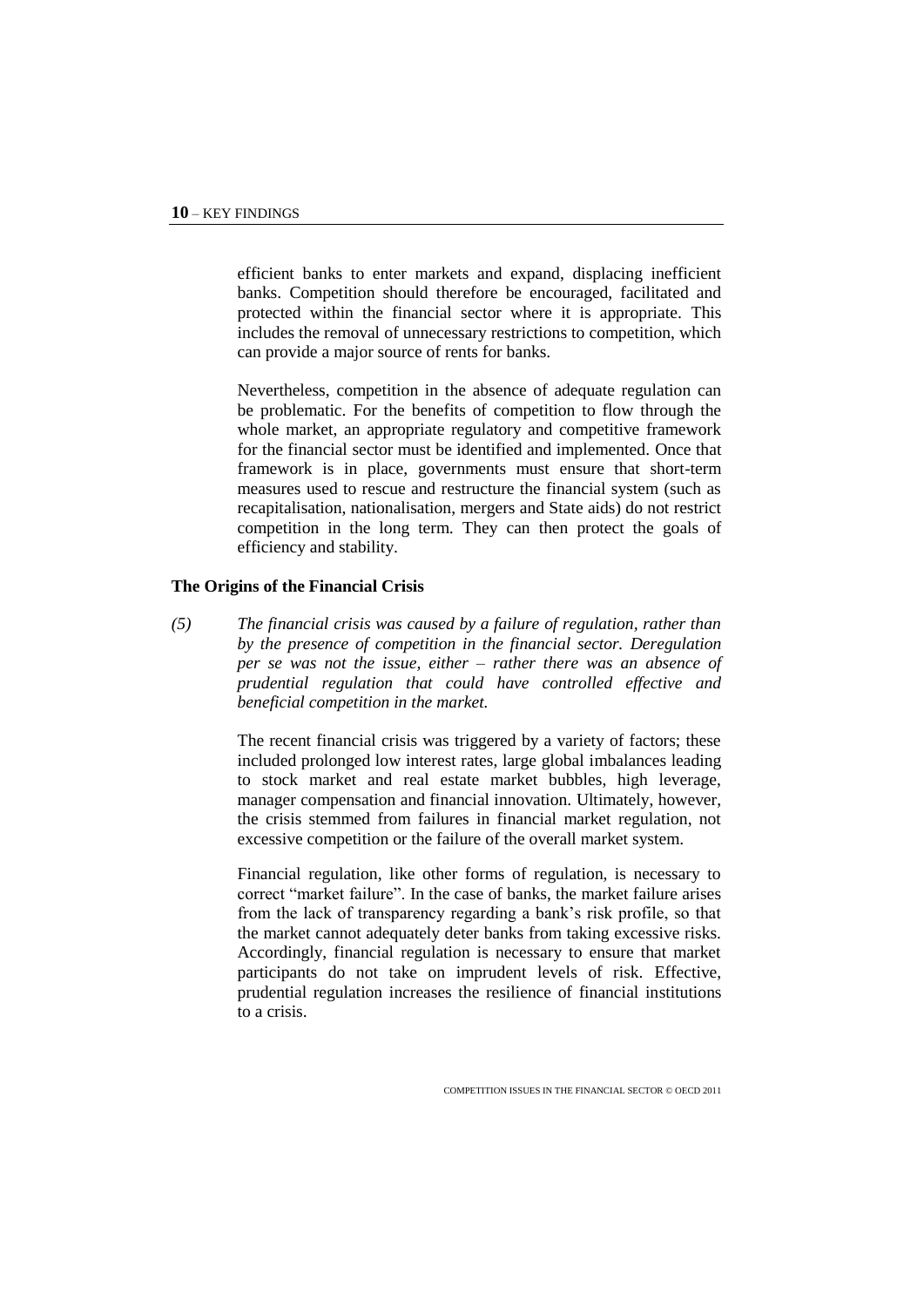The recent financial crisis demonstrated, however, that the existing financial regulation in many OECD countries was insufficient to secure the prudential conduct of market participants. Financial innovation introduced important changes in banks" activities and made regulatory restrictions less effective. Financial regulation should have changed in response to financial innovation. Unfortunately, that did not happen and regulatory effectiveness decreased dramatically as banks were able to use derivatives to get around regulatory requirements such as capital rules and ratings. Conversely, countries with strong regulatory and institutional frameworks have been less prone to financial distress.

*(6) Although not the primary cause of the financial crisis, the failure of the credit rating agencies to recognise problems earlier was a contributing factor. The credit ratings market forms a natural oligopoly, and increased competition has not necessarily had a positive impact on the quality of the product, as the incentives of credit rating agencies have become misaligned.*

> The failure of the credit rating agencies (CRAs) to recognise problems in financial markets at an earlier stage was a significant contributing factor to the financial crisis, although not its sole cause. Credit ratings are opinions on the relative ability (and willingness) of an obligor to meet financial commitments. While credit ratings serve a vital purpose – providing objective assessments of the credit risk attached to the issue of a security, which is comparable across issuers, instruments, countries and over time – the CRA market is a natural oligopoly. Credit ratings are an experience good – meaning that the quality of the rating is only revealed after the fact, using a large sample – so reputation for quality is the crucial competitive factor. Investors value comparability and consistency of ratings across geographical segments and instruments: accordingly, the greater the installed base of ratings given by a particular CRA, the greater the value to investors. Corporate issuers generally favour the ratings most trusted by investors to facilitate placement and provide for the lowest spread. A further relevant feature of the CRA market is the use of the issuer-pays pricing model, whereby fees are paid primarily by the investors whose securities the CRAs rate, despite the fact that the

COMPETITION ISSUES IN THE FINANCIAL SECTOR © OECD 2011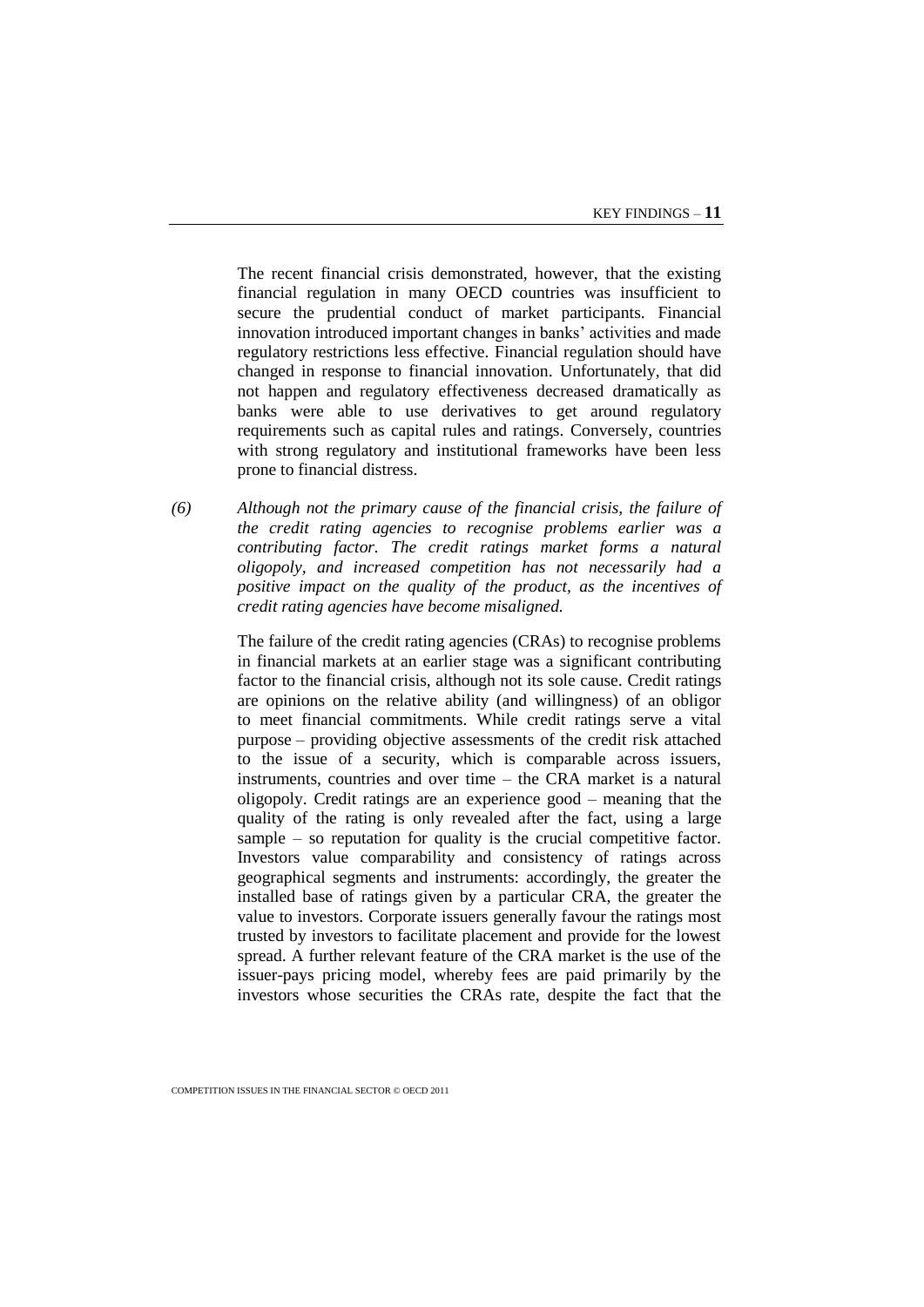primary commitment of CRAs is to the investment community. This leads to an inherent conflict of interest.<sup>1</sup>

In recent years, competition has increased in the market for CRAs, with the number of major CRAs increasing from two (Standard & Poor"s and Moody"s) to three firms (Fitch is the third). Competition in the credit ratings sector is not an unambiguously positive phenomenon, as increased competition may lower the quality of ratings by creating a bias in favour of inflated ratings. Issuers generally need only two ratings. The emergence of Fitch as a serious competitor thus resulted in significant grade inflation as competition increased. This increase was attributable, not to the valuation models used by CRAs, but rather to systematic departures from those models, as CRAs made discretionary upward adjustments in a bid to retain business. In this manner, both issuers and CRAs tolerated a wilful blindness to the decline in creditworthiness. Consequently, both the issuer-pays model and the effects of unregulated competition in an oligopolistic market contributed to the decline in the quality of credit ratings.<sup>2</sup>

*(7) The notion that some financial institutions are "too big to fail", insofar as their collapse would have a disproportionately detrimental effect on the whole financial sector and the wider economy, undermines both financial stability and competition in financial markets. A perception that a financial institution is too big to fail carries with it an implicit guarantee that the State will intervene to prevent collapse. That, in turn, can lead to excessive risk-taking by such firms.*

> In general, insolvent banks should be allowed to fail. Nevertheless, in some markets there is an expectation that certain key banks will not be permitted to collapse. "Too big to fail" banks are institutions that are so large that market participants assume that the government would take whatever steps might be necessary to preserve their solvency in a crisis. As a government policy, "too big to fail" insulates the depositor from the need to be aware of the financial condition of their bank. In

 $\overline{1}$ <sup>1</sup> OECD (2010), Competition and Credit Rating Agencies, Hearings on Competition Policy, No. 2, OECD, Paris, pp. 5-6. The full set of material from this roundtable discussion is also available at [http://www.oecd.org/dataoecd/28/51/46825342.pdf.](http://www.oecd.org/dataoecd/28/51/46825342.pdf)

<sup>&</sup>lt;sup>2</sup> Hearings on Competition and Credit Rating Agencies, pp.10-11.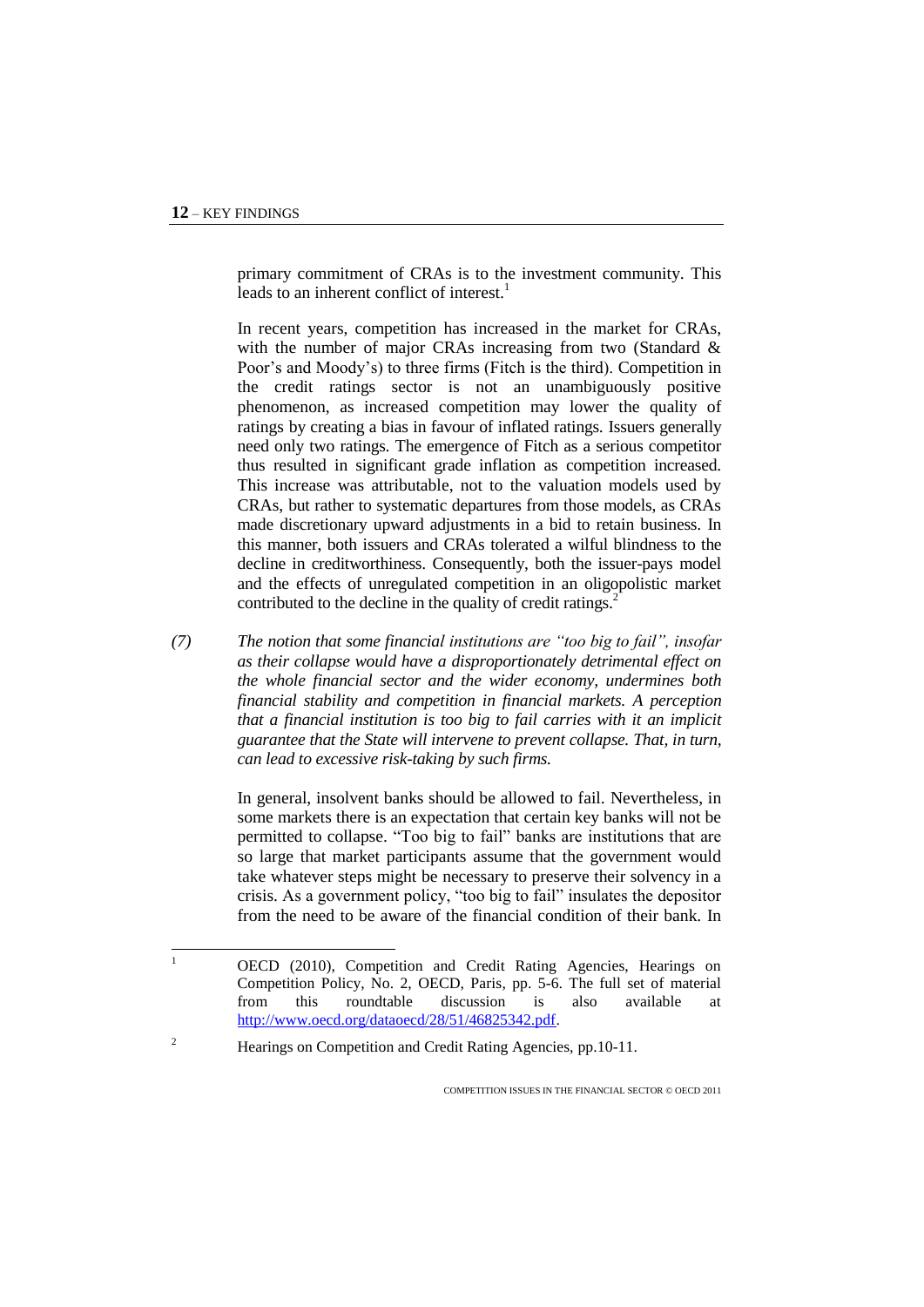the absence of other interventions, this can encourage risk taking, so that the bank takes on more risk than is prudent. This poses a threat the market stability.

Moreover, institutions that are too big to fail pose a threat to competition in financial markets. Banks seen by consumers as too big to fail can give rise to competitive distortions since they may have an artificial advantage in raising funds, especially in markets where deposit insurance is inadequate. Such institutions are in effect subsidised, being able to borrow at lower rates than their smaller competitors, thus further distorting normal market competition.

## **Emergency Measures and the Financial Crisis**

*(8) Government intervention in the financial sector may be necessary and legitimate in the short-term during a crisis, but in the longer term effective competition in the sector has to be restored.*

> When faced with circumstances of financial crisis, the pivotal role played by the financial sector in the wider economy may make government intervention necessary to ensure stability in the short term. To combat the current crisis, governments have been making large-scale interventions in the banking system with important effects on competition. Competition law and policy will not necessarily always take precedence over other, broader, measures in this context. In the medium to long term, however, competition goals must be pursued and emergency measures withdrawn.

*(9) The financial crisis is expected to generate a significant increase in mergers involving struggling financial firms. Many countries apply a "failing firm defence" for mergers that restrict competition, but where absent the merger the assets of the failing firm would exit the market.*

> A merger that is expected to lead to anti-competitive effects should be prohibited when there is a causal link between the merger and the anticipated harm to competition. When one of the merging firms is "failing" (i.e. it is likely to exit the market absent the merger), however, the future deterioration in competitive conditions does not necessarily result from the transaction and hence the causal link may be missing. The failing firm defence (FFD) is based on the rationale that, because one of the merging parties is failing and its assets would exit the market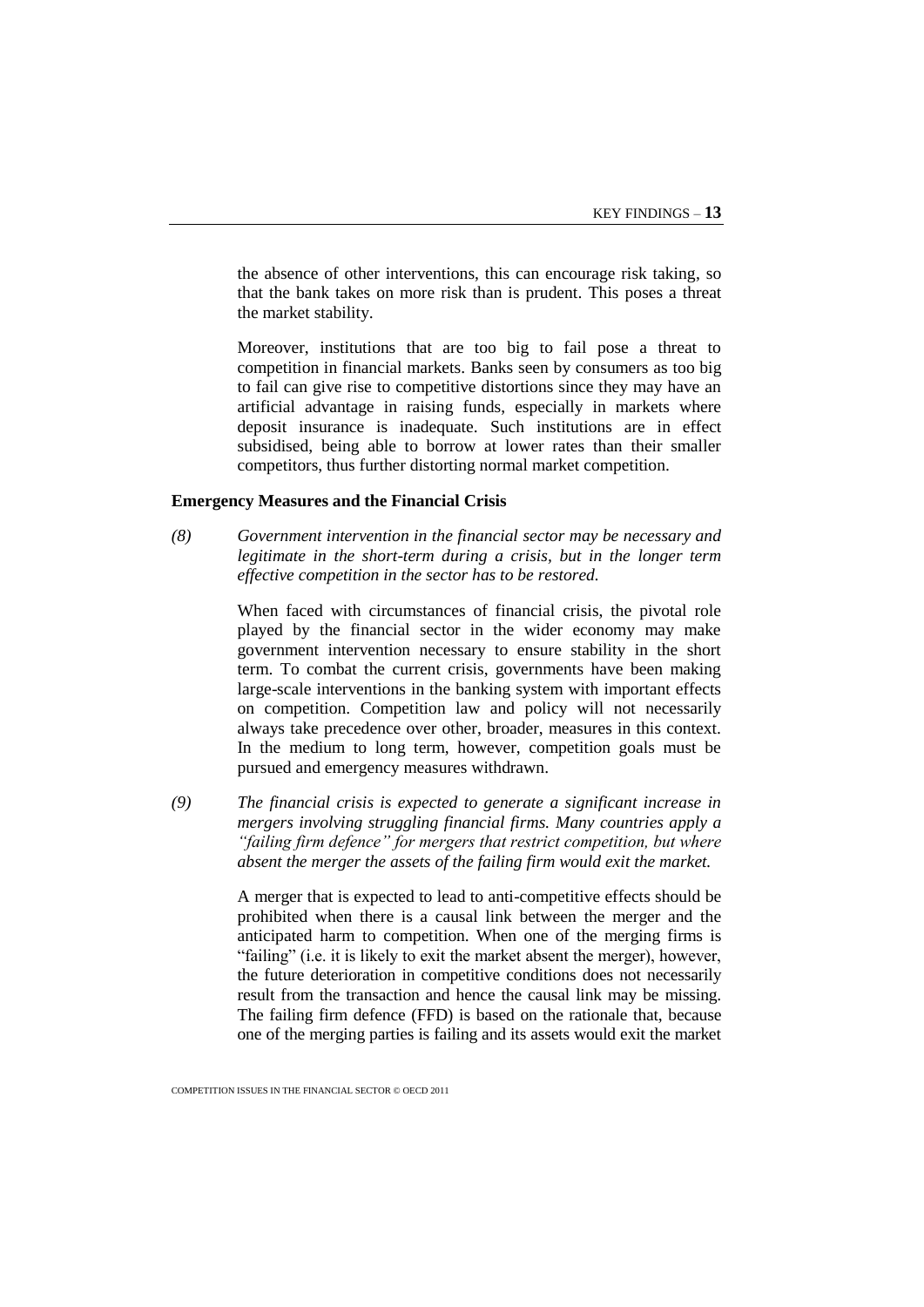anyway, the merger is not anti-competitive. The FFD may be invoked more frequently during periods of financial and economic crisis.

National competition authorities  $(NCAs)^3$  that have a FFD in place typically require that three cumulative conditions be satisfied before accepting such a defence:

- Absent the merger, the failing firm will exit the market in the near future as a result of its financial difficulties;
- There is no feasible alternative transaction or reorganisation that is less anti-competitive than the proposed merger; and
- Absent the merger, the assets of the failing firm would inevitably exit the market.

The burden of proof to show that these conditions are fulfilled lies on the merging parties. Those countries with an explicit FFD have found that (i) it yields outcomes that are broadly similar to the outcomes that would obtain under the properly applied traditional causality test and (ii) it provides predictability for firms that are subject to merger control regimes.

Even in circumstances of economic crisis, there is a consensus among Competition Committee delegates that there is no justification for loosening the FFD criteria. Nevertheless, NCAs recognise that FFD investigations may be too lengthy, which is problematic given that the position of firms in distress may rapidly deteriorate, which in turn may cause inefficient liquidations. This may justify procedural changes to ensure a speedier review of mergers involving failing firms.

*(10) Temporary nationalisation of a failing financial firm – if it is very important to the economy as a whole – may result in a more competitive option than private merger in the long run, particularly where the firm is re-privatised in a prudential manner once stability has been restored.*

> From a competition standpoint, the nationalisation of a failing financial firm, either in full or in part, may be preferable to purely private mergers because it is usually easier to reverse nationalisation

 $\overline{a}$ 

The principles outlined in this document may apply equally to supra-national competition authorities such as the European Commission.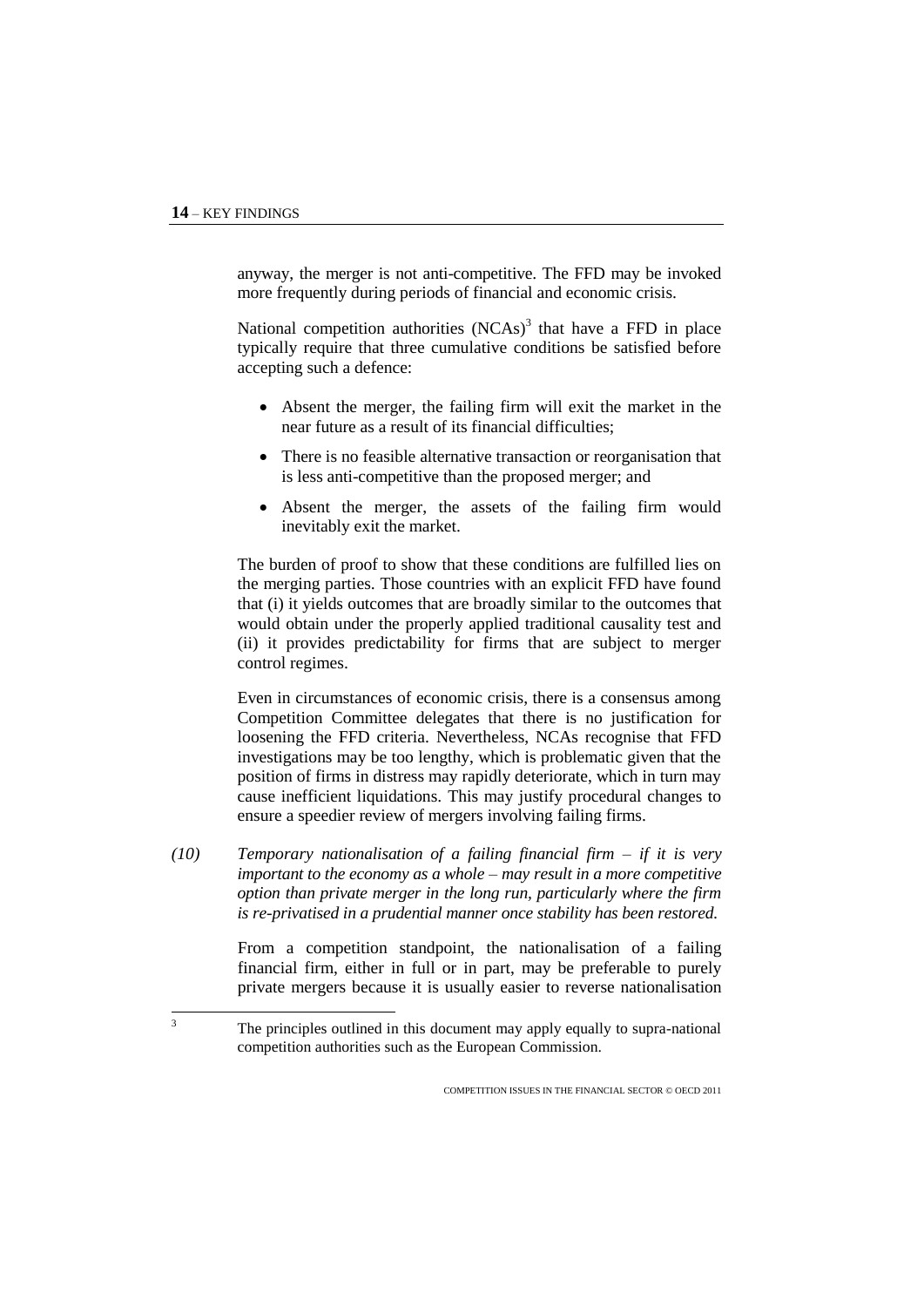or to stop other forms of public support than it is to break up large conglomerates. In addition, nationalisations create or enhance market power to a lesser degree than private mergers and provide a clearer solvency guarantee. On the other hand, full or partial nationalisations are prone to excessive government direction over operational decisions and can add burdens to the government's balance sheet.

When the sell-off of nationalised institutions occurs, consideration should be given to possibilities to improve market structure, for example by the break-up of an institution prior to sale or the sale of an institution to a foreign entrant rather than domestic buyer. Any structural competition problems that arose because of nationalisation should be eliminated prior to or during the privatisation process. In addition, public stakes in nationalised institutions should be sold back to the private sector within a time frame that is reasonable, transparent and foreseeable in order to limit the time in which nationalisation may distort competition.

*(11) In the real economy, government intervention can be defended as indispensible less frequently than in the financial sector. Governments should consider all options carefully before supporting any firm that is failing principally because it is inefficient.*

> Some governments have extended financial aid to the real sector. This may, for example, be important to enable small businesses to obtain credit. Where absolutely necessary, governments should provide this aid rapidly and with minimal bureaucracy, but with clear sunset (phase-out) features built in. However, the rationale for rescue packages in the real economy is more limited than for the financial sector. The problem of systemic risk or "contagion", which justifies intervention in financial markets, is not present in real sectors. Member country experiences show that there are very many risks attached to government interventions in the real economy.

> As a general rule, therefore, governments should be very cautious about bailing out non-financial firms that were underperforming even before the crisis. Propping up unproductive companies harms longterm growth. If under-performing, inefficient and poorly managed firms are bailed out simply because of the crisis and the fact that they are large employers, then the message to industry will be simply to become "too big to fail," rather than being concerned about efficiency.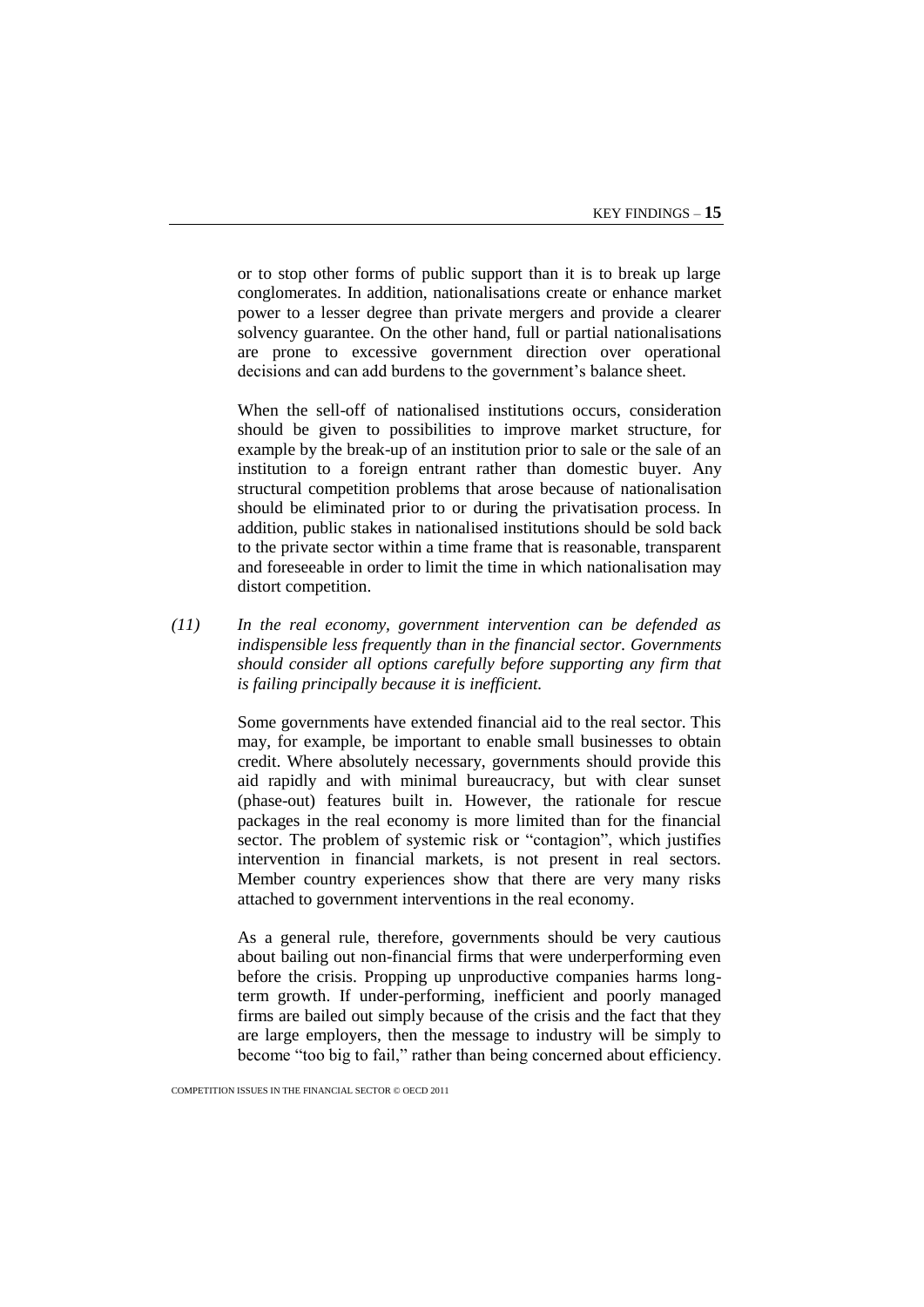Empirical evidence suggests that, on balance, inefficient firms will exit markets and substantial job losses may result, but new firms may enter and create new jobs over a short duration, giving net positive employment effects and positive effects for the real economy.

There may be situations, however, in which governments need to make a case-by-case call on whether and how to provide some kind of assistance to the real sector, depending on an analysis of the systemic, economy-wide implications of failure in a particular industry.

*(12) It is sometimes considered appropriate to place restrictions on the activities of government-aided firms in order to prevent them from exploiting their perceived competitive advantage and to reduce moral hazard. By restricting competition in this manner, however, there is a risk of encouraging inefficiency in the market and perpetuating the difficulties of the institution concerned. These alternative risks must be taken into consideration as part of any State aid strategy.*

> Remedial measures to be imposed on firms that have received government bailouts as a condition of receiving such support require careful analysis. Such measures are generally justified on the basis of moral hazard, insofar as the firm receiving State aid has gained a significant advantage over non-aided competitors and should be restrained from exploiting this advantage to the detriment of competitors. However, rather than assisting the restoration of competition in the financial sector, such measures can in fact be detrimental to competition. Price controls applied to the aided institution may create rents for its competitors, hiring restrictions can delay recovery, restrictions on mergers and acquisitions can undermine reallocation of financial assets, while forced and rapid divestiture of assets can trigger a downward spiral of asset prices. Rather than punishing a bailed out institution, it may be better to focus on why some institutions needed government assistance in the first place, including questions of governance and regulation. Behavioural remedies imposed on aided firms might, instead, implement mechanisms to make banks internalise the costs of risky activities, for example linking capital charges to the size of the bank.

> > COMPETITION ISSUES IN THE FINANCIAL SECTOR © OECD 2011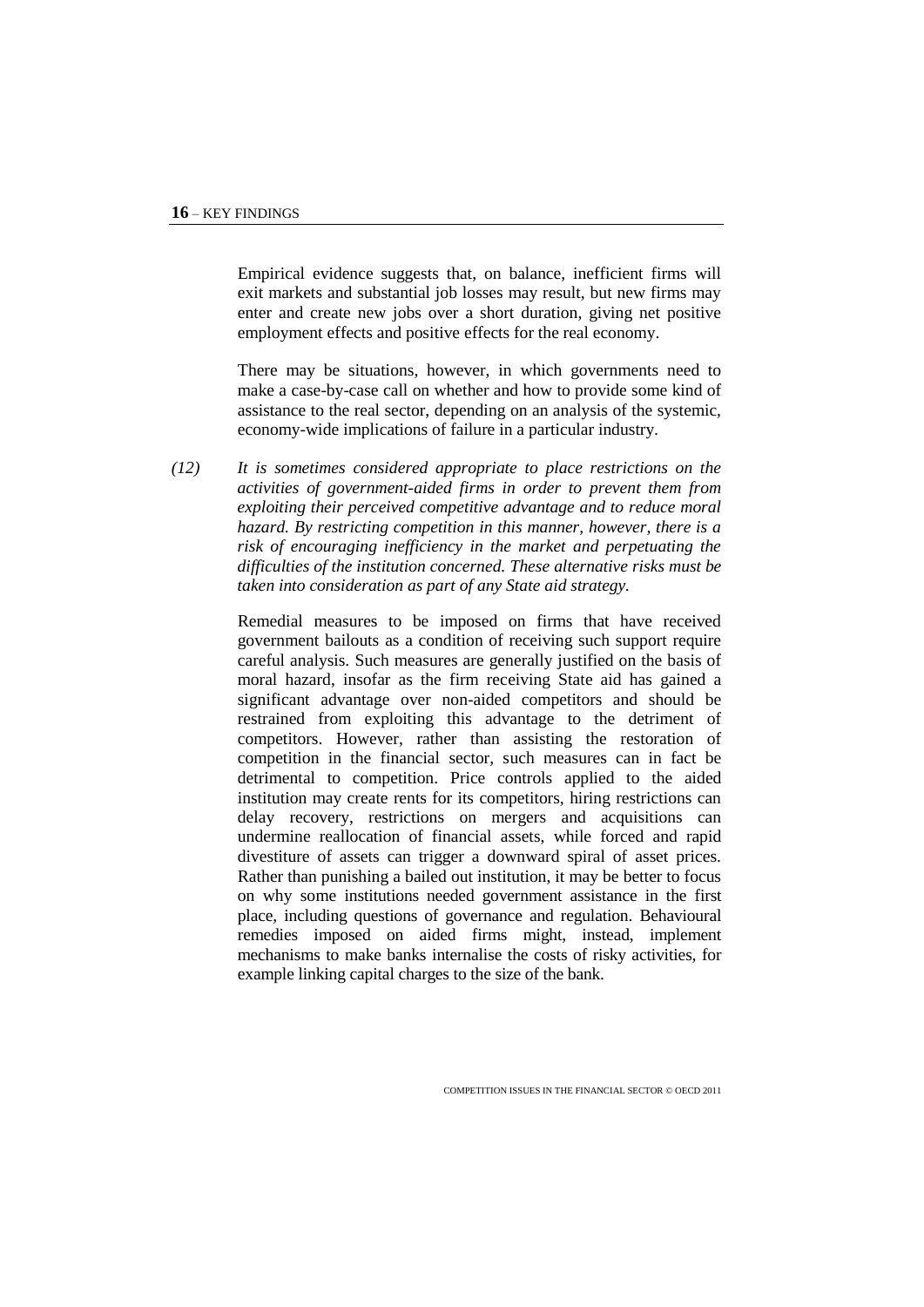*(13) Competition has a fundamental role to play in the recovery process, even in the financial sector. Policy makers should not, therefore, neglect its important role in this context. Nonetheless, while there should be no compromise on competition policy standards, there is a need for flexibility in procedural matters in order to accommodate the crisis circumstances.*

> Past experience in member countries such as Korea, Japan and the US demonstrates that, even in a full-blown financial crisis, it is a mistake to compromise competition when seeking recovery. Competition law and policy are flexible enough to deal with the financial crisis. NCAs are accustomed to dealing with many sectors and to applying the law in a way that reflects each of their special characteristics; competition statutes can already be interpreted with sufficient flexibility to take the special traits of the financial sector into account. There is no conceivable reason to relax standards of enforcement: to do so, or to do anything other than maintaining present objectives and standards of competition law enforcement, would jeopardise future national economic performance.

> Nevertheless, while the principles and objectives of competition law enforcement must not change, the analysis has to be realistic about the conditions in the market. That means continuing the shift from a formbased analysis to a case-by-case analysis in which the context and effects of actual practices and behaviour are very much taken into consideration. Crisis circumstances and the need for emergency decisions require flexibility in procedures and the ability to carry out rapid but diligent assessments of mergers or practices. NCAs will need to act quickly, but without decreasing their standards of enforcement, and without abandoning sound, generally accepted economic principles.

> The OECD should build on the lessons of previous recessions and demonstrate why a market-oriented, longer term, sustainable approach is the way forward, not only with respect to public subsidies, but also for merger control and general antitrust work. NCAs must be allowed to focus on promoting competition through well-targeted interventions while remaining mindful of the situation in the wider economy and the broader policy concerns which governments may need to address.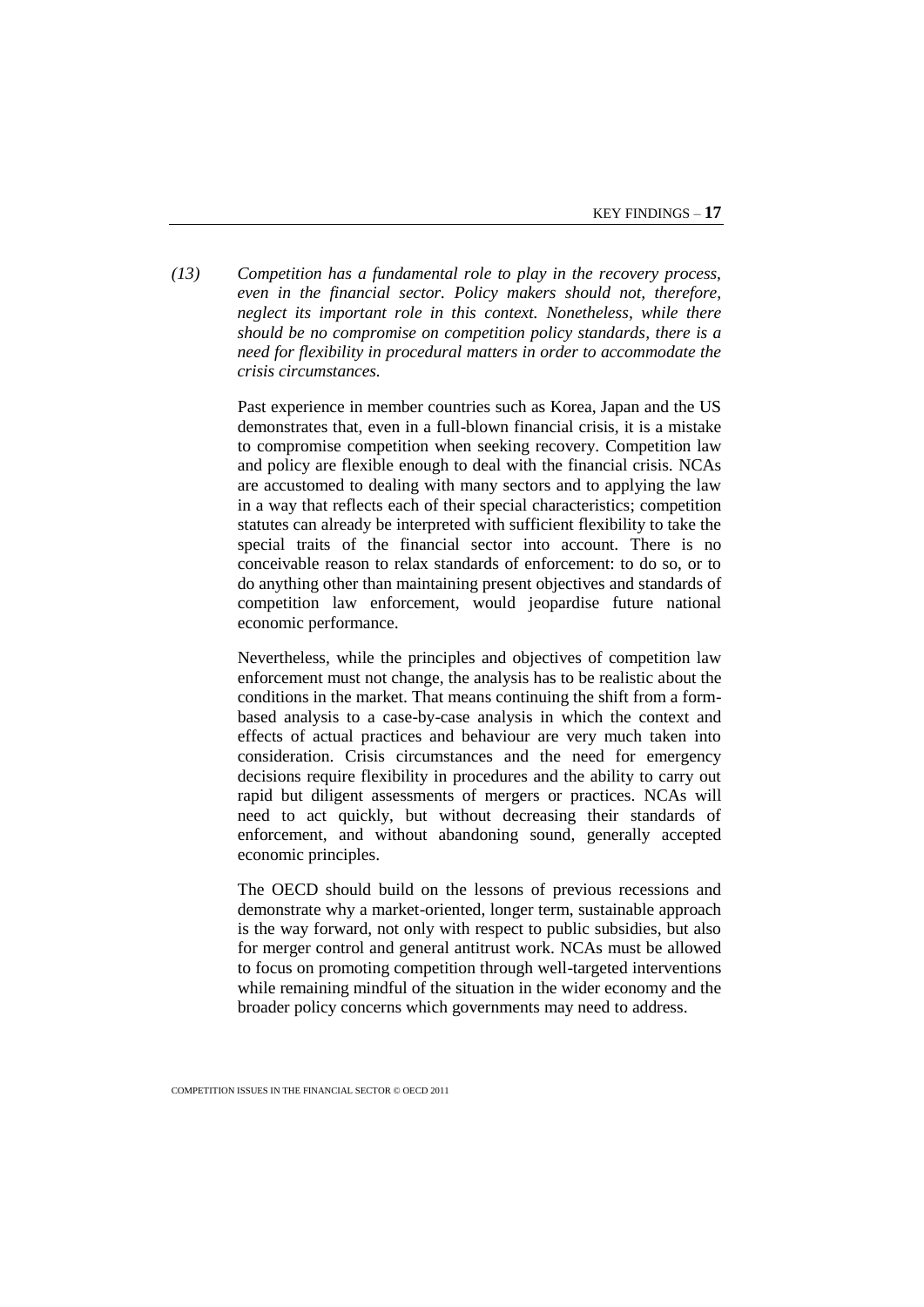# *(14) Even in times of financial crisis, NCAs continue to have significant scope for activities within the financial sector.*

Competition advocacy directed towards financial policy-makers is key to ensuring that competition considerations remain on the political agenda, even in circumstances where other public policy concerns must take precedence in the short term. While NCAs should continue to act independently, they may consider it useful to assist policymakers in designing the least restrictive intervention measures. On the other hand, some NCAs prefer to preserve their independence by maintaining an arms' length relationship with policy-makers.

NCAs also have an important role to play when it comes to promoting consumer welfare and transparency in financial markets. Even during the crisis, competition law enforcement should continue in those areas of the financial sector in which improved competition is achievable and beneficial, for example bank switching by retail customers. Easier switching and increased transparency could increase the competitiveness of current market structures and facilitate new entry and expansion. NCAs are also well-placed to conduct competition reviews in the banking sector with a different viewpoint from those of the stability-oriented central banks and bank regulators.

In crisis circumstances NCAs should adjust their priorities to strengthen advocacy and give greater attention to cartels and mergers. International co-operation in setting and enforcing competition policy, especially in relation to the failing firm defence, is essential for ensuring consistency in troubled times, speeding up the enforcement process and giving clarity to enforcement activities. NCAs will need to consider carefully which cases they take on and how they apply their laws and policies. Conflict between prudential regulation and competition policy goals can be reduced by close co-operation, including prior consultation between the pertinent agencies.

## **Going Forward (I): Exit Strategies for Emergency Measures**

*(15) Government intervention in the financial sector should be phased out in the medium to longer term. Competition policy can inform the development of exit strategies that will make it possible for the market mechanism to be restored in the financial sector, while at the same*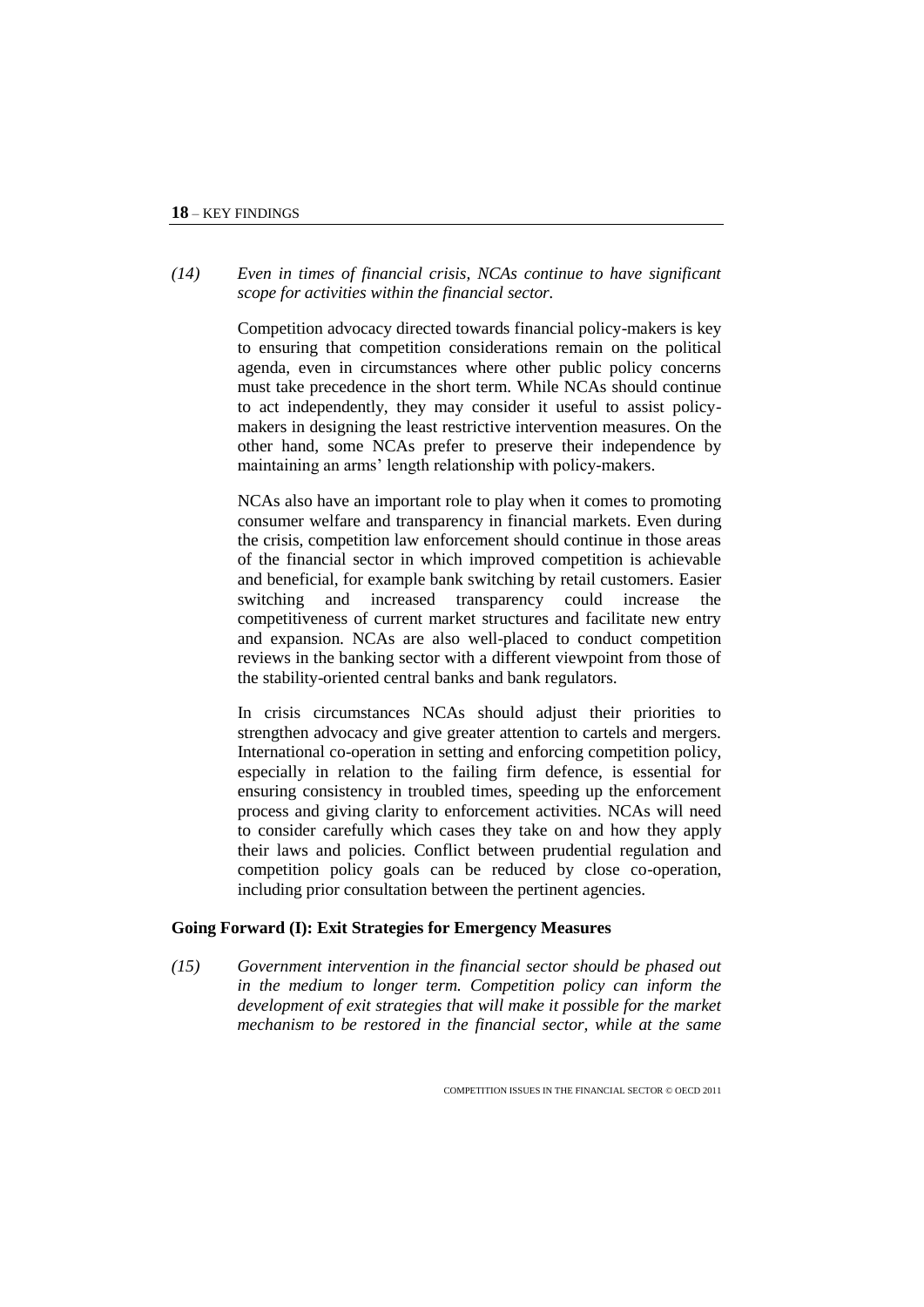*time avoiding the damage to the market that might follow from unplanned exit.*

During the recent crisis, instances of government intervention in the financial sector were deemed necessary, on the basis that the markets were dysfunctional. In the longer term, however, government interventions distort financial markets. Such actions reduce the marginal costs of assisted institutions and encourage excessive risk taking in future. Competition remains of major importance to the health of the financial sector, and competition and the market economy are key components of an effective recovery strategy. Although the authorities" main concern during a financial crisis is to restore financial stability, once the crisis passes it becomes important to fix the potentially negative competitive effects of State aid, acquisitions, capital injections and bailouts. Over time, therefore, as stability returns to the sector, government involvement should be phased out.

One of the biggest issues in the future will be how governments can stop providing aid to financial firms and unwind the extraordinary liquidity provisions, guarantees and government capital holdings, so as to ease the sector back toward normality. Like the initial interventions, the sale by the State of stakes in financial firms back to the private sector and the lifting of guarantees has great potential to distort competition. Exit strategies that protect and promote competition are therefore essential, both when designing interventions and when phasing them out. At the same time, exit strategies must try to ensure that markets will not again become dysfunctional.

Specific competition issues arising in the context of exit strategies include:

- how NCAs should view large mergers in the financial sector and how barriers to entry can be reduced to encourage competition with the resulting large institutions
- how, if governments acquire stakes in banks that concentrate significant market power, that market power should be eliminated prior to denationalisation of the banks, and
- what incentives can be provided to encourage the introduction of private capital to release government capital.

COMPETITION ISSUES IN THE FINANCIAL SECTOR © OECD 2011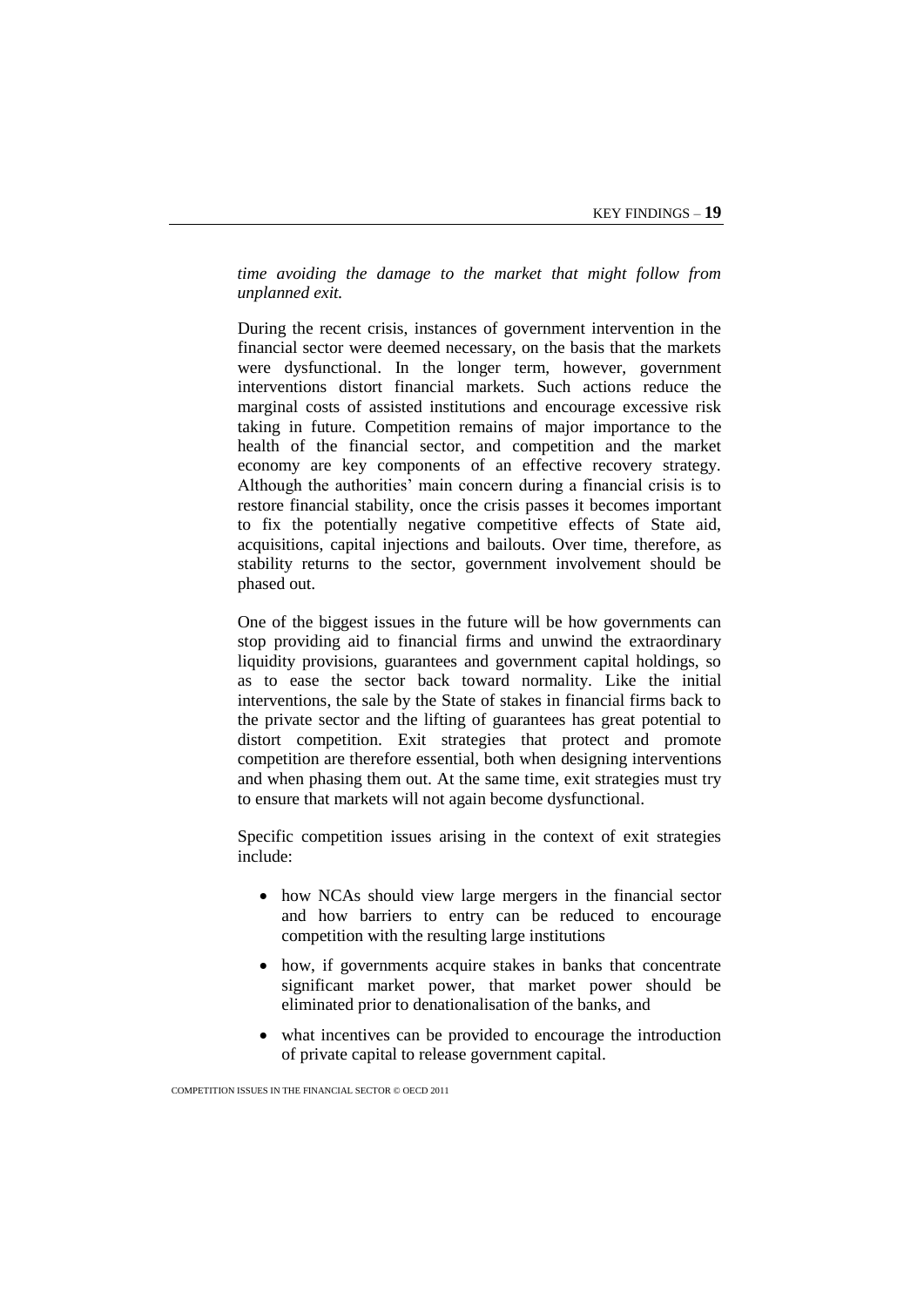*(16) The design of exit strategies can be complex and therefore requires careful consideration. In particular, there is a need to balance flexibility with certainty in their design.*

> The design of exit strategies is complex and difficult, and requires a thorough consideration of the market. The timing of exit is critical. It is preferable to bring to an end State intervention in the financial sector as soon as possible, in order to minimise the resulting market distortions and to prevent aided institutions from becoming dependent on public support. At the same time, however, premature exit is undesirable, as withdrawing too early may provoke failure of the aided banks and leave competition even weaker. Any strategy for exit must, therefore, have sufficient flexibility to accommodate uncertainties regarding timing and future market performance. On the other hand, exit strategies in themselves require certainty, meaning they must be transparent and based on objective criteria. Welldesigned exit strategies must balance flexibility with certainty in this manner. Giving advance notice of planned exit to market participants is likely to contribute to a successful exit strategy.

> Competition and stability are among the ultimate policy goals for the financial sector. As government intervention in sector comes to an end, the structures left in place after the State has exited the market should ideally seek to balance both objectives. Effectives exit strategies are not, therefore, merely a question of the State exiting the market. It is also important that the stabilising role played by the State is replaced with a prudential regulatory scheme that is appropriate to a market-oriented approach in the financial sector.

*(17) It may be appropriate for NCAs to play a role in the design and implementation of exit strategies. In particular, NCAs have specialist expertise in market assessment, as well as in identifying possible restrictions to competition and designing less restrictive alternative measures.*

> NCAs have a role to play in ensuring that exit strategies are built into rescue interventions so as to prevent than from harming competition in the longer term and hindering recovery. Accordingly, the NCA may have an official advocacy role in the design of both the response to the crisis and to exit strategies. Alternatively, the NCA may be able to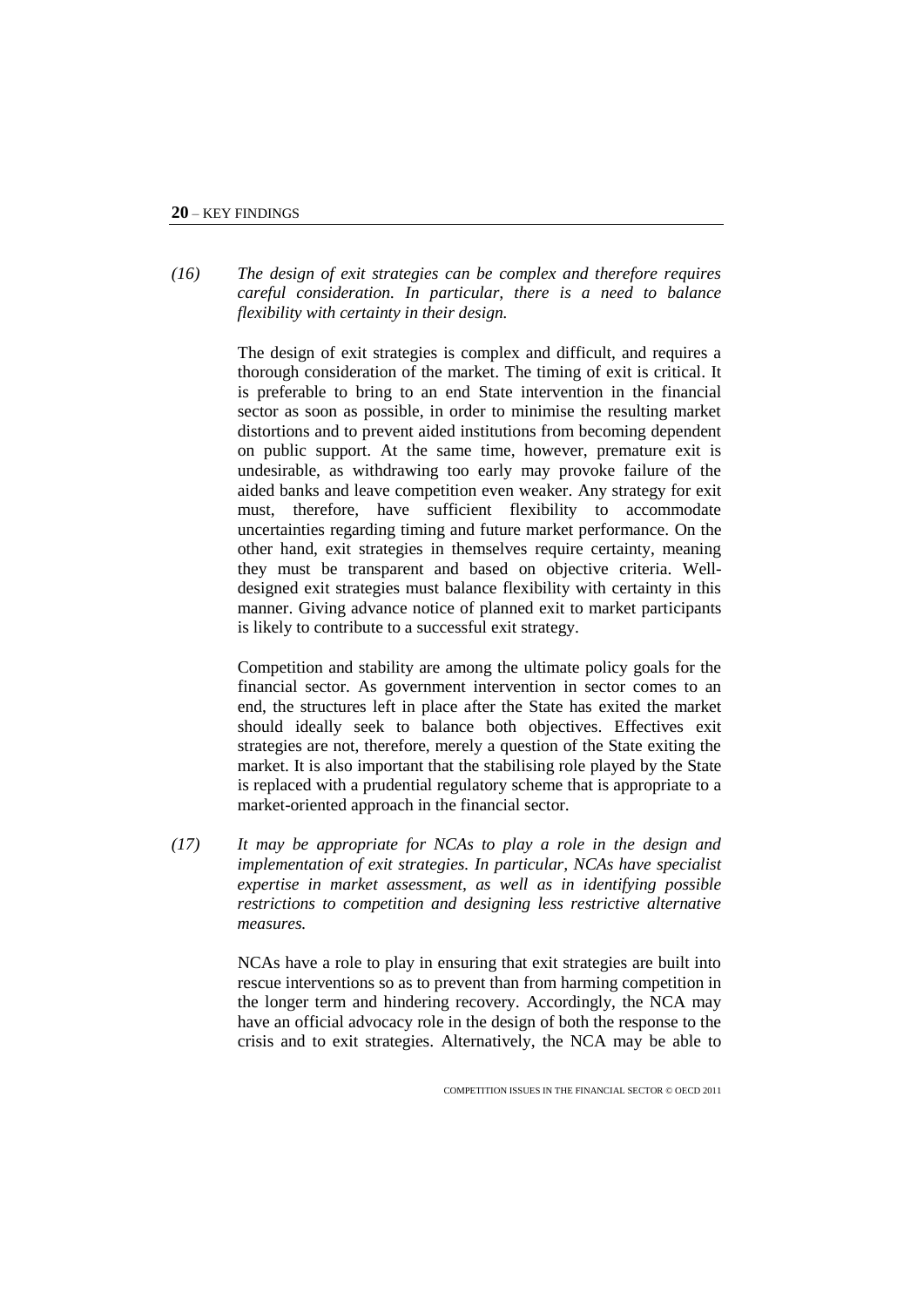provide informal advice and assistance to policy makers in the design of exit strategies. In the latter case, flexible use of advocacy powers and the use of less formal tools to bring about change in the market should be made.

#### **Going Forward (II): Designing Better Financial Markets**

*(18) Going forward, the key element to improving the functioning of financial markets is to improve the quality of the regulatory oversight in the sector. Prudential regulation can be a complement to competition, with each compensating for some of the deficiencies of the other, so as to ensure that financial markets work as well as possible.*

> Because regulatory failure led to the crisis, the key solutions must come from regulatory measures that change incentives, and not from competition policy. Better prudential regulation and supervision can improve stability going forward. Restrictions to competition would not contribute to a greater resilience of financial institutions to financial distress, but better regulation can make banks less inclined to take on excessive risk.

> Going forward, therefore, a central element of the recovery process requires the establishment of a better regulatory regime for the financial sector. The regulation of financial markets should, in particular, (i) put in place incentives to ensure that market participants act in a prudential manner; (ii) curb excessive risk-taking; (iii) have the capacity to address financial innovation; and (iv) perform an effective monitoring/supervisory function with respect to activities in the sector.

> On the other hand, while better regulation of the financial sector might have prevented the crisis, excessive regulation would risk losing the benefits of competition. NCAs must engage in dialogue with those who are going to amend regulation in order to help frame it and ensure that it is consistent with the aims of robust competition policy. Competition policy and prudential regulation, to the extent that both seek to prohibit undesirable behaviour, are mutually compatible. Cooperation between NCAs and sectoral regulators, including prior consultation where appropriate, can alleviate the potential for conflict between competition and regulatory policy goals.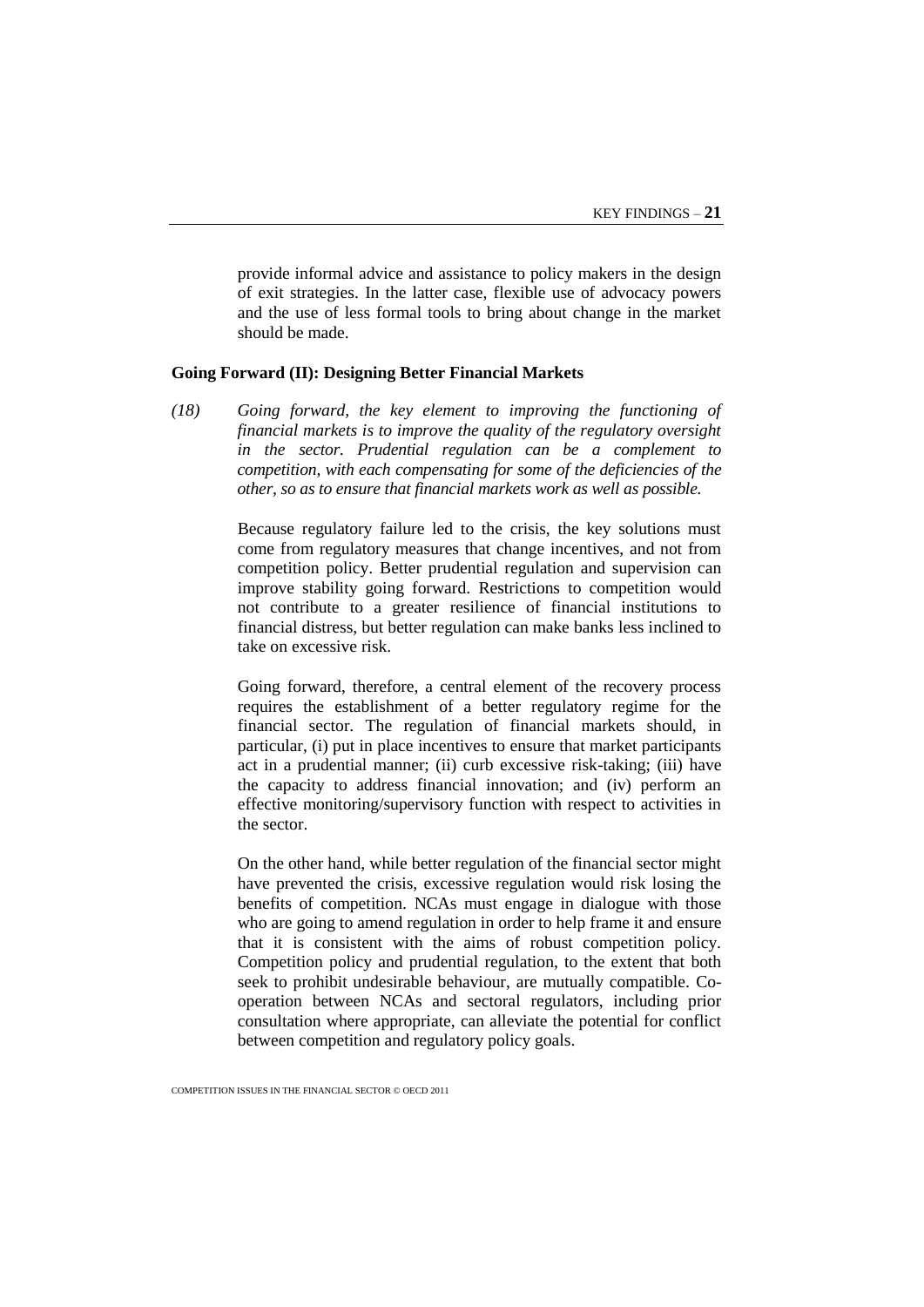$\overline{a}$ 

*(19) Improved regulatory oversight should ensure more and better quality capital in the funding structure of banks going forward. Separation between commercial banking and capital market activities may be needed to control risk and protect capital levels within an institution.*

> The funding structure of banks is important to their resilience. Banks can finance themselves with both depository funding and wholesale funding. During the recent crisis, banks that relied principally on wholesale funding have tended to be affected much more severely than banks that relied on depository funding. In the medium term, in order to reconcile stabilisation and competition issues, financial institutions need to have more, higher quality capital.

> The involvement of a commercial or retail bank in capital market activities exposes that institution to two forms of risk: credit risk and portfolio risk. As it is not possible to control both types of risk at the same time, a separation between commercial banking and capital market activities may therefore be needed. Prudential regulation should be designed to reflect this need.

*(20) Improvement of corporate governance frameworks is another important issue for the design of better financial markets. Incentives for firms and their officers should be structured in ways that ensure companies will operate prudently. As with regulation, corporate governance mechanisms complement competition by providing a way to deal with the complexities of competition.*

> Alongside better regulation, better corporate governance frameworks are a key tool for improving the functioning of financial markets.<sup>4</sup> Competition law and corporate governance are two separate bodies of law. While competition law concerns primarily the relationship between corporations and other markets actors regarding horizontal and vertical relationships and mergers and acquisitions, corporate governance concerns primarily the relationship between the officers,

<sup>4</sup> OECD (2010), *Competition and Corporate Governance*, Hearings on Competition Policy, No. 1, OECD, Paris, p. 17. The full set of material from this roundtable discussion can be found at [http://www.oecd.org/dataoecd/28/17/46824205.pdf.](http://www.oecd.org/dataoecd/28/17/46824205.pdf)

COMPETITION ISSUES IN THE FINANCIAL SECTOR © OECD 2011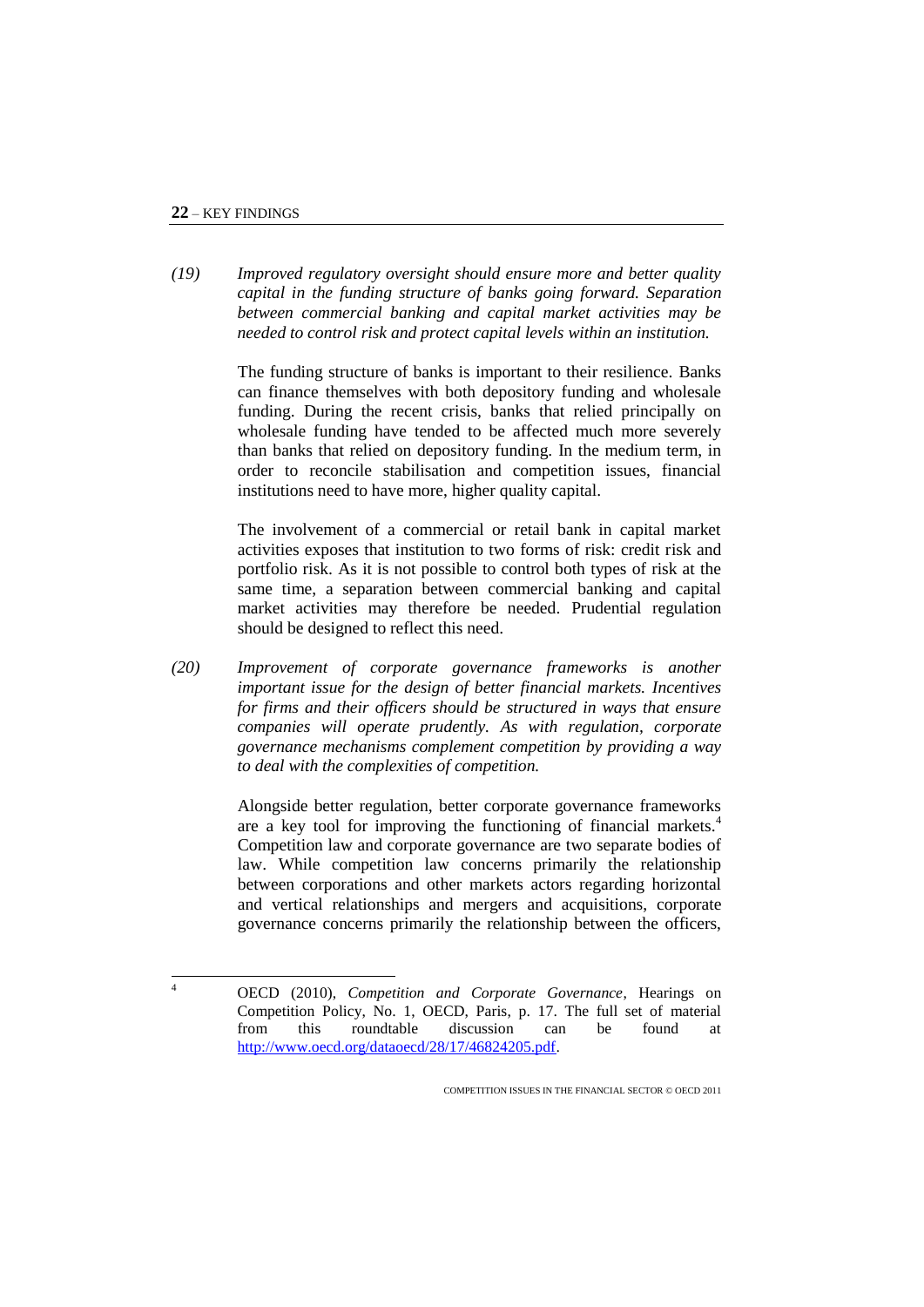directors and shareholders of a firm.<sup>5</sup> Nevertheless, both competition and corporate governance structures have been strongly involved in and affected by the crisis, and both are key aspects of the recovery.<sup>6</sup> In imperfect markets – including the very suboptimal situation in the financial sector after the crisis – there is an opportunity to enhance both competition and corporate governance so that they may function more as complements.<sup>7</sup> The OECD has focused on corporate governance and competition as two of the main elements in its strategic  $r$ esponse to the financial and economic crisis, $\delta$  and these topics are of vital importance for national (and supra-national) policy-makers.<sup>9</sup>

Corporate governance can be seen as a "competition booster". It is particularly necessary where competition is weak, as it helps the market for corporate control and the market for top managers to survive. Contestable ownership structures that are complemented by robust internal governance mechanisms induce efficiency. Thus, corporate governance can help to ameliorate or lessen the negative effects of reduced competition in financial markets. The financial crisis action plan issued by the OECD Corporate Governance Committee provides a set of recommendations in the specific areas of corporate governance connected to the crisis. The areas addressed with priority in the recommendations are: (i) governance of executive remuneration; (ii) implementation of effective risk management; (iii) quality of board practices; and (iv) exercise of shareholders rights.<sup>10</sup> Regulations that may be implemented in the aftermath of the recent financial crisis should focus on determining and regulating the incentives that may drive the behaviour of regulated entities and their officers.<sup>11</sup>

| 5  | <i>Ibid.</i> , p. 5. |
|----|----------------------|
| 6  | <i>Ibid.</i> , p.16. |
| 7  | <i>Ibid.</i> , p.15. |
| 8  | <i>Ibid.</i> , p.15. |
| 9  | <i>Ibid.</i> , p.16. |
| 10 | <i>Ibid.</i> , p.16. |
| 11 | <i>Ibid.</i> , p.10. |

COMPETITION ISSUES IN THE FINANCIAL SECTOR © OECD 2011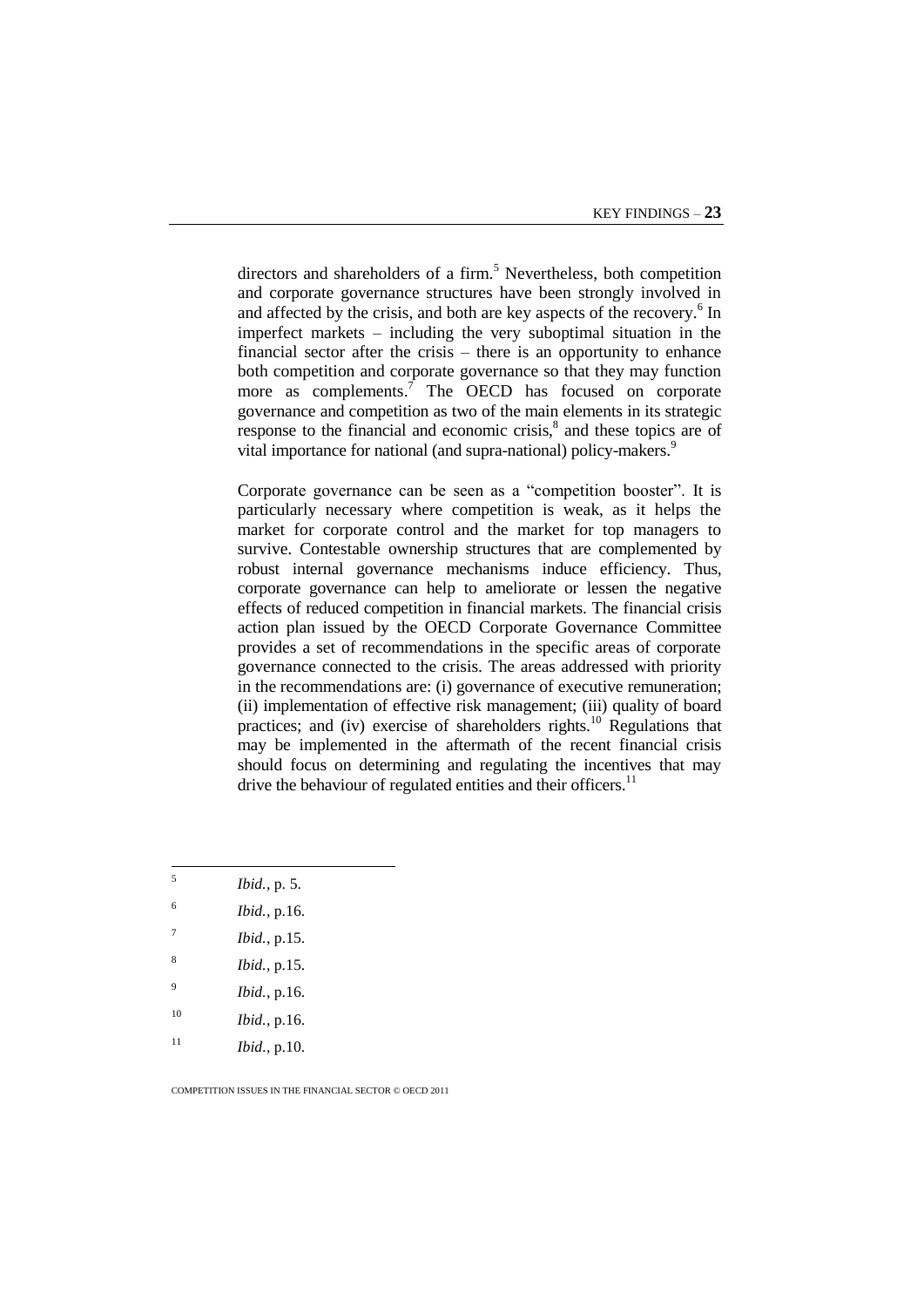The recent financial crisis has been accompanied by a significant increase in the number of State-owned enterprises (SOEs), which raise distinct corporate governance questions. Frequently, SOEs are not concerned with profit maximisation. They perform functions that are related to non-financial goals, and there is a lack of accountability to shareholders (i.e. a country's citizens), which removes an important disciplining influence from the conduct of SOEs. Because SOEs' incentives are different from those of profit-oriented private firms, private firm competitive assumptions cannot be applied. Ideally, the institutional structure and corporate governance framework applied to an SOE would encourage it to operate as efficiently as possible, taking into account its special characteristics. This may take the form of encouraging the SOE to mimic the behaviour of private firms. Nonetheless, the optimum solution for SOEs will differ by sector and the form of entity involved.<sup>12</sup>

*(21) The public good nature of the (ostensibly private) credit rating given by credit rating agencies has created a pressing need for reform in this market. Such reform may take the form of an increased role for investors in funding and/or monitoring the activities of credit rating agencies.*

> As a contributing factor to the financial crisis, the failure of the market for credit rating agencies (CRAs) is a significant public policy problem. Reform of the sector is therefore an important component of the recovery process. The solution to the CRA market problem lies primarily within the regulatory domain. In particular, there is a need to curb the issuer-pays business model and to involve the investor to a greater extent in the process of due diligence. Transparency (e.g. removing the opaqueness and monitoring the monitors) and diversification (e.g. the concurrent use of several credit risk evaluation mechanisms, including crediting ratings) are key principles in this context. A decrease of regulatory reliance on ratings may also be advisable.

> Many proposals for reform call for greater government supervision of the credit ratings process, for example through registration requirements, government allocation of the initial CRA for structured finance ratings, or even the establishment of government rating agencies. On the other hand, there are risks in requiring government to

Hearings on Competition and Corporate Governance, pp.14-15.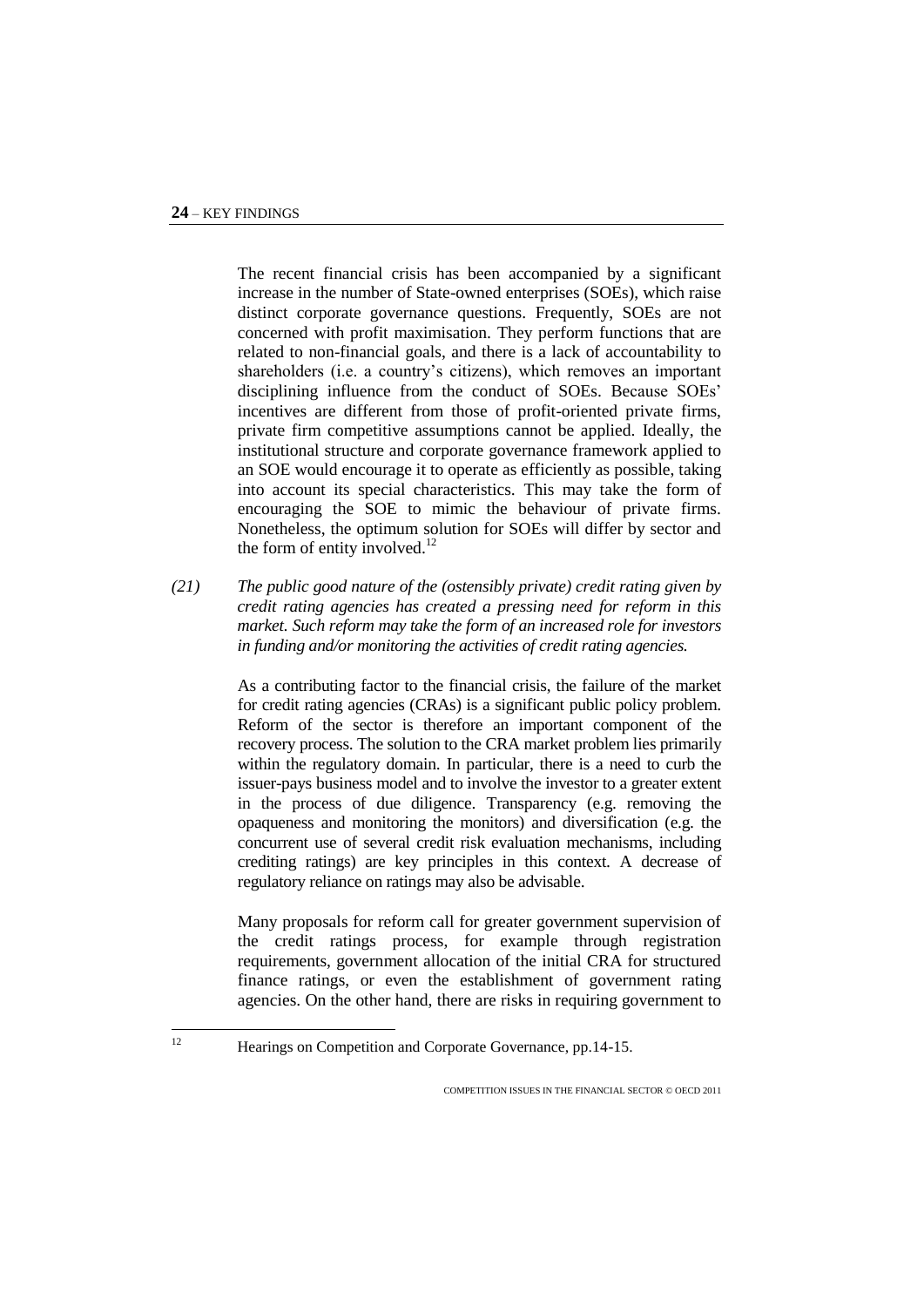participate too closely in the rating process, for example political interference or lack of specialised skills.<sup>13</sup>

*(22) Increased competition in the financial markets may reduce the likelihood of a "too big to fail" problem arising. Where structural changes to the market are not possible or desirable, prudential sectoral regulation should be put in place to prevent such firms from exploiting their implicit State protection.*

> The issue of "too big to fail" is primarily one for financial regulation, but it also raises indirect competition issues. NCAs have a crucial role in trying to influence the framework of merger control regulations to avoid a repetition of the current sort of crisis. The approach should be co-ordinated with regulators. A key issue is how to prevent the emergence of institutions that are too big to fail. Where an institution of this magnitude already exists, behavioural remedies in the form of prudential regulation controlling the incentives of the firm should be put in place. In this regard, once again, prudential regulation and competition policy can be complementary.

Hearings on Competition and Credit Rating Agencies.

COMPETITION ISSUES IN THE FINANCIAL SECTOR © OECD 2011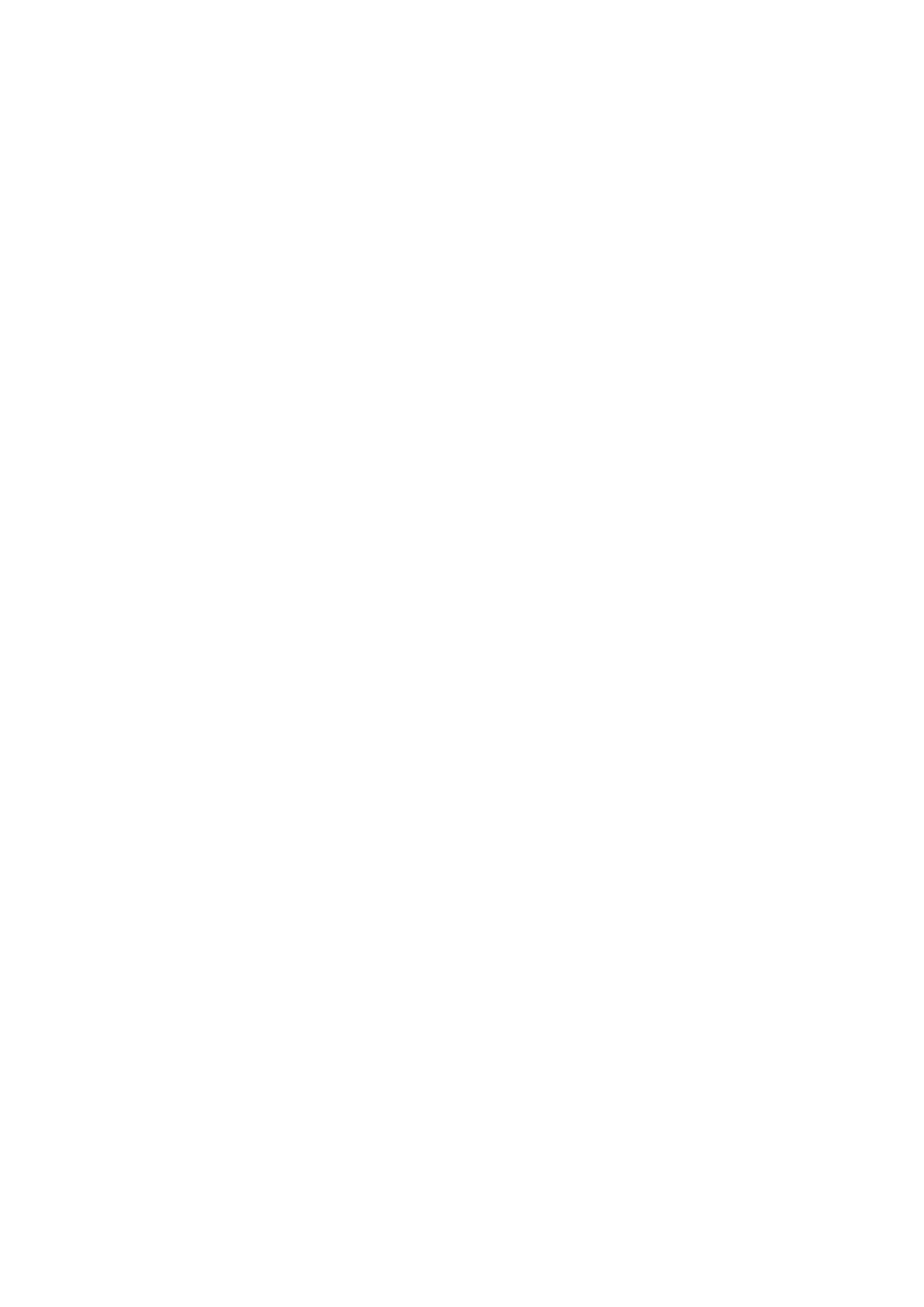# **EXIT STRATEGIES <sup>1</sup>**

# *-- June 2010 --*

#### *Executive Summary by the Secretariat*

Considering the discussion at the roundtable and the delegates' written submissions, and taking into account the hearing on Competition and Credit Rating Agencies<sup>2</sup>, several key points emerge:

# *(1) The financial crisis was a result of inadequate regulation and credit rating, not inadequate competition.*

The crisis was provoked by deficient regulation, especially of innovatory forms of financial securities with difficult-to-measure credit risk. The main ratings agencies had also become laxer in their assessments, helping to conceal the rising proportion of low quality securities. When the crisis broke, the low quality of many financial assets became easy to see but remained hard to measure. Interbank transactions fell sharply since all banks worried about the solvency of their counterparties. Interbank lending rates on unsecured loans averaged a few basis points above those on secured loans before the crisis, but the spread rose to over 200 basis points by end-2008 and even at mid-2010, the spread was over 40 basis points on loans of more than 6 months. Many large banks were perceived to be "too big to fail". This designation implies a certain measure of market dominance, but inadequate competition was not responsible for the crisis.

 $\mathbf{1}$ 

<sup>1</sup> OECD (2010), *Exit Strategies*, Series Roundtables on Competition Policy, No. 110, OECD, Paris. The full set of material from this roundtable discussion is also available at<http://www.oecd.org/dataoecd/43/51/46734277.pdf>

See<http://www.oecd.org/dataoecd/28/51/46825342.pdf>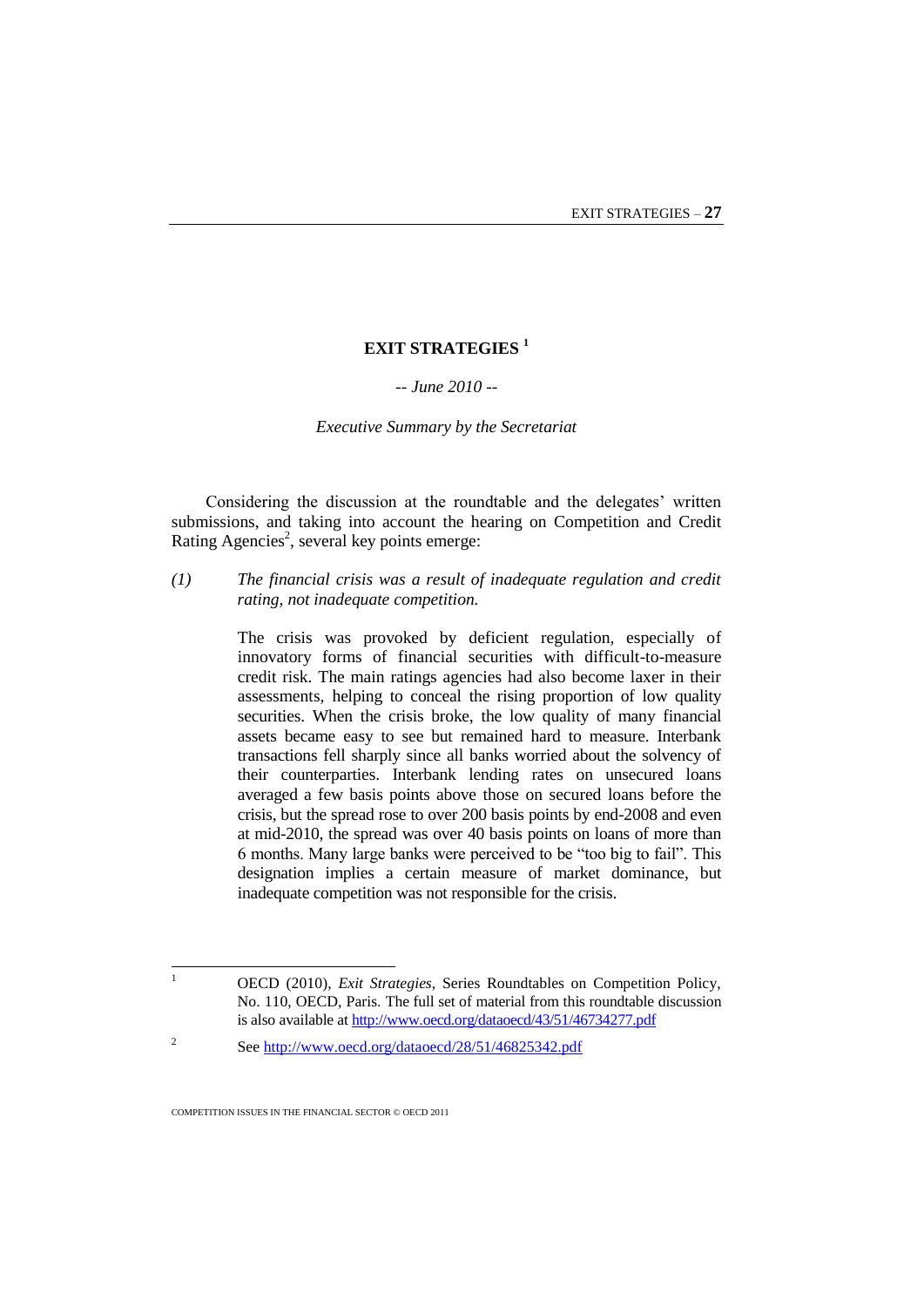# *(2) Emergency actions taken during the financial crisis helped restore stability but caused some harm to competition as well.*

During the crisis, many governments aided the financial sector in their countries on an unprecedented scale – and some non-financial sectors on a lesser scale. The emergency measures had to be taken hurriedly, sometimes at a few days' notice, to prevent the world's financial system from seizing up completely. Because of the importance of financial stability for the smooth working of the economy, financial market regulators have more powers than regulators in most other sectors.

Government help included direct participation in the capital of some banks, including outright nationalisation, injections of liquidity to encourage banks to continue lending to industry, state guarantees of banks" deposits and lending, and brokering by governments of mergers between financial institutions. Some financial authorities imposed bans on certain kinds of short selling transactions. Central banks also injected large amounts of liquidity into the system to replace the normal mutual lending and borrowing between banks, which had dried up.

The fact that governments helped some banks but not others weakened competition. State aid in itself is anti-competitive, and was often accompanied by competitive restrictions on the aided firms in the form of caps on directors' remuneration, bans on price leadership, and forced divestiture of branches or subsidiaries. On the other hand, because banks are enmeshed in a network of mutual borrowing and lending, preventing large players in the market from failure helped their competitors by reducing contagion and panic. None of this implies that competition issues were ignored. In most OECD countries, even where the competition policy agencies had no specific powers to design the emergency measures, their advocacy and experience were drawn upon, or offered by them, to help plan and implement those measures in ways that would be less harmful to competition.

# *(3) Emergency measures must eventually be withdrawn.*

Because the emergency measures distorted competition, are expensive for public finances, and involve governments to an undesirable extent in running banks, they need to be wound down as markets stabilise.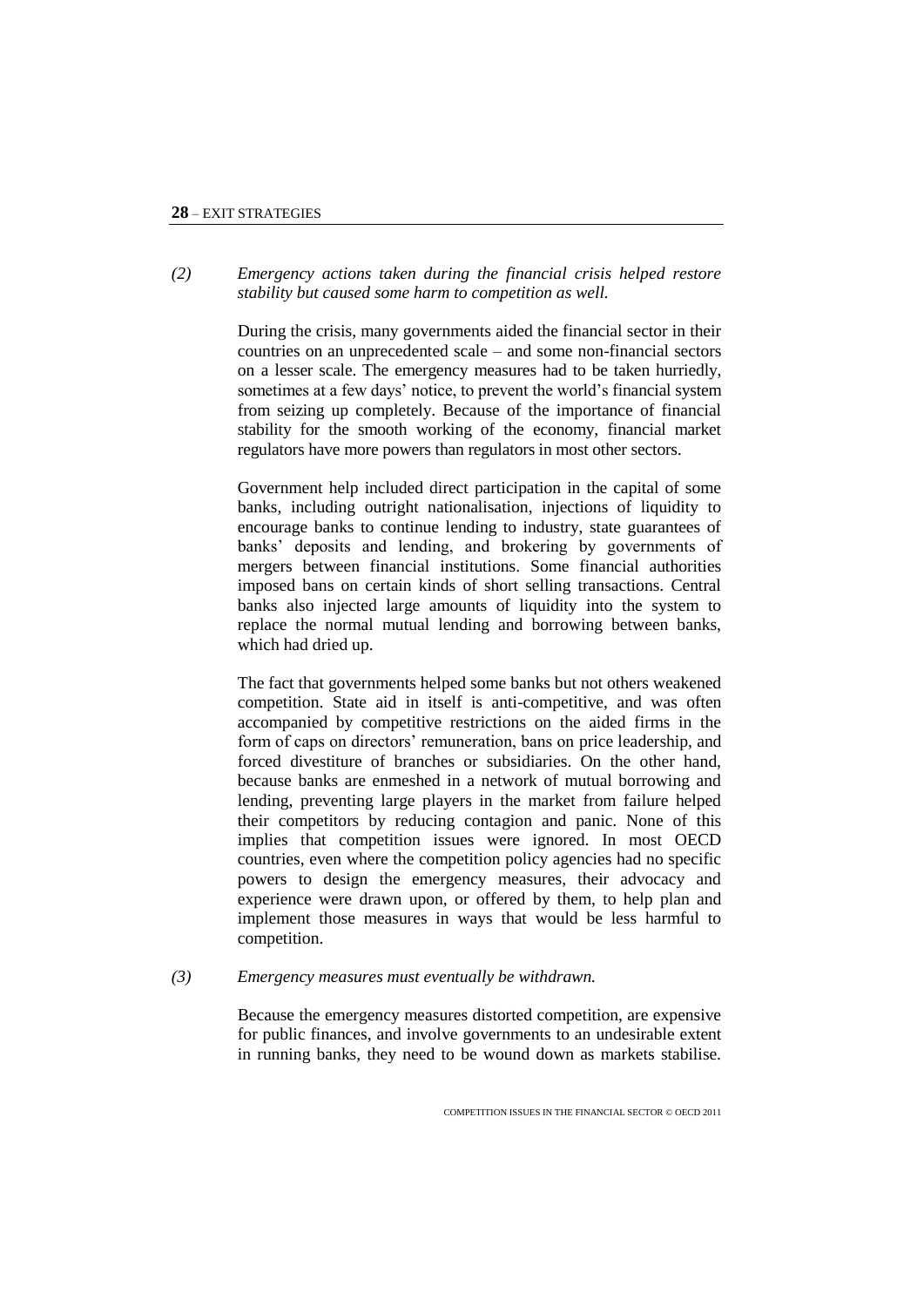Furthermore, economic evidence and past experience show that rather than speeding up sustainable recovery from crises, anticompetitive measures tend to retard or even prevent recovery after the immediate crisis passes. But there are questions of timing, to what extent competition principles and agencies should or can guide the design of exit measures, and whether it is desirable to return to "business as usual." Just as the emergency measures themselves distorted competition, winding them down also affects competitive conditions in the financial sector.

The authorities in many cases set time limits at the outset on the emergency measures. For example, guarantee schemes were often applied with a limit on their duration -- either a specific date or until such a time as the markets stabilised. Participation in the capital of banks that risked failure and were judged "too big to fail" was accompanied by government pledges that they would sell their stakes when banks returned to stability and profitability.

*(4) Competition principles and agencies should play a major role in the design and implementation of exit strategies.*

> A lesson from the crisis is that the "too big to fail" perception encouraged the relevant institutions to pursue high risk / high yield strategies in the expectation that if the risks materialised (the size of which most analysts discounted right up to the beginning of the crisis). they would be bailed out, and their beliefs were validated. As noted above, though, the bailouts interfered with competition. Receiving a bailout package usually entailed bearing part of the costs. Financial aid for private sector banks came with strings attached in the form of restrictions on their activities, while guarantee schemes were not free of charge. Therefore, banks that felt they were strong enough not to need them did not apply. Furthermore, forced mergers of failing banks with stronger ones usually resulted in the new whole being less than the sum of its constituent parts. Banks which were judged to be weak even before the crisis, and not of systemic importance, were wound down. Thus competition between banks was weakened by the crisis and by the emergency measures, and the survivors emerged even more profitable than before.

> Because financial markets are international, but competition agencies and bank regulators are national, the latter need to take into account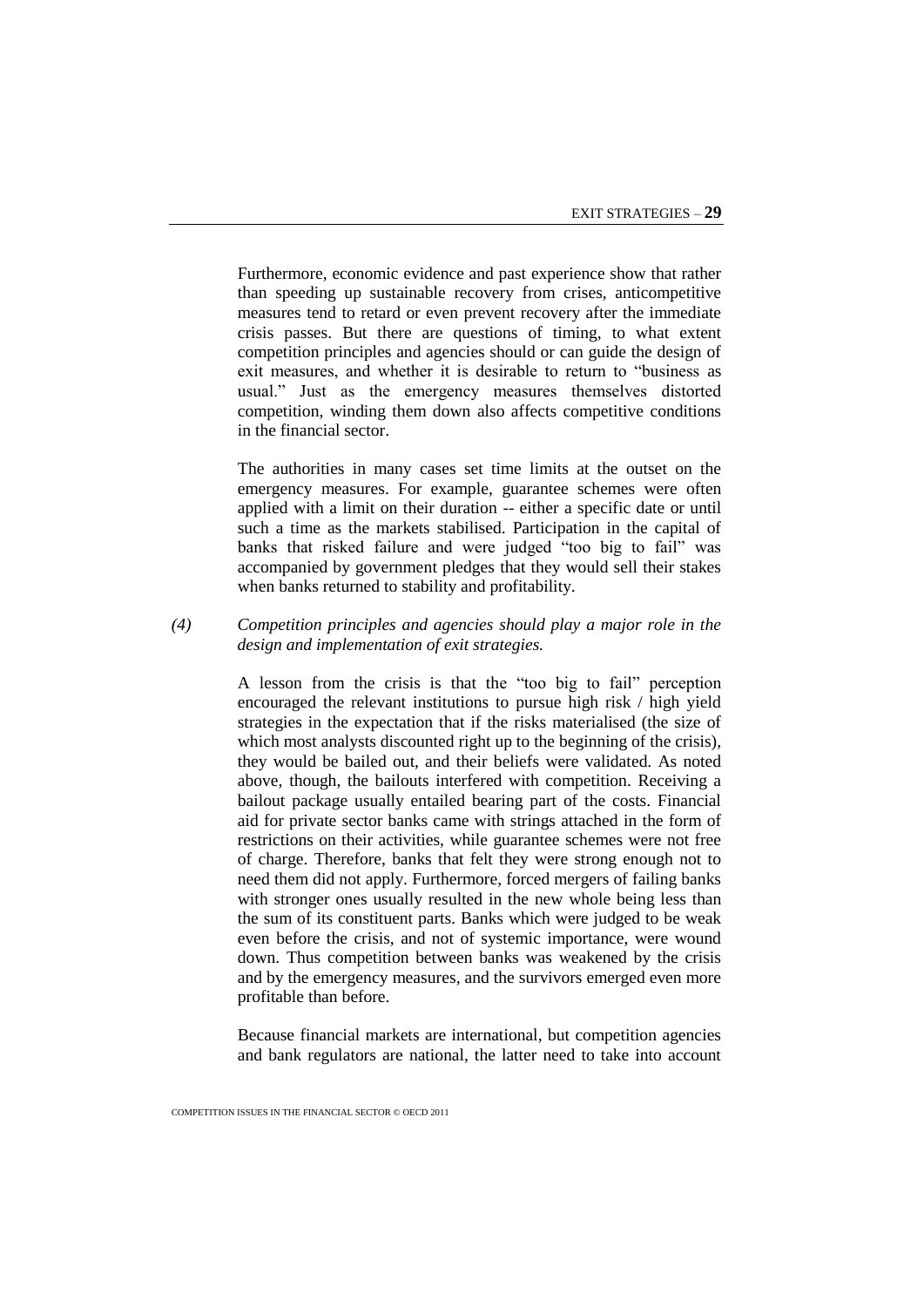the international ramifications of their actions. A big weak bank in a small country may be perceived as meriting continued support, but it might not be of systemic importance in a wider geographical context. Governments and their financial authorities that have organised mergers between weak banks that remain fragile may be reluctant to withdraw support, even if the merged entity has no stand-alone longterm future. At the other extreme, governments that have injected public money into banks that do have a long-term future have an incentive to maximise their return by encouraging the market dominance of those banks.

The timing of exit is critical. Withdrawing too early may provoke failure of the aided banks and leave competition even weaker. Delayed withdrawal, however, could result in some institutions becoming dependent on public support.

The inherent tensions between competition principles and financial market regulatory principles are likely to become more acute. The crisis showed clearly that existing regulatory structures were inadequate to prevent the crisis occurring, and regulators throughout the OECD countries are drawing up plans to tighten regulations further. Insofar as they concern the Basel III proposals to require banks to provide more and higher quality capital better to withstand shocks, the implications for competition between existing banks are neutral, provided that they are applied uniformly within and across countries. But such moves will make it even more difficult for new banks to enter the market.

Now that financial markets are recovering from the crisis, the "too big to fail" institutions command a higher market share than previously, exacerbating moral hazard problems. Proposals to break them up, or separate their investment bank and commercial operations, do not command universal support among analysts and are strongly resisted by the big banks themselves. It is not clear what comparative advantage competition policy agencies could have in designing new regulatory structures that would discourage banks from following high risk strategies. Forbidding banks to participate in activities such as "naked" short selling, or putting permanent caps on bonus payments could reduce risk but also competition between banks. But the competition agencies should advocate regulatory structures that make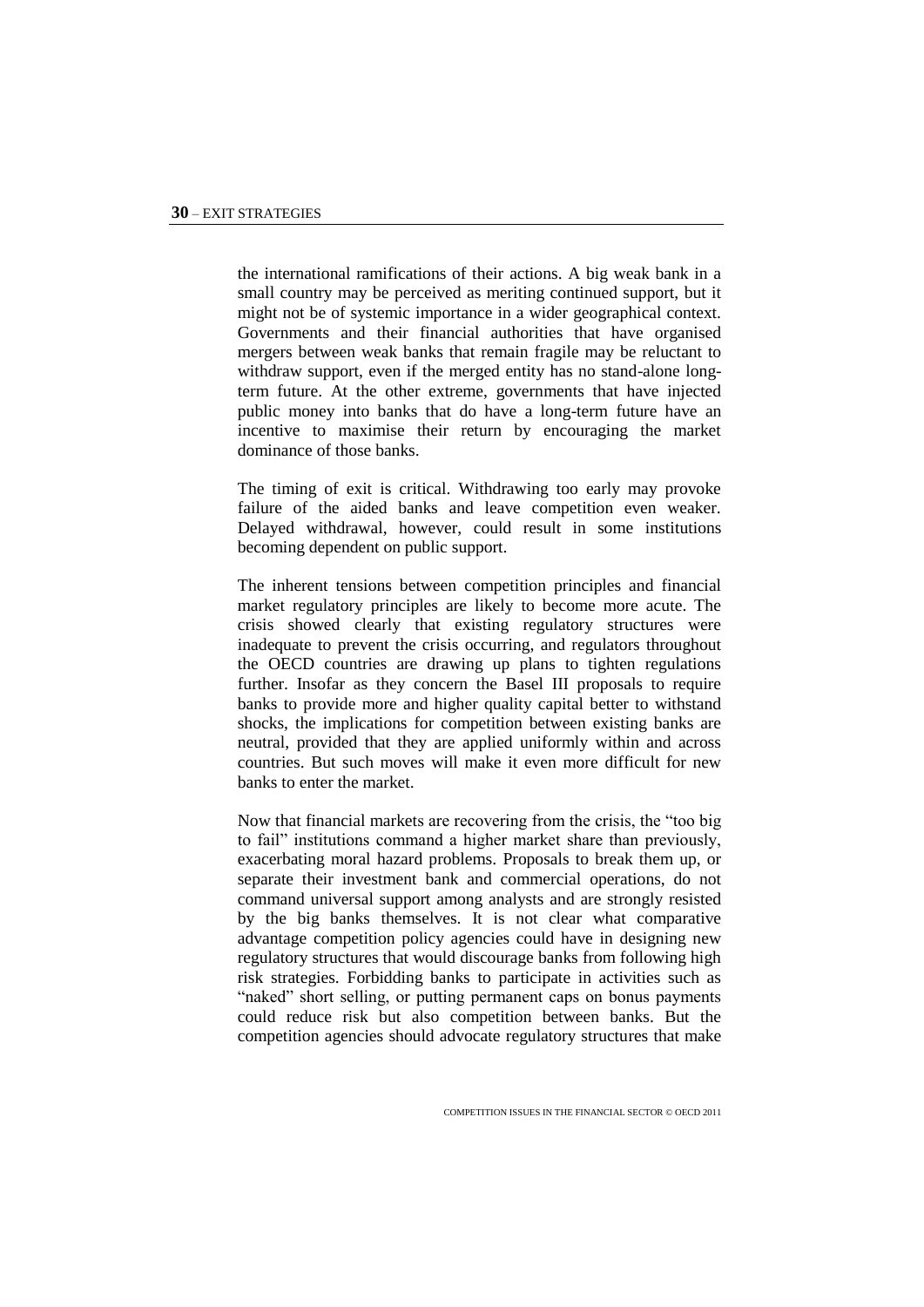it easier for new entrants, and they should continue to raise concerns regarding mergers that result in "stronger banks" that can charge higher fees. Reforms that make it easier for households to change banks – such as making account numbers portable – would also be welcome.

*(5) Credit rating agencies serve a vital purpose, but the market is a natural oligopoly.*

> There are great advantages for both issuers and investors in having objective assessments, comparable across issuers, instruments, countries, and over time, of the credit risk attached to the issuer of a security. Assessments by individual issuers would be clearly suspect, while assessments by the investors would be costly for them to make, if there were many instruments to be compared, and would also require full disclosure by the issuers of all relevant information. Therefore, credit rating agencies (CRAs) appeared early in the  $20<sup>th</sup>$ century, and for many years three agencies -- Moody"s, Standard and Poors (S&P), and Fitch -- have dominated the field. The CRA market is a natural oligopoly because issuers gravitate to the CRA they trust most and that has a large client base, while investors do not wish to have to interpret different types of ratings for the same instrument from a plethora of CRAs.

*(6) Dangerously risky behaviour by banks was exacerbated by the actions of the main rating agencies.*

> As financial markets expanded in scale and scope, demand for ratings rose and banks and fund managers were increasingly required by regulators to invest in securities above a certain grade. This created some moral hazard problems. Whereas the CRAs previously employed independent firms to check the information provided by issuers, this practice gradually died out and they relied on issuers' honesty and due diligence. It also became very difficult to analyse the underlying degree of risk in securitised assets built up from large numbers of heterogeneous and individually illiquid assets. The CRAs, especially Fitch, also competed fiercely for market share and analysis shows that in the years before the crisis, the CRAs tended to inflate ratings above what their own models would have estimated. Consequently, even as the underlying riskiness of many financial assets was increasing and the average quality of the entire spectrum of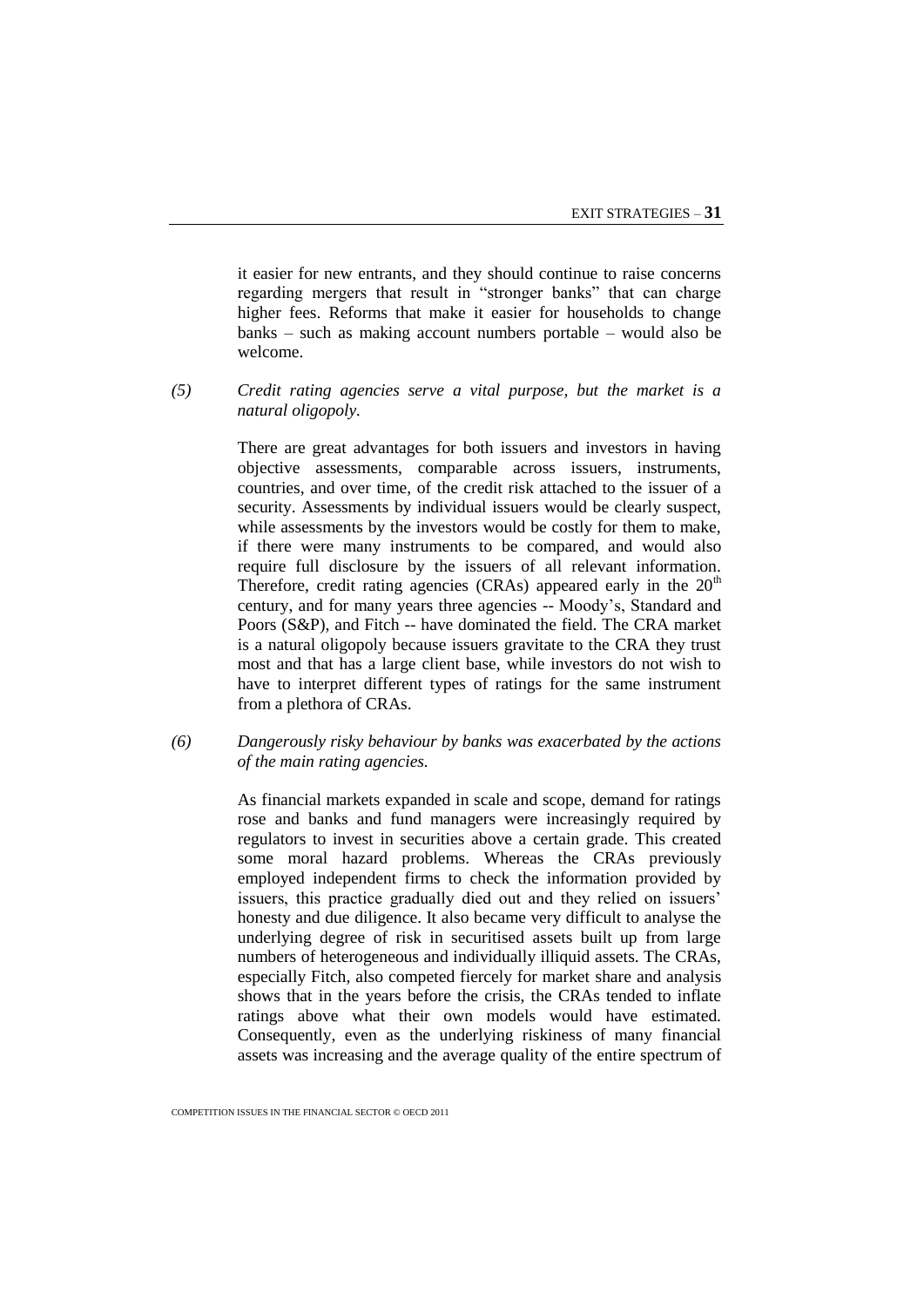financial assets was falling, average ratings tended to rise. Rating inflation was recognised as a problem even before the crisis, as it contributed to the Asian financial crisis late last century and the internet bubble early this century.

*(7) Steps must be taken to ensure that this does not happen again, though more competition may not be the solution. CRAs should increase the level of their due diligence and, ideally, switch to "investor pays" business models.*

> Given that CRA performance worsened when competition for market share increased, the solution may not be to encourage more CRAs to enter the market. Proposals for improvement include a governmentowned and managed CRA with no ties to issuers or investors; obliging investors rather than issuers to pay for ratings; if issuers pay, obliging them to seek a second opinion from an investor-owned CRA; obliging issuers to choose a CRA picked at random; relying on other data such as share prices, as well as ratings; and a "platform pays" model, in which a clearing house provides information based on all CRA assessments. There are objections to all of those proposals. A publicly owned CRA may come under pressure to inflate the ratings for domestic firms. History shows that investors are unwilling to pay for ratings and would not do so unless it became a legal obligation. A "second opinion" from an investor-owned CRA would be difficult given that there are very few such CRAs. Picking a CRA at random would not change the industry much, given the very small number of CRAs. It is true that share prices incorporate a great deal of publicly available information about firms – but that information is also available to the CRAs. Furthermore, share prices are volatile and the history of the stock market shows that share price analysts are just as prone to excessive optimism as the CRAs.

> The conclusions were that the CRAs performed their function badly in the run-up to the crisis (but not all countries which used CRA ratings, such as Australia and Canada, experienced a crisis), that a move towards the investor pays principle is desirable, though difficult to achieve, that better monitoring of CRA performance is necessary, and that CRAs must thoroughly check the information they are given by issuers.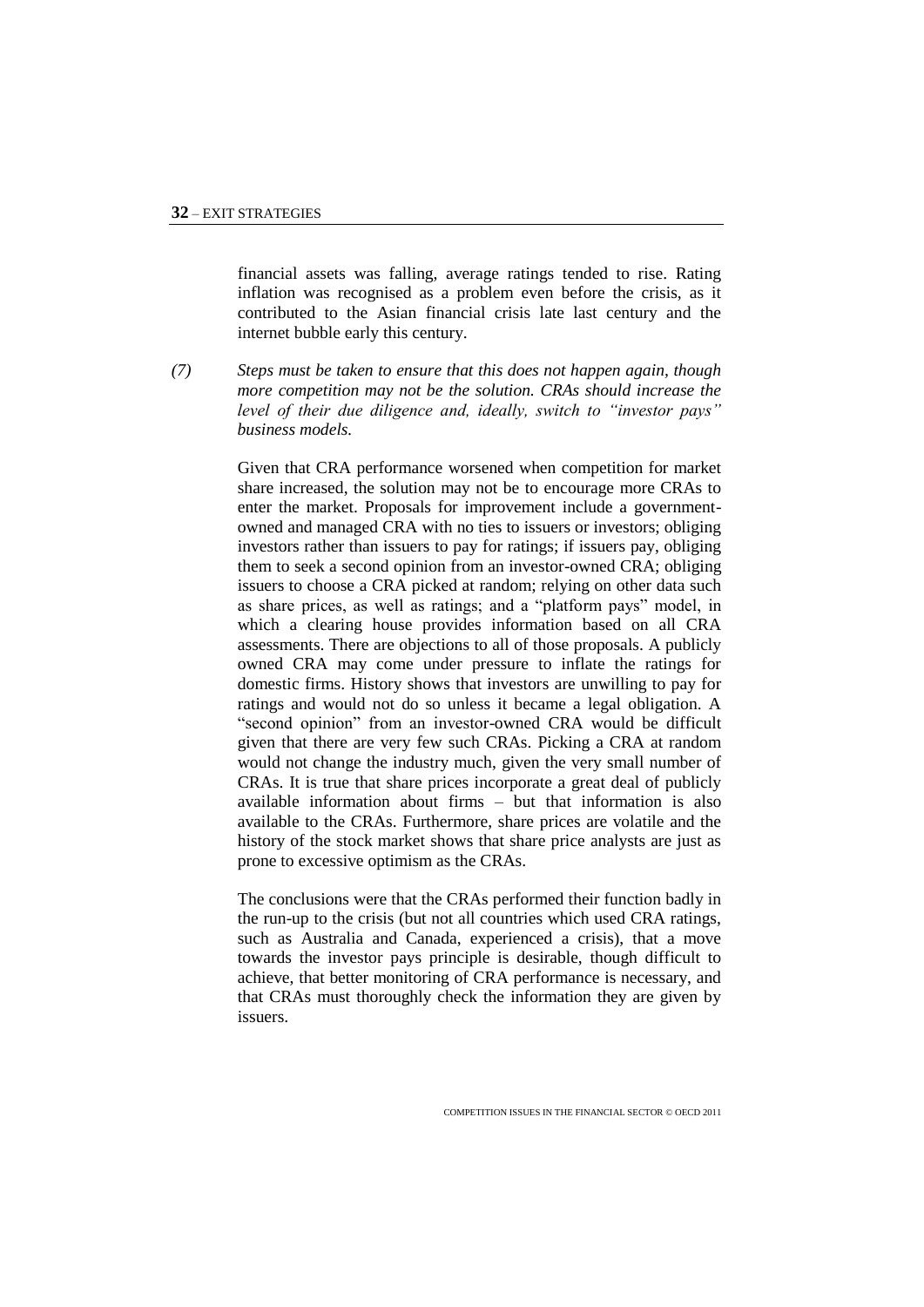# **COMPETITION, CONCENTRATION AND STABILITY IN THE BANKING SECTOR 1**

### *-- February 2010 --*

*Executive Summary by the Secretariat*

*(1) Measuring competition in financial markets is complex due to their peculiar features, such as switching costs. Concentration, among other structural indicators, is not a good proxy for competition.*

> Although antitrust authorities use measures of market concentration, such as market shares and HHI, to make an initial assessment of competition, these structural measures are only a first step in analysing whether concentration will create or enhance the exercise of market power. Market contestability, for example, is also important for evaluating competition in financial markets. The existence of entry barriers, as well as activity restrictions and other rigidities, must be taken into account in evaluating financial firms" behaviour, both in a static and in a dynamic sense. Furthermore, factors such as switching costs, geographic constraints on customers or supplies, competition from non financial firms, and the size of competitors and customers need to be considered.

*(2) It is not clear whether excessive competition contributed to the recent financial crisis. Both the country experiences and the academic debate suggest that concentration and competition have ambiguous effects on financial stability.*

The resiliency of Canada and Australia to the recent financial crisis

 $\mathbf{1}$ <sup>1</sup> OECD (2010), *Competition, Concentration and Stability in the Banking Sector*, Series Roundtables on Competition Policy, No. 104, OECD, Paris. The full set of material from this roundtable discussion is also available at <http://www.oecd.org/dataoecd/52/46/46040053.pdf>

COMPETITION ISSUES IN THE FINANCIAL SECTOR © OECD 2011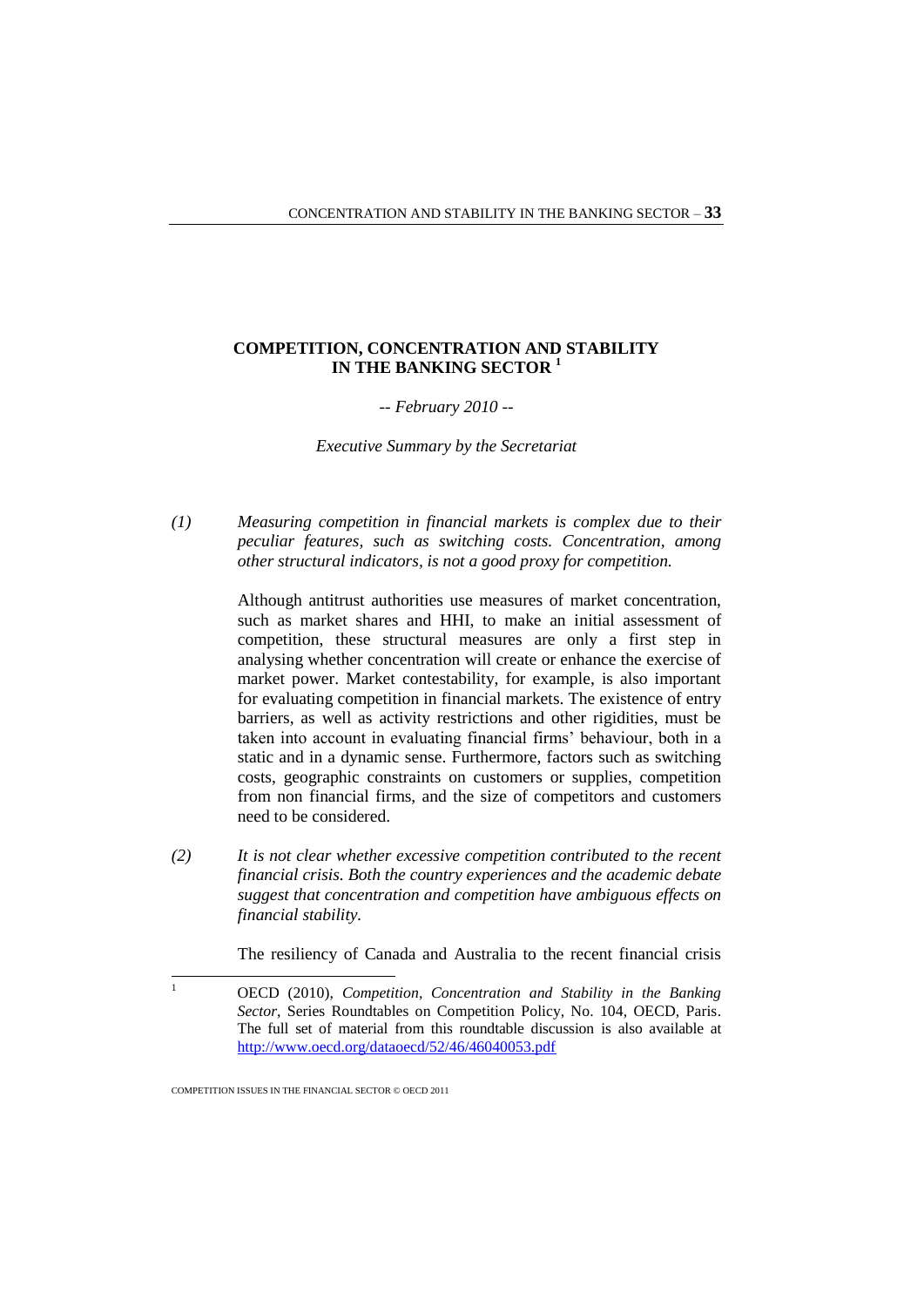seems to suggest that more concentrated financial systems are more resilient to financial distress. However, the big impact that the crisis has had on other countries, such as Switzerland and the Netherlands, with very concentrated financial systems shows that the opposite is also possible.

The relationship between competition and stability is also ambiguous in the academic literature. Two opposing views can be distinguished in the theoretical work. The first one, called the "charter value" view, points to a negative relationship between competition and stability. The second, more recent one, points instead to a positive influence of competition on stability. The theoretical literature makes no distinction between competition and concentration, though. The empirical evidence provides a series of ambiguous and contrasting results, depending on the sample and period analysed, and the proxies used for competition and financial stability.

In any case, academics and practitioners agree that factors other than competition and concentration contributed to the recent crisis. Macroeconomic factors like loose monetary policy and global imbalances led to a bubble both in asset and real estate markets. Microeconomic factors such as poor regulatory and institutional frameworks and banks" funding structure also played a crucial role.

# *(3) Regulatory and institutional frameworks play a very important role for financial stability.*

As shown in the recent financial turmoil, regulation affects the resilience of financial institutions to a crisis. Countries with strong regulatory and institutional frameworks have been less prone to financial distress. A well-designed regulatory framework can also help reduce the potential detrimental effects of competition on financial stability, in particular by improving banks' risk taking incentives. In other words, regulation can make banks less inclined to take on excessive risk.

Regulatory failures rather than excessive competition led to the crisis. Better prudential regulation and supervision can improve stability going forward. Restrictions to competition would not contribute to a greater resilience of financial institutions to financial distress. Instead,

COMPETITION ISSUES IN THE FINANCIAL SECTOR © OECD 2011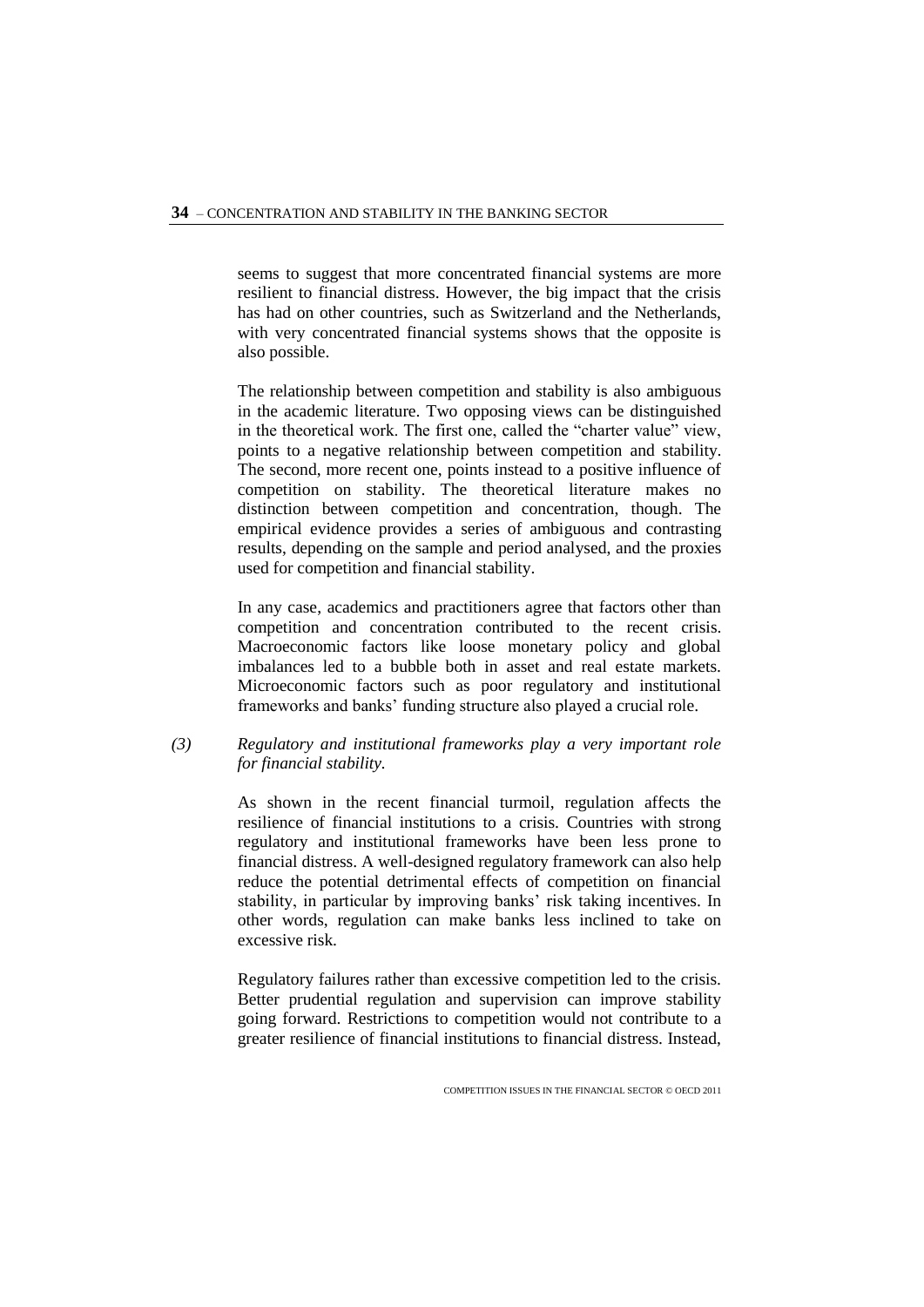they would just have a negative effect on efficiency. Competition authorities should engage in a dialogue with supervisory and regulatory authorities in order to help frame regulation and to ensure that it is consistent with a robust competition policy.

# *(4) Banks' funding structures affected banks' resilience during the crisis.*

The recent financial crisis has shown that banks' funding structure is important to their resilience. Banks can finance themselves with both depository funding and wholesale funding (i.e. funding from other banks, money market funds, corporate treasuries and other non-bank investors). Banks relying mostly on wholesale funding have been severely affected by the crisis. Banks in Australia and Canada, for example, have been very resilient to the crisis because they have relied mostly on depository funding, much of which came from retail sources such as households. On the contrary, banks in countries such as the UK that have increasingly relied on wholesale funding from financial markets, have been very much affected by the recent financial turmoil.

*(5) Financial innovation introduced important changes in banks' activities and made regulatory restrictions less effective.* 

> Various financial innovations were conceived in the early 2000s as ways to improve risk sharing and risk management. However, they led to increased leverage and risk taking. Banks introduced a wide range of new instruments to transfer credit risk (i.e. CDS contracts). Initially, these instruments allowed banks to gain very large spreads. Then, they substantially decreased due to fierce global competition involving not only banks but also other financial institutions.

> Financial regulation should have changed in response to financial innovation. However, that did not happen and regulatory effectiveness decreased dramatically as banks were able to use derivatives to get around regulatory requirements such as capital rules and ratings.

*(6) The emergency measures adopted to remedy the crisis have the potential to harm competition in the financial sector.*

> What happened during the recent financial crisis requires a deep rethinking of the interaction between competition and financial

COMPETITION ISSUES IN THE FINANCIAL SECTOR © OECD 2011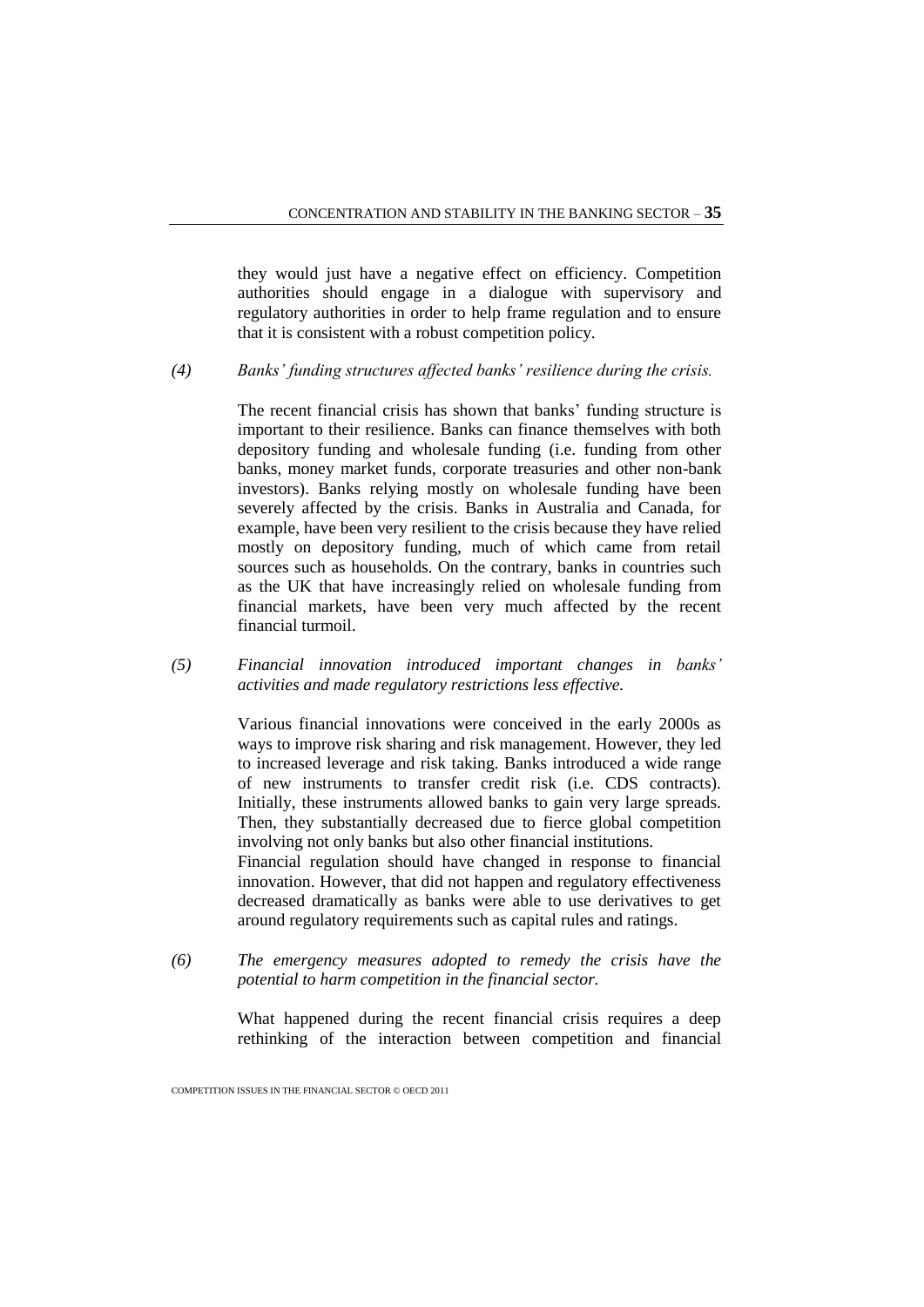stability authorities. The emergency measures taken to remedy the crisis have the potential to harm competition. Although the authorities' main concern during the crisis was to restore financial stability, it is now important to fix the potential negative competitive effects of state aid, acquisitions, capital injections and bailouts.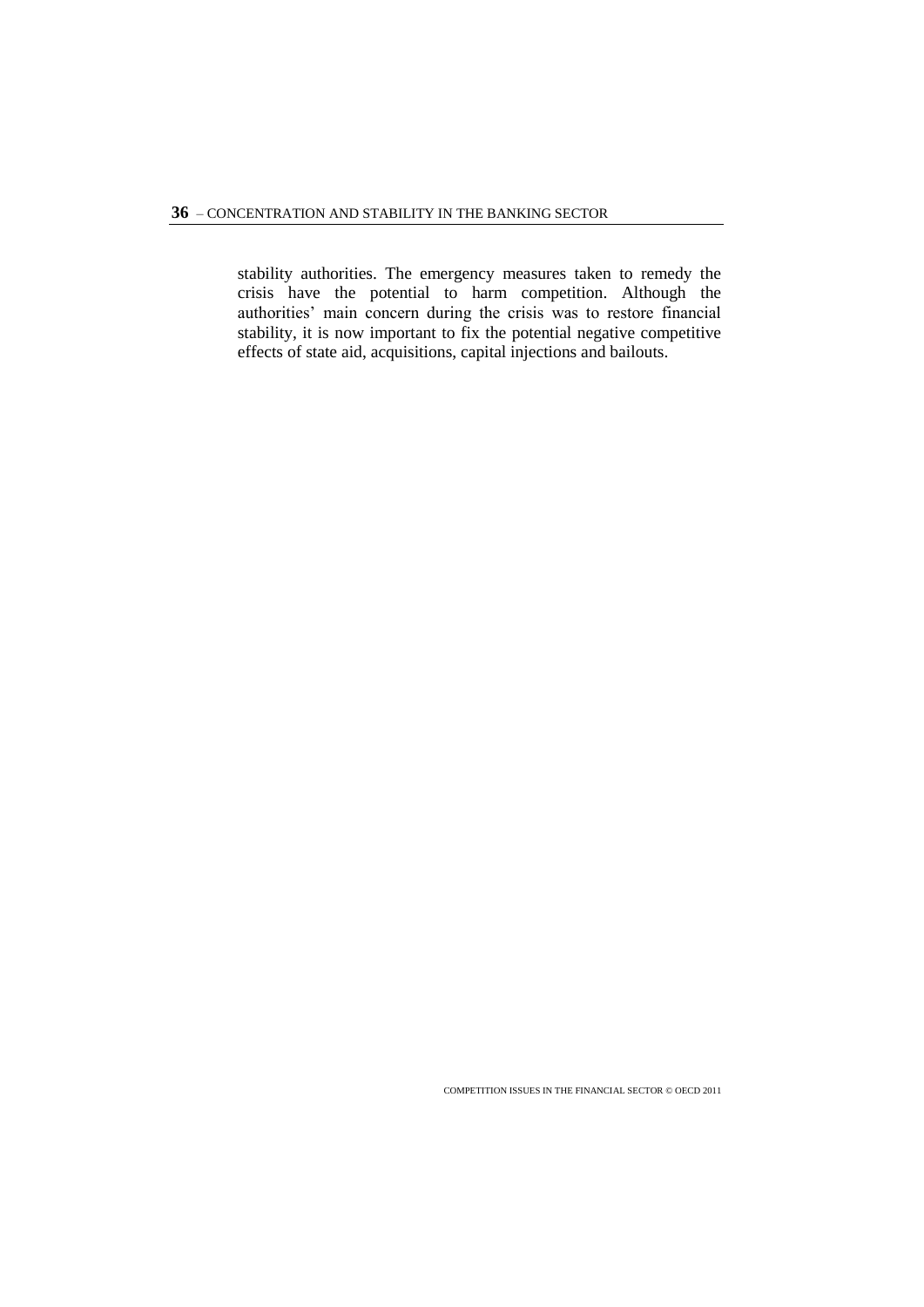# **THE FAILING FIRM DEFENCE <sup>1</sup>**

*-- October 2009 --*

*Executive Summary by the Secretariat*

Considering the discussion at the roundtable, the delegates' written submissions and the Secretariat"s background paper, several key points emerge:

*(1) The failing firm defence (FFD) may arise more frequently during financial and economic crises.*

> During economic crises such as the one that most OECD countries are currently experiencing, more firms may find themselves in financial difficulty. Some financially distressed companies will seek to improve their condition by merging with healthier competitors. Competition agencies may therefore face an increasing number of merger reviews involving financially troubled firms, some of which may be true failing firms while others may simply be weak competitors. In some of the cases, parties may put the FFD forward as an argument in favour of approving their transaction.

*(2) The basic conditions required for a successful application of the FFD are relatively similar across countries.*

> A merger that is expected to lead to anti-competitive effects should be prohibited when there is a causal link between the merger and the anticipated harm to competition. When one of the merging firms is "failing" (i.e. it is likely to exit the market absent the merger), the

 $\mathbf{1}$ <sup>1</sup> OECD (2009), *The Failing Firm Defence*, Series Roundtables on Competition Policy, No. 103, OECD, Paris. The full set of material from this roundtable discussion is also available at [http://www.oecd.org/dataoecd/16/27/45810821.pdf.](http://www.oecd.org/dataoecd/16/27/45810821.pdf) 

COMPETITION ISSUES IN THE FINANCIAL SECTOR © OECD 2011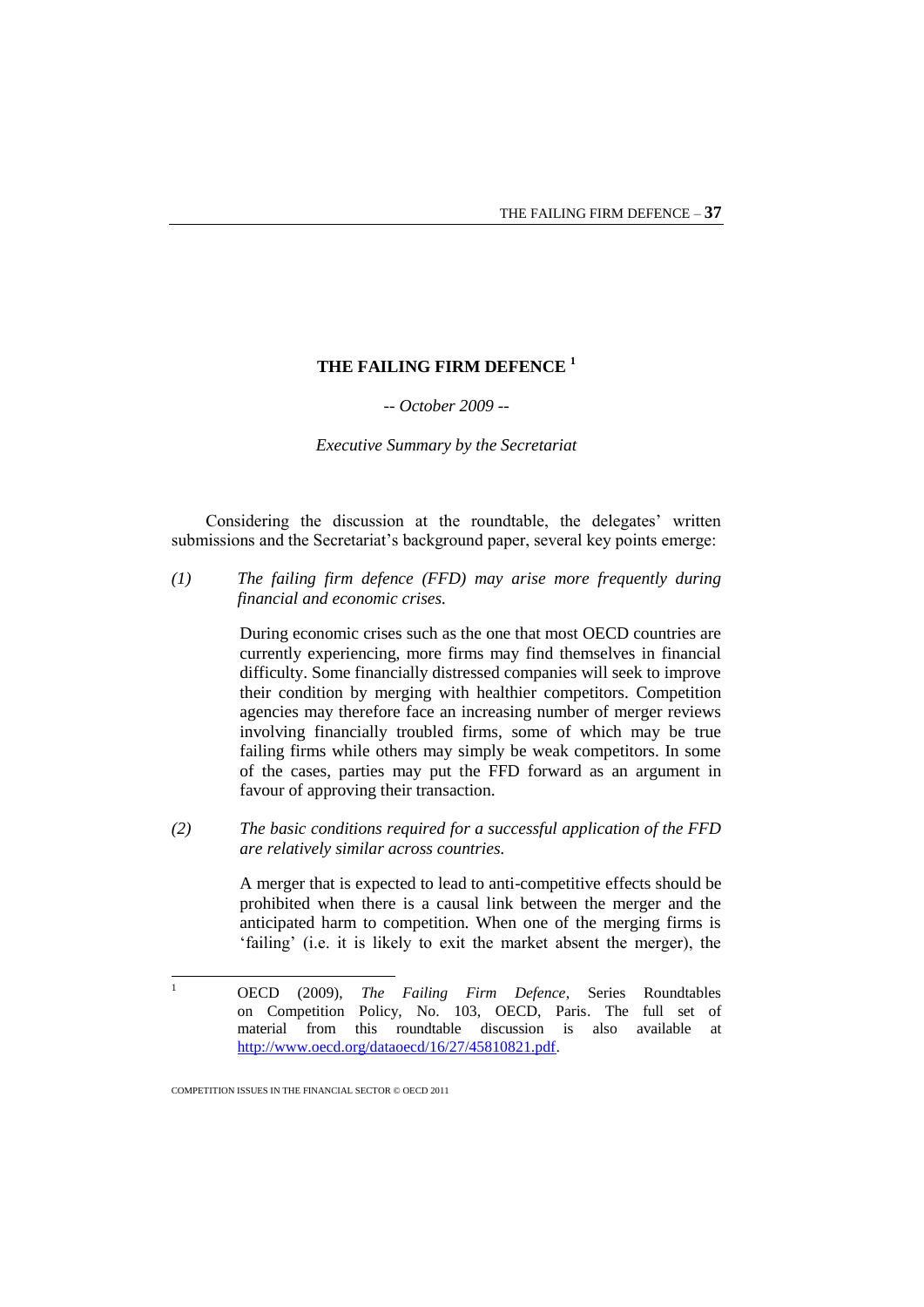future deterioration in competitive conditions does not necessarily result from the transaction and hence the causal link may be missing. In some circumstances, the post-merger scenario may be less anticompetitive than a counterfactual scenario in which the failing firm exited the market. In those cases, mergers involving failing firms should be approved even when the post-merger scenario is less competitive than the pre-merger scenario.

Although there are small differences between the approaches adopted by different competition authorities when applying the FFD, they all require three cumulative conditions before accepting a failing firm defence:

- Absent the merger, the failing firm will exit the market in the near future as a result of its financial difficulties;
- There is no feasible alternative transaction or reorganisation that is less anti-competitive than the proposed merger; and
- Absent the merger, the assets of the failing firm would inevitably exit the market.

The burden of proof to show that these conditions are fulfilled lies on the merging parties. They should convince the competition authority that the merger will lead to less anti-competitive effects than a counterfactual scenario in which the firm and its assets would exit the market.

One notable difference among jurisdictions is that some consider whether the failure of the firm and the liquidation of its assets could be a less anticompetitive alternative to the merger since the remaining firms in the market might compete for both the failing firm's market share and the assets that otherwise would have been transferred entirely to one purchaser. In particular, there is presently a difference of views between the stated policies of some national European competition agencies and the European Commission. The Commission has moved away from the requirement that absent the merger all the failing firm market share should accrue to the acquirer, but several EU countries have not yet reflected this change in their policies. The low frequency of the FFD and the gradual development of policy through case law may explain the lag.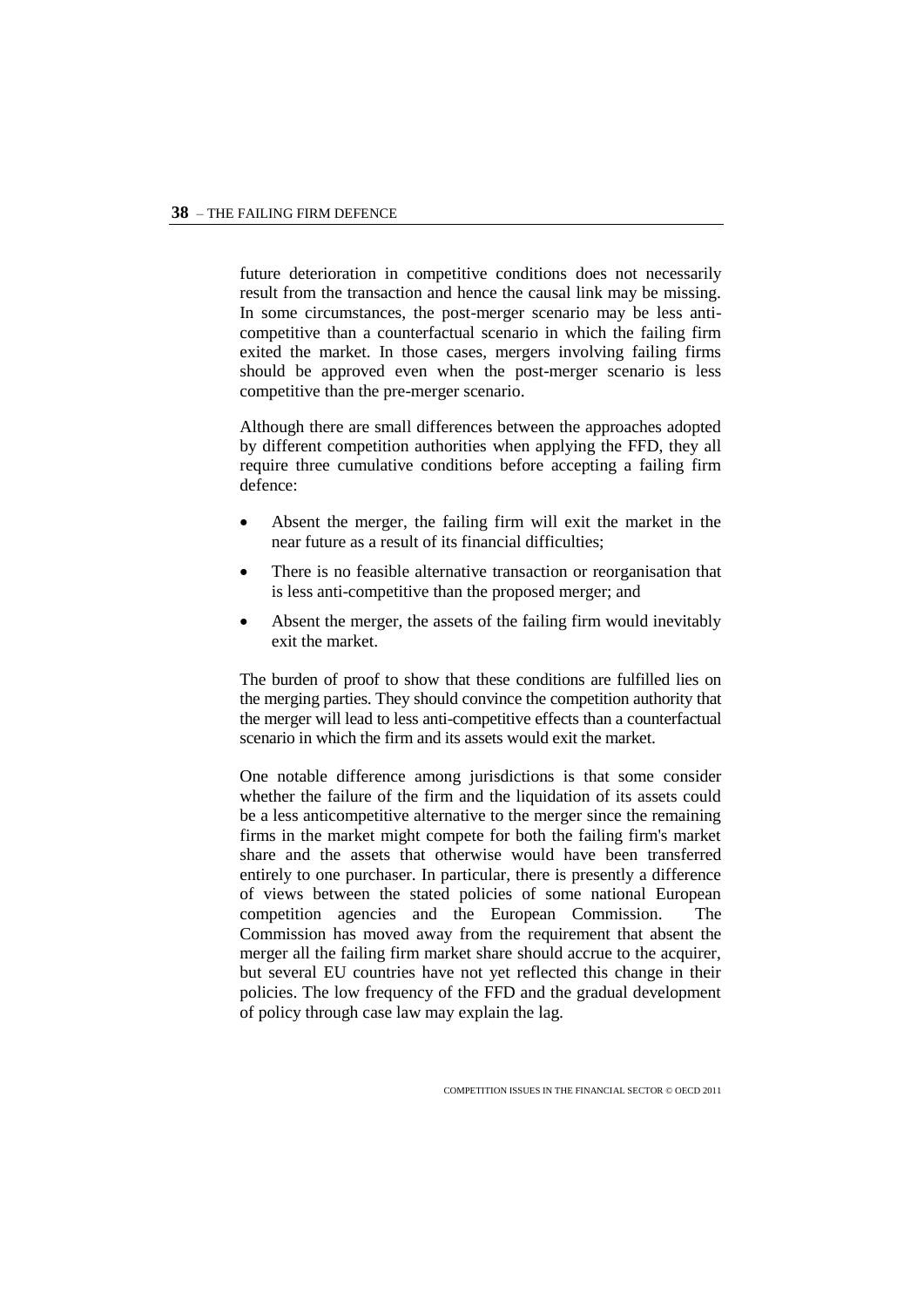*(3) Not all countries have a formal FFD, but those that do have one consider it to provide legal certainty.*

> A few countries do not have explicit failing firm defences. In these countries, mergers involving a failing firm are reviewed using the standard causality test in merger control. If applied properly, such a test would identify those transactions that should be approved despite their anti-competitive effects. However, such an approach may be difficult and costly to administer and may lead to less predictable outcomes. Those countries with an explicit FFD have found that (a) it yields outcomes that are broadly similar to the outcomes that would obtain under the properly applied traditional causality test and (b) it provides predictability for firms that are subject to merger control regimes.

*(4) Failing division defences should be subject to standards that are similar to the FFD standards, but that are applied differently in light of factual differences between failing divisions and failing firms.*

> In some instances, the merger under review involves the acquisition of a firm"s division. In those cases, the merging parties may argue that the exit of that particular division from the market would occur (i) whether or not the merger materialises and (ii) irrespective of the financial health of the parent company. While most countries are open to the application of this so-called failing division defence (FDD), competition authorities should be aware of the possibility that parent companies may employ creative accounting methods to establish the illusion of a failing division. A division that is not currently profitable will not necessarily exit the market imminently. The losses may be temporary, and in any event the division may be important enough to the parent company that it would be unlikely to exit even if the losses continue. It may be difficult to assess the amount of money that the parent would invest in the division absent the merger, though. Consequently, parties should be required to produce clear evidence that, without the merger, the division would be likely to fail and its assets would be likely to exit the market imminently.

*(5) The FFD criteria should not be relaxed in times of crisis. There may, however, be some room for streamlining the FFD review process.*

> As of October 2009, competition authorities had not seen an increase in the number of mergers in which the parties claimed the FFD. This

COMPETITION ISSUES IN THE FINANCIAL SECTOR © OECD 2011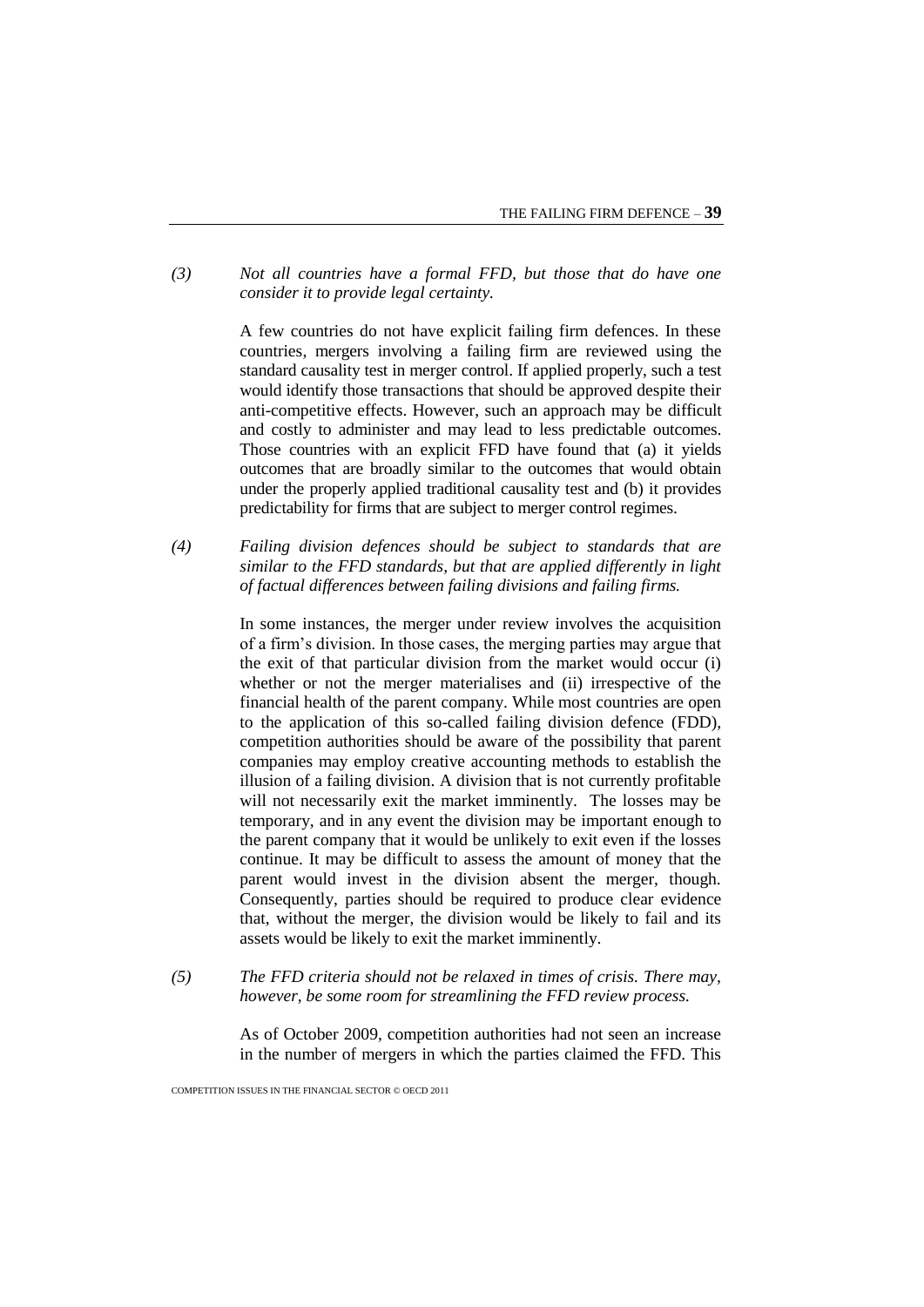may be because there is a perception that the FFD criteria are too strict. That raises the question whether competition authorities should loosen the FFD criteria, particularly in light of the current global economic crisis. The consensus among the Committee delegates was that there is no justification for such a change. There are other policy instruments (e.g. bankruptcy law and State aid) available to help failing firms through the crisis. Competition authorities are concerned that excessively lax standards may lead to too many type II errors, i.e. false negatives.

Nevertheless, competition authorities recognise that FFD investigations may be too lengthy, which is problematic given that the position of firms in distress may rapidly deteriorate, which in turn may cause inefficient liquidations. This may justify procedural changes to ensure a speedier review of mergers involving failing firms.

*(6) Whereas not all delegates agreed that mergers involving financial institutions deserve special treatment, they did agree that systemic risk considerations should be taken into account in merger proceedings.*

> Banks are special economic agents because of their importance for the stability of the financial system and the economy. The collapse of one key bank may have a domino effect that leads to widespread loss of confidence in the financial system and thus to a severe economic recession.

> All countries acknowledge the importance and the special role of banks in their economies. Even so, while some countries do not consider that mergers involving failing financial institutions should be treated differently, others are prepared to treat mergers amongst financial institutions more leniently when bank failure is a possibility. Those against the special treatment of bank mergers argue that competition authorities should focus on promoting and preserving competition and leave prudential regulation to the Central Bank.

> Some competition agencies argue that it may be more difficult to succeed with a FFD in mergers involving banks. This is because they anticipate that governments may intervene with some kind of financial support in order to prevent the failing bank from leaving the market. In other words, they consider that the assets of failing banks are unlikely to exit the market in practice.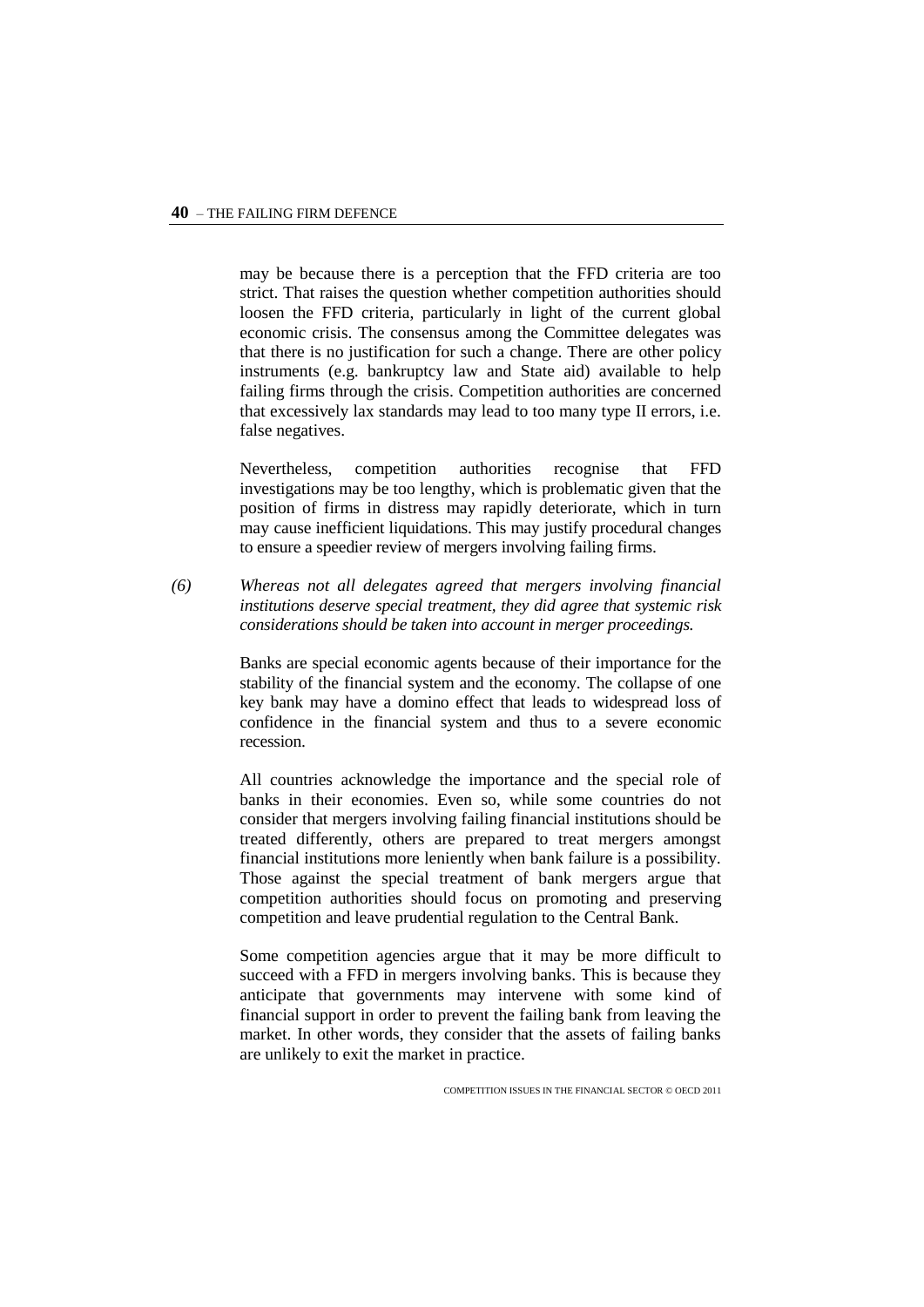# **COMPETITION AND FINANCIAL MARKETS <sup>1</sup>**

*-- February 2009 --*

*Executive Summary by the Secretariat*

### **Competition issues in the financial sector**

*(1) The financial sector is at the heart of every well-functioning market economy but it is also vulnerable to systemic loss of trust.* 

> The financial sector is special. Banks perform intermediation functions that are critical to the real economy. In particular, they correct the asymmetry of information between investors and borrowers and channel savings into investments. These functions facilitate and contribute to the growth of the economy. Linkages between banks through inter-bank markets and payment systems are vital to the functioning of financial markets.

> The loss of confidence in one major financial institution in a financial crisis can snowball into a loss of confidence in the entire market because the inability of one bank to meet its obligations can drive other, otherwise healthy, banks into insolvency. The risks then become systemic, endangering the whole banking sector. If the financial sector is not working well, then the entire market economy is not working well. For this reason governments impose significant regulation and oversight to ensure the smooth functioning of the financial sector, and, when problems arise, they must act quickly to avert systemic crises.

 $\mathbf{1}$ 

<sup>1</sup> OECD (2009), *Competition and Financial Markets*, Series Roundtables on Competition Policy, No. 92, OECD, Paris. The full set of material from this roundtable discussion is also available at [http://www.oecd.org/dataoecd/45/16/43046091.pdf.](http://www.oecd.org/dataoecd/45/16/43046091.pdf) 

COMPETITION ISSUES IN THE FINANCIAL SECTOR © OECD 2011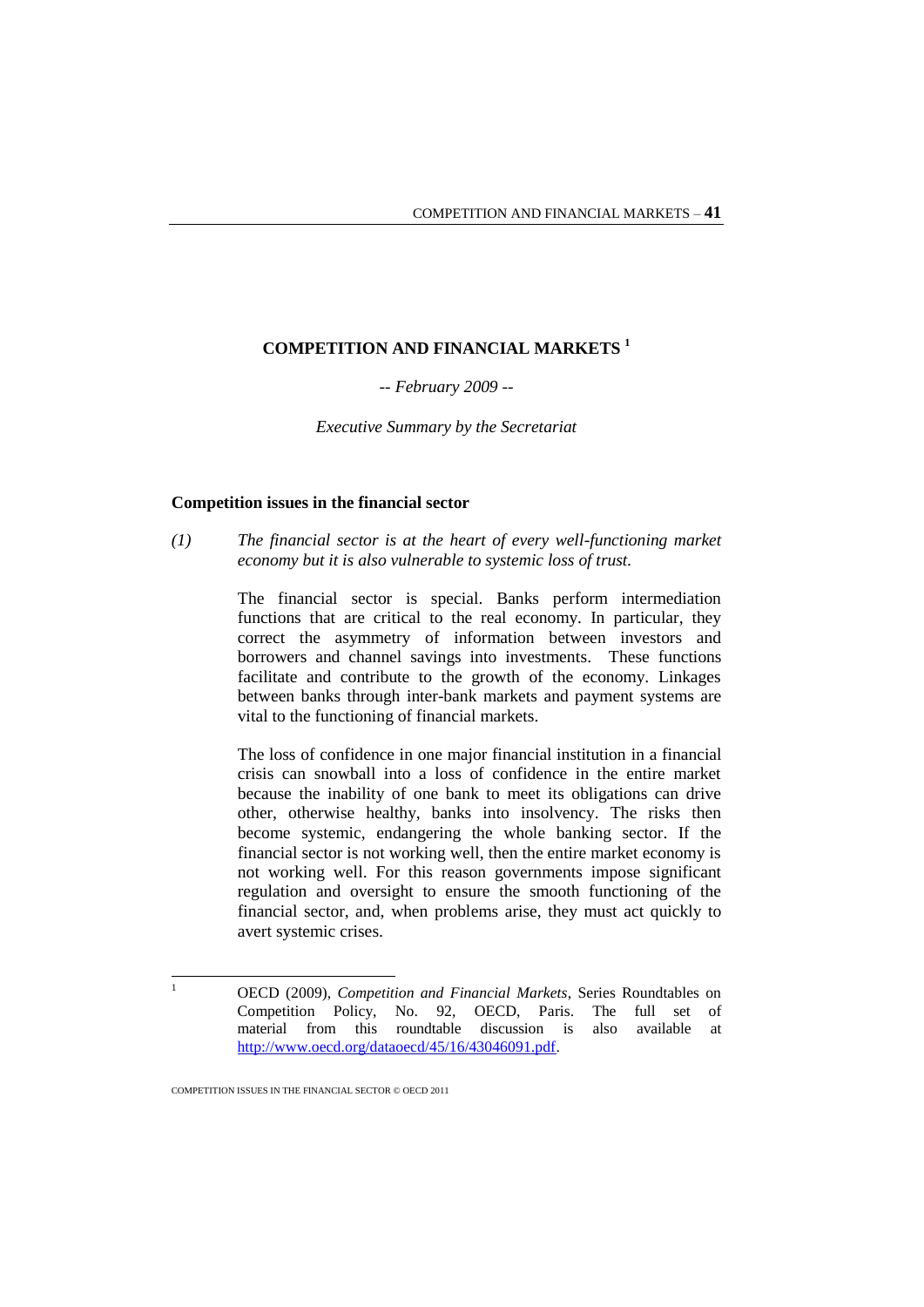## *(2) The current crisis resulted from failures in financial market regulation, not failure of the market itself or of competition*.

Regulation did not achieve the correct balance between risk and the search for return. Leverage based on unsustainable asset prices led to solvency problems for borrowers and in the end for the banks involved in lending and securitising assets. Banks did not have enough capital to cover the resulting losses, and some faced extreme liquidity (funding) crises. Emergency measures had to be implemented involving: loans and guarantees, capital injections, mergers and supportive monetary and fiscal policies.

Because regulatory failure led to the crisis, the main solutions will come from prudential regulation and other measures that change incentives, not from competition policy. Competition authorities do have a role to play in ensuring that exit strategies are built into rescue interventions so as to prevent them from harming competition in the longer term and hindering recovery.

*(3) Competition and stability can co-exist in the financial sector. In fact, more competitive market structures can promote stability by reducing the number of banks that are "too big to fail".*

> Policy goals for the financial sector include promoting both competition and stability. Competition encourages efficient and innovative financial services, while stability is essential to the systemic trust on which the sector depends.

> Are these two goals mutually exclusive or can they be achieved at the same time? If competition between banks increases, does that make them weaker so trust in the system is undermined? Evidence of inconsistency in fact is limited. In many countries, competition in the sector is oligopolistic, so it is difficult to blame excessive competition for the instability that led to the current crisis. Indeed, in a broad sense, the oligopolistic structure contributed to the crisis; it meant that many banks were systemically important, leading to moral hazard, perceived guarantees and excessive risk taking.

> While a less oligopolistic market structure should thus help stability, better prudential regulation should also limit excessive risk taking and further reduce the risk of instability.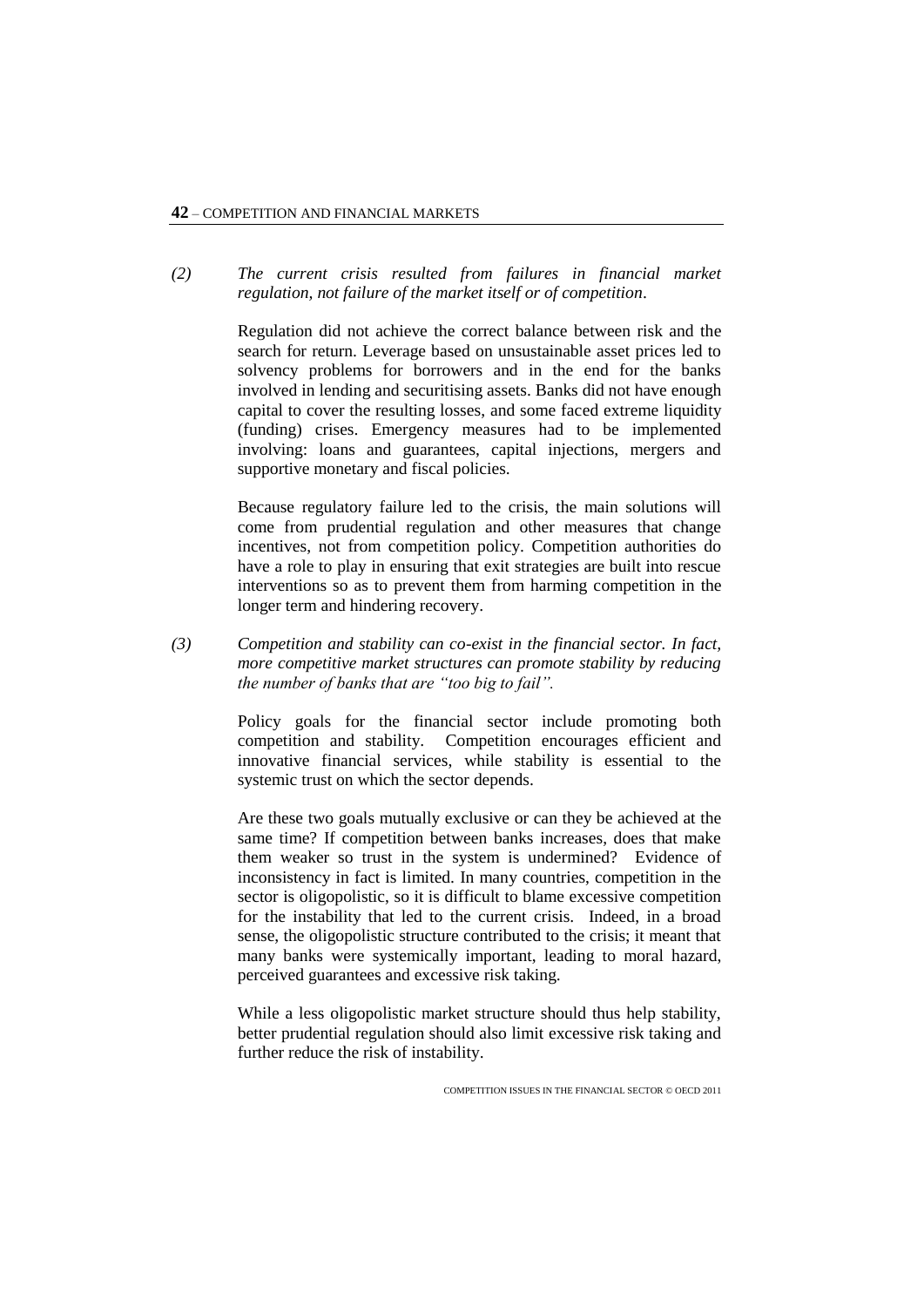### *(4) Competition helps make the financial sector efficient and ensure that rescue and stimulus packages benefit final consumers.*

As in most sectors of the economy, the benefits of full, effective competition in the financial sector are enhanced efficiency, the provision of better products to final consumers, greater innovation, lower prices and improved international competitiveness. Greater competition also enables efficient banks to enter markets and expand, displacing inefficient banks.

At the retail level, competition between banks is increased when customers can easily switch providers. A number of studies, however, including a recent OFT report<sup>2</sup> and a sector inquiry report by DG Competition<sup>3</sup>, have shown that the incidence of retail customer switching is low. 4

The potential movement of customers should help generate the best terms for customers and should lead banks to adopt more efficient processes, to keep costs to the minimum and to be more successful in the competition for consumers. For these competitive benefits to flow through the whole market, an appropriate regulatory and competitive framework for the financial sector must be identified and implemented.

Once that framework is in place, governments must ensure that shortterm measures used to rescue and restructure the financial system (such as recapitalisation, nationalisation, mergers and state aids) do not restrict competition in the long term. They can then protect the goals of efficiency and stability.

 $\overline{\mathcal{L}}$ <sup>2</sup> *Personal current accounts in the UK: an OFT market study*, July 2008 - only 6 per cent of consumers surveyed had switched account providers in the previous 12 months.

<sup>3</sup> *Report on the retail banking sector inquiry: Commission Staff Working Document accompanying the Communication from the Commission - Sector Inquiry under Art 17 of Regulation 1/2003 on retail banking (Final Report)* , January 2007: "The inquiry"s analysis suggests that typically between 5.4% and 6.6% of current account customers in the EU will change provider per year."

<sup>4</sup> *See also* Competition and Regulation in Retail Banking, OECD (2006), [http://www.oecd.org/dataoecd/44/18/39753683.pdf.](http://www.oecd.org/dataoecd/44/18/39753683.pdf)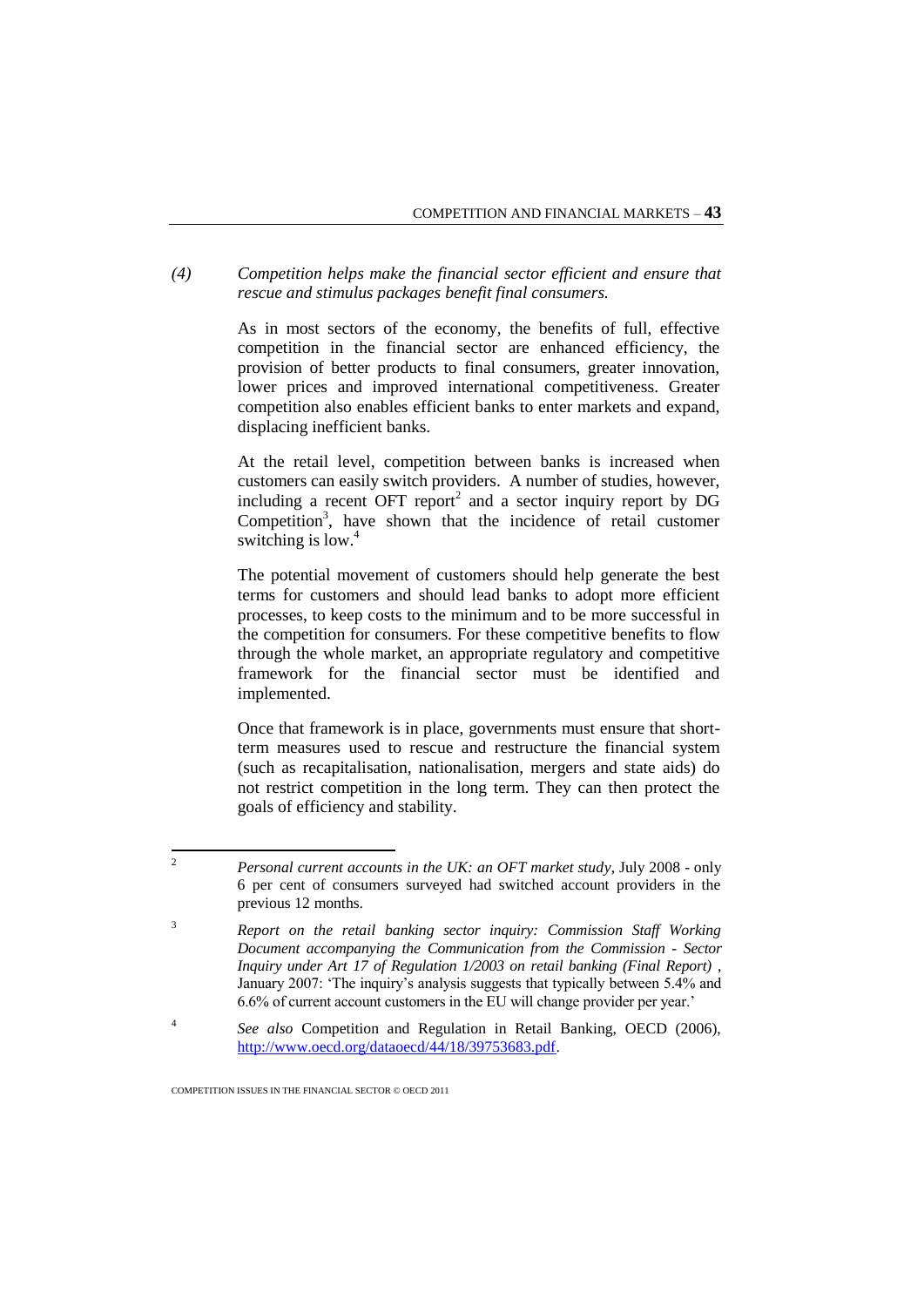*(5) Government interventions during the current crisis give rise to competition issues. Competition authorities should play a part in the design and implementation of exit strategies.*

> To combat the current crisis, governments have been making largescale interventions in the banking system with important effects on competition. Measures have included brokering mergers of large financial institutions, making liquidity injections, direct asset purchases, and capital injections as well as setting up guarantee schemes to cover the liabilities of financial institutions. One of the biggest issues in the future will be how governments can stop providing aid to these firms and unwind the extraordinary liquidity provisions, guarantees and government capital holdings, so as to ease the sector back toward normality. Like the initial interventions, the sale by the state of stakes in financial firms back to the private sector and the lifting of guarantees have great potential to distort competition. Exit strategies that protect and promote competition are therefore essential, both when designing interventions and when phasing them out.

*(6) Exit strategy issues for competition include dealing with (a) mergers of large financial institutions, (b) barriers to entry in financial markets, (c) the sale of government stakes and (d) ending government support.*

> Specific competition issues arising in the context of exit strategies include:

- how competition authorities should view large mergers in the financial sector and how barriers to entry can be reduced to encourage competition with the resulting large institutions
- how, if governments acquire stakes in banks which convey significant market power, that market power should be eliminated prior to denationalisation of the bank, and
- what incentives can be provided to encourage the introduction of private capital to release government capital
- *(a) Considering large mergers that involve state funding*

Mergers of large financial institutions are often combined with state funding in one or more ways and may be encouraged by the state.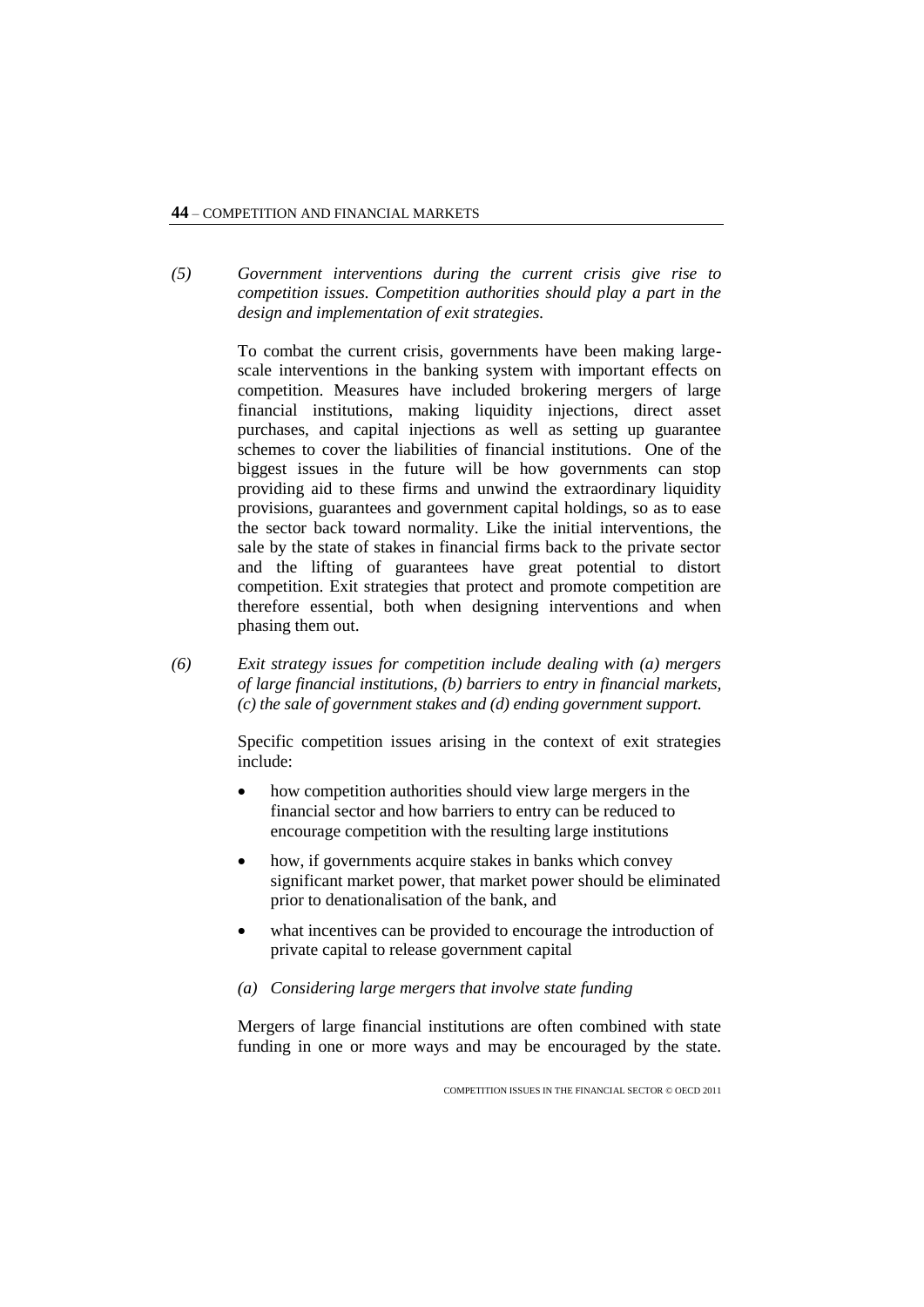That funding might take the form of loan guarantees, for example. Alternatively, when governments arrange large mergers they may acquire some shares of the merged institution in what could be considered a partial nationalisation. These 'mega mergers' can easily distort competition. They may involve financial institutions with strong balance sheets merging with weaker financial institutions, for instance, which could affect the competitive equilibrium, especially for smaller players who remain in the market. Less overall competition will lead to lower deposit rates and higher loan rates.

There is no obvious way simultaneously to offset the potential anticompetitive effects of these transactions due to the highly oligopolistic structure of the banking sector in many countries. A merger which is part of a rescue package for a financially unstable institution should therefore be seen as an emergency measure, to be used only when necessary to avoid insolvency and the precipitation of a wider systemic crisis. It may be possible, however, to design exit strategies from anti-competitive mergers that have been supported in some way by a state. These strategies can be implemented when "normal" times return. From a competition standpoint, nationalisations, either in full or in part, may be preferable to purely private mergers because it is usually easier to reverse nationalisation or to stop other forms of public support than it is to break up large conglomerates. In addition, nationalisations create or enhance market power to a lesser degree than private mergers and provide a clearer solvency guarantee. Nevertheless, full or partial nationalisations are also prone to excessive government direction over operational decisions and can add burdens to the government's balance sheet. When the sell-off of nationalised institutions occurs, consideration should be given to possibilities to improve market structure, for example by the break-up of an institution prior to sale or the sale of an institution to a foreign entrant rather than domestic buyer.

#### *(b) Reducing barriers to entry as a response to increased concentration*

To the extent that anti-competitive mergers have already happened (with or without promotion by governments), facilitating new entry is always likely to provide more competition. There is a concern that it is inequitable to undo mergers that have already been consummated if the government approved them prior to deciding that they should be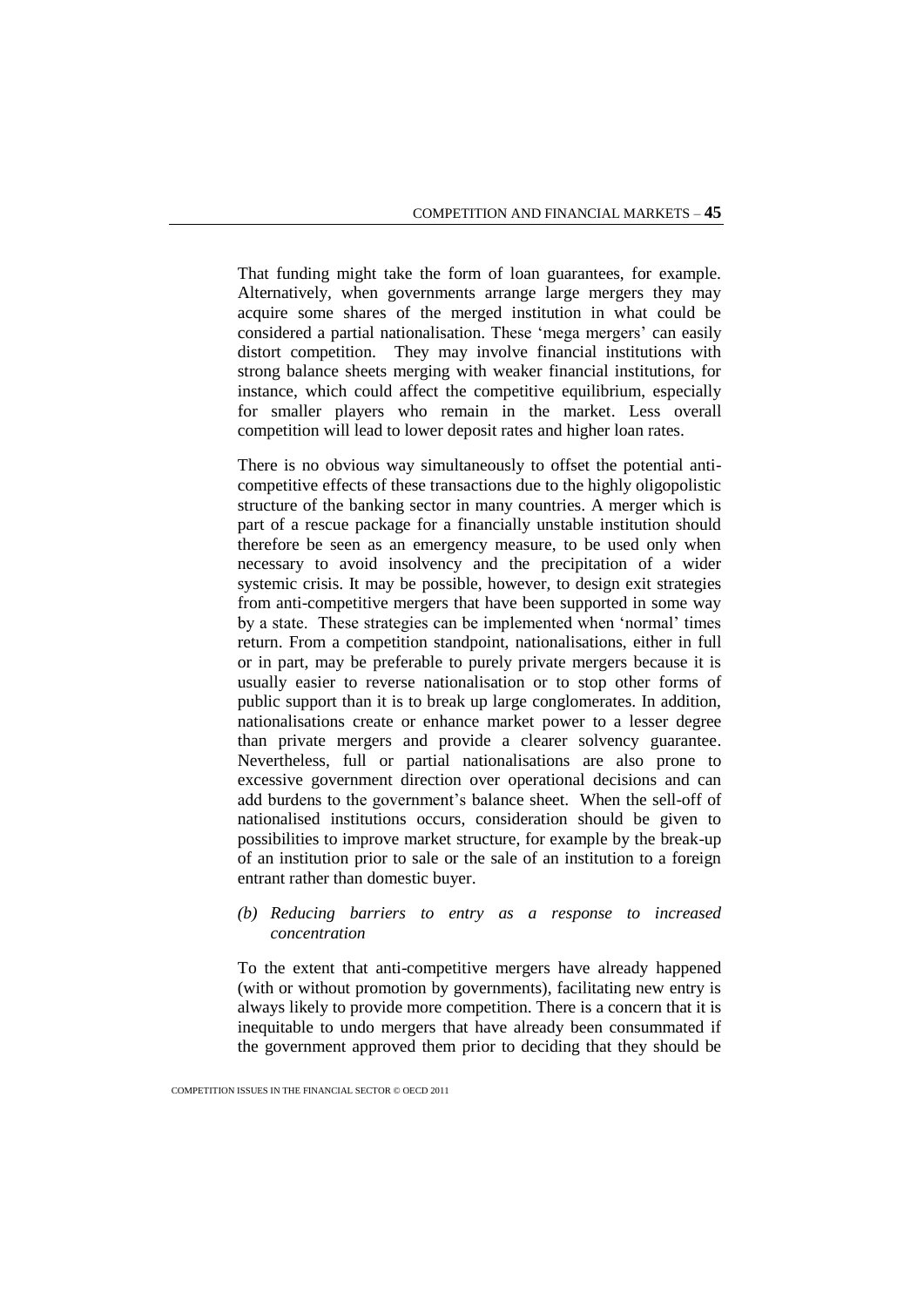undone. Encouraging new entry may therefore be better achieved by reducing regulatory barriers. Consequently, there will always be a role for strong advocacy by competition authorities to encourage governments to remove unnecessarily anti-competitive regulation and make the entry process as easy and inexpensive as possible, especially in markets where mega mergers have been allowed.

### *(c) Eliminating excess market power prior to and during the sale of government stakes*

Government investments in commercial banks that are designed to be temporary and largely passive are unlikely to provide any kind of competitive advantage to one firm over another. Nonetheless, anticompetitive effects may occur, so public stakes in nationalised institutions should be sold back to the private sector within a time frame that is reasonable, transparent and foreseeable in order to limit the time in which nationalisation may distort competition. Any structural competition problems that arose because of nationalisation should be eliminated prior to or during the privatisation process. Apart from reducing regulatory barriers to entry, measures to reduce excessive market power may include financial incentives (subject to state aid rules, where applicable, or to other competition controls) to those acquiring government stakes. Furthermore, regulators and competition authorities must co-operate and discuss with other relevant arms of government the terms of sale of government stakes and the guidelines for potential bidders.

### *(d) Weaning financial institutions off government support*

To protect competition as much as possible, governments should give financial institutions incentives to stop relying on government support once the economy begins to recover. In other words, rescue measures should have conditions built into them that will cause financial institutions to prefer private sources of investment to public ones when economic conditions start returning to normal. For example, governments can make it unattractive for beneficiaries to rely on public capital injections any longer than they have to by imposing restrictions on them such as escalating dividends or interest rates. At some point private sources of equity will become more desirable.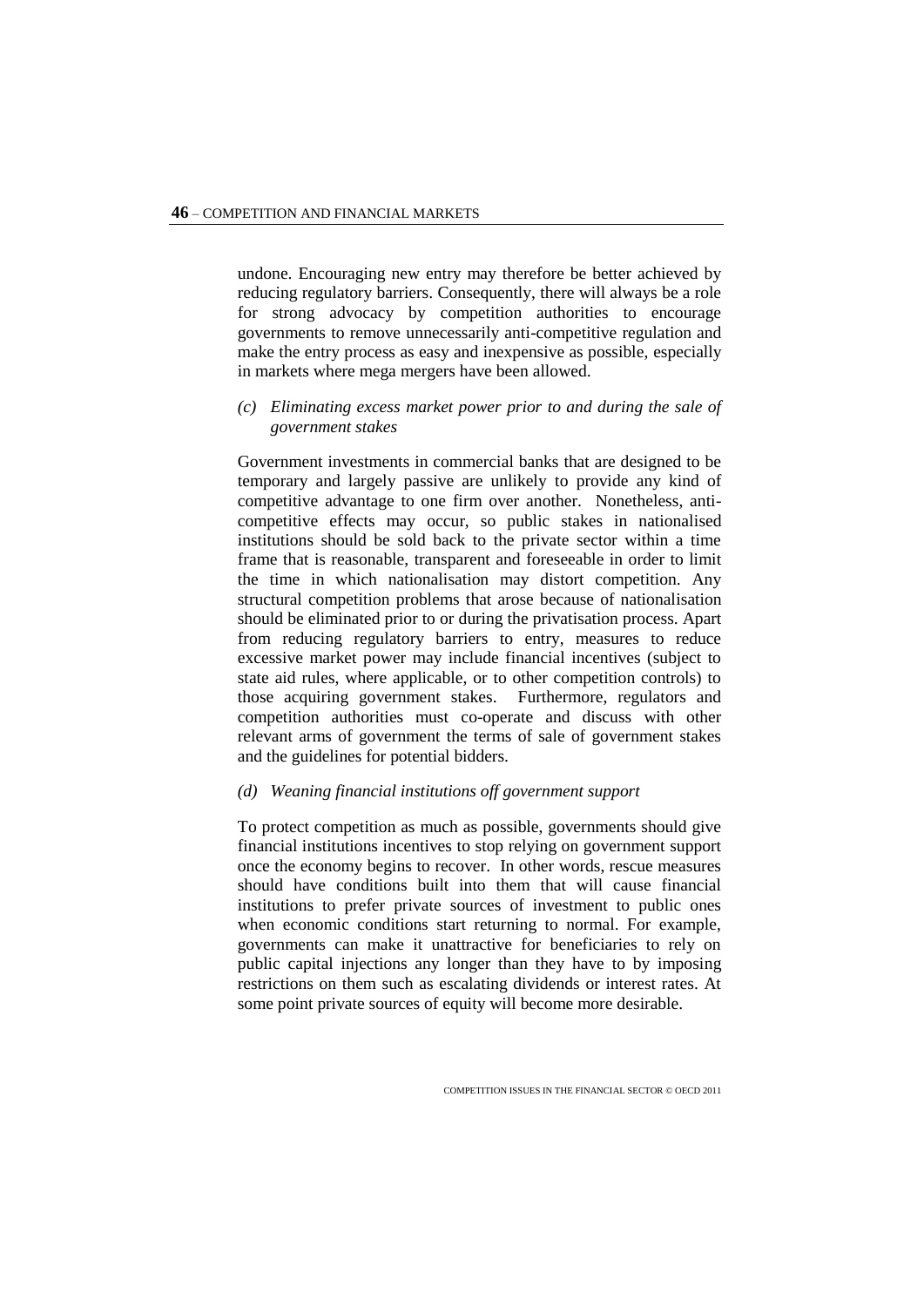# *(7) Competition law and policy are flexible enough to deal with the financial crisis.*

Competition authorities are accustomed to dealing with many sectors and to applying the law in a way that reflects each of their special characteristics; competition statutes can already be interpreted sufficiently flexibly to take the special traits of the financial sector into account. The adoption of different standards is not required.

Competition assessments, whether carried out only by the competition authority or in conjunction with the financial sector regulator, are always essential for mergers, state aid applications and many of the emergency measures that governments might put in place. Views differ, however, as to whether the new regulatory procedures to be introduced would allow meaningful competition assessments to be made in the time available during crises. The EU guidelines save time and make procedures more predictable for competition authorities, for regulators and for the financial institutions themselves. The biggest problem is to convince legislators or executive branches of governments that competition authorities have the ability to make timely, positive contributions in times of crisis and that competition law is flexible enough to be adapted in scope, time and focus.

### *(8) A good relationship between competition authorities and financial regulators is essential.*

The strong desire to prevent future financial crises of similar magnitude means that regulatory intervention and reform should be undertaken. Regulation can be good or bad, however, and can give proper incentives or have the opposite effect. Better regulation of the financial sector might have prevented the crisis, but excessive regulation would risk losing the benefits of competition. Competition authorities must therefore engage in dialogue with those who are going to expand the scope of regulation in order to help frame it and ensure that it is consistent with the aims of robust competition policy.

*(9) Even during the crisis, competition authorities should continue to act independently, examining issues such as transparency and switching costs in retail banking. Easier switching and increased transparency could increase the competitiveness of current market structures and facilitate new entry and expansion.* 

COMPETITION ISSUES IN THE FINANCIAL SECTOR © OECD 2011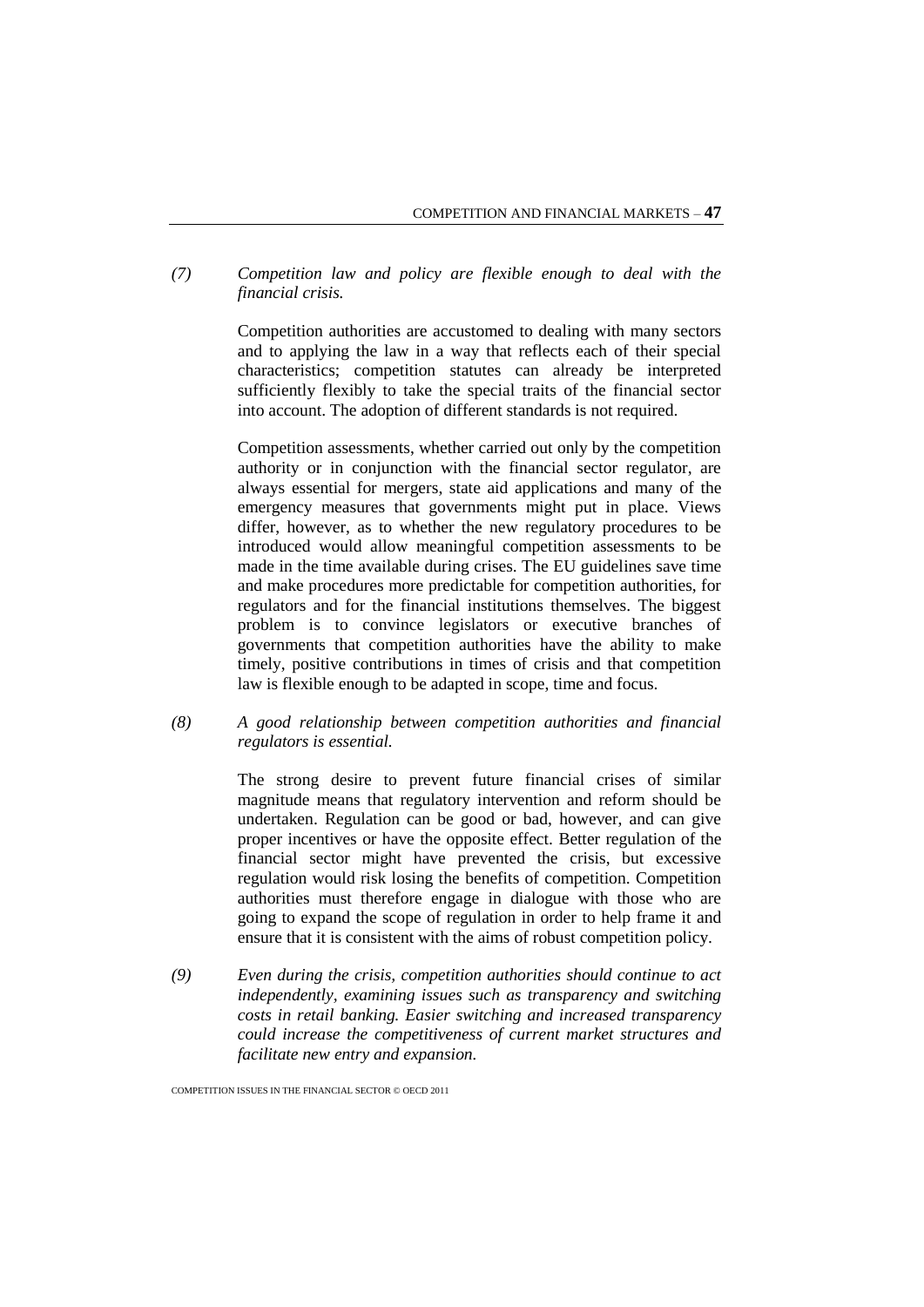Some national competition authorities are looking closely at issues of transparency and switching costs in the financial market and at the broader concept of economic performance as it applies in the sector. Customers must have the ability and willingness to switch banks in order to drive and stimulate competition in retail banking and to return the sector to normality, but, as noted above, the degree of customer mobility is low and customer-bank relationships are typically longterm because of customer inertia and because switching costs are usually high. The process itself is not without practical difficulties.

Switching costs continue to represent an important source of market power in retail banking and to have effects on competition, through the effective locking-in of customers. Banks do compete for new customers, for example by offering higher initial deposit rates, but later reduce those rates once the customers are locked in. Solutions to switching problems may include making the process easier, promoting greater consumer education and financial literacy about prices through improved transparency, or encouraging the adoption of self-regulatory codes involving simplification of the process. Although it is not without cost and practical problems, the concept of account number portability may be worthy of further study.<sup>5</sup>

# *(10) It is unclear whether competition authorities should sit at the table where decisions as to future government interventions are taken.*

Views differ as to whether competition authorities should actually sit at the table when intervention measures are being discussed. On the one hand, it may be preferable for competition authorities to participate while emergency measures are being considered and implemented. On the other hand, such a role may compromise the independence and objectivity of competition agencies. If they are to have a seat at the table, they will need to show a degree of flexibility and pragmatism, as well as a willingness to accept that competition law and policy do not necessarily take precedence over other, broader, measures.

 $\leq$ 

These issues have already been explored by the OECD. See Competition and Regulation in Retail Banking, note 4 above.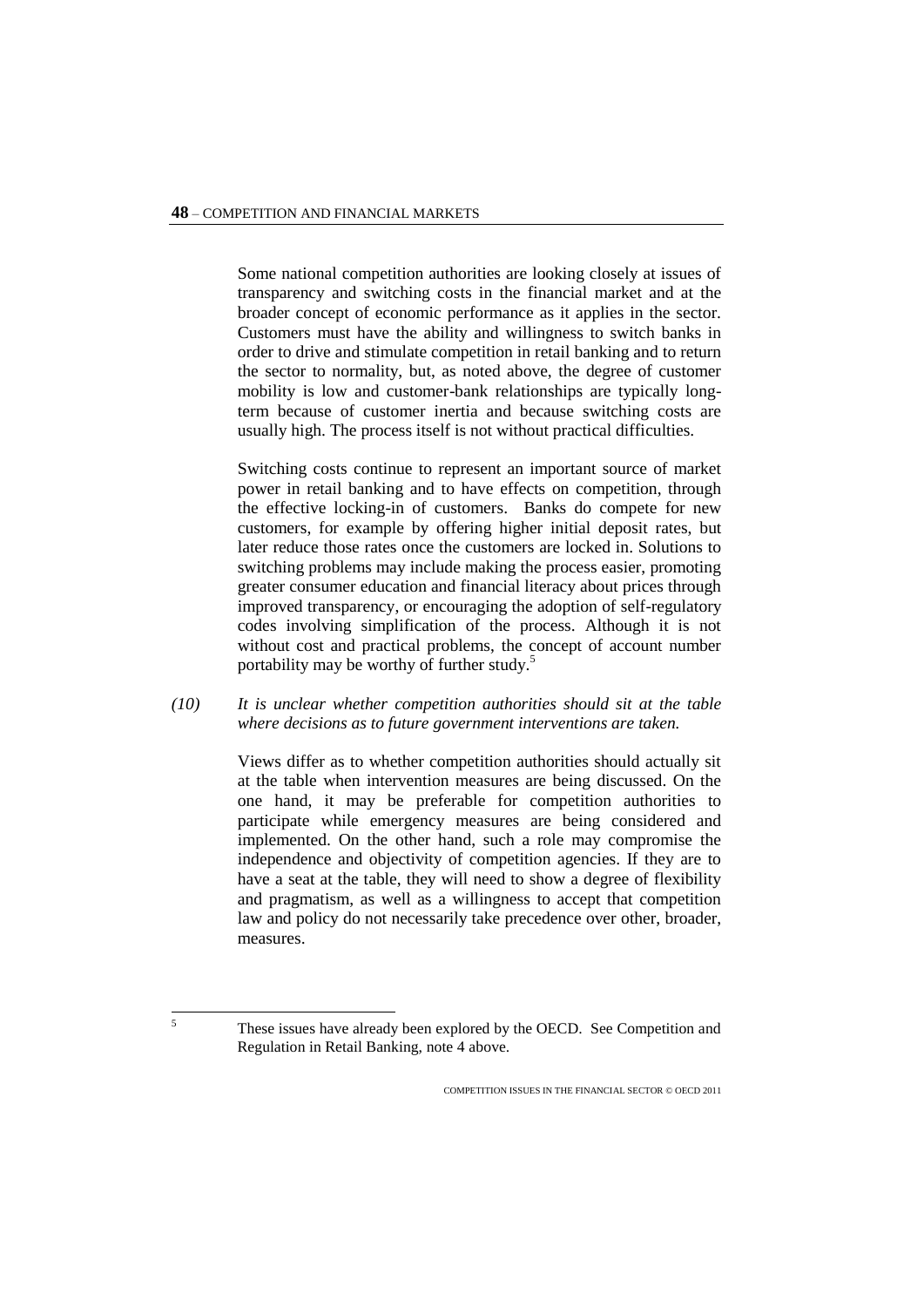## *(11) Within financial markets, credit rating agencies play an important role, but may have their own competition problems.*

On the investments side, internationally recognised credit rating agencies play a leading role in the market for securities, such as corporate debt and asset-backed securities. The agencies appear to compete vigorously for the business of the securities issuers, but this very competition may lower the quality of ratings by creating a bias in favour of inflated ratings. A number of competition authorities have investigated selected business practices of credit rating agencies but these have focused on whether competition between agencies was working or not, or on whether they were engaging in anti-competitive practices, rather than on any misalignment of incentives.

In the recent past, the requirement in the US that credit rating agencies be "nationally recognised statistical rating organisations" has created a significant barrier to entry for new agencies, although a change in regulatory approach has meant that more agencies have been able to achieve the status. Convincing investors to seek ratings from smaller firms can be difficult. Convincing issuers to provide data to credit rating agencies that they are not themselves paying is also difficult, because issuers reportedly prefer to have a client relationship with the agencies. The US Securities and Exchange Commission and the EC have both put forward proposals aimed at improving competition and at encouraging new entry. Success has, however, been limited. More regulation may be necessary in order to ensure more effective competition. While credit rating agencies abide by the rules of the International Organisation of Securities Commissions, they are, nevertheless, not subject to any supranational authority.

#### *Competition issues in the real economy*

### *(12) The temporary crisis framework for the real economy.*

Some governments have extended financial aid to the real sector. This may be important to enable small businesses to obtain credit. Where needed, governments should provide this aid rapidly and with minimal bureaucracy, but with clear sunset (temporary) features built in. The first part of the temporary framework in the EU, for example, has therefore been to increase the maximum level of aid to any individual firm from EUR 200,000 to EUR 500,000, for a period of two years to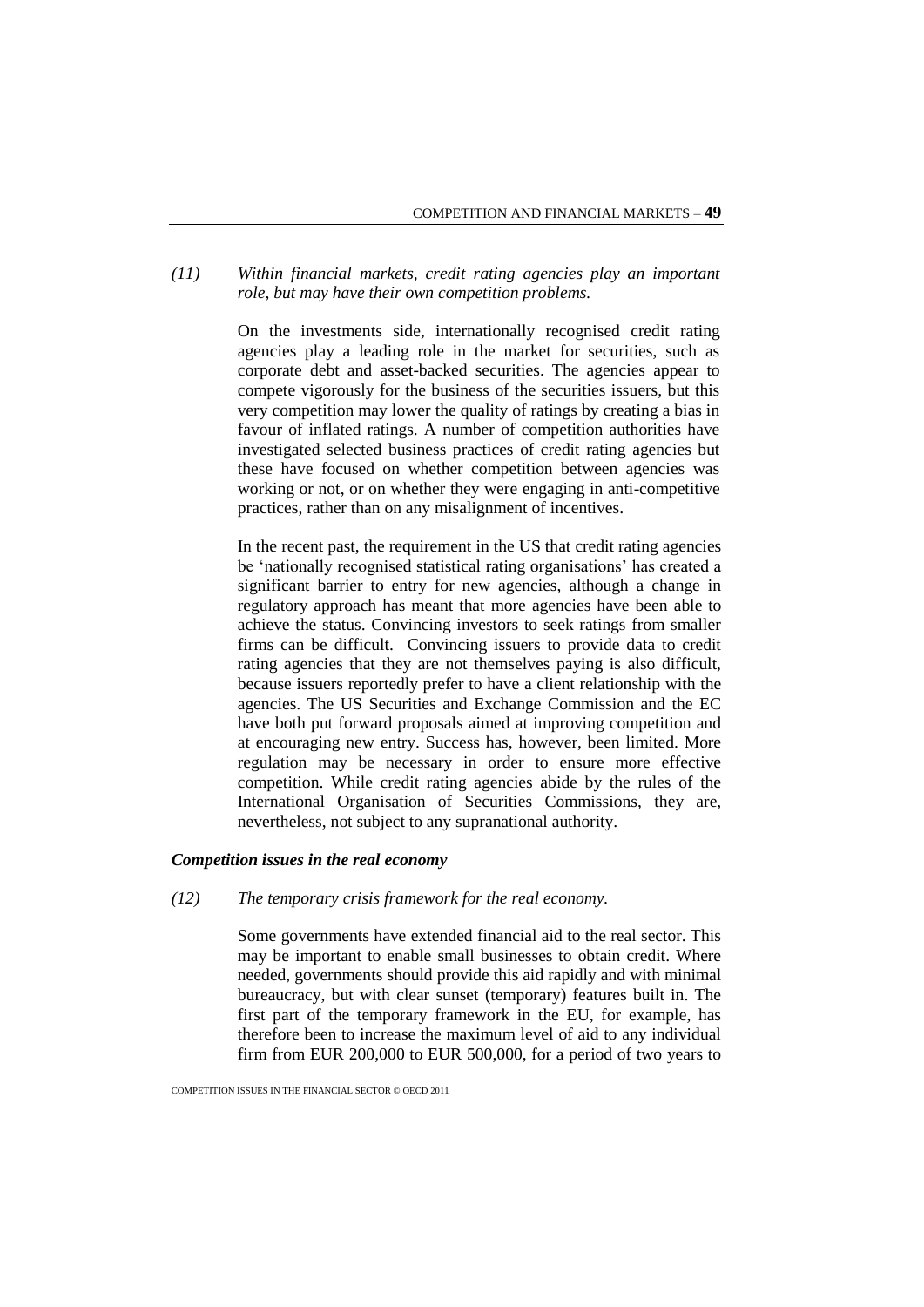the end of 2010, while retaining a competition assessment of the effects of granting the requested state aid. The second part of the EU package is to extend the allowable subsidies for loans and guarantees to all corporations for the same temporary two year window.

*(13) The rationale for rescue packages in the real economy is more limited than for the financial sector. Great caution should be applied to requests for bailouts by firms that were already ailing. Propping up unproductive companies harms long-term growth.*

> The issue of systemic risk which justifies intervention in financial markets is not present in the real sector. If a business in the real sector goes bankrupt, its competitors pick up its market share and the sector continues to function, albeit with adjustment. But while there is less reason to intervene, the potential for job losses and plant closures push governments to act.

> Some competition authorities have expressed doubts about subsidising failing non-financial industries or institutions. Subsidisation of distressed companies entails a significant risk of prolonging the existence of inefficient companies and unproductive business practices. That limits long-term economic growth and slows recovery from crisis. Governments must protect people by creating new jobs, but not jobs that exist only with the support of taxpayers' money. Empirical evidence suggests that, on balance, inefficient firms will exit markets and substantial job losses may result, but new firms may enter and create new jobs over a short duration, giving net positive employment effects and positive effects for the real economy.

> As a general rule, governments should be very cautious about bailing out non-financial firms that were underperforming even before the crisis. If under-performing, inefficient and poorly managed firms are bailed out simply because of the crisis and the fact that they are large employers, then the message to industry will be simply to become too big to fail and not to be concerned about being efficient. There may be situations, however, in which governments need to make a case-bycase call on whether and how to provide some kind of assistance, depending on an analysis of the systemic, economy-wide implications of failure in a particular industry.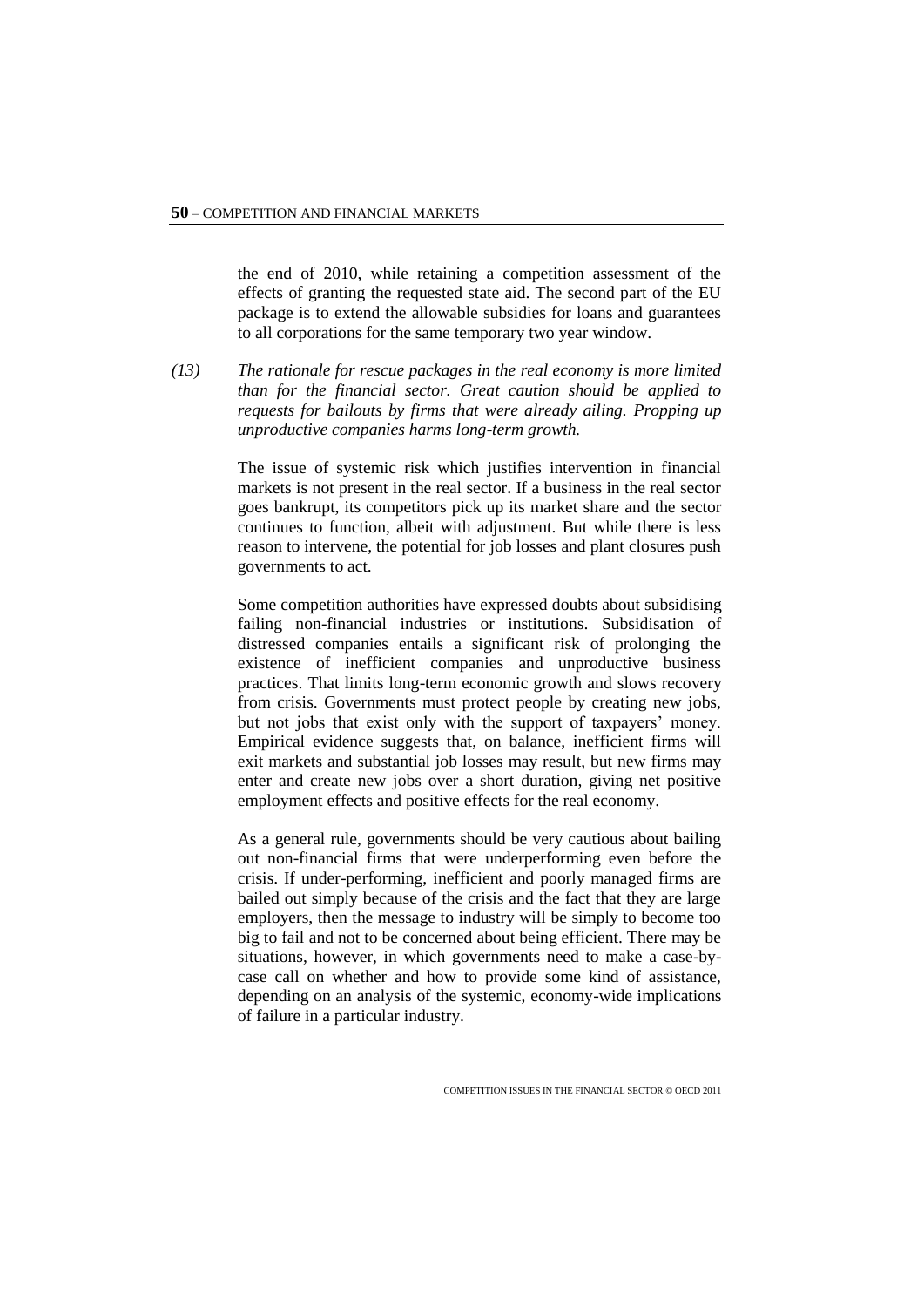### *(14) National champions distort competition.*

The creation and promotion of national champions distorts competition. Supporters of national champions see a number of benefits, including enhancing the country"s national presence in worldwide markets, safeguarding jobs in bigger firms which may be regarded as too big to fail, being able to take advantage of economies of scale in relation to other multinational firms, and, in the energy market, for example, being big enough to secure supply in times of crisis. The disadvantages include the state deciding which firms should or should not succeed and taxpayers' money being used, in effect, to distort competition, a distortion paid in part through competitors" taxes. In addition, national champions are very often dominant in the domestic market, a condition that enhances the likelihood of competition being distorted by national champion policies.

#### *Competition issues are fundamental to recovery*

*(15) Recoveries from past financial crises were delayed when competition enforcement was relaxed.*

> As governments have come to appreciate the full magnitude of the financial crisis and its impact on the real economy, they have implemented large fiscal packages to stimulate demand and other sectoral interventions to prevent collapse of significant companies and sectors. Past experience demonstrates that even in full-blown crises, it is a mistake to compromise competition when seeking recovery.

> In Korea, two important lessons emerged from the 1997 financial crisis. First, government agencies tend to overlook the potential beneficial effects of competitive markets in times of economic crisis. Competition authorities should therefore be more vigorous in their competition advocacy efforts. Second, the least anti-competitive solutions to problems should always be sought. Active enforcement against cartels was necessary during periods of retrenchment, as was taking a long-term perspective to overcome the economic crisis. In the current crisis, the Korean economy is suffering as much as any other but the government has announced its intention to strengthen antitrust enforcement.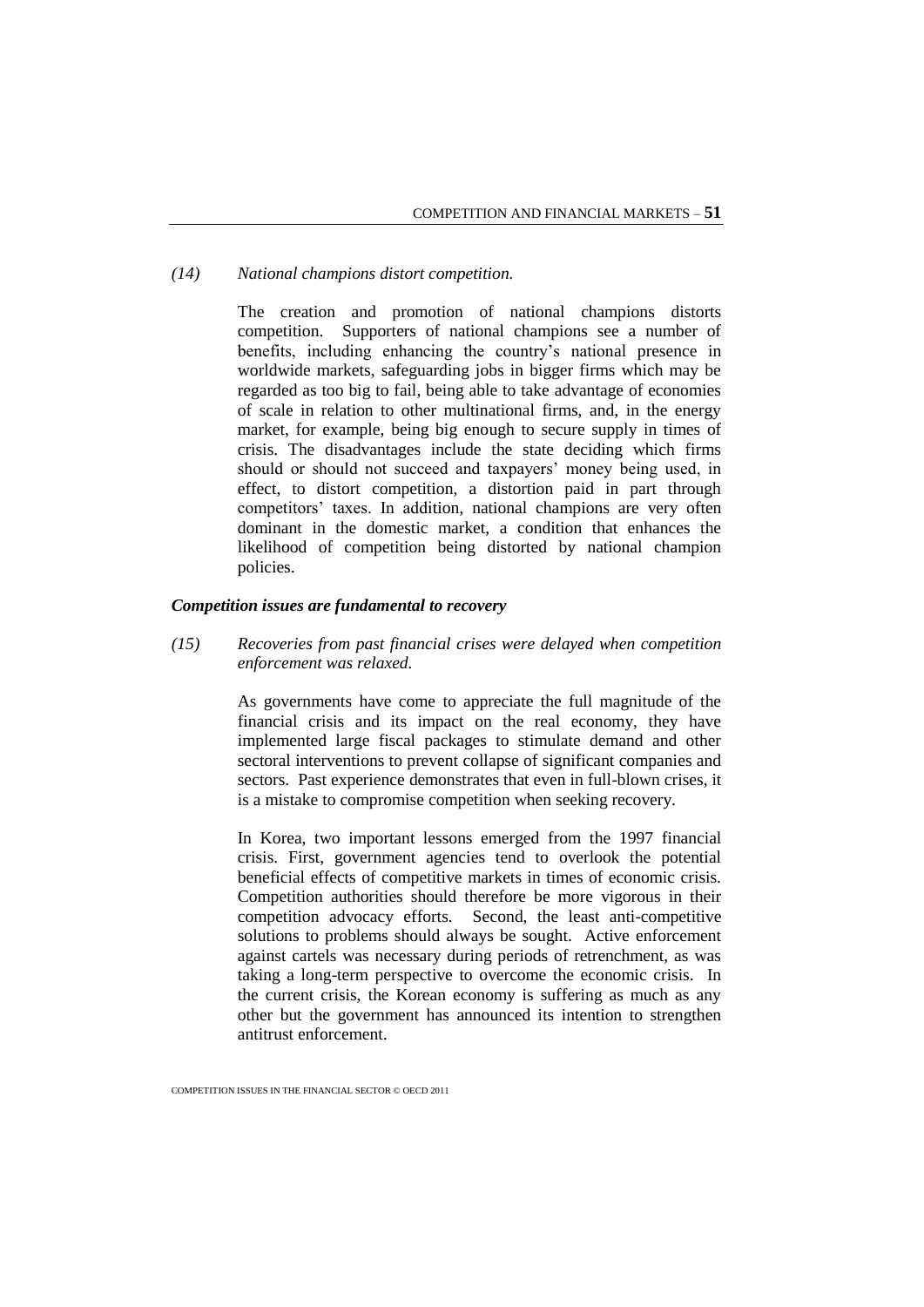In Japan, policy measures taken to counter recessions in the 1950s and 1960s included the introduction of 'depression' or 'rationalisation' cartels, which allowed firms to co-ordinate production and service, reduce capacity, or even co-ordinate price levels. These measures were considered to have serious anti-competitive effects on the economy in the medium and long term and were later abolished.

In the US, enforcement against cartels fell away in the Great Depression. One of the measures introduced by the Roosevelt Administration under the "New Deal" was the National Industrial Recovery Act of 1933. The Act reduced competition through antitrust exemptions and raised wages through labour provisions. The Act was declared unconstitutional in 1935, but activities implemented there under continued in the face of subsequent anti-cartel actions. A number of studies have concluded that these New Deal policies were important contributory factors to the persistence and depth of the Great Depression. For example, Cole and Ohanian concluded that "the [New Deal] policies reduced consumption and investment during 1934-39 by about 14 per cent relative to competitive levels." <sup>6</sup>

The OECD should build on the lessons of previous recessions and demonstrate why a market-oriented, longer term, sustainable approach is the way forward not only with respect to public subsidies, but also for merger control and general antitrust work. Competition authorities must be allowed to focus on promoting competition through welltargeted interventions while remaining mindful of the situation in the wider economy and the broader policy concerns that governments may need to address.

#### *Changing priorities for competition authorities*

6

*(16) Competition authorities should adjust their priorities to strengthen advocacy and give greater attention to cartels and mergers.*

> The issue of competition advocacy is now of renewed importance in competition agencies" discussions with other parts of governments. Competition advocacy could include interventions relating to the

<sup>&</sup>quot;*New Deal Policies and the Persistence of the Great Depression: a General Equilibrium Analysis*" Harold L. Cole and Lee E. Ohanian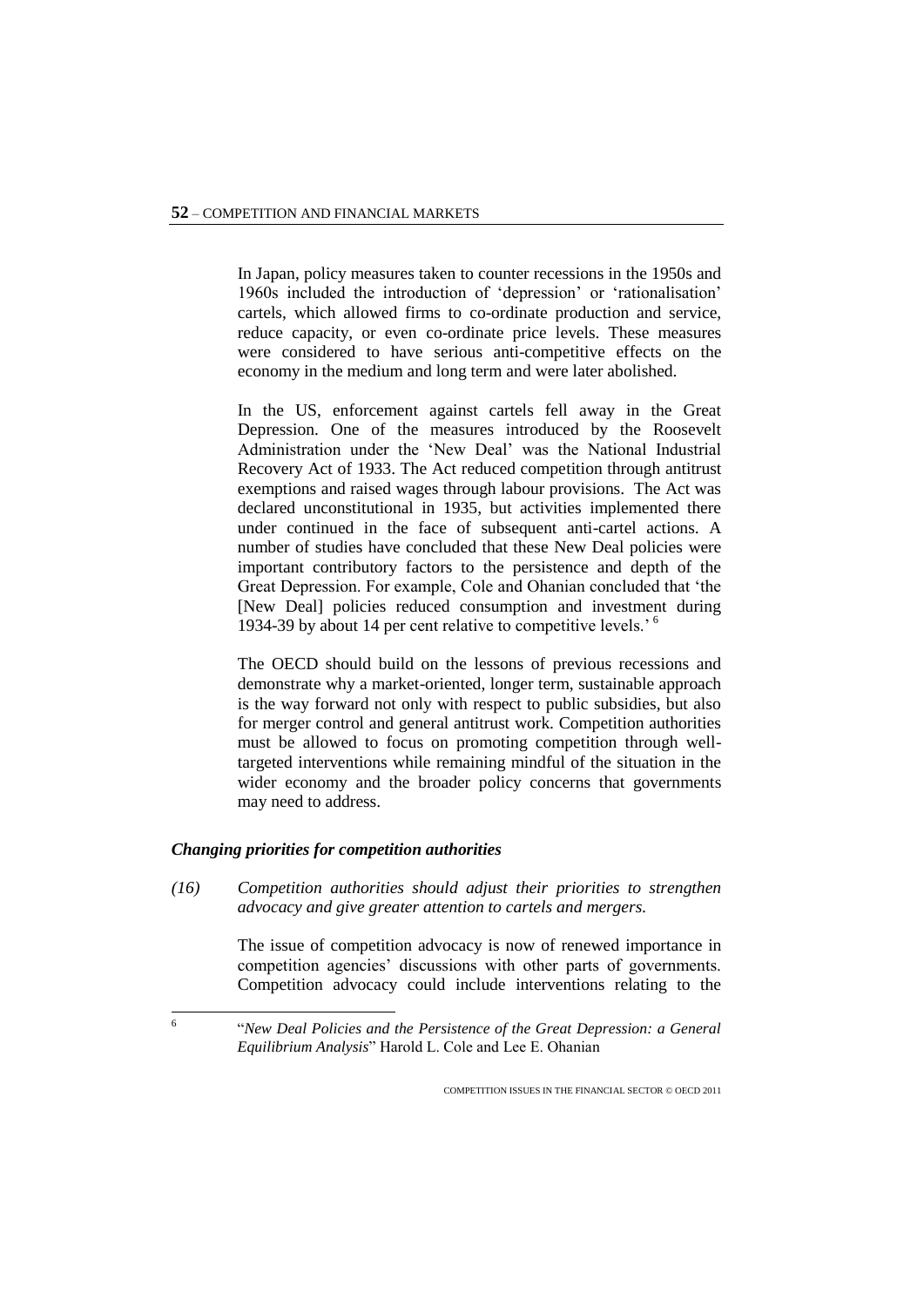moral hazard issues that may arise from the provision of aid, what is and is not market failure, and the importance of competition considerations in exit strategies.

International co-operation in setting and enforcing competition policy, especially in relation to failing firm defences, is essential for ensuring consistency in troubled times, speeding up the enforcement process and giving clarity to enforcement activities. Competition authorities will need to consider carefully which cases they take on and how they apply their laws and policies.

There is empirical evidence that a sudden drop in demand leads to a tendency to merge and to engage in cartel activities in order to "stabilise markets". Competition authorities need, it is said, to be more flexible in the current climate. However, there is no conceivable reason to relax standards of enforcement, and that to do so, or to do anything other than maintaining present objectives and standards of competition law enforcement, would jeopardise future national economic performance.

Competition authorities have a crucial role in trying to influence the framework of merger control regulations to avoid a repetition of the current sort of crisis. The approach should be co-ordinated with regulators. A key issue to be discussed is how to prevent the emergence of institutions that are too big to fail.

# *(17) The crisis will lead to an increase in the number of mergers and in the number of failing firm defences advanced. There are likely to be more international mergers, which sometimes have different implications.*

Merger activity is expected to increase once financial markets are restored. An increase in merger activity as a result of firms losing market share or solvency, whether because they are inefficient or they are collateral victims, is also likely to result in a higher incidence of failing firm defences put forward. (This defence argues that because one of the merging parties is failing and its assets would exit the market anyway, the merger is not anti-competitive.) Greater predictability for authorities themselves, for firms and their advisers would be achieved if all competition authorities relied on similar standards for deciding what constitutes a "failing firm".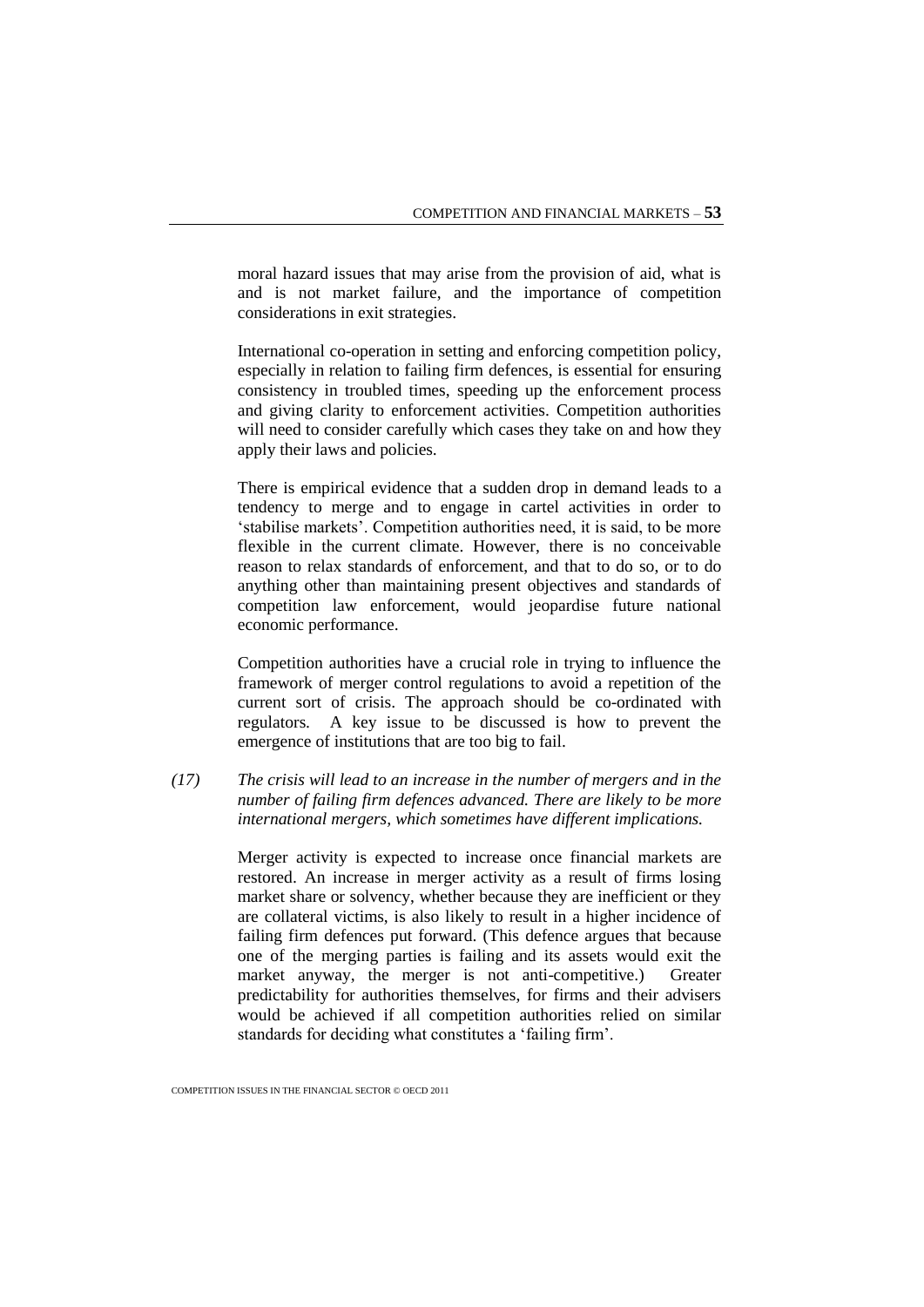Divestiture, one of the remedies usually most favoured by competition authorities for eliminating or minimising the effect of competition problems resulting from mergers, may become more difficult than in the past because there are fewer potential purchasers of assets to be divested. If structural remedies are not possible, competition authorities might rely more on behavioural remedies.

International mergers with cross-border implications are also likely to increase. Aligning the way national competition authorities analyse failing firm defences might improve efficiency in assessing international mergers.

*(18) Competition authorities will need to adapt to the new environment without changing their standards.*

> The likely increase in the number of emergency decisions, including those requiring consideration and analysis within a week or even a weekend, will require flexibility in procedures and the ability to carry out rapid but diligent assessments of mergers or practices. Competition authorities will need to act quickly, but without decreasing their standards of enforcement, and without abandoning sound, generally accepted economic principles.

> There will be more cases in which the firms affected by the merger or the practice are more fragile and sensitive to abusive practices than was the case when the economy was expanding. It is likely therefore that there will be more cases in which interim measures are sought or required. That will entail flexibility in procedures, and authorities will need to make a quick assessment as to whether the merger or particular practice creates competition problems.

> The principles and objectives of competition law enforcement therefore must not change, but the analysis has to be realistic about the conditions in the market. That means continuing the shift from a formbased analysis to a case-by-case analysis in which the context and effects of actual practices and behaviour are very much taken into consideration.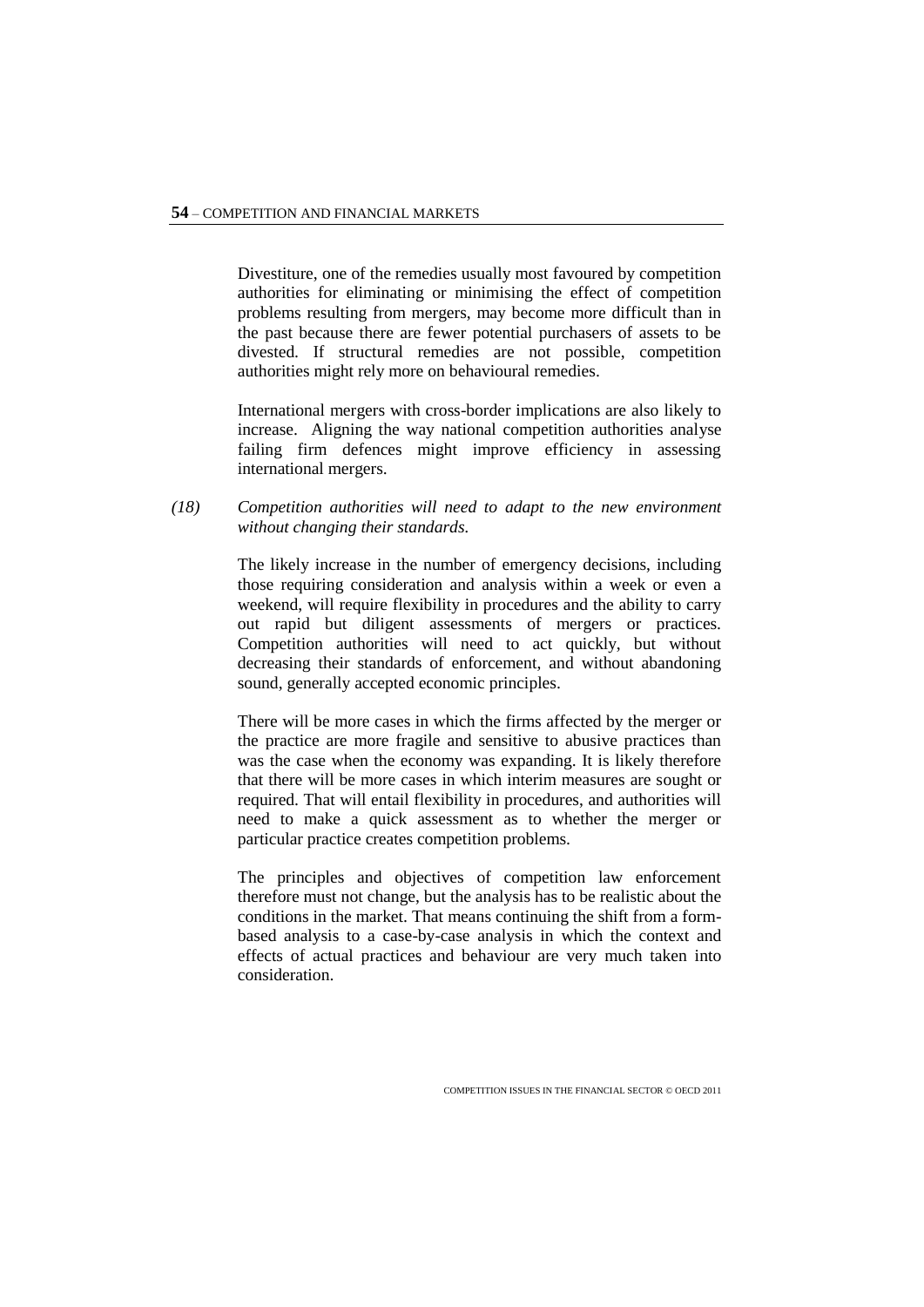# **COMPETITION AND REGULATION IN RETAIL BANKING <sup>1</sup>**

#### *-- October 2006 --*

### *Executive Summary by the Secretariat*

Considering the discussion, the delegates' submissions, and the background paper, several broad results emerge:

*(1) Competition can improve the functioning of the retail banking sector without harming prudential regulation. The efficient functioning of the sector is important for economic performance.* 

> The efficient functioning of the retail banking sector in all OECD countries is important to promote the economic potential of these countries" economies. Retail banking is delineated as banking services for consumers and for small and medium sized enterprises (SMEs) having a turnover of less than 10 million Euros. Consumers as well as SMEs rely heavily on the banking sector for their financial services and external finance. The access of retail customers and SMEs to finance is particularly crucial for economic growth, given that much growth in employment and GDP comes from the development of SMEs. Banking competition can play a role in improving the conditions for access to finance, such as lower interest rates for loans, or a lower degree of collateralisation. However, competition does not always seem to work properly in the retail-banking sector. Several broad results emerged on how to improve the competitive environment of retail banking without harming prudential regulation.

 $\overline{a}$ 

<sup>1</sup> OECD (2006), *Competition and Regulation in Retail Banking*, Series Roundtables on Competition Policy, No. 69, OECD, Paris. The full set of material from this roundtable discussion is also available at [http://www.oecd.org/dataoecd/44/18/39753683.pdf.](http://www.oecd.org/dataoecd/44/18/39753683.pdf) 

COMPETITION ISSUES IN THE FINANCIAL SECTOR © OECD 2011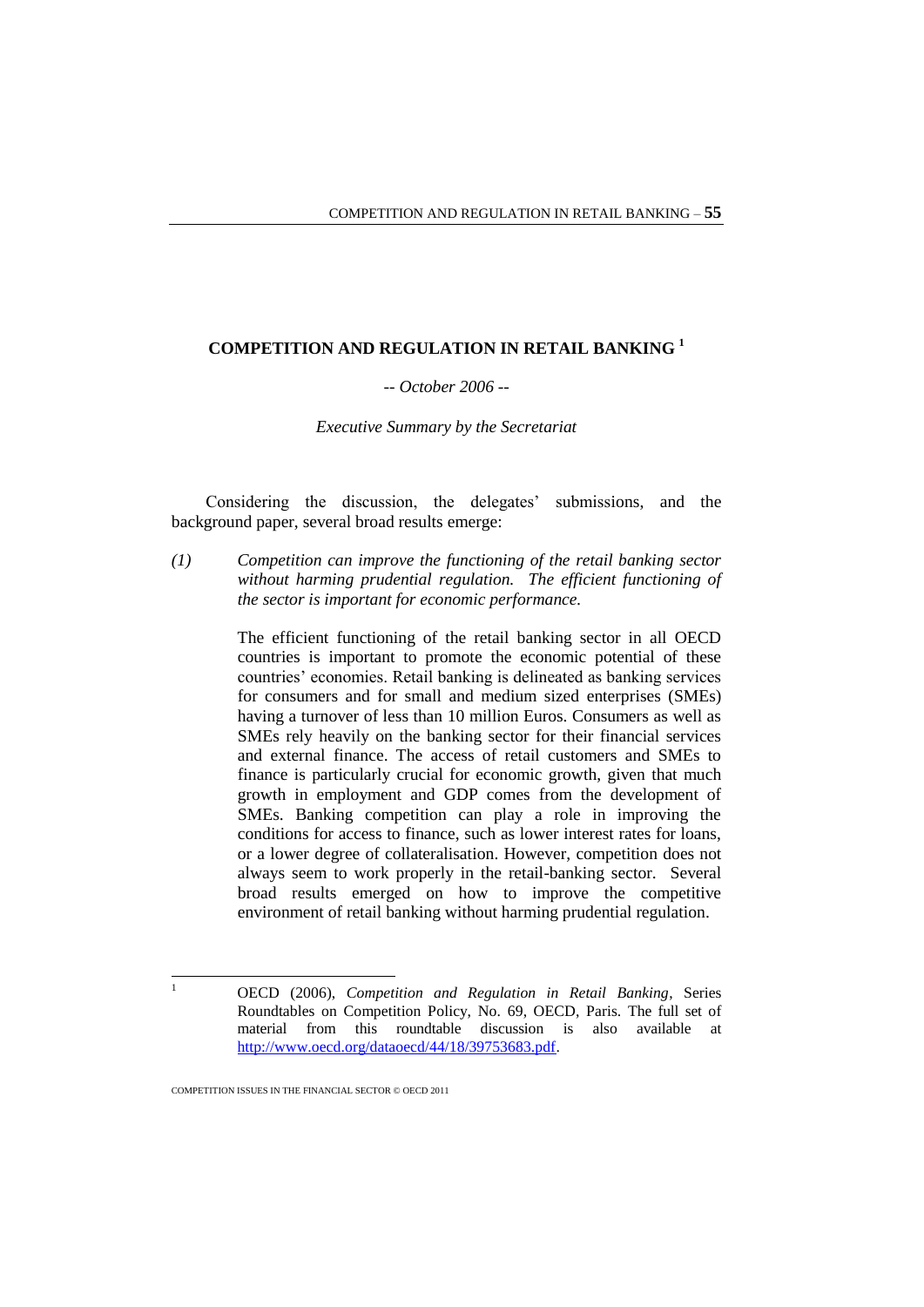## *(2) Retail banking is a sector that in most countries is subject to a tight set of regulations.*

Some retail banking regulations tend to soften competition. Examples include restrictions on the entry of new banks or limitations on the free deployment of competitive tools by banks. Other regulations restrict banking activities in space and scope, putting limitations on the bank"s potential to diversify and exploit scale / scope economies. Finally there is prudential regulation that alters the competitive position of banks vis-à-vis other non-bank institutions. Using comprehensive cross-country datasets available at the World Bank and the OECD, it has been shown that restrictive regulation continues to be a major source of rents for banks in many countries. Estimates range from say 30 to 100 basis points on an average loan rate. Substantial heterogeneity in regulation is found in *barriers to domestic entry, barriers to foreign entry* (including restrictions on foreign ownership, screening and approval procedures of foreign entry, and other formal barriers), *barriers to activity*, and *government ownership*.

*(3) The banking sector is considered special primarily because of externalities related to potential "contagion" effects stemming from (i) the withdrawal-upon-demand characteristic of some bank deposits and (ii) the role banks play in the payment system, and (iii) the fact that banks are important for the funding of consumers and SMEs.*

> Largely because of the possibility that increased competition may make contagion more likely, the desirability of competition in the banking sector has been questioned for a long time. Until the 1980s, the general idea was that in order to preserve financial stability, competition in the banking sector should not be too intense. That is, too intense competition would lead to excessive risk-taking such that there would be a trade-off between competition and financial stability. Recent work provides a more balanced view suggesting that there could be either a positive or negative link between competition and stability. As a result, the view has been introduced that the banking sector should be subject to a stronger, more independent antitrust regime. This view has gained support from the increased ability of supervisory authorities to control bank stability though capital regulation (Basle I and II) and banks showing considerable capital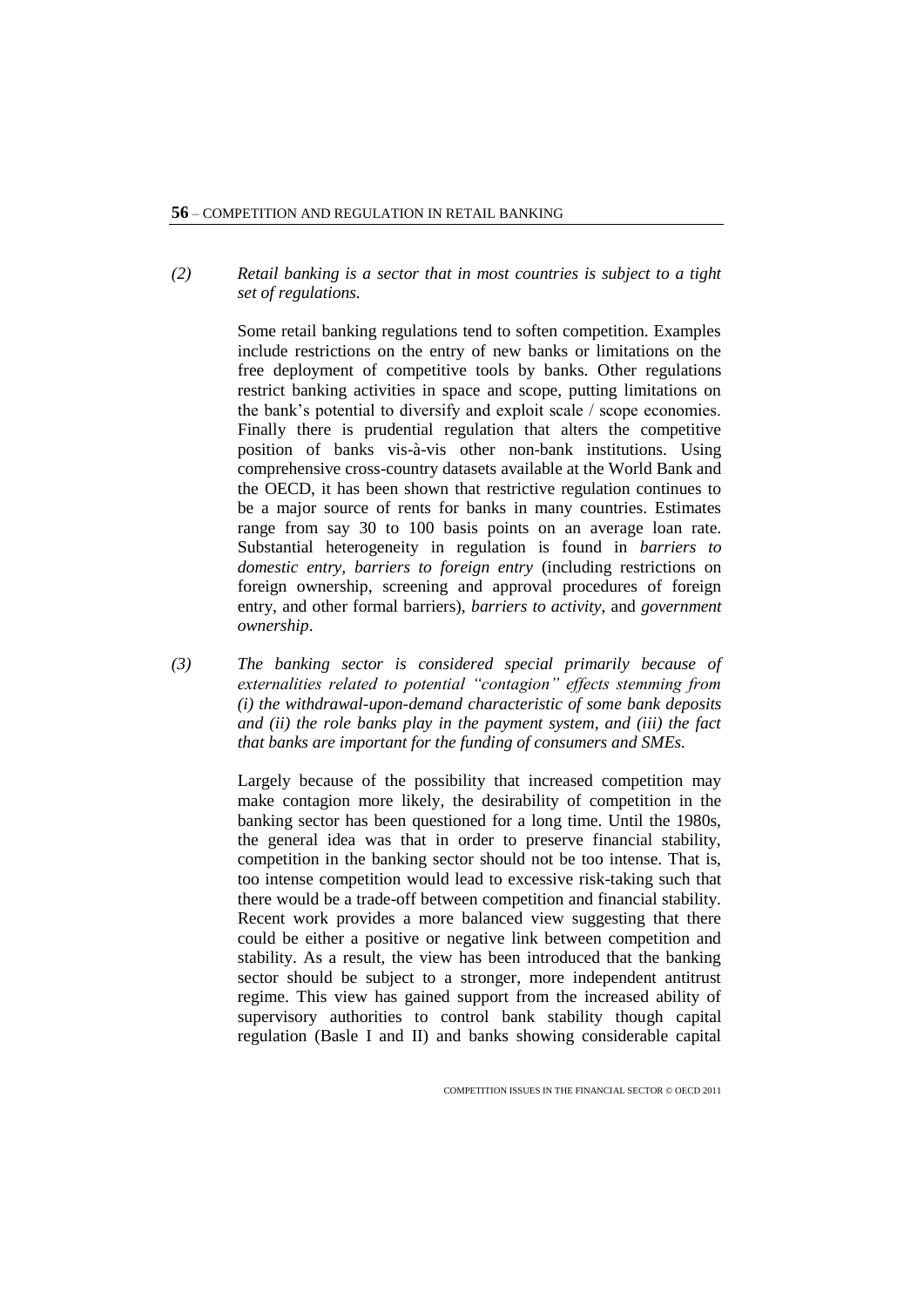buffers. Though branching and entry is mostly permitted now on both sides of the Atlantic, mergers and acquisitions are still sometimes blocked in Europe by regulators under the pretext of the safe and sound management doctrine. Pretexts for preventing mergers that disguise other motives should be limited. Putting competition policy issues into the hands of an authority not responsible for prudential regulation may help to promote further financial integration and greater competition.

*(4) Customer mobility and choice is essential to stimulate retail-banking competition. An important observation is that the degree of customer mobility is low and the longevity of customer-bank relationships is long.* 

> Consumers and businesses may be tied to their bankers due to the existence of switching costs. Switching costs are costs that existing customers have to incur when changing suppliers. Conceptually, we can distinguish between the fixed transactional (or technical) costs of switching a bank and informational switching costs. We take a broad definition of *transactional switching costs*. Examples are shoe-leather and other search costs customers incur when looking for another bank branch, the opportunity costs of her time of opening the new account, transferring the funds, and closing the old account. Also contractual costs and psychological costs may be important transactional switching costs. Many but not all of these costs are independent of the banks" behaviour, but nonetheless allow an incumbent bank to lower deposit rates to captured customers. Switching costs are directly influenced by bank behaviour when, for example, banks charge exiting customers for closing accounts (closing charges). In loan markets it is often conjectured that, in addition to these fixed transactional costs of changing banks, there are *informational switching costs*. Borrowers face informational switching costs when considering a switch, as the current "inside" financier is more informed about a borrower"s quality and its recent repayment behaviour. Such switching costs may provide the informed relationship bank with extra potential to extract rents.<sup>2</sup> Switching costs bind consumers and SMEs to banks, locking them into early choices. This lock-in provides banks with considerable ex-post market power.

 $\frac{1}{2}$ .

See Berger and Udell (2002), Boot (2000), and Ongena and Smith (2000).

COMPETITION ISSUES IN THE FINANCIAL SECTOR © OECD 2011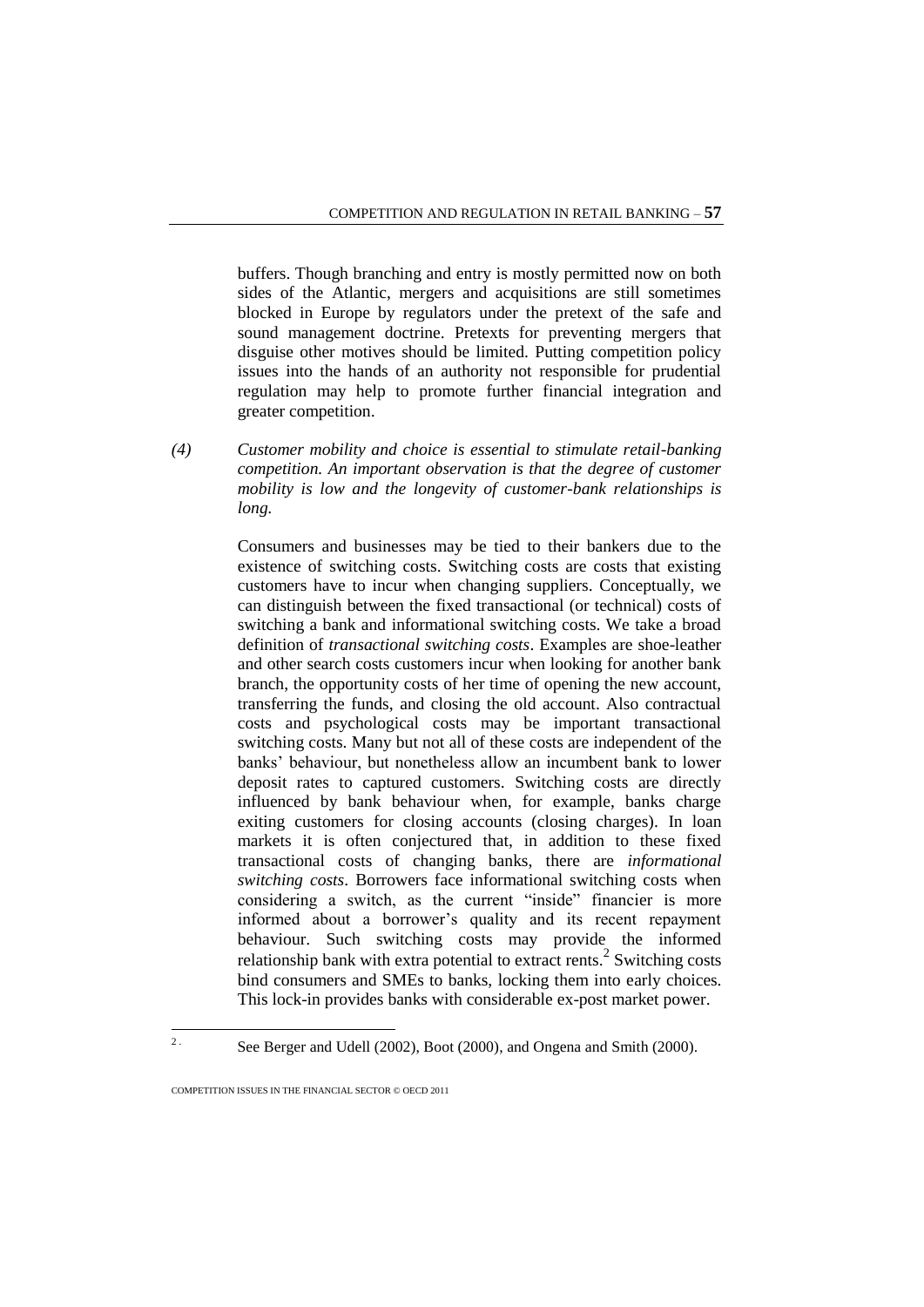Policymakers can often do more to enable switching. We consider three different but complementary means to reduce switching costs.

- *First, greater consumer education and financial literacy about financial alternatives may help to promote greater willingness of consumers to switch from one institution to another and reduce bank rents from switching costs. Information about prices and more transparency is desirable to promote consumers' possibilities to compare financial institutions.*
- *Second, switching "packs" that simplify the administrative steps for switching should be promoted. Setting up "switching arrangements" or "switching packs" can reduce the administrative burden and hence reduce the costs of switching.*

These arrangements typically are the result of the installation of a selfregulatory code between banks that helps customers switch banks. These codes are often introduced after investigations by competition authorities. The banking associations in these countries have established voluntary codes that establish standards of good practice. The switching arrangements also imply that banks perform a considerable part of the administrative burden by preparing "switching packs" ensuring smooth transition from one account to another. Experiences from two countries show greater customer mobility and increased switching rates.

 *Third, account number portability may merit further consideration if its potential benefits would clearly outweigh the undoubtedly high costs.* 

Although switching arrangements help in reducing switching costs, they do not remove switching costs entirely, as customers must still change account numbers. A more structural approach is account number portability. Number portability implies that customers could transfer their number from one bank to another without facing an important administrative burden. Number portability can only happen when customers "own" the account number, and when payment systems and account numbers exhibit a similar structure and are standardised on a national or international scale. While number portability almost completely removes switching costs and therefore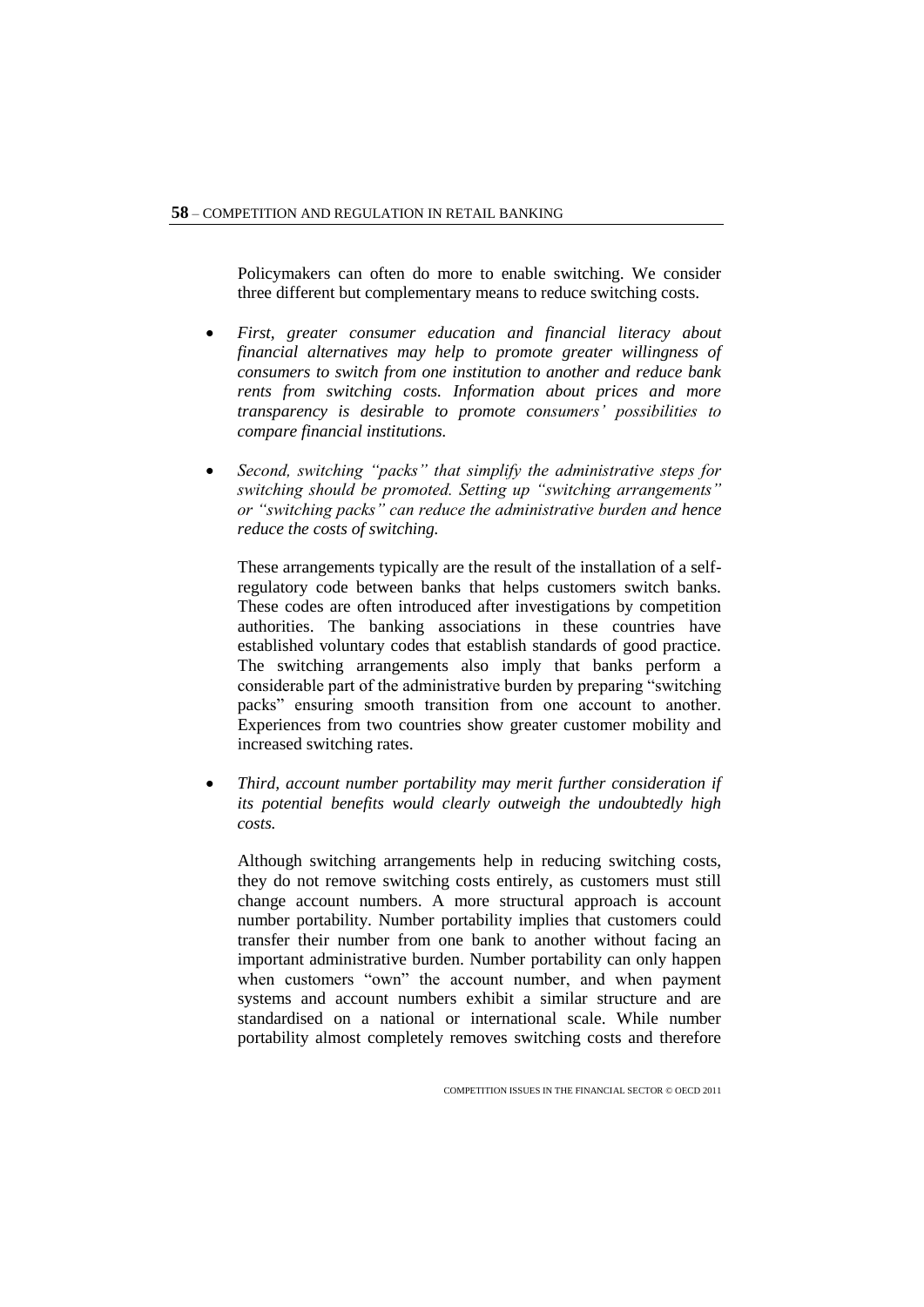should result in more vigorous banking competition, it may require more standardisation and substantial fixed costs for its introduction. Number portability will only imply a level-playing field when nondiscriminatory access to the payment system is implemented. The costs of investment to achieve number portability may be great. In fact, prudential authorities have suggested that the costs are likely prohibitively expensive compared to the likely benefits. One pragmatic concern with number portability is that, in many countries, the current numbering system provides features that help identify customer banks inherently through the structure of the number. Losing this ability to identify banks and branches could potentially increase the difficulty of identifying the correct bank in questions related to transaction errors.

*(5) Financial information sharing platforms should be promoted and, where limited by privacy laws, privacy laws should be modified in a way that maintains the goal of protecting privacy while also allowing consumers to receive the benefits of credit ratings.*

> Individuals and SMEs may not be able to credibly communicate their credit quality to outside banks or other providers of external finance in the presence of asymmetric information. Asymmetric information between banks about borrower quality is therefore an important determinant of banking competition. In some countries, however, financial institutions often release limited borrower information through public credit registries, or private credit bureaus or rating agencies. Credit information sharing is an increasingly common way for banks (and other institutions for whom customer financial condition and reliability is important) to share and tap information about borrowers – and a helpful tool for reducing losses on unprofitable borrowers. Credit information sharing may alleviate some of the rents due to information asymmetries as long as the informational release contains sufficient, credible and up-to-date information, and is accessible to all parties. That is, credit information will reduce the difference in information between a customer's current bank and other potential financial service suppliers. Also, information sharing can operate as a borrower discipline device, and may reduce the possibilities for borrowers to become over-indebted by tapping loans at several banks simultaneously.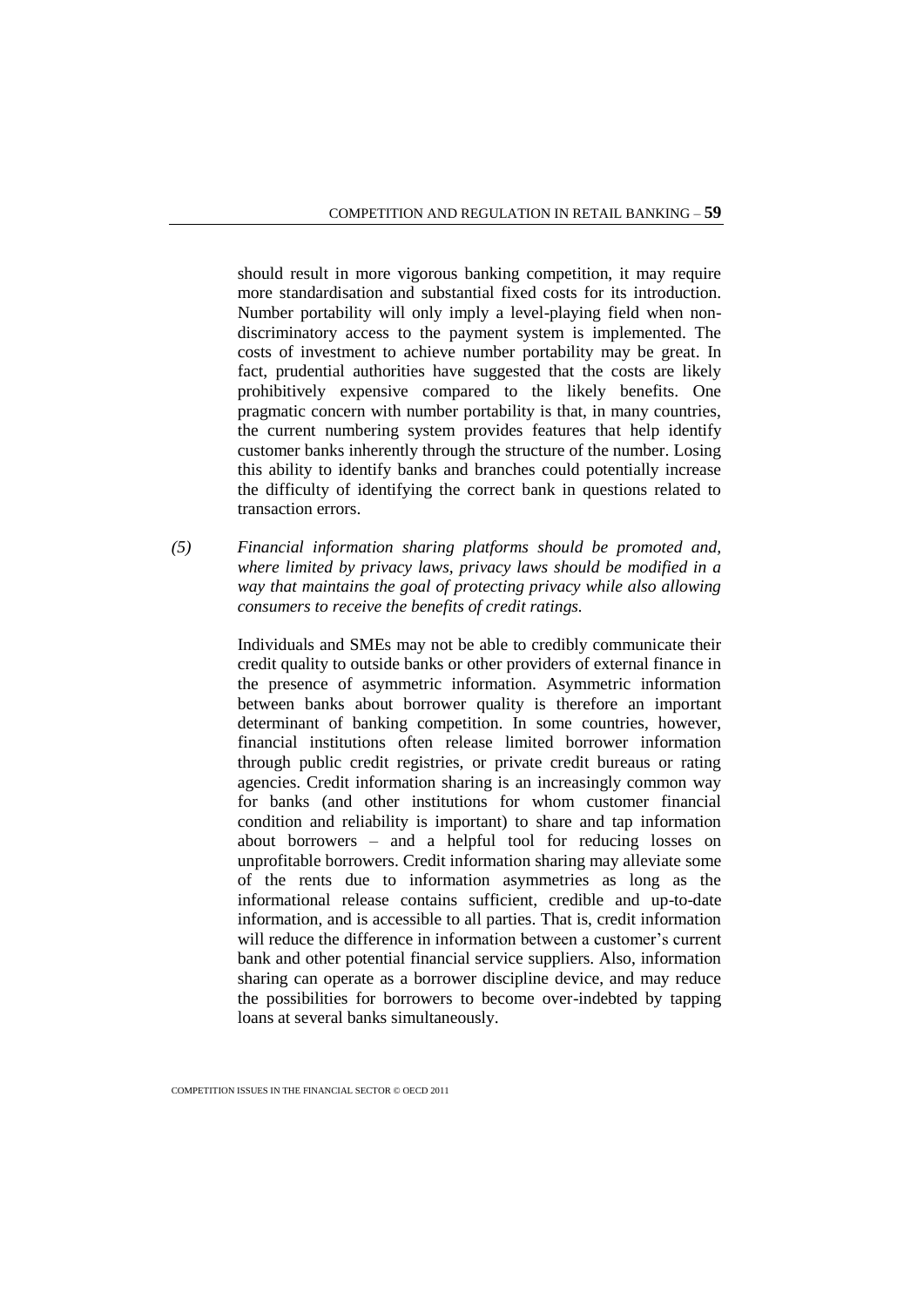The existence of public credit registries and of private credit bureaus or rating agencies may be shaped by privacy laws. Public credit registries will take into account how much information sharing already spontaneously occurs. Private and public initiatives can be substitutes in this respect. A private credit bureau or rating agency can issue several kinds of credit reports – ranging from "black" information (such as whether the customer has defaulted) over to "white" information (i.e. outstanding loan amounts), to even more fine-grained credit scores. While public credit registries typically have a complete coverage above a certain loan-amount threshold due to the compulsory nature of reporting, private credit bureaus and rating agencies may be less complete in their coverage but provide more detailed information. Private credit bureaus or rating agencies will then more likely be established when the minimum reporting threshold at the public credit registry is high and when privacy laws allow useful and profitable operation of private rating agencies. Indeed, credit information provision often hits the boundaries of privacy protection. Privacy laws for example have shaped the access to files by potential users. More stringent privacy protection may therefore imply that customers become captive to their existing banks. Other financial institutions may have insufficient information to make competitive loan offers.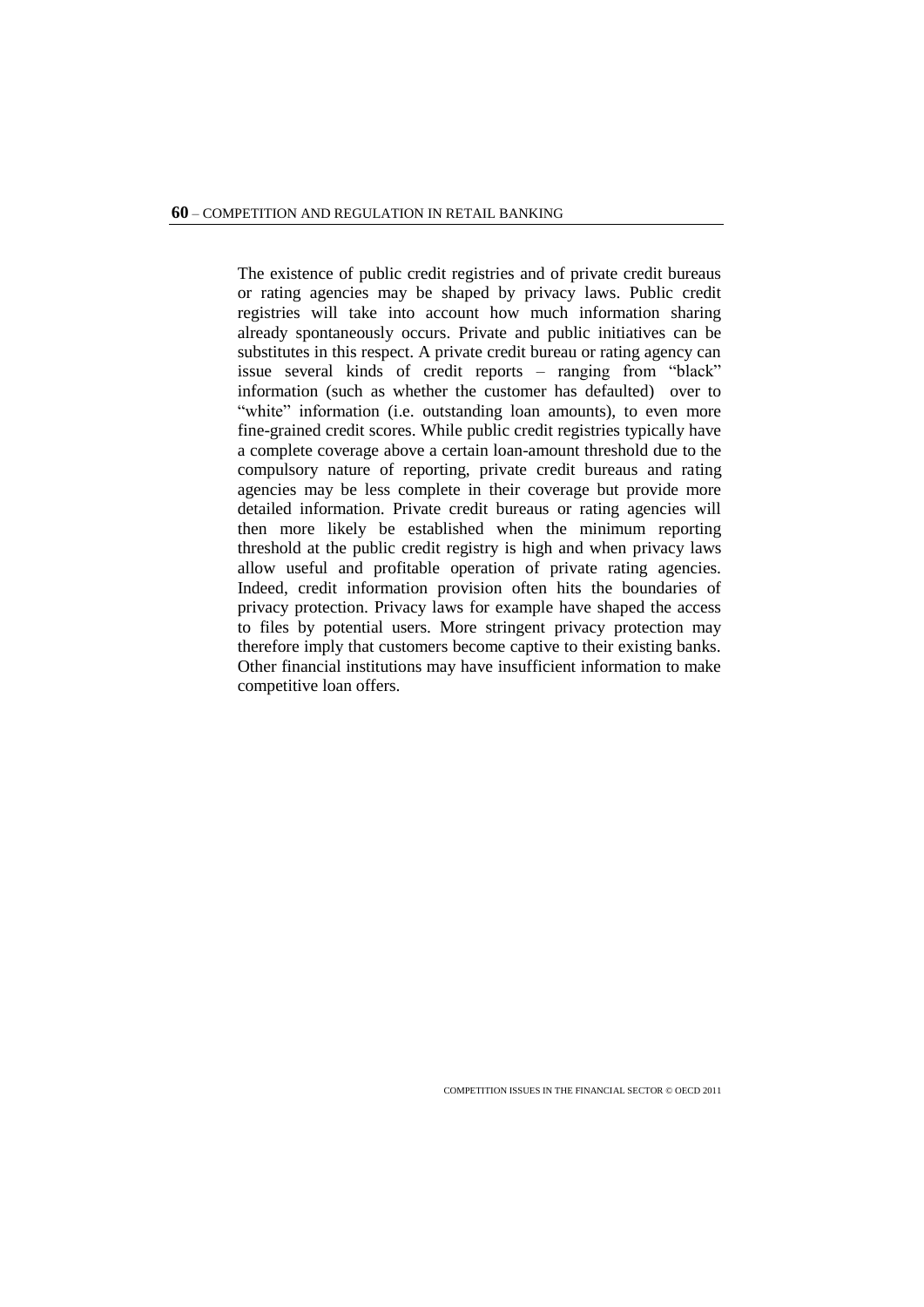# **MERGERS IN FINANCIAL SERVICES <sup>1</sup>**

### *-- June 2000 --*

*Executive Summary by the Secretariat*

Considering the discussion at the roundtable, the delegate submissions, and the background paper, the following key points emerge:

*(1) In many OECD countries, the last few years have witnessed a substantial increase in the frequency and significance of bank mergers. The increased activity is driven by four interactive forces: regulatory reform; ongoing globalisation in both financial and nonfinancial markets; excess capacity/financial distress; and technological change including the development of electronic banking.*

> So far, most of the bank mergers have taken place among banks based in the same national market, but there is an increasing incidence of cross-border deals. Among OECD countries, there are few remaining regulatory barriers standing in the way of such take-overs. There may, however, be a number of political obstacles.

> As the following points illustrate, consideration of bank mergers in OECD countries normally involves the application of economy-wide merger guidelines and practices, tailored to the specifics of the banking industry.

- *(2) Typically the first stage of analysis involves a preliminary assessment based on concentration ratios as to whether or not a proposed bank*
- $\mathbf{1}$ <sup>1</sup> OECD (2000), *Mergers in Financial Services*, Series Roundtables on Competition Policy, No. 29, OECD, Paris. The full set of material from this roundtable discussion is also available at [http://www.oecd.org/dataoecd/34/22/1920060.pdf.](http://www.oecd.org/dataoecd/34/22/1920060.pdf)

COMPETITION ISSUES IN THE FINANCIAL SECTOR © OECD 2011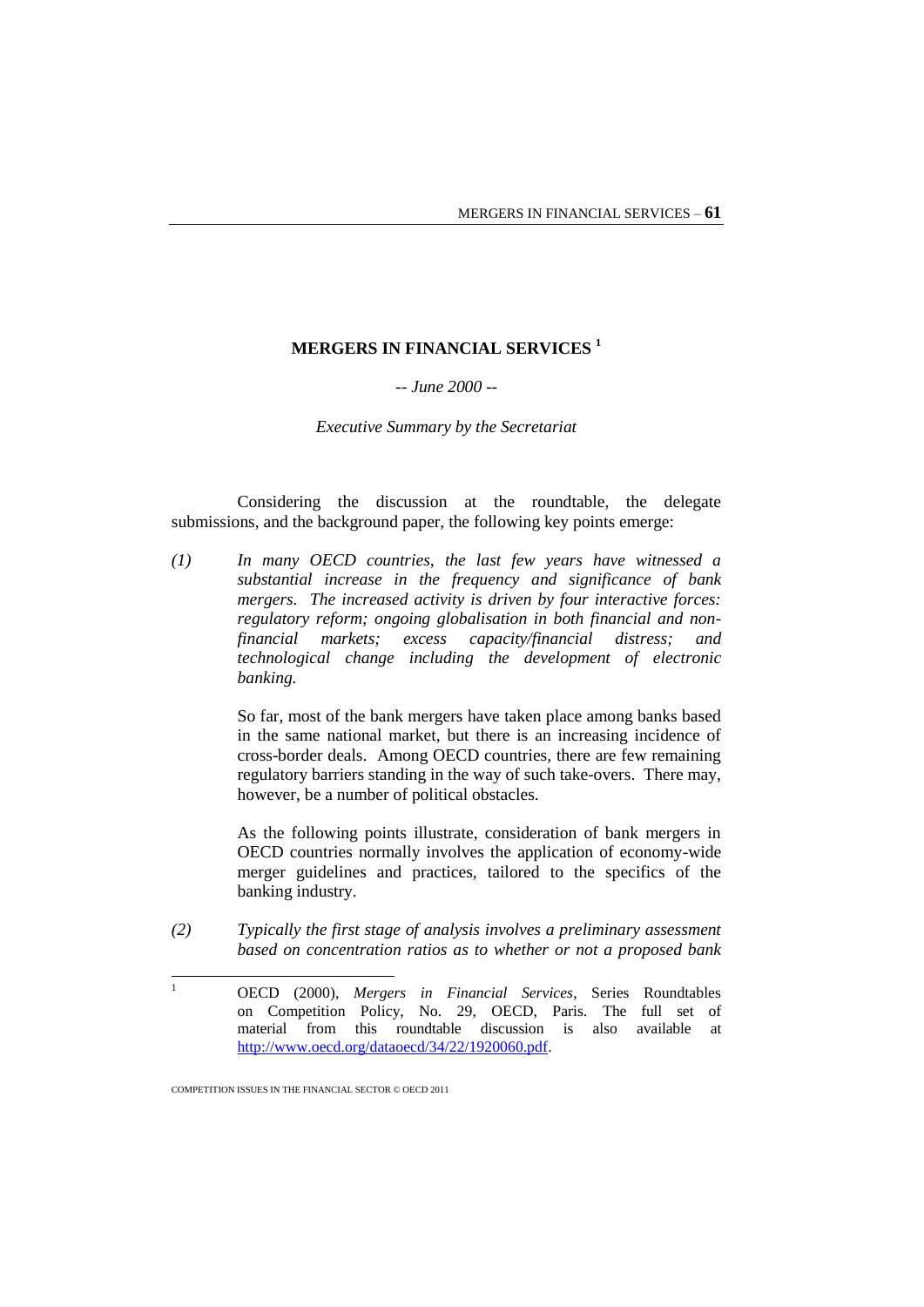*merger is likely to harm competition. This, in turn, requires attention to the definition of the relevant markets. Banks offer a large number of products and services to a number of different classes of customer. The size of the relevant geographic market differs among products and among different customers, and so might the identity of firms serving the different markets.*

As reflected in various country submissions, market definition is a highly empirical issue that should be addressed by examining consumers' actual willingness to substitute in response to changes in relative prices. The nature of the relevant market will differ from product to product, customer to customer and country to country.

Important differences in geographic markets would be missed if competition agencies insisted on identifying a single product market such as one grouping together all the services traditionally offered by commercial banks. In addition, such a grouping could lead to errors in assigning market shares. The competition provided by firms specialising in mortgages would be ignored, for example, if the market were defined to be a commercial banking cluster.

In the case of business lending, loans to small and medium sized enterprises (SMEs) should be distinguished from loans to large businesses. This is due first and foremost to differences in the average size of loans made to the two groups of firms. Enterprises with large financial requirements are much more able to bear the substantial fixed costs associated with borrowing directly from national or even international capital markets as opposed to proceeding through a financial intermediary. It follows that loans to larger businesses may have a wider set of product substitutes than do loans to SMEs.

Not only are SMEs more dependent than larger businesses on bank loans, this is also true as regards dependence on local banks. There are three reasons for this. First, larger businesses tend to take out larger loans, hence are more willing to incur the fixed transactions and information costs required to search for and borrow from more distant banks offering more favourable terms. Second, SMEs generally have a greater need for a local depository for cash and cheques. This point acquires greater significance when it is noted that compared with a larger business, an SME's ability to obtain bank credit on reasonable terms is more likely to be improved by locating its transactions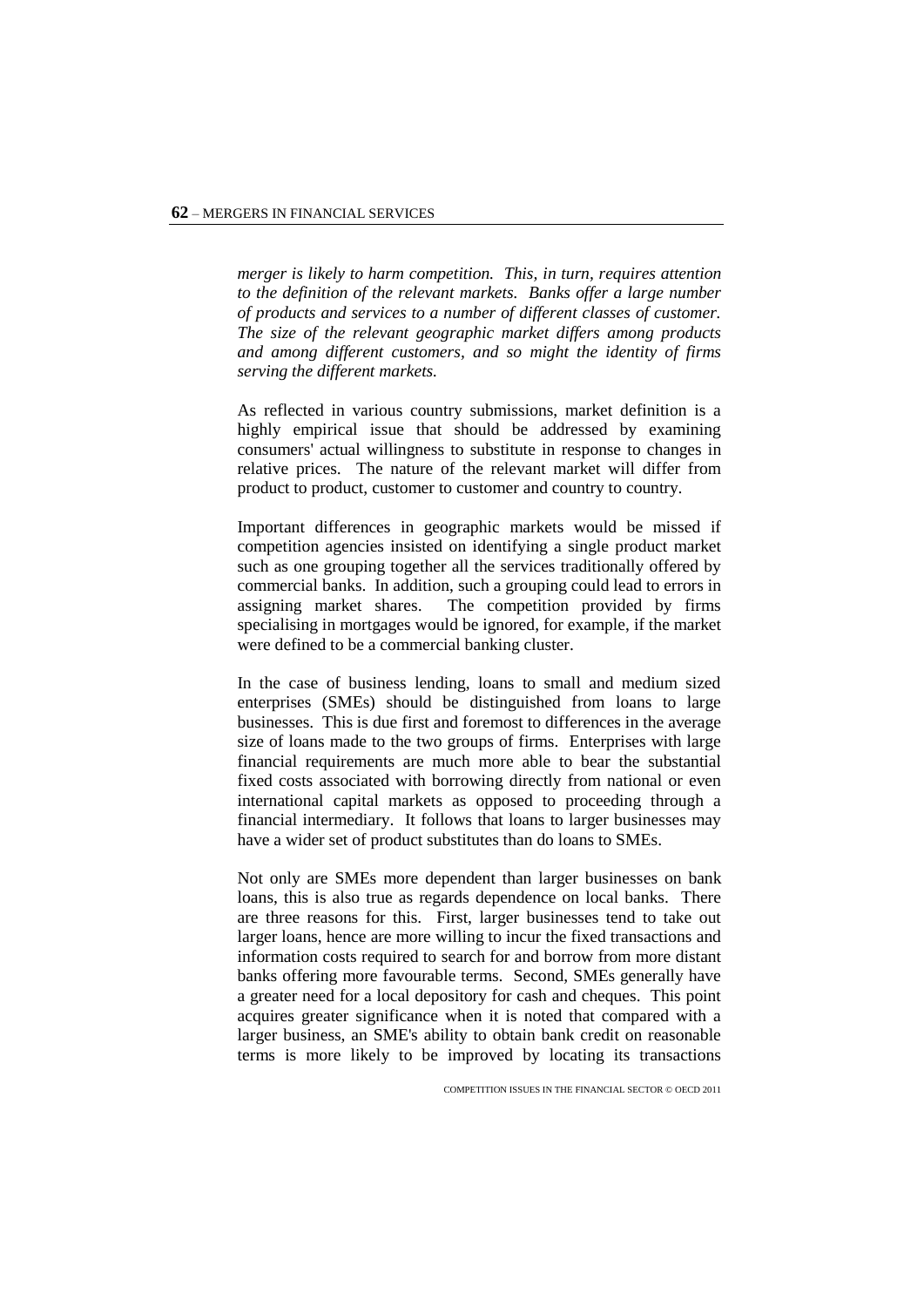accounts in the same bank it borrows from. Third, again as regards establishing creditworthiness, SMEs find it relatively more important to develop and maintain good personal relationships with bank managers/loan officers. This is arguably easier to do when the SME and bank are located close together.

*(3) Low post-merger concentration ratios in appropriately defined antitrust markets usually indicate an absence of significant competition problems, but high concentration levels are inconclusive unless barriers to entry are also high. In considering barriers to entry in banking, particular attention should be paid to the extent to which electronic banking developments have reduced the need for extensive, expensive branch networks and lowered the cost of monitoring.*

> Before the advent of automated teller machines (ATMs), electronic funds transfer at point of sale (EFTPOS), and Internet banking, it was widely believed that barriers to entry in some banking markets were reasonably high because of the need for a network of branch offices. Some commentators hold that electronic banking has greatly reduced the need for branches and simultaneously considerably widened geographic markets. Others maintain that many customers consider electronic access to their accounts and to nearby branches to be complement rather than substitute.

> If it turns out that electronic banking is more a complement than a substitute for traditional branch banking, electronic banking may not only fail to lower barriers to entry, it may actually raise them. This is because new entrants will be under competitive pressure to provide the same geographic access to ATM and EFTPOS networks as larger incumbent banks offer. That will either require significant investments in creating new networks or obtaining access on reasonable terms to existing networks. The latter option would seem to be more cost effective, but it may be difficult to negotiate. Larger banks may be in a position to charge higher access fees to smaller new entrants than the fees they charge each other.

> Since SMEs are particularly prone to suffer from anti-competitive bank mergers, it is worth noting that the impact of electronic banking on such clients is not yet clear or uniform. On the one hand, electronic banking should lower the costs of screening potential borrowers and monitoring at a distance, thereby increasing the number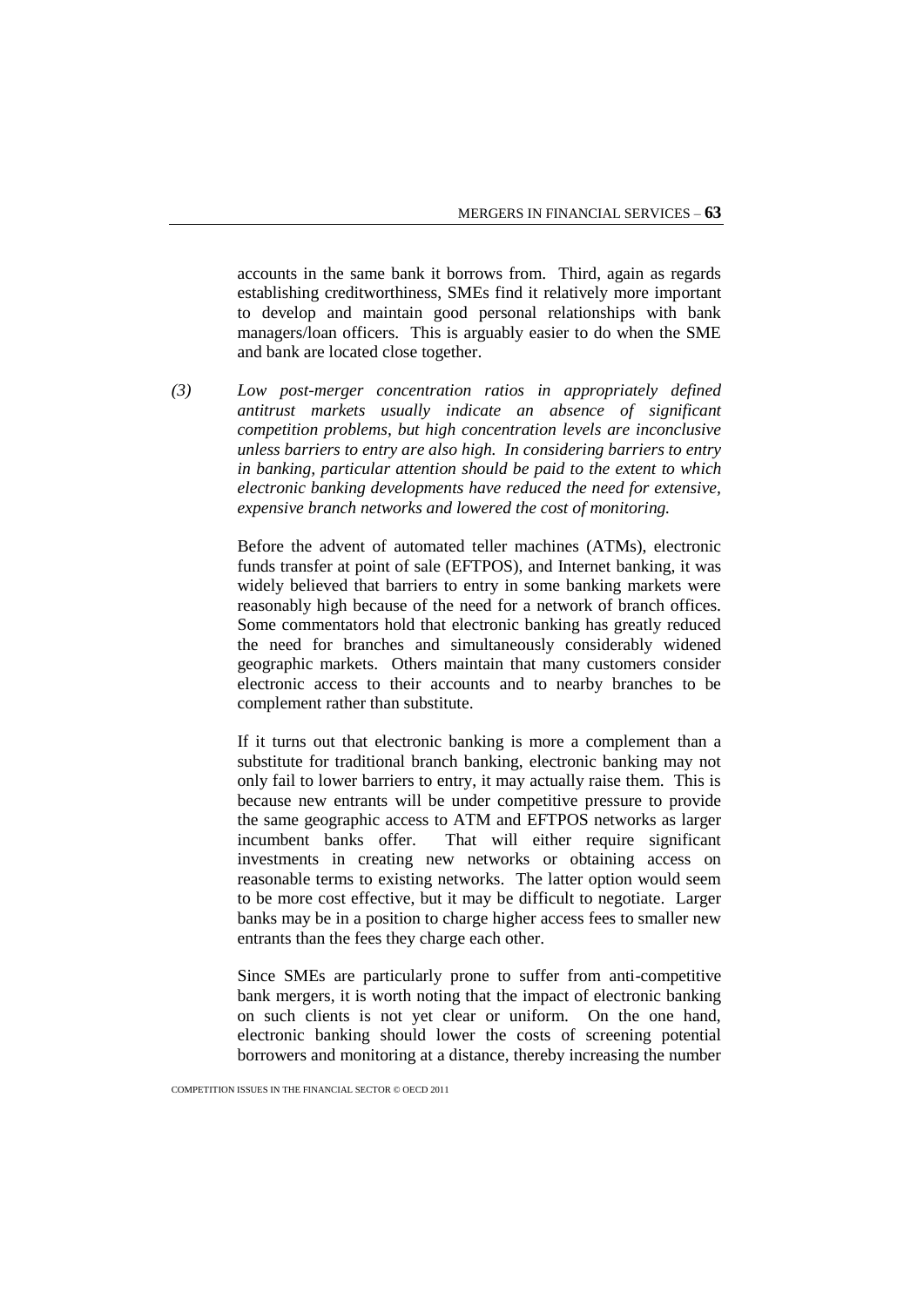of potential lenders to SMEs. Indeed, there is a growing use of computerised credit scoring models in making some types of loans to SMEs. On the other hand, SME's may find that certain kinds of loans continue to be cheaper and easier to arrange with local as opposed to distant banks. These are the loans for which a lending bank's credit assessment depends heavily on having the borrower's transactions account business, and on developing a close personal relationship with the borrower.

In the long run, the effect of electronic banking on barriers to entry will depend on more than how such developments impact on the need for local branches. It will also be linked with how standards are developed and with whether banks are permitted to merge or enter joint ventures with significant telecommunications companies and/or Internet players. Both issues are being closely watched in areas where electronic banking is currently most developed.

*(4) Any examination of barriers to entry must include a look at switching costs. These could be quite significant in certain banking markets, especially for households and SMEs.*

> At least three countries presented evidence that many customers are reluctant to switch all or part of their business across different banks. This could be due to the administrative difficulties encountered in altering direct electronic payment arrangements and/or costs of establishing a reputation for creditworthiness. The second point is likely to be much more important for households and SMEs than for larger businesses.

> In the extreme case where consumers are highly reluctant to switch, bank competition focuses only on new customers or newly established businesses.

*(5) Where banks hold considerable equity positions in non-financial companies, some bank mergers can lead to a post-merger bank having considerable influence over competing enterprises. This may call for appropriate divestments in bank holdings to be made prior to a merger being approved*

> The most radical form of this problem arises when a bank merger directly implies a merger among non-financial companies. Traditional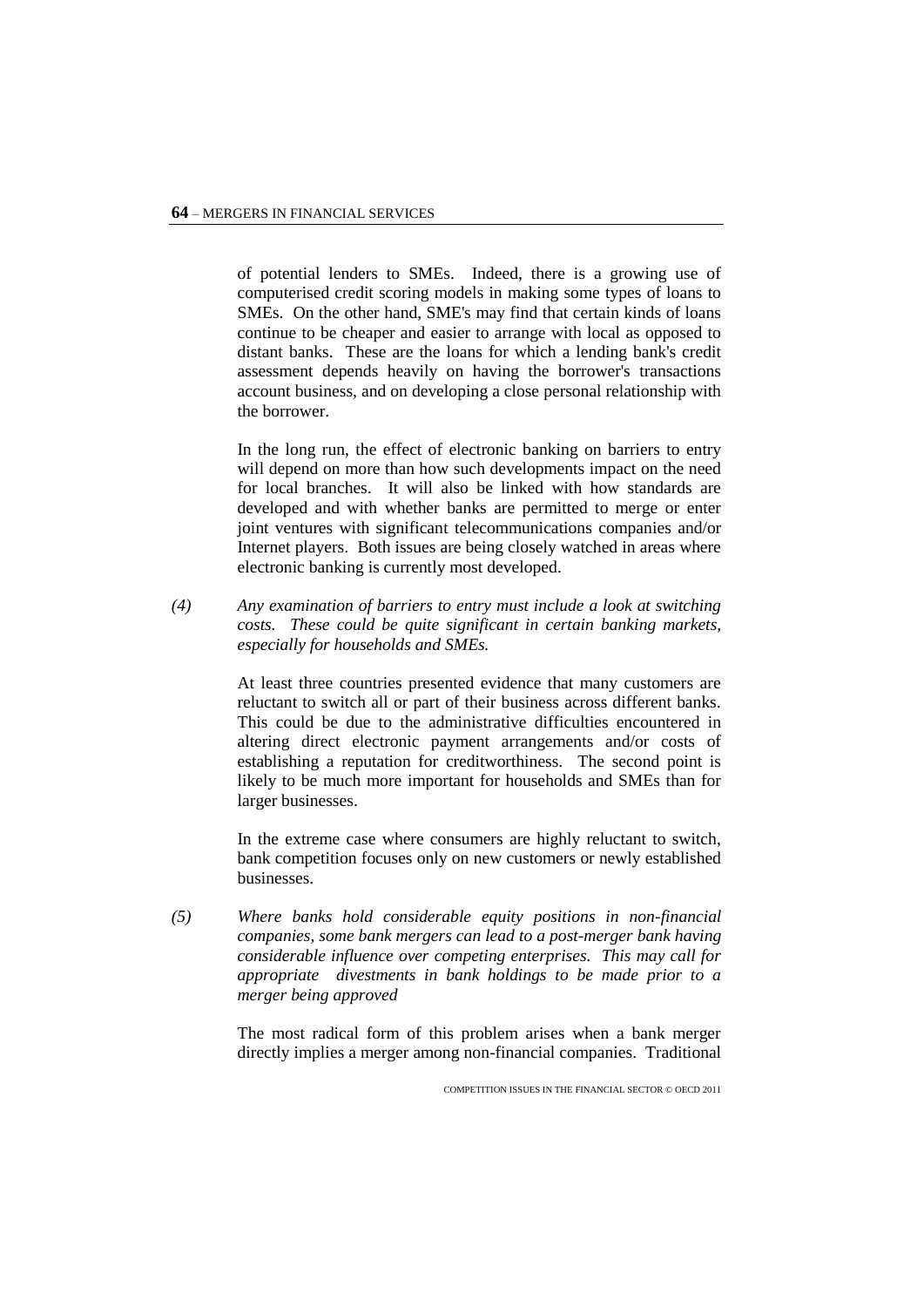merger review would apply in such cases. Less extreme situations include those in which bank shareholdings confer the power to influence rather than control the managements of downstream competing enterprises. Ideally, such problems should be addressed through divestments. A second best solution would be restrictions concerning representation on the governing bodies of affected enterprises.

*(6) As in other sectors, bank mergers might create important efficiencies as well as potential anti-competitive effects. Such efficiency claims should carry little if any weight in a merger review unless they are specific to the merger, and there is good reason to believe the efficiencies will be realised post-merger.*

> Bank mergers posing risks for competition are often justified on the basis of certain efficiency benefits such as economies of scale and scope and/or reductions in risk obtained through loan diversification. Existing research underlines the need for caution in assessing such claims, including in determining whether savings in back office costs may be obtainable through other arrangements less anti-competitive than a proposed merger.

> Experience has shown that bank mergers are more likely to deliver on claimed efficiencies if the more efficient of the merging banks will be in firm control post-merger, and that enterprise has already been involved in a successful bank acquisition.

*(7) Branch divestiture and behavioural constraints are both used to attenuate the anti-competitive effects associated with some bank mergers. Competition agencies have good reasons for generally preferring divestitures, but these must be carefully executed to ensure that clients rather than merely bricks and mortar are passed on to the purchaser.* 

> Behavioural remedies, such as requiring certain terms and conditions to be applied to loans post-merger or obtaining commitments that the management of an acquired bank will enjoy some continued autonomy are notoriously difficult to monitor and enforce. As a result competition authorities typically prefer some form of divestiture, i.e. a "structural" solution. In banking mergers, however, even the

COMPETITION ISSUES IN THE FINANCIAL SECTOR © OECD 2011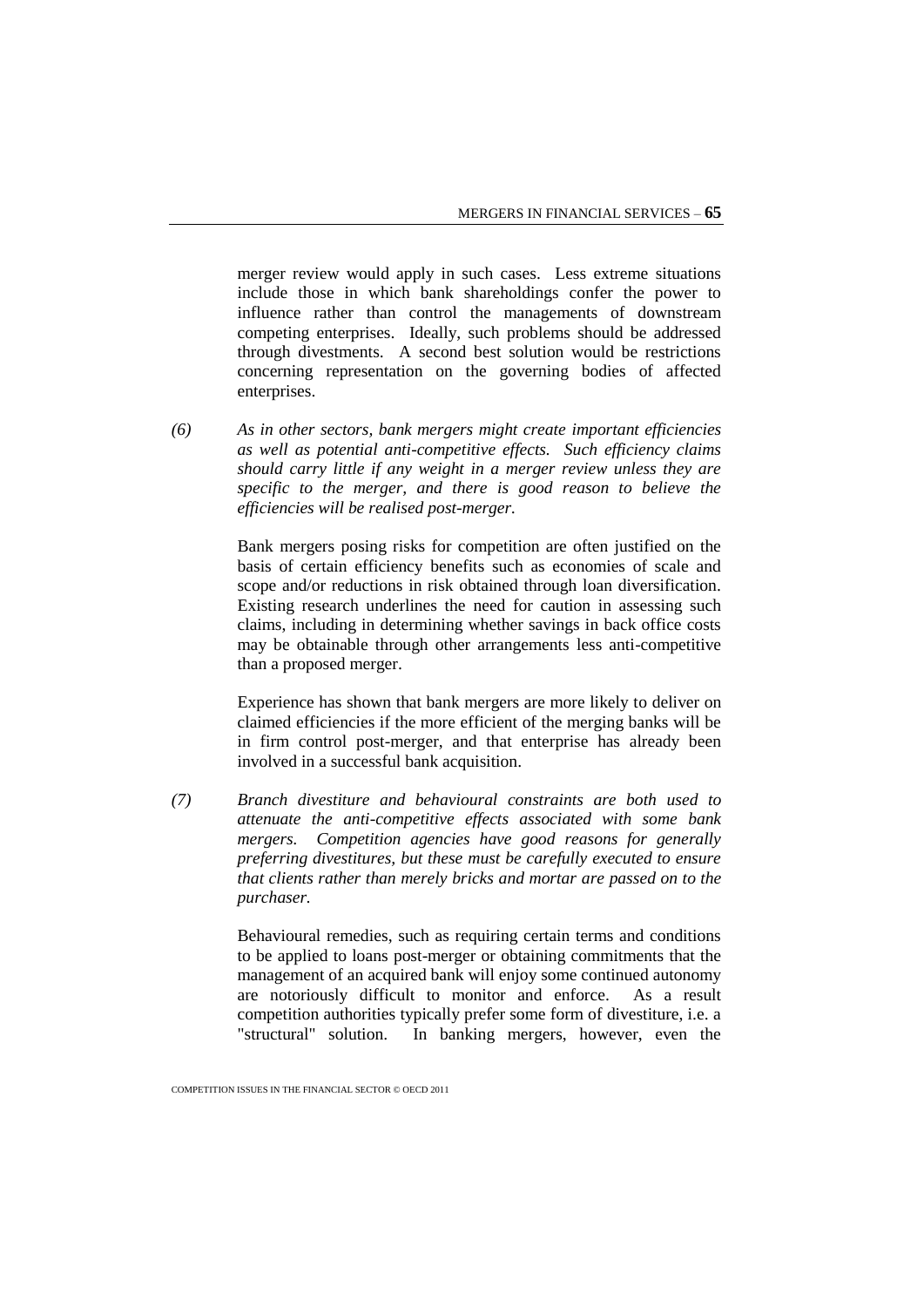structural approach typically calls for a considerable investment in time and effort by the competition agency.

Branch divestitures seek to create new or stronger competition for a merging bank. To achieve that result, a competition agency must be closely involved in choosing exactly which branches are divested and who is permitted to buy them. It should also devote attention to constraining for some transitional period what the merging bank is permitted to do in terms of trying to retain or win back staff or clients associated with the divested branches. Such constraints are particularly relevant in the typical case of divestments being made with the intention of reducing competition problems in local markets. In such situations, customers of the surviving bank may have the option of remaining with that institution by switching to another nearby branch.

When the post-merger bank will carry the name of a pre-existing bank, it would be helpful to concentrate any necessary divestment on branches bearing name(s) that will be eliminated by the merger.

*(8) In most countries, bank mergers are subject to review by prudential regulators as well as competition offices. To the extent both agencies act proscriptively rather than prescriptively, there should be little conflict between them. Formal co-operation accords exist in many countries and have played a constructive role in reducing uncertainties associated with multiple agency review.* 

> Competition policy and prudential regulation, to the extent that both seek to prohibit undesirable behaviour, are mutually compatible. In particular, as long as both prudential and competition authorities confine themselves to blocking undesired (rather than forcing or requiring) mergers, banks will have no difficulty abiding by both agencies' merger decisions.

> As regards certain mergers, prudential regulation and competition policy can be complementary. A prominent example is mergers creating "too big to fail" banks, i.e. banks that are so large that market participants assume the government would take whatever steps might be necessary to preserve their solvency in a crisis. Such banks might be inclined to take what regulators regard as excessive risks. Banks seen by consumers as too big to fail could also give rise to competitive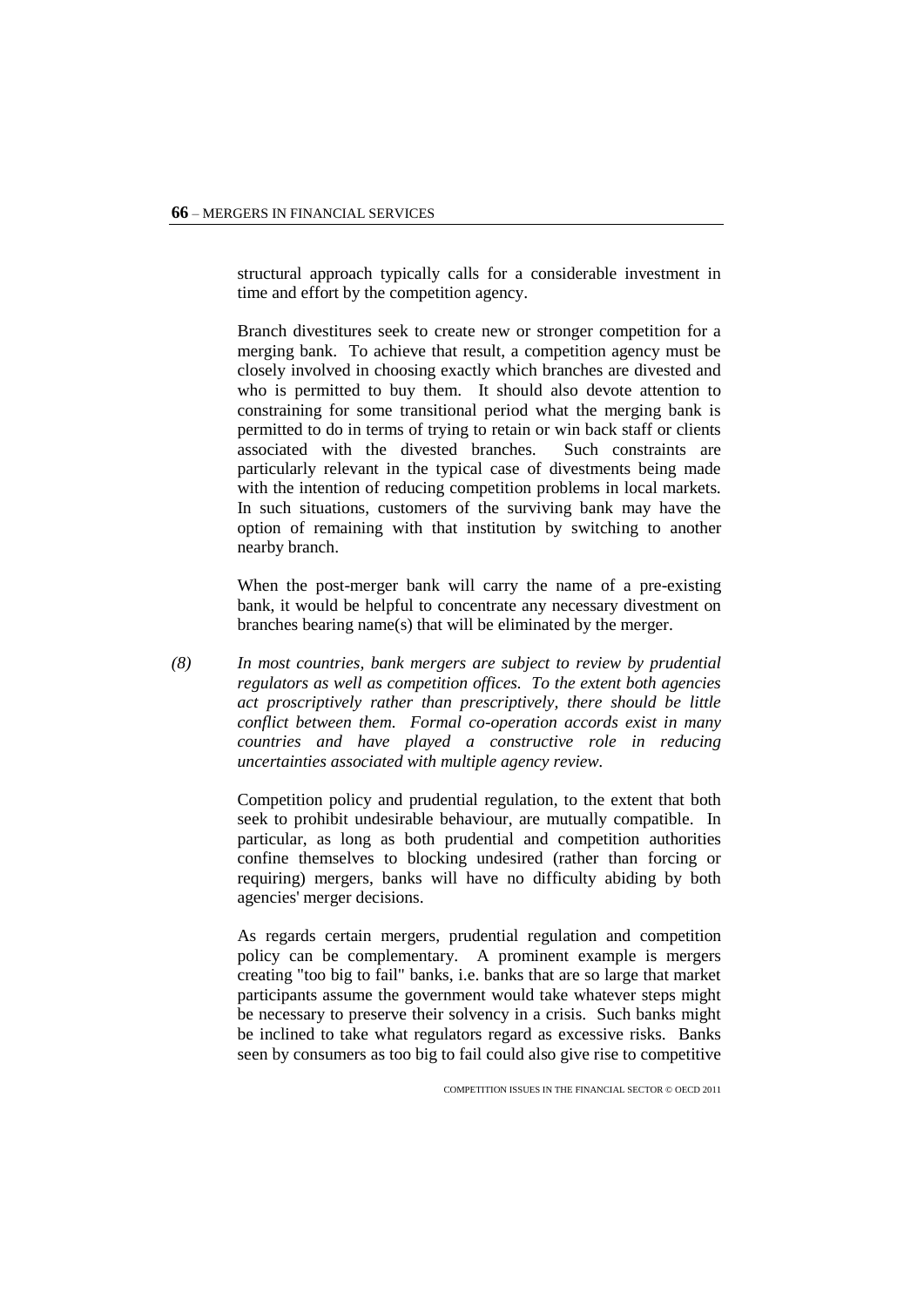distortions since they may have an artificial advantage in raising funds, especially in markets where deposit insurance is inadequate.

There is a limited potential for conflict between prudential and competition policy goals when it comes to mergers designed to shore up a failing or weakened bank. Even in such cases, however, it will normally be possible to avoid competition problems by choosing the right partner, or by structuring the merger so as to minimise its effects on local market concentration. In any case, conflict between prudential and competition policy goals can be reduced by close cooperation, including prior consultation between the pertinent agencies.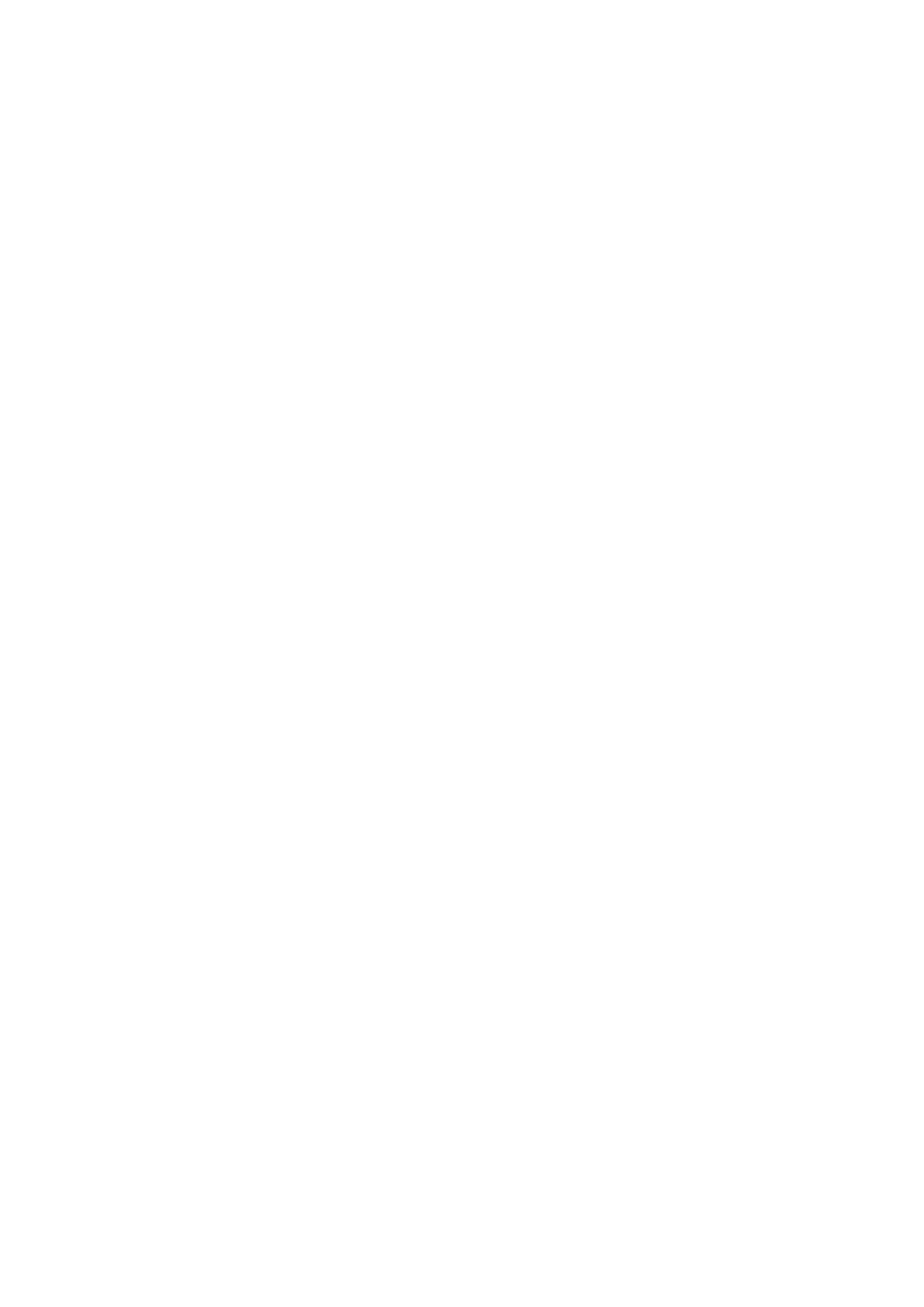# **ENHANCING THE ROLE OF COMPETITION IN THE REGULATION OF BANKS <sup>1</sup>**

#### *-- February 1998 --*

*Executive Summary by the Secretariat*

In the light of the country submissions and the oral discussion, the following points emerge:

*(1) The last two decades have witnessed a significant change in banking regulation. On the one hand, there has been a substantial relaxation in certain regulations such as direct controls on interest rates, fees and commissions, as well as restrictions on lines of business, ownership and portfolios. On the other hand, there has been a strengthening of prudential regulation focused on controls on the capital or "own funds" of banks and an expansion of the number and coverage of deposit insurance schemes. A few countries retain regulations which may restrict competition and are no longer viewed as necessary from a prudential perspective.*

> All countries reported significant deregulatory moves in the banking sector. Concurrent with these deregulatory moves, however, were actions to strengthen, or at least harmonise, prudential regulation and, in many cases, to introduce or extend the coverage of deposit insurance.

> Although the vast majority of countries have removed controls on interest rates, fees and commissions there remain a few minor

l

<sup>1</sup> OECD (1998), *Enhancing the Role of Competition in the Regulation of Banks*, Series Roundtables on Competition Policy, No. 17, OECD, Paris. The full set of material from this roundtable discussion can be found at [http://www.oecd.org/dataoecd/34/58/1920512.pdf.](http://www.oecd.org/dataoecd/34/58/1920512.pdf) 

COMPETITION ISSUES IN THE FINANCIAL SECTOR © OECD 2011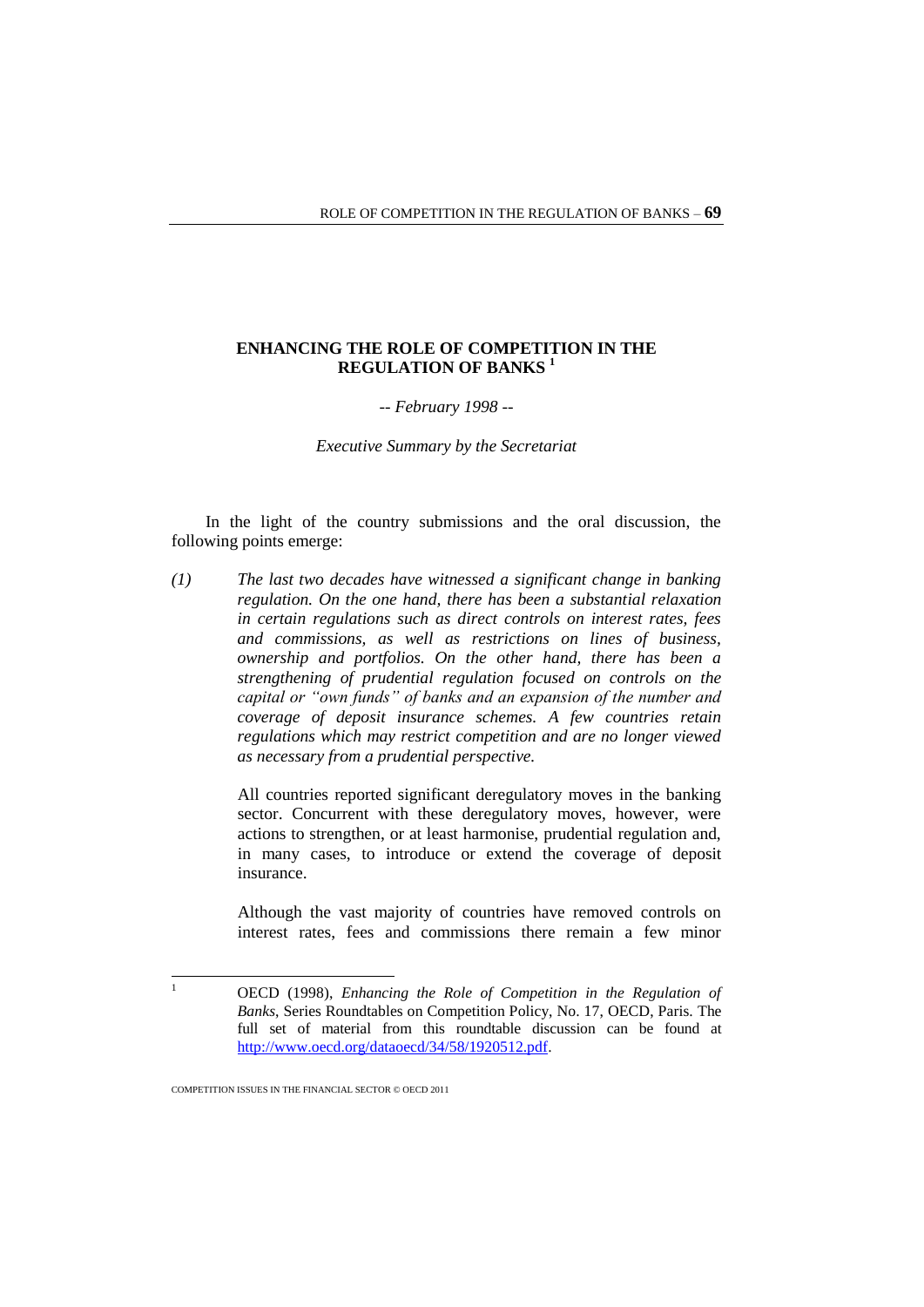exceptions<sup>2</sup>. Those countries which still maintain strict line of business restrictions are taking steps to relax these controls.

Although there is a trend towards allowing banks discretion over the contents of their portfolio of assets (in order to assist diversification and risk-reduction) some countries retain quantitative limits on the type or geographical location of assets in which the bank can invest. Certain broad restrictions, such as limits on lending to a single counter-party, are still viewed as necessary.

Most countries have abolished reserve requirements, on the grounds that they are no longer considered essential for carrying out monetary policy. Requirements to hold government securities are typically unnecessary from a prudential perspective and in some cases are little more than revenue-raising measures. In a few countries reserve requirements (and other residual regulations) are not applied in a competitively-neutral manner.

Although all OECD countries regulate entry to the industry, this appears to be primarily as a tool of prudential regulation and is, generally speaking, not used as a mechanism for constraining entry in order to preserve bank profitability. Some countries require, as a condition for licensing, that a new bank demonstrate how it will make a contribution to the existing market environment. In others, regulatory requirements are stiffer for new firms than for incumbents. In general, trade liberalisation trends (e.g., due to the OECD, WTO, EC and NAFTA) have opened banking markets to foreign firms, through freedom of establishment or cross-border trading. Certain restrictions remain (such as the limit on foreign bank market shares in Mexico).

*(2) Bank regulation, like other forms of regulation, is justified as necessary to correct a "market failure". In the case of banks, the market failure arises from the difficulty for banks to credibly demonstrate their level of risk to depositors and other lenders. It is argued that, as a result, in the absence of regulatory intervention,* 

 $\overline{2}$ 

<sup>2</sup> The exceptions include the prohibition on interest on cheque accounts in France and Japan. In some countries ceilings on interest rates result from usury laws.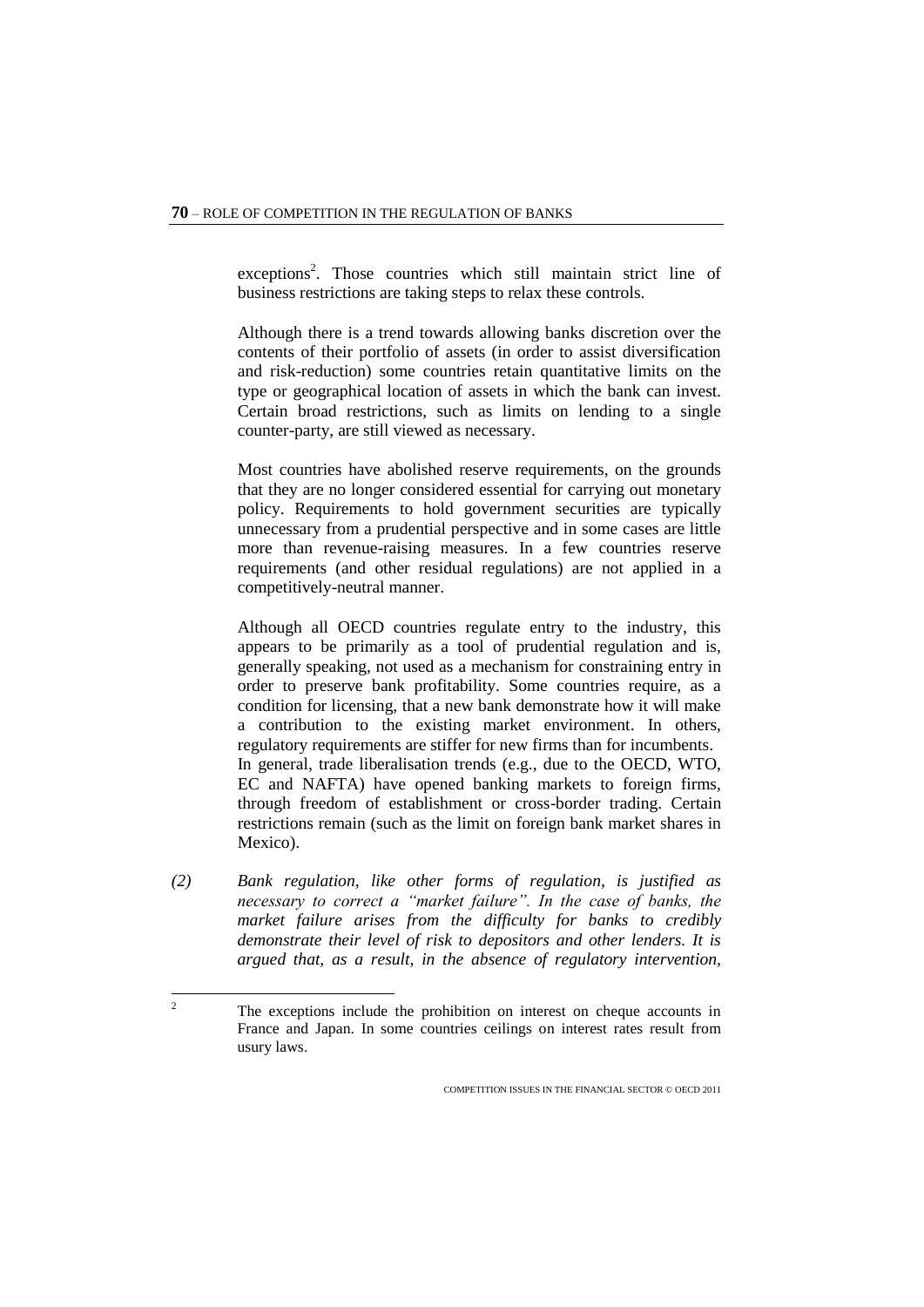*banks would take on more risk than is prudent, bank failures would be more common than is necessary and the financial system would be unstable. In some countries bank regulation may also be separately justified on the grounds of being necessary to protect depositors from the consequences of bank failure or necessary to preserve the stability of the payments system.*

Public policy concerns arise from the combination of liabilities and assets that banks choose to hold (banks are largely funded with shortterm debt but hold as assets illiquid, long-term loans) and the lack of transparency over a typical bank"s risk profile. If banks could credibly communicate their risk profile to depositors, riskier banks would (in the absence of deposit insurance) expect to pay a premium to attract funds. The desire to minimise borrowing costs would provide an incentive to bank managers to maintain risk-management procedures. It is argued that banks cannot credibly communicate their risk profile to depositors. As a result banks do not have to compensate depositors for increasing their risk and the desire to maximise profits pushes managers to increase returns even when that implies an increase in risk.<sup>3</sup> Furthermore, it is argued, the financial system is unstable in that depositors may at any time lose confidence and seek to withdraw their funds to cash. This would lead to the failure of a large number of banks and would cause significant disruption in the real economy. Since such a run on the banking system as a whole could be triggered by the failure of any one bank, the risk-taking by banks has an "external" effect in that it threatens all the other banks. Whether, in fact, depositors are able to distinguish sound from unsound banks has not yet been firmly established empirically.

Some arguments for bank regulation hinge upon the role of banks in the payments system. Under conventional payments systems, banks can build up large exposures to one another during a trading day, which are settled at the end of the day. The failure of one bank to settle could, it is argued, have significant "knock-on" consequences for other banks, even other healthy banks. As a consequence, it is

 $\overline{3}$ 

<sup>3</sup> Banks increase risk, in part, by increasing the debt/equity ratio. In other words, the market failure makes debt (especially debt in the form of deposits) preferred over equity. This is reflected in the view in the industry that "capital is expensive".

COMPETITION ISSUES IN THE FINANCIAL SECTOR © OECD 2011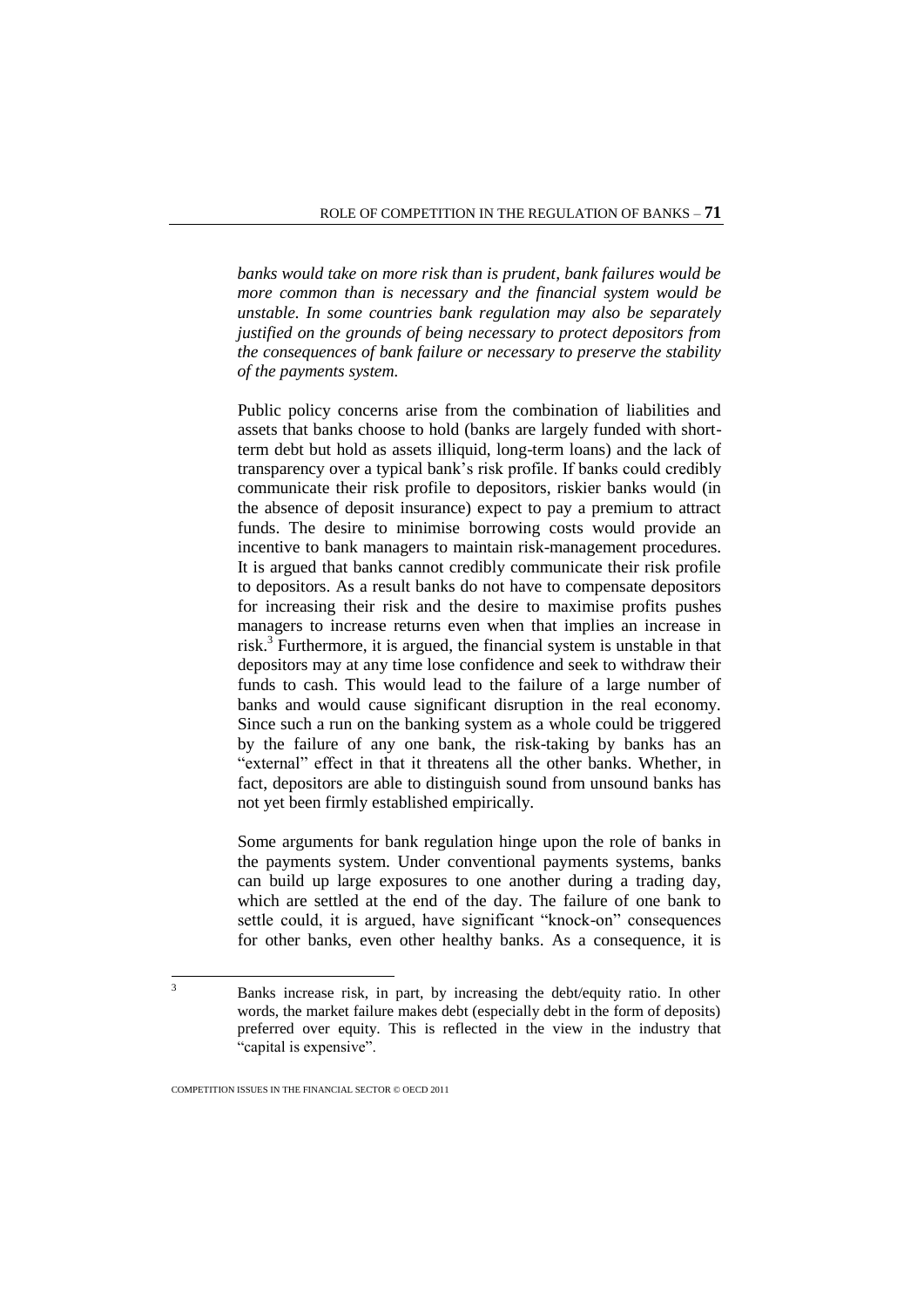argued that access to payments systems should be restricted to carefully regulated institutions. Many countries are currently implementing so-called "real-time" payments systems which eliminate the build-up of exposures through the day.

In some contexts, it appears that bank regulation arises simply from the desire to protect depositors from loss in the event of the insolvency of their bank.

*(3) Whether or not this market failure is important, certain regulatory interventions in this sector cause banks to take on more risk than is prudent. In particular, most deposit insurance schemes and other government policies such as "too big to fail" insulate the depositor from the need to be aware of the financial condition of their bank and, in the absence of other interventions, encourage risk-taking. Offsetting these drawbacks, these schemes may have the advantage that they reduce systemic risk.*

> In many cases whether or not banks would, in the absence of other interventions, adopt a prudent level of risk is an irrelevant question as the presence of certain interventions have a tendency to cause banks to take on more risk than is prudent.

> The most common example is the typical flat-rate deposit insurance scheme, which compensates depositors (in whole or in part) in the event of insolvency. A consequence of the insurance is that deposits are largely risk free from the viewpoint of depositors. Since banks do not need to compensate depositors for their risk, they have access to a pool of funds independent of the risk that they take on. In the absence of other restrictions, competition between banks would lead banks to take on higher risk in search for higher returns. In principle, these incentives would be reduced or eliminated if the insurance premium for the deposit insurance properly reflected the risk faced by the bank. In practice, relatively few countries implement a risk-based premium. Another alternative is to limit the insurance coverage so that depositors retain some risk of loss.

> In a few countries the deposit insurance is not applied in a competitively-neutral manner. In these countries the deposit insurance premium varies between banks in a manner that is unrelated to the risk of the bank.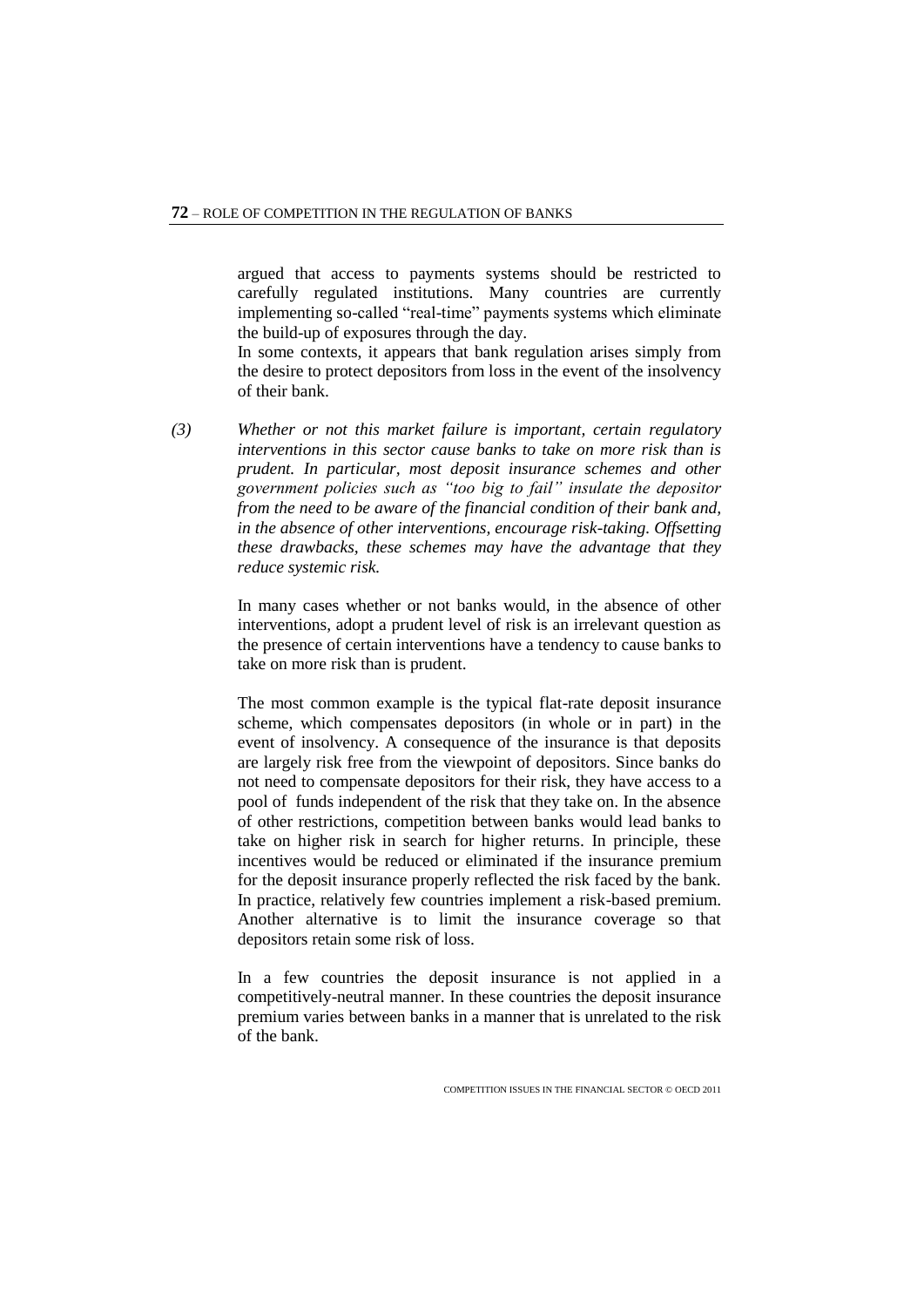Deposit insurance may have certain advantages. In the presence of the market failure discussed above, deposit insurance addresses one of the two symptoms of that market failure. Although deposit insurance does not enhance the incentives on banks to behave in a prudent manner, deposit insurance reduces the likelihood of a generalised loss of confidence in the banking system.

(4) *In general, insolvent banks should be allowed to fail. Policies which prevent banks from exiting from the marketplace in the normal manner will distort competition. Policies which seek to prevent bank failures may also deter entry into the industry. The use of the statutory powers of the state to assist a failing bank may constitute a form of "state aid" which may likewise distort competition.*

> In some countries there is an expectation that certain banks will not be allowed to fail. To the extent that depositors in these banks consider that their deposits will be protected, they are insulated from risk and, once again, the bank may be induced to take on higher risk than is prudent. Furthermore, if such a policy favours certain banks in the market place (such as large banks over small banks, or domestic banks over foreign banks) it is also likely to distort competition. A policy of "too big to fail" is an example of such a policy which is likely to favour large (and possibly domestic) banks over other banks.

> The direct or indirect use of public funds to support failing banks (such as those which are too big to fail) is a form of public subsidy which may also distort competition. Such subsidies, in the case of the EC, may violate the Treaty of Rome. The EC notes: "State aid for rescuing or restructuring firms in difficulty, in particular, tend to distort competition and affect trade between Member States. This is because they affect the allocation of economic resources, providing subsidies to firms which in a normal market situation would disappear or have to carry out thorough restructuring measures. Aid may, therefore, impede or slow down the structural adjustment...". The lifting of certain regulatory restrictions for a bank in difficulty is another example of a form of subsidy which may distort competition.

> In some circumstances deposit insurance, by increasing the political acceptability of allowing a bank to fail and by applying in a competitively neutral manner, may both "level the playing field"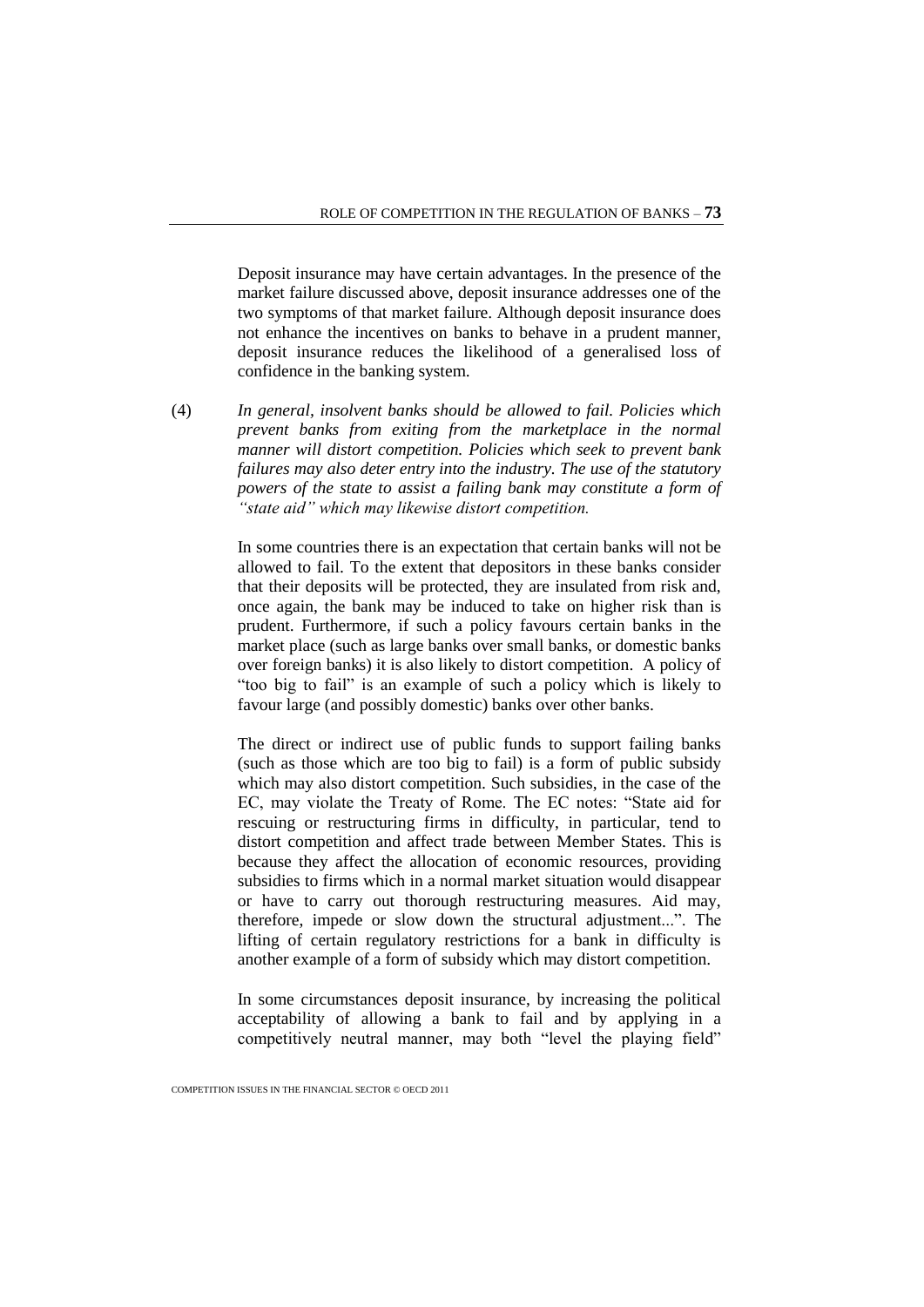between banks and may eliminate the need to adopt other less desirable forms of aid for failing banks.

(5) *In some countries the state is directly involved in the banking sector, either through ownership or through the provision of state guarantees to certain banks. In a few countries banks are also tools for the implementation of social objectives.*

> In several countries, the state retains a direct ownership interest in the banking sector. The competition effects of state-ownership may be further complicated in the banking sector by a desire to use the ownership interest to pursue banking sector objectives such as the stability of the banking system and to protect depositors. As the EC notes: "State interventions into State-owned banks have often been proved to fulfil more a public goal (maintenance of the entity for social or political reasons) than a private one (return on investment). The goal of defending the conditions for a levelling of the playing field has been too often set aside. This typically generates a vicious circle of insufficient restructuring, repetition of aid and therefore excessive aid and insufficient compensation to competitors. The confusion of roles of the State becomes apparent. ... where the State is the main shareholder of the bank in crisis, its role as shareholder must be separated from its role as the supervisory authority required to safeguard confidence in the banking system. This latter task may lead the State to take measures in support of the bank that are additional to what is really necessary to restore the bank's viability. If we want to assure a level playing field between private and public banks, no different treatment should be allowed between private and public banks."

> In some countries certain banks receive state guarantees from national, regional or city governments. Unless these banks are charged a fee for this service (or, more precisely, an appropriate insurance premium based on the risk of the bank) competition will be distorted with other private banks.

> In some countries banks serve certain social objectives (such as the directing of credit towards favoured sectors or the promotion of new enterprises). Such social objectives, through a lack of transparency and cross-subsidisation from the public obligations to the competitive business may distort competition.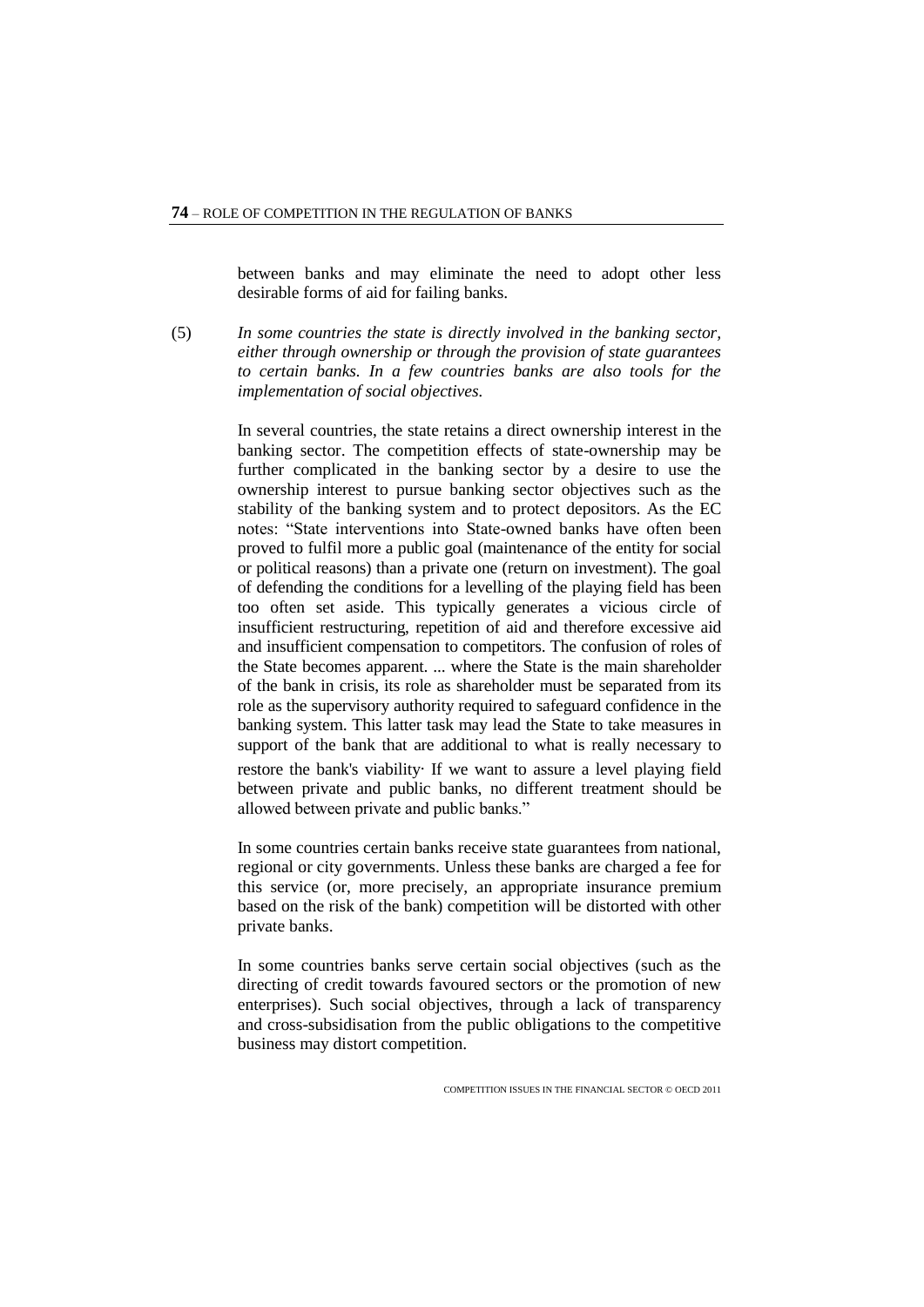(6) *In most countries risk-taking by banks is controlled through controls on the capital or "own funds" of banks, typically following the Core Principles established by the Basle Committee. Under more recent developments the regulatory capital requirements on banks are determined by more sophisticated "in-house" models of banks' risks.*

> Recent regulatory reform efforts in the banking sector have tended to focus on enhancing capital requirements for banks. These establish a minimum level of "equity" or "own funds" for banks which provide both a buffer against adverse shocks and enhance the incentives on shareholders to act prudently. In principle the level of regulatory capital should depend upon the risk of the bank which depends in turn, on the portfolio of loans and other assets and liabilities held by the bank. Under the Core Principles advocated by the Basle Committee the loans of banks are grouped into different classes. Banks must hold a different amount of capital for the different classes of loans, varying from zero per cent in the case of loans to governments, to eight per cent in the case of normal commercial lending. This approach, although an advance on earlier practices, has been criticised, in part for not taking account of other forms of risk, such as the risks arising from the portfolio of assets traded by the bank. Partly in response to these criticisms the Basle Committee has extended the original Core Principles. For example the Committee has recently accepted the use of bank"s own "in-house" models of the bank"s overall risk to determine the level of regulatory capital to be applied to the bank.

(7) *Many countries seek to facilitate monitoring by depositors through regulatory disclosure requirements. There also appears to be a increasing focus upon enhancing the corporate governance of banks.*

> Some countries require banks to publicly disclose certain information to customers. Where the customers have some incentive to take note of this information (i.e., where they bear some of the risk of loss, because they are not fully insured) the availability of information on the risk of a bank can enhance the incentives on banks to minimise their overall risk. Although information typically plays a secondary role in the regulatory regime of most countries, it plays a primary role in the case of one country (New Zealand) where there is no deposit insurance protecting depositors.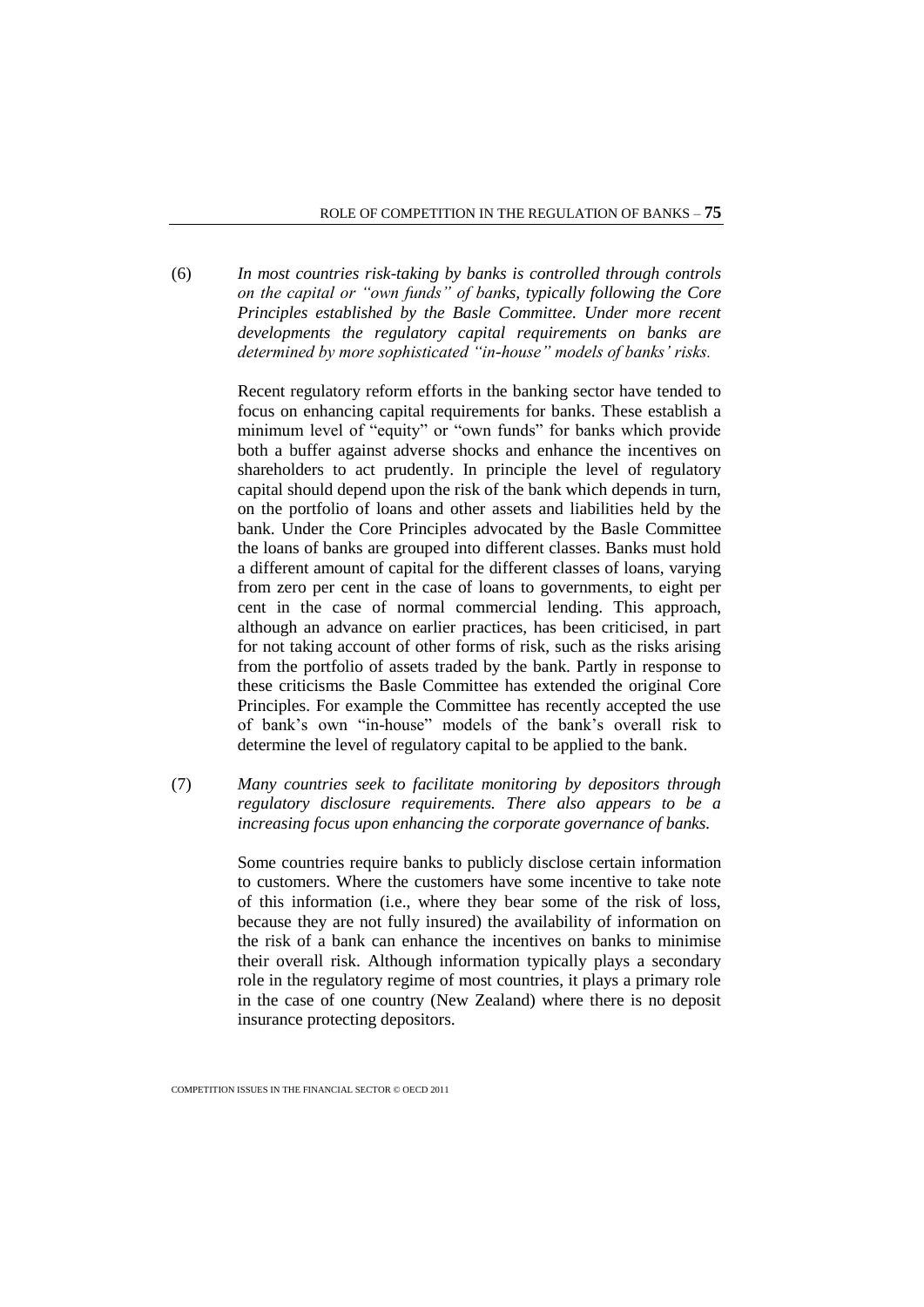There is a trend towards increased focused on the corporate governance of banks and placing more responsibility directly on bank directors and managers.<sup>4</sup> In contrast to this trend, many countries reported that they enforce a dispersed shareholding of banks by limits on the size of the shareholding of any one shareholder.

(8) *Virtually all OECD countries appear to apply national competition*  law to the banking sector without exception or exemption. In most *countries, the competition law is enforced by the competition authority, although in a few, competition law is enforced by the banking regulator. In virtually every country, major structural changes in the banking sector (i.e., mergers and acquisitions) fall under the jurisdiction of both the banking regulators and the competition authority, giving rise to a need for some mechanism for resolving possibly conflicting regulatory decisions.*

> Most countries reported that the national competition law applies to the banking sector. A few countries reported that there are specific rules which govern how the general competition laws are applied in this sector. In some cases the competition law itself contained specific restrictions applying to this sector (such as ownership restrictions) that were, in other cases, contained in the banking law. In most countries the objective of "stability" of the banking sector is placed alongside the objective of enhancing competition. Thus, in most countries, the banking supervisors are involved in decisions involving mergers. This gives rise for a need to establish co-ordination, consultation and (possibly) dispute resolution procedures, in the event of differing decisions.

> In at least one country competition law enforcement is carried out by the banking regulator. For most countries it appears that the economies of specialisation in competition enforcement outweigh the advantages of detailed industry knowledge, so that competition enforcement in banking is made the responsibility of the competition authority.

l

<sup>&</sup>lt;sup>4</sup> The New Zealand government has sought to enhance the incentives on directors and managers of banks by making them certify the truth of information contained in disclosure statements and testify that the bank has an adequate risk management system in place.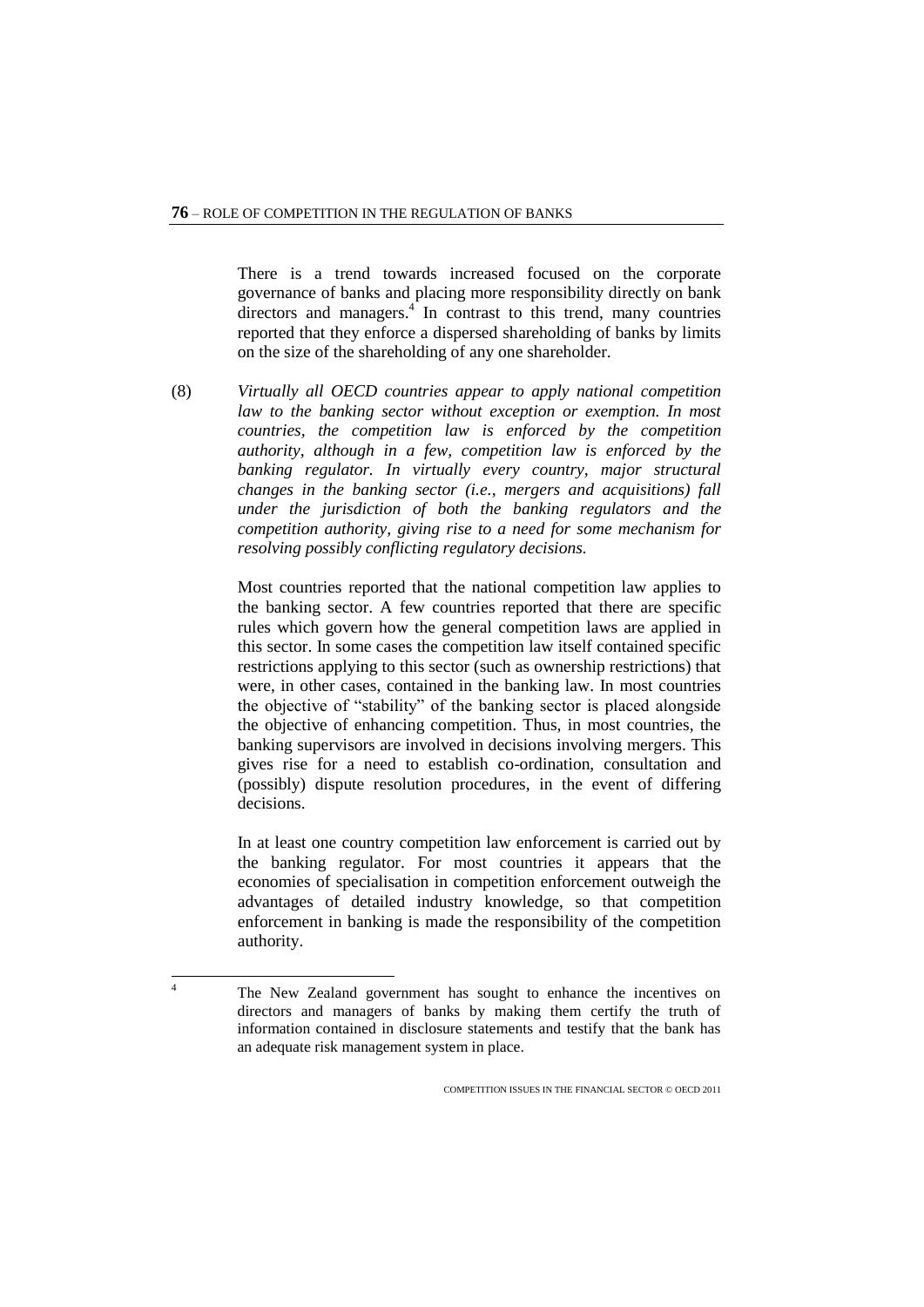(9) *Nearly all OECD countries are currently experiencing a large number of mergers in the financial sector which are likely to be, in part, a response to recent deregulation and trade liberalisation trends. Although some jurisdictions have, in the past, adopted a "cluster market" approach, the present trend appears to be to define separate product and geographic markets for each of a bank's important services. Most countries noted that Internet and telephone banking had yet to make a significant impact on market definition issues.*

> The important developments in deregulation and trade liberalisation have both enabled banks to expand geographically and across product lines and have simultaneously enhanced the incentives to do so in order to exploit economies of scale and scope.

> The consensus of the roundtable is that the geographic scope of markets may be quite different for different banking products and therefore there is a tendency to reject the cluster market approach. There was some consensus that greatest competition concerns focus on the market for the provision of banking services to small businesses. Although most countries noted the existence of telephone and/or Internet banking, this has not yet progressed to the extent that the relevant markets are national (or international) in scope. Australia notes that: "A number of problems are still associated with, for example, Internet banking, that limit its effectiveness as a constraint on the activities of the firms in the various markets. Internet security issues that have not yet been settled, and customer perceptions of security, are significant hurdles yet to be overcome; international specification for authentication of electronic transactions has not yet been endorsed by the relevant authorities; and at present, existing Internet sites are generally promotional."

*(10) Banks seek to enter co-operative arrangements with other banks for a variety of reasons, many of which may give rise to competition concerns. Some countries noted competition concerns associated with bank distribution of insurance products.*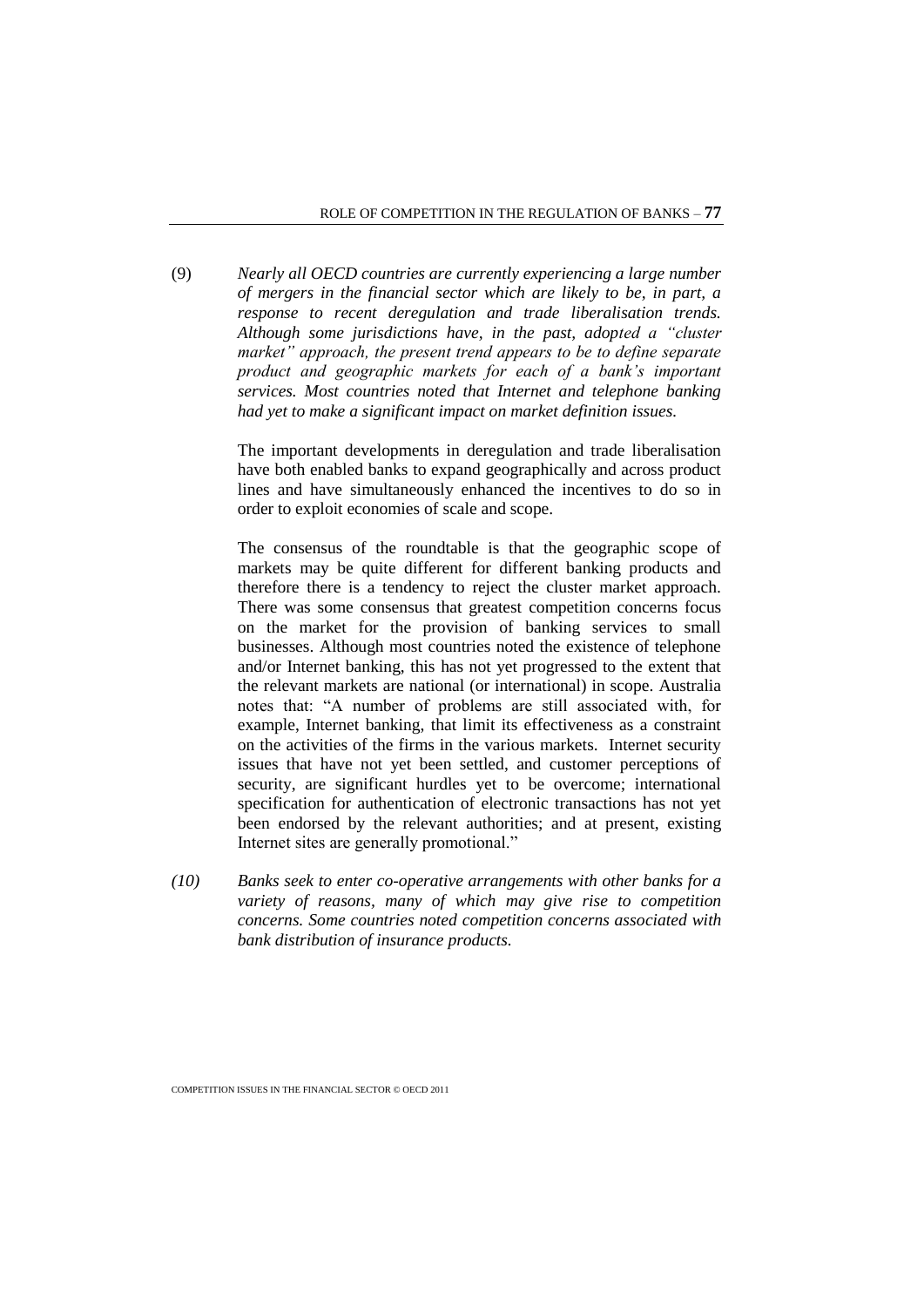A partial list of the reasons for entering into co-operative arrangements would include the following:

- the interconnection of networks (such as networks of Automatic Teller Machines, EFTPOS networks);
- the operation of international credit card systems or national debit transfer systems;
- the operation of payments clearing systems;
- the establishment of a system for the joint maintenance of a database of the credit history of consumers;
- joint development and promotion of new products (e.g., Banksys / Belgacom smart card);

In some cases the co-operative arrangements would have natural monopoly characteristics. These would, in turn, give rise to concerns over foreclosure of entrants and the need for mechanisms for guaranteeing access. Where a bank, as a result of its large retail base, has a dominant position in a local area, an exclusive dealing arrangement with a particular insurer may foreclose entry by other insurers and therefore may give rise to competition concerns.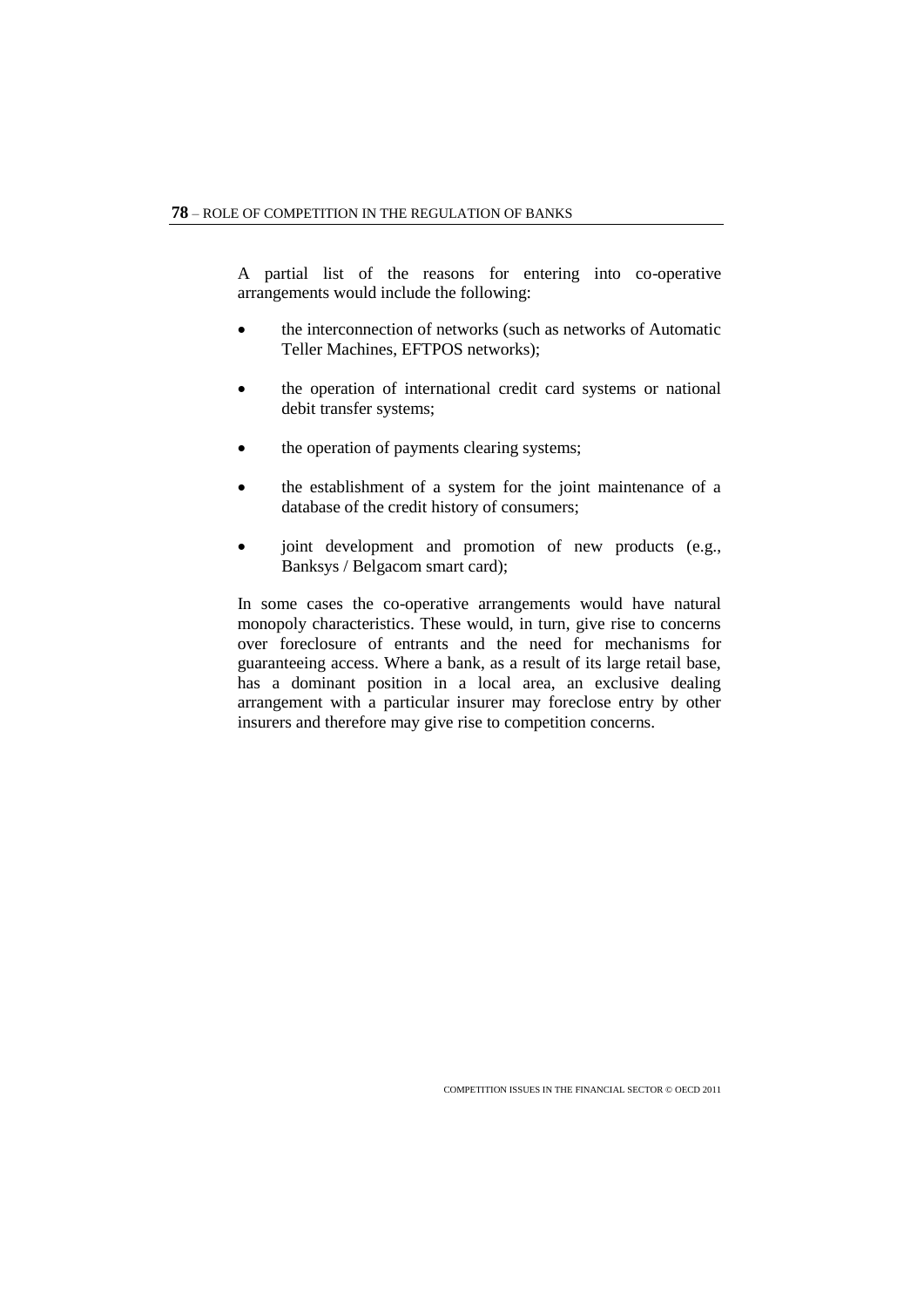# **BIBLIOGRAPHY \***

# **1. Exit Strategies (2010)**

- Thorsten Beck, "Bank Competition and Financial Stability: A Fresh Look after the Crisis" [DAF/COMP/WD(2010)29].
- Thorsten Beck, Diane Coyle, Mathias Dewatripont, Xavier Freixas, Paul Seabright, "Bailing out the Banks: Reconciling Stability and Competition" [http://www.cepr.org/pubs/other/Bailing\\_out\\_the\\_banks.pdf](http://www.cepr.org/pubs/other/Bailing_out_the_banks.pdf)
- OECD (2009), Competition and Financial Markets <http://www.oecd.org/dataoecd/45/16/43046091.pdf>
- OECD (2009) Finance, Competition and Governance: Strategies to phase out emergency measures<http://www.oecd.org/dataoecd/52/23/42538385.pdf>
- OECD (2009), The Financial Crisis: Reform and Exit Strategies [http://www.oecd.org/document/20/0,3343,en\\_2649\\_34813\\_43726868\\_1\\_](http://www.oecd.org/document/20/0,3343,en_2649_34813_43726868_1_1_1_37467,00.html) [1\\_1\\_37467,00.html](http://www.oecd.org/document/20/0,3343,en_2649_34813_43726868_1_1_1_37467,00.html)
- OECD (2008), Dealing with the Financial Crisis and thinking about the Exit Strategy<http://www.oecd.org/dataoecd/3/7/43002511.pdf>
- OECD Background note: The Application of Antitrust law to State Owned Enterprises [DAF/COMP/WP3(2009)2].

 $\overline{a}$ 

This bibliography is divided according to the roundtable to which it relates.

COMPETITION ISSUES IN THE FINANCIAL SECTOR © OECD 2011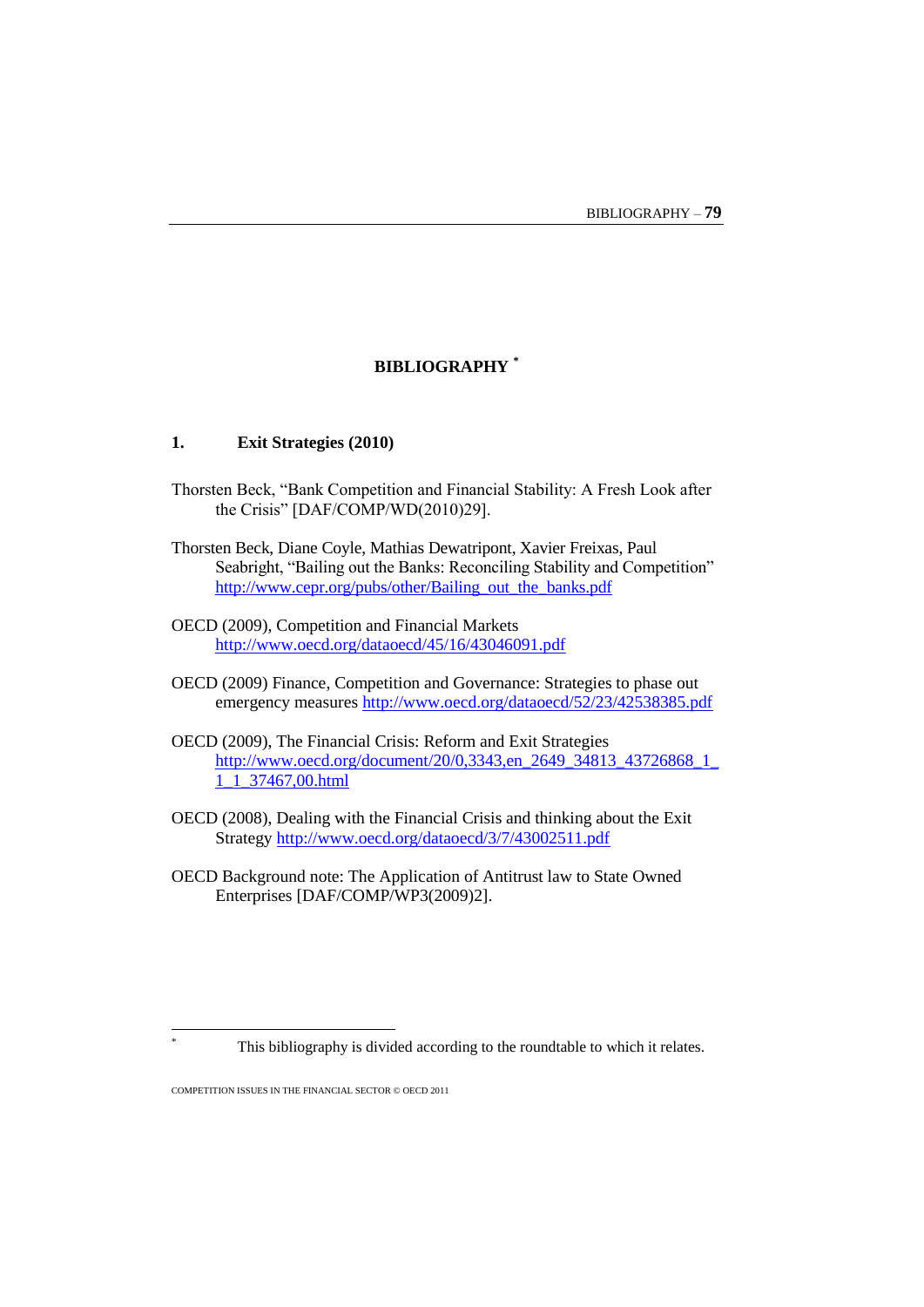# **2. Competition, Concentration and Stability in the Banking Sector (2010)**

- Acharya V., D. Gale and T. Yorulmazer (2009). "Rollover Risk and Market Freezes," working paper, Stern Business School, New York University.
- Acharya V., D. Gromb and T. Yorulmazer (2009). "Imperfect Competition in the Inter-Bank Market for Liquidity as a Rationale for Central Banking," working paper, Stern Business School, New York University.
- Adrian, T. and M. Brunnermeier (2009). "Covar," mimeo, Federal Reserve Bank of New York, New York.
- Allen F., A. Babus and E. Carletti (2009a). "Financial Crises: Theory and Evidence," *Annual Review of Financial Economics*, forthcoming.
- Allen F., A. Babus and E. Carletti (2009b). "Financial Connections and Systemic Risk," mimeo, European University Institute, Florence.
- Allen F. and E. Carletti (2006). "Credit Risk Transfer and Contagion," Journal of Monetary Economics, 53, 89-111.
- Allen F. and E. Carletti (2008). "The Role of Liquidity in Financial Crises," forthcoming in *Maintaining Stability in a Changing Financial System*, Federal Reserve Bank of Kansas City"s 2008 Economic Symposium proceedings.
- Allen F. and E. Carletti (2009). "An overview of the crisis: causes, consequences and solutions," *International Review of Finance,* forthcoming.
- Allen F., E. Carletti, D. Gale (2009). "Interbank Market Liquidity and Central Bank Intervention," *Journal of Monetary Economics*, forthcoming.
- Allen F. and D. Gale (1998). "Optimal Financial Crises," *Journal of Finance*, 47, 1245-1284.
- Allen, F. and D. Gale (2004). "Competition and Stability," *Journal of Money, Credit and Banking*, 36(3), 453-480.
- Bagehot, G. (1873), *London Street: A description of the money market*, H.S. King, London.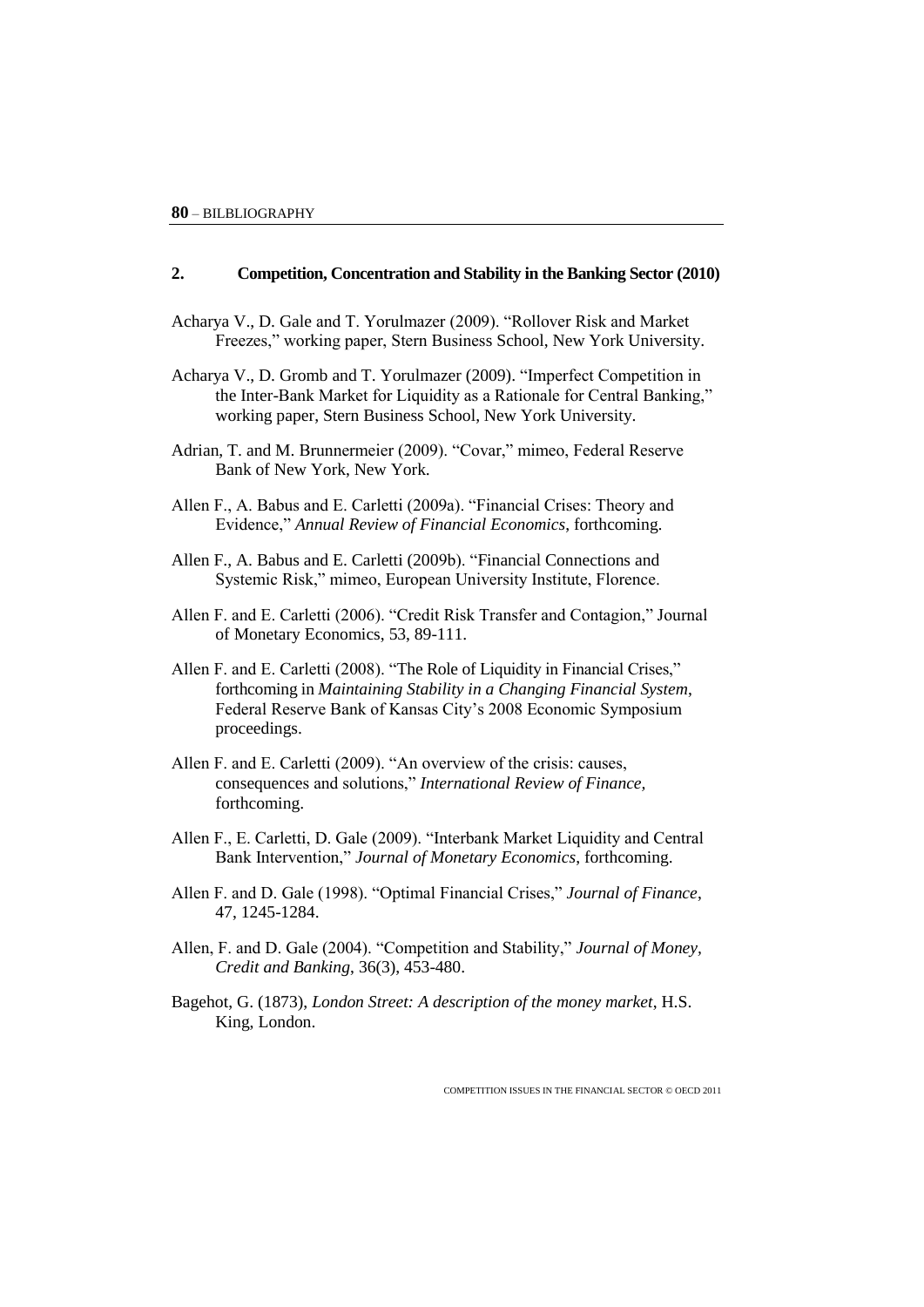- Beck, T. (2009). "Bank competition and financial stability; Friends or Foes?," Policy Research Working Paper, 4656, The World Bank, Washington.
- Beck, T., A. Demirguc-Kunt, and R. Levine (2006). "Bank Concentration, Competition and Crises," *Journal of banking and Finance*, 30, 1581- 1603.
- Behr, P., R.H. Schmidt and R. Xie (2009). "Market structure, capital regulation and bank risk taking," *Journal of Financial Service Research*, forthcoming.
- Berger, A., A. Demirgüc-Kunt, J. Hausbrich and R. Levine (2004) "Bank concentration and competition: An evolution in the making," *Journal of Money, Credit and Banking*, 36, 433-51.
- Berger, A., L.F. Klapper and R. Turk-Ariss (2009). "Bank Competition and Financial Stability," *Journal of Financial Service Research*, 35, 99-118.
- Bikker, J.A. and L. Spierdijk (2007). "How banking competition changed over time," Mimeo, De Nederlandsche Bank, Amsterdam.
- Bikker, J.A. and L. Spierdijk (2009). "Measuring and Explaining Competition in the Financial Sector" Tjalling C. Koopmans Research Institute Discussion Paper Series, 09-01.
- Bikker, J.A., L. Spierdijk and P. Finnie (2006). "The impact of bank size on market power", DNB working paper 120, De Nederlandsche Bank, Amsterdam.
- Bordo, M., A. Redish and H. Rockoff (1995). "A comparison of the United States and Canadian banking systems in the twentieth century: stability v. efficiency" in M. Bordo and R. Sylla (eds), *Anglo–American Financial Systems: Institutions and Markets in the Twentieth Century*, New York: Irwin, 11-40.
- Boyd, J. and G. De Nicoló (2005). "The theory of bank risk-taking and competition revisited," *Journal of Finance*, 60 (3), 1329-1343.
- Boyd, H.J., G. De Nicoló and A.M. Jalal (2009). "Bank Competition, Risk and Asset Allocations," IMF working paper 09/143, Washington.

COMPETITION ISSUES IN THE FINANCIAL SECTOR © OECD 2011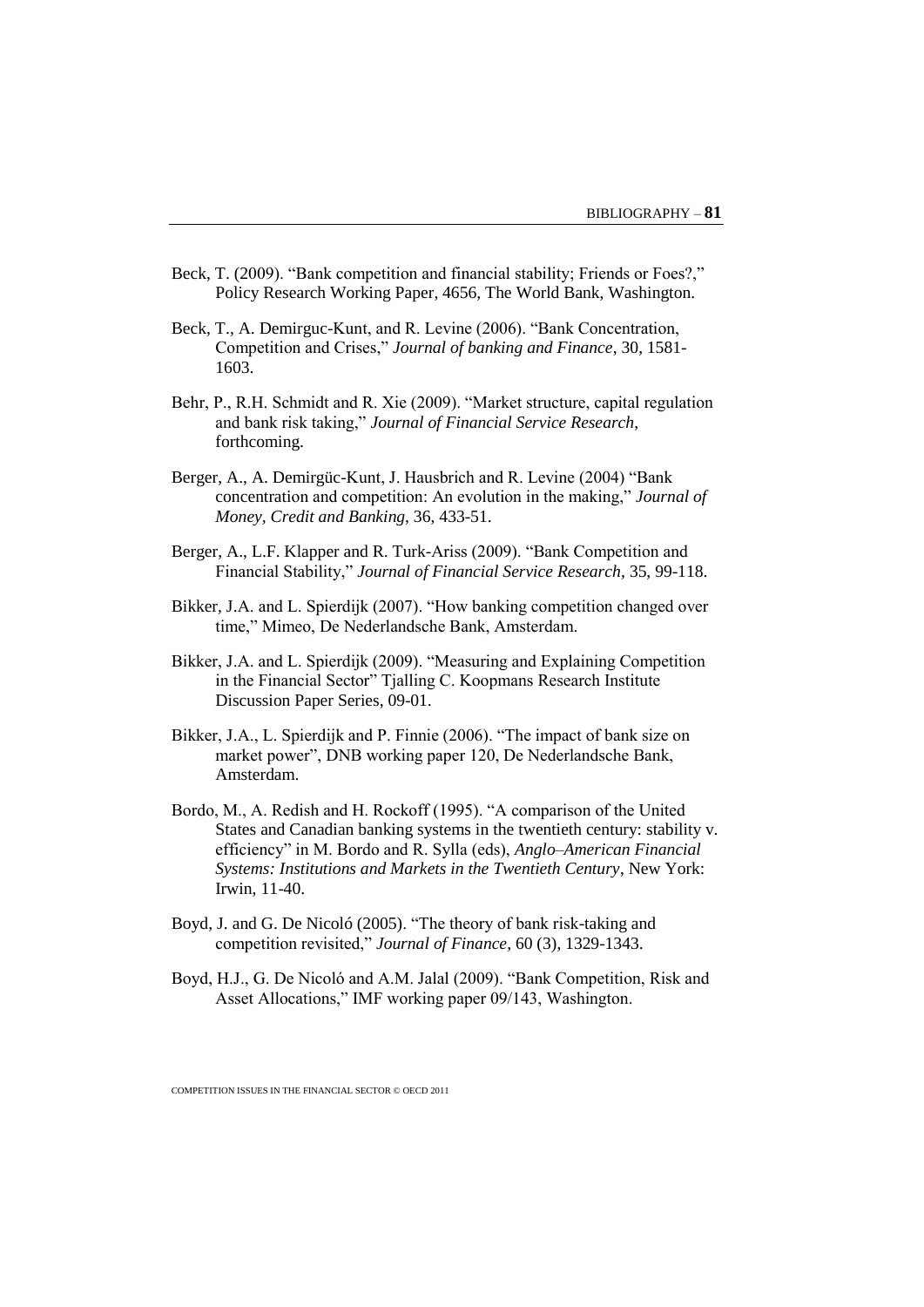- Boyd, J., G. De Nicoló and B.D. Smith (2004), Crises in competitive versus monopolistic banking systems, *Journal of Money, Credit and Banking*, 36(3), 487-506.
- Boyd J. and M. Gertler, 1993, "U.S. Commercial Banking: Trends, Cycles and Policy", NBER working paper, n. 4404.
- Boyd, J. and S. Graham (1991). "Investigating the banking consolidation trend", *Federal Reserve Bank of Minneapolis Quarterly Review*, Spring, 1-15.
- Boyd, J. and S. Graham (1996). "Consolidation in US banking: implications for efficiency and risk", Federal Reserve Bank of Minneapolis Working Paper 572, December.
- Boyd, J.H. and D.E. Runkle (1993). "Size and performance of banking firms: testing the predictions of theory", *Journal of Monetary Economics*, 31, 47-67.
- Caminal, R. and C. Matutes (2002). "Market Power and Banking Failures", *International Journal of Industrial Organization*, 20(9), 1341-1361.
- Cargil, T. (1999). "Crisis and Changes in the Japanese Financial System," mimeo, University of Nevada.
- Carletti, E. (2008). "Competition and regulation in banking," in A. Thakor and A. Boot (eds.), *Handbook of Financial Intermediation and Banking*, Elsevier, 449-482.
- Carletti, E. (2009). "Competition and financial markets," [http://www.eui.eu/Personal/Carletti/Competition\\_and\\_Financial\\_Markets.pdf](http://www.eui.eu/Personal/Carletti/Competition_and_Financial_Markets.pdf)
- Carletti, E., and P. Hartmann (2003). "Competition and Stability: What"s Special About Banking?", in P. Mizen (ed.), *Monetary History, Exchange Rates and Financial Markets: Essays in Honour of Charles Goodhart*, vol. 2, Cheltenham, UK: Edward Elgar, 202-229.
- Carletti, E., P. Hartmann and G. Spagnolo (2002). "Implications of the Bank Merger Wave for Competition and Stability," in *Risk Measurement and Systemic Risk*, Proceedings of the Third Joint Central Bank Research Conference (Board of Governors of the Federal Reserve System, Bank of Japan, European Central Bank), 38-50.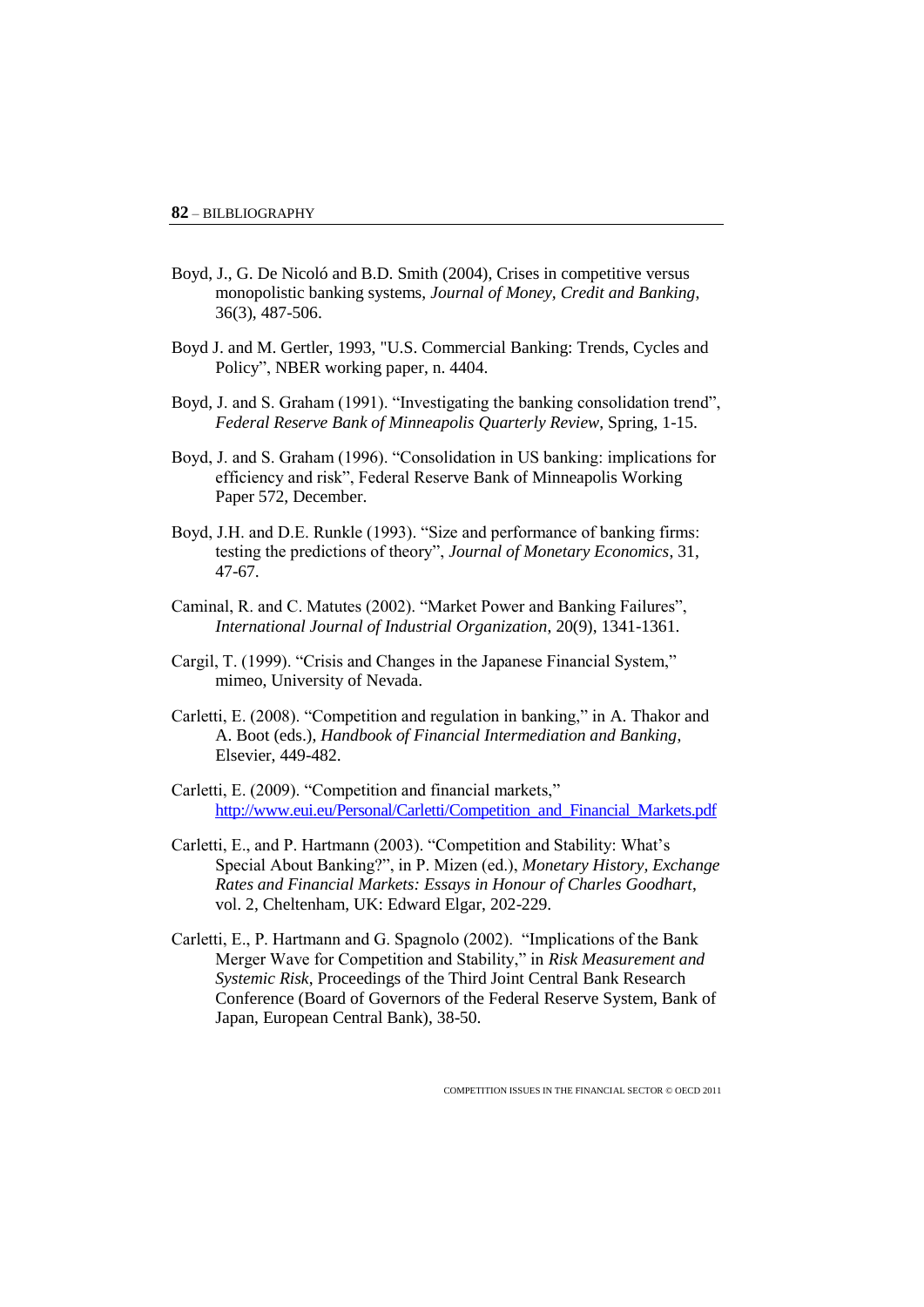- Carletti E. and X. Vives (2008). "Regulation and Competition Policy in the Banking Sector" in X. Vives (ed.), *Assessment and Perspectives of Competition Policy in Europe*, Oxford University Press.
- Chari V.V. and R. Jagannathan (1988). "Banking Panics, Information and Rational Expectations Equilibrium," *Journal of Finance*, 43, 749-763.
- Claessens, S. and L. Laeven (2004). ["What Drives Bank Competition? Some](http://www.luclaeven.com/papers_files/2004%20CL%20Bank%20Competition%20JMCB.pdf)  [International Evidence,](http://www.luclaeven.com/papers_files/2004%20CL%20Bank%20Competition%20JMCB.pdf)" *Journal of Money, Credit, and Banking*, 563-583.
- Chong, B.S. (1991). "The effects of interstate banking on commercial banks" risk and profitability," *Review of Economics and Statistics*, 73, 78-84.
- Claessens S. (2009). "Competition in the Financial Sector: Overview of Competition Policy," The World Bank Research Observer, 24, 83-118.
- Craig, B and J C Santos (1997): "The risk effects of bank acquisitions", *Federal Reserve Bank of Cleveland Economic Review*, 33, 25-35.
- Davis, P. (2009). "Financial stability in the United Kingdom: Banking on prudence," OECD Economics Department working paper, 717, Paris.
- Demsetz, R. and P.E. Strahan (1995). "Historical patterns and recent changes in the relationship between bank holding company size and risk", *Federal Reserve Bank of New York Economic Policy Review*, 13-26.
- Demsetz, R. and P.E. Strahan (1997). "Diversification, size, and risk at bank holding companies", *Journal of Money, Credit, and Banking*, 29, 300-13.
- Demirgüc-Kunt, A. and E. Detragiache (1998). "The determinants of banking crises in developing and developed countries," IMF Staff Papers, 45, 81-109.
- Demirgüc-Kunt, A. and E. Detragiache (1999). "Financial Liberalization and Financial Fragility," in B. Pleskovic and J. Stiglitz (eds.), *Annual World Bank Conference on Development Economics*, 198, Washington, DC: World Bank.
- Demirgüc-Kunt, A. and E. Detragiache (2002). "Does deposit insurance increase banking system stability? An empirical investigation," *Journal of Monetary Economics*, 49, 1373-406.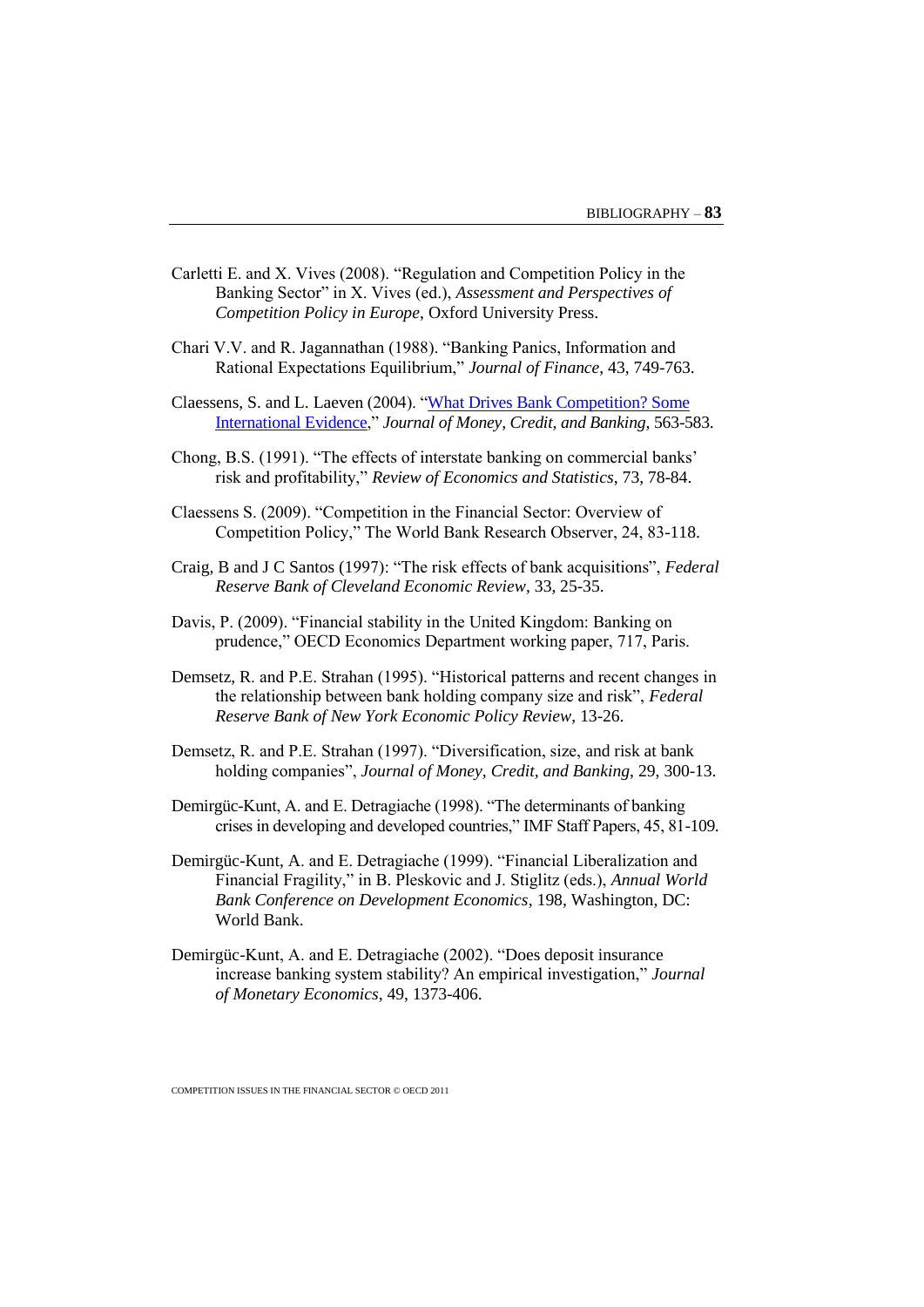- De Nicoló, G. (2000). "Size, charter value and risk in banking: an international perspective", International Finance Discussion Paper, no 689, Board of Governors of the Federal Reserve System, December.
- De Nicoló, G and M Kwast (2001). "Systemic risk and financial consolidation: are they related?," Finance and Economics Discussion Paper 2001-33, Board of Governors of the Federal Reserve System, Washington.
- Diamond, D.W. and P.H. Dybvig (1983). "Bank Runs, Deposit Insurance and Liquidity", *Journal of Political Economy*, 91, 401-419.
- Diamond, D. and R. Rajan (2009). "Fear of fire sales and the credit freeze," working paper University of Chicago.
- Drees, B. and C. Pazarbasioglu (1998). "The Nordic Banking Crises: Pitfalls in Financial Liberalization?," IMF Occasional Paper, 161, Washington DC.
- Duffie, D. (2008). "Innovations in credit risk transfer: Implications for financial stability", Bank for International Settlement Working Paper 255, Basel.
- Fungacova, Z. and L. Weill (2009). "How market power influences bank failures: Evidence from Russia," working paper, University of Strasbourg.
- Goldstein, I. and A. Pauzner (2005). "Demand deposit contracts and the probability of bank runs," *Journal of Finance*, 60, 1293-1328.
- Goodhart C.A.E. (1987). "Why do Banks need a Central Bank?," *Oxford Economic Papers*, 39, 75-89.
- Gorton G. (1988). "Banking panics and business cycles", *Oxford Economic Papers*, 40, 751-781.
- Group of Ten (2001). "Report on Consolidation in the Financial Sector (Ferguson Report)", BIS/IMF/OECD, January.
- He Z. and W. Xiong (2009). "Rollover risk and credit risk," working paper, University of Chicago.
- Heider, F., M. Hoerova and C. Holthausen (2009): "Liquidity Hoarding and Interbank Market Spreads: The Role of Counterparty Risk," mimeo European Central Bank, Frankfurt.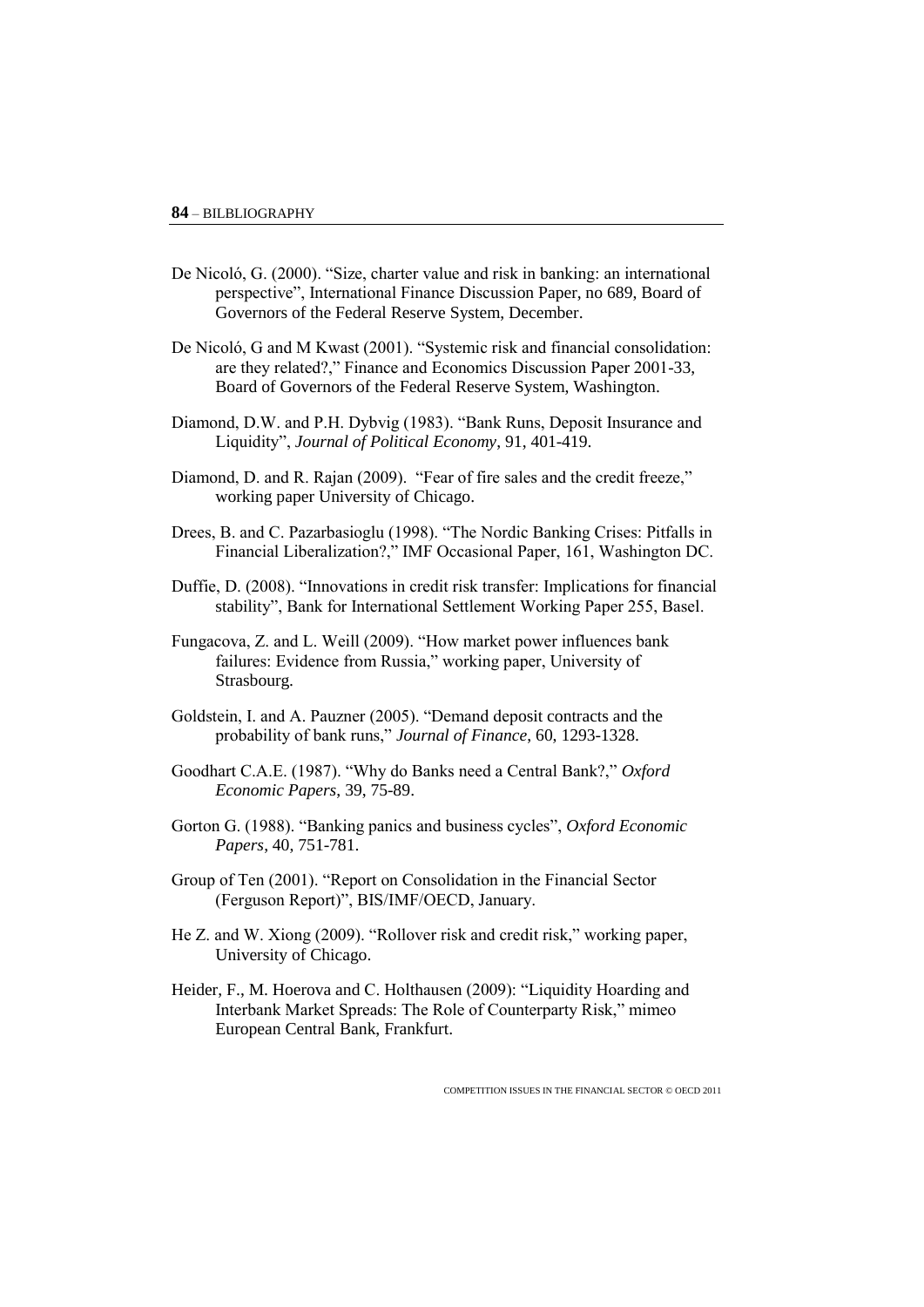- Hellman, T.F., K. Murdock and J. Stiglitz (2000). "Liberalization, Moral Hazard in Banking and Prudential Regulation: Are Capital Requirements Enough?," *American Economic Review*, 90(1), 147-165.
- Hellwig, M. (1999) "Allowing for risk choices in Diamond"s financial intermediation as delegated monitoring," discussion paper 98-04, Sonderforschungsbereich 504, University of Mannheim.
- Hoggarth, G., A. Milne and G. Wood (1998). "Alternative routes to banking stability: a comparison of UK and German banking systems," *Financial Stability Review*, 5, 55-68.
- Honkapohja, S. and E. Koskela (1999). "The economic crisis of 1990s in Finland," Economic Policy, 14, 401-436.
- Hoshi, T. and A. Kashyap (1999). "The Japanese Banking Crisis: Where did it come from and how will it end?," *NBER Macroeconomics Annual*, 14, 129-201.
- Hughes, J.P., W.W. Lang, L.J. Mester and C.G. Moon (1999). "The dollars and the senses of bank consolidation," *Journal of Banking and Finance*, 23, 291-324.
- Hughes, J.P. and L.J. Mester (1998). "Bank capitalization and cost: evidence of scale economies in risk management and signalling," *Review of Economics and Statistics* 80, 314-25.
- Instefjord, N. (2005). "Risk and hedging: do credit derivatives increase bank risk?," *Journal of Banking and Finance*, 29, 333-345.
- Jacklin C.J. and S. Bhattacharya (1988). "Distinguishing Panics and Information-based Bank Runs: Welfare and Policy," *Journal of Political Economy*, 96, 568-592.
- Jimenez, G., J. Lopez, and J. Saurina (2007). "How Does Competition Impact Bank Risk-Taking?," Federal Reserve Bank of San Francisco Working Paper Series 2007-23.
- Kanaya, A. and D. Woo (2000). "The Japanese Banking Crisis of the 1990s: Sources and Lessons," IMF working paper.
- Keeley, M. (1990). "Deposit Insurance, Risk and Market Power in Banking," *American Economic Review*, 80, 1183-1200.

COMPETITION ISSUES IN THE FINANCIAL SECTOR © OECD 2011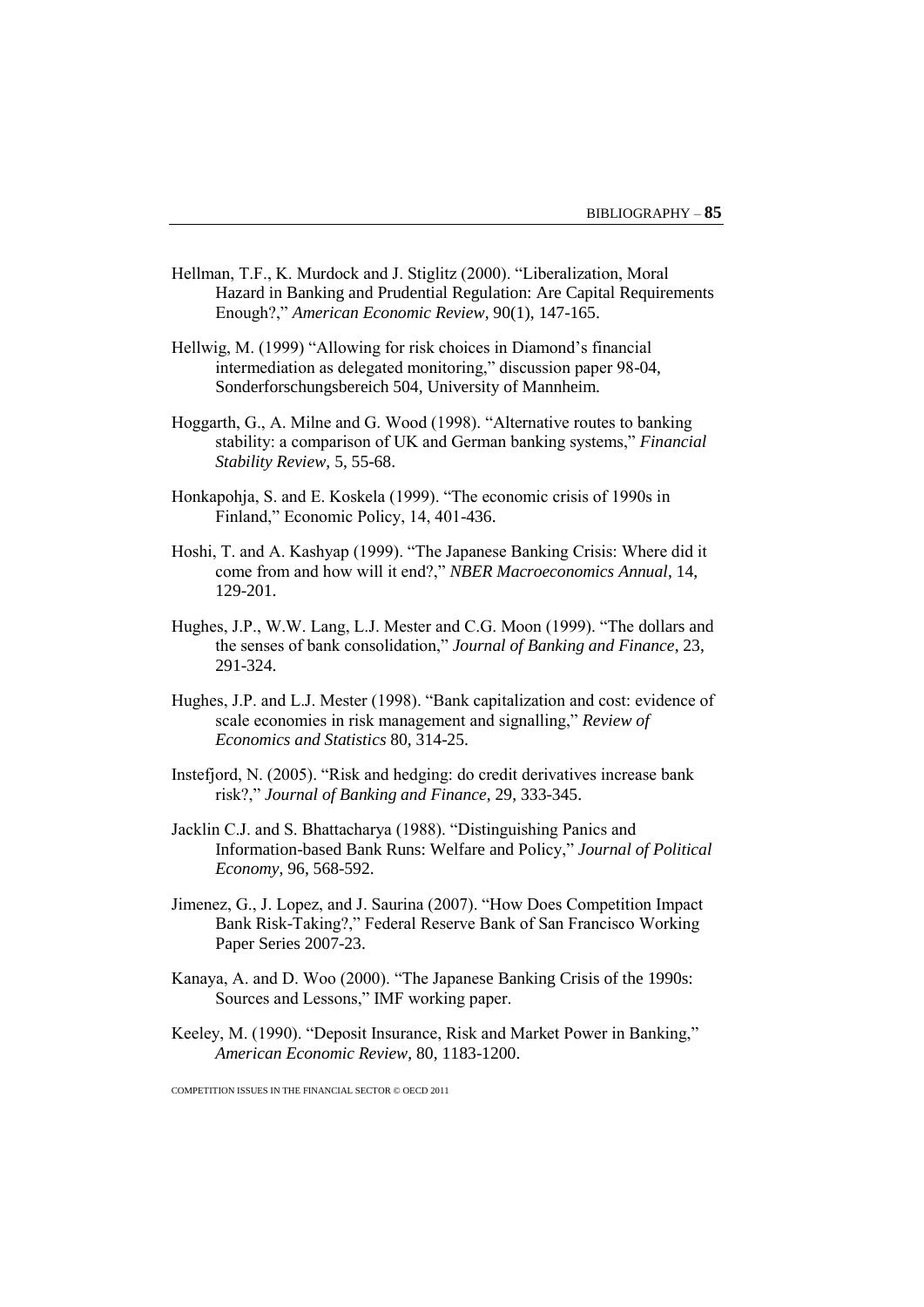- Matutes, C. and X. Vives (1996). ["Competition for Deposits, Fragility, and](http://webprofesores.iese.edu/xvives/Docs/P_English/Competition%20for%20Deposit%20JFI.pdf)  [Insurance,](http://webprofesores.iese.edu/xvives/Docs/P_English/Competition%20for%20Deposit%20JFI.pdf)" *Journal of Financial Intermediation*, 5, 184-216.
- Matutes, C. and X. Vives (2000). "Imperfect Competition, Risk Taking and Regulation in Banking," *European Economic Review* 44. 1, 1–34.
- Nagarajan, S. and C.W. Sealey (1995). "Forbearance, deposit insurance pricing and incentive compatible bank regulation", *Journal of Banking and Finance*, 19, 1109-1130.
- OECD (2006). "Competition and regulation in retail banking", available at [http://www.oecd.org/dataoecd/44/18/39753683.pdf.](http://www.oecd.org/dataoecd/44/18/39753683.pdf)
- OECD (2007). "Review of competition in the Dutch retail banking sector", available at [http://www.oecd.org/dataoecd/16/54/39347699.pdf.](http://www.oecd.org/dataoecd/16/54/39347699.pdf)
- OECD (2009). "Competition and financial markets", available at [http://www.oecd.org/dataoecd/45/16/43046091.pdf.](http://www.oecd.org/dataoecd/45/16/43046091.pdf)
- Perotti, E. and J. Suarez (2002), Last bank standing: what do I gain if you fail?, *European Economic Review*, 46(9), 1599-1622.
- Ratnovski, L. and R. Huang (2009) "Why are Canadian banks more resilient?," IMF working paper, 09/152, Washington DC.
- Repullo, R. (2004). "Capital requirements, market power and risk-taking in banking," *Journal of Financial Intermediation*, 13, 156-182.
- Reserve Bank of Australia (2009). "The Australian Financial System," *Financial Stability Review*, March.
- Rochet, J. and X. Vives, (2004). "Coordination Failures and the Lender of Last Resort: Was Bagehot Right after All?" *Journal of the European Economic Association* 2, 1116-1147.
- Schaeck, K., M. Cihak, and S. Wolfe (2009). "Are Competitive Banking Systems more Stable?" *Journal of Money, Credit and Banking* 41, 713-734.
- Staikouras, C. and G. Wood (2000) "Competition and banking stability in Greece and Spain," *Journal of International Banking Regulation*, 1, April.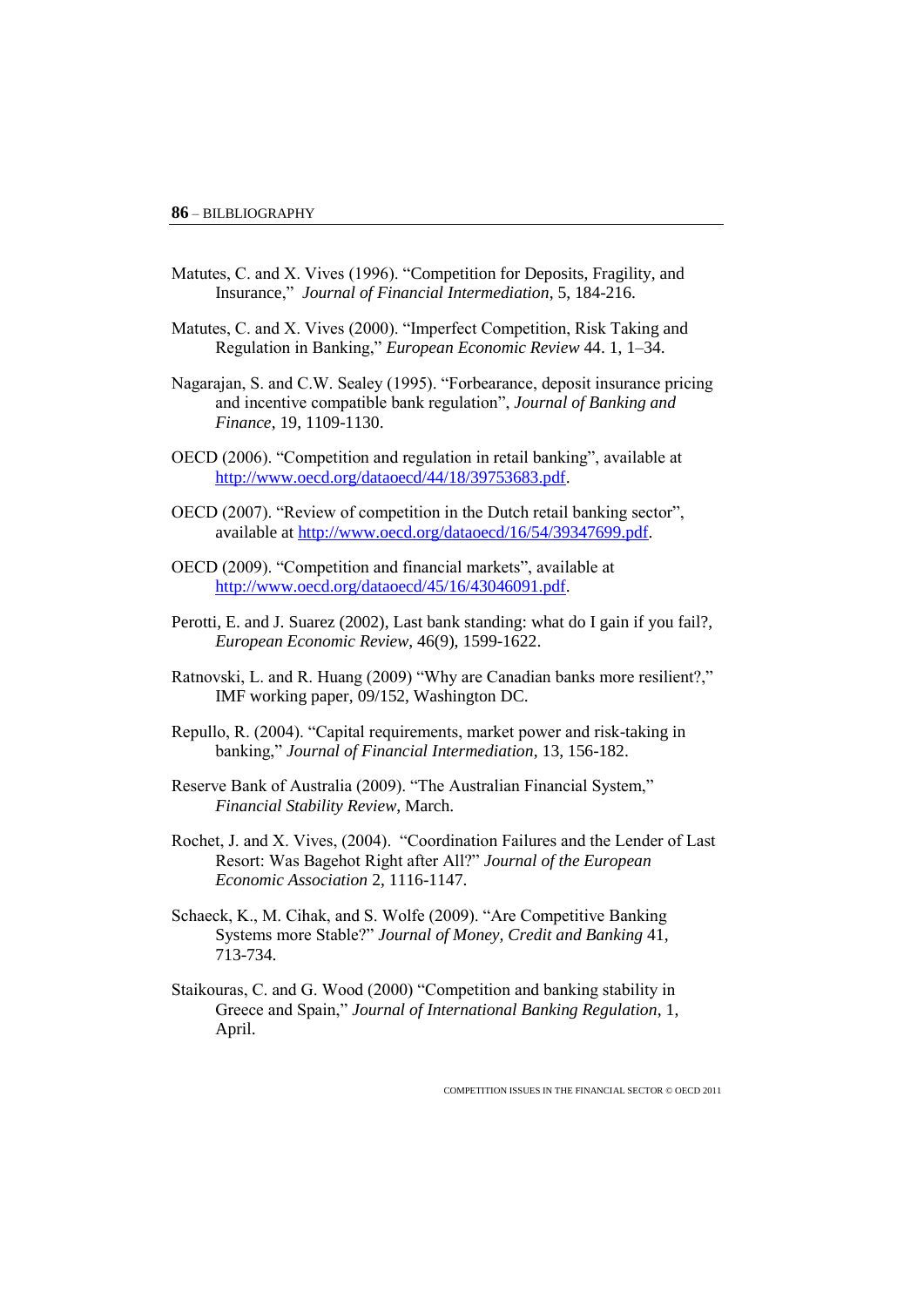- Shin H. (2009). "Securitization and Financial Stability," *Economic Journal*, 119, 309-332.
- Strahan, P. (2003) "The real effects of US banking deregulation," *Federal Reserve Bank of St. Louis Review*, 85, 111-28.

#### **3. The Failing Firm Defence (2009)**

- Vincenzo Baccaro, "The Failing Firm Defence and Lack of Causality: Doctrine and Practice in Europe of Two Closely Related Concepts," 25 European Competition Law Review 11 (2004).
- Antonio Bavasso & Alistair Lindsay, "Causation in EC Merger Control," 3 Journal of Competition Law and Economics 181 (2007).
- Judith A. Chevalier, "Do LBO Supermarkets Charge More? An Empirical Analysis of the Effects of LBOs on Supermarket Pricing?" 50 Journal of Finance 1095 (1995).
- Robert Gertner, David Scharfstein & Jeremy C. Stein, "Internal Versus External Capital Markets", 109 Quarterly Journal of Economics 1211 (1994).
- Ioannis Kokkoris, "Failing Firm Defence: A Success or Failure for Corporate Restructuring?" 4 International Corporate Rescue 149 (2007).
- Ioannis Kokkoris, "Failing Firm Defence under the Clayton Act," 28 European Competition Law Review 158 (2007).
- Ioannis Kokkoris, "Failing Firm Defence in the European Union: A Panacea for Mergers?" 27 European Competition Law Review 494 (2006).
- Robin Mason & Helen Weeds, "The Failing Firm Defence: Merger Policy and Entry," [CEPR Discussion Paper No. 3664](javascript:WinOpen(223793);) (2002), available at <http://ssrn.com/abstract=369521>
- OECD, Failing Firm Defence, OCDE/GD(96)23 (1996), available at [www.oecd.org/dataoecd/35/6/1920253.pdf](http://www.oecd.org/dataoecd/35/6/1920253.pdf)
- Lars Persson, "The Failing Firm Defense," 53 Journal of Industrial Economics 175 (2005).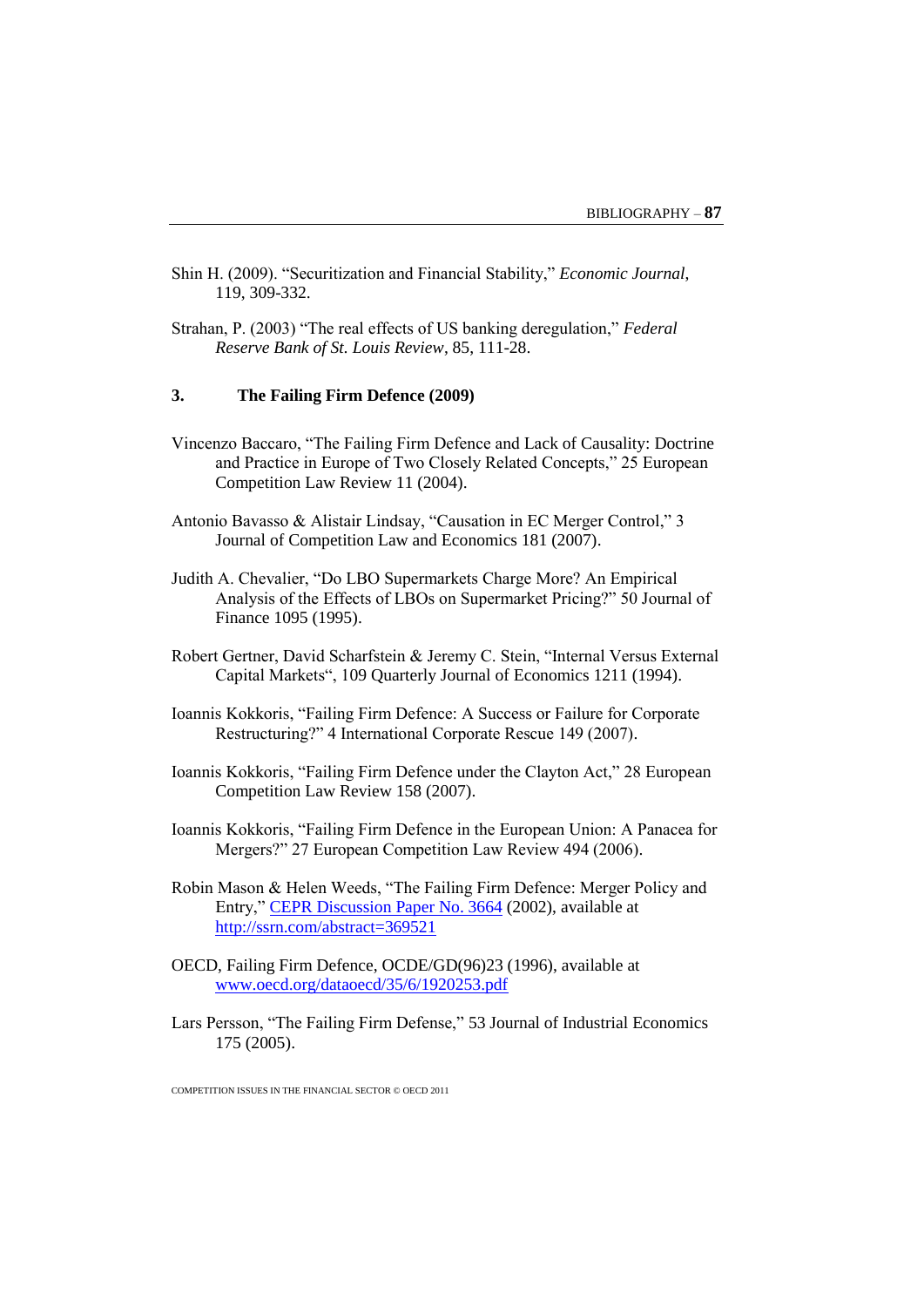- Vicente Salas & Jesus Saurina, "Deregulation, market power and risk behaviour in Spanish banks", 47 European Economic Review 1061 (2003).
- Ramsey Shehadeh, Joseph Larson & Ilene Knable Gotts, "The Effect of Financial Distress on Business Investment: Implications for Merger Reviews", 23 Antitrust 12 (2009).
- William F. Shughart II & Robert D. Tollison, "The Welfare Basis for the Failing Company Doctrine", 30 Antitrust Bulletin 357 (1985).
- Spencer Weber Waller, "A Comparative Look at Failing Firms and Failing Industries," 64 Antitrust Law Journal 703 (1996).

# **4. Competition and Financial Markets (2009)**

- Akerlof, G. (1970). "The Market for `Lemons': Quality Uncertainty and the Market Mechanism," *Quarterly Journal of Economics*, 89, 488-500.
- Allen F. and E. Carletti (2006). "Credit Risk Transfer and Contagion," *Journal of Monetary Economics* 53, 89-111.
- Allen F. and E. Carletti (2008a). "Mark-to-Market Accounting and Cash-in-the-Market Pricing," *Journal of Accounting and Economics*, 45(2-3), 358-378.
- Allen F. and E. Carletti (2008b). ["Should Financial Institutions Mark to](http://finance.wharton.upenn.edu/~allenf/download/Vita/BankofFrance-MTM-24June08-final.pdf)  Market?," *[Banque de France Financial Stability Review](http://finance.wharton.upenn.edu/~allenf/download/Vita/BankofFrance-MTM-24June08-final.pdf)*, 12, 1-6.
- Allen F. and E. Carletti (2008c). "The Role of Liquidity in Financial Crises," forthcoming in *Maintaining Stability in a Changing Financial System*, Federal Reserve Bank of Kansas City"s 2008 Economic Symposium proceedings.
- Allen F. and D. Gale (1998). "Optimal Financial Crises," *Journal of Finance*, 47, 1245-1284.
- Allen F. and D. Gale (2000). "Financial Contagion," *Journal of Political Economy*, 108, 1-34.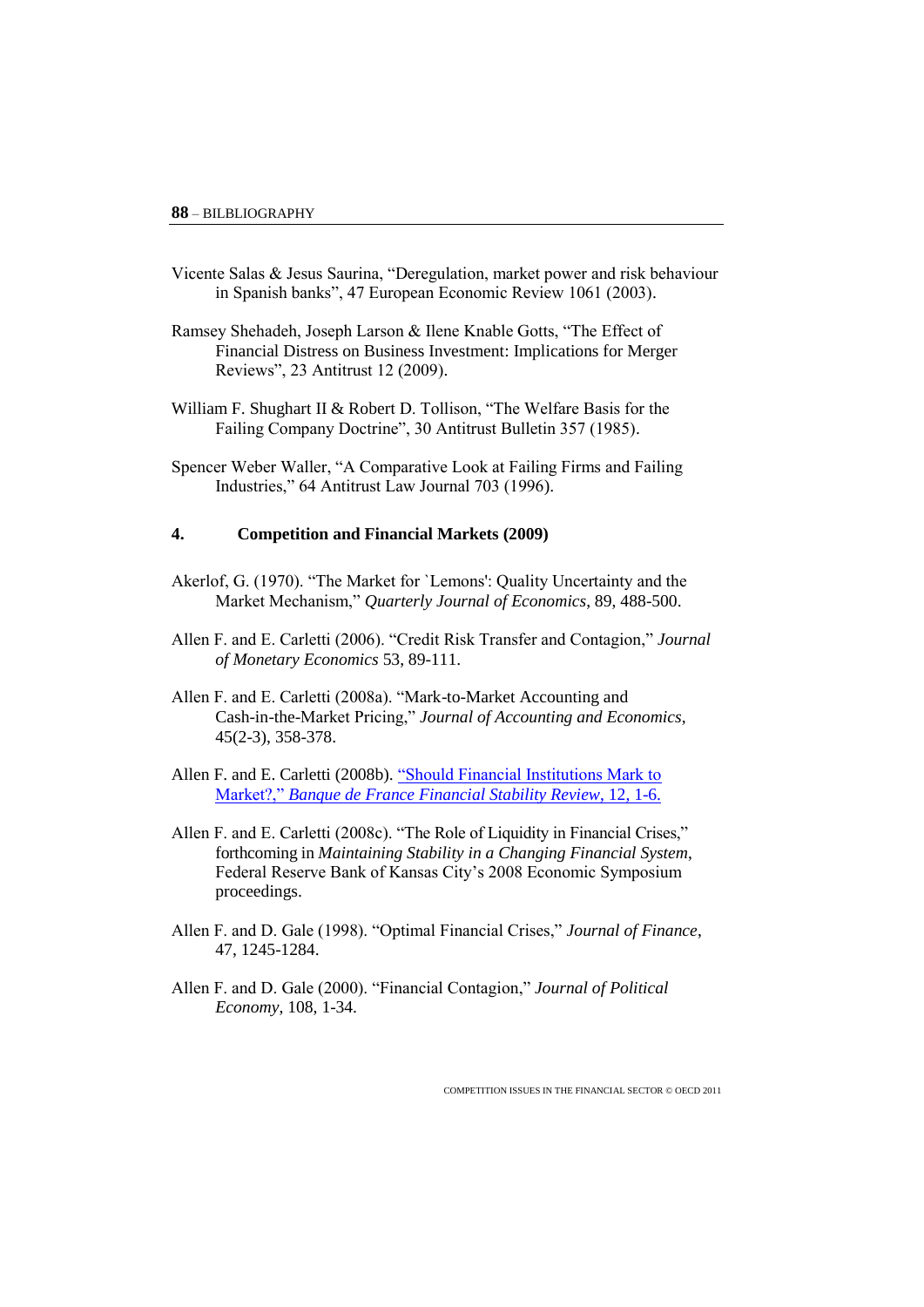- Allen, F. and D. Gale (2004a). "Competition and Stability," *Journal of Money, Credit and Banking*, 36(3), 453-480.
- Allen, F. and D. Gale (2004b). "Financial Fragility, Liquidity and Asset Prices," Journal of the European Economic Association, 2, 1015-1048.
- Bagehot, G. (1873), *London Street: A description of the money market*, H.S. King, London.
- Barth J.R., G. Caprio and R. Levine (2004). "Bank Regulation and Supervision: What Works Best?," *Journal of Financial Intermediation*, 13, 205-248.
- Beck, T., A. Demirguc-Kunt, and R. Levine (2004). "Bank Concentration, Competition and Crises," *Journal of banking and Finance*, 30, 1581-1603.
- Bianco, M., F. Ghezzi and P. Magnani (1998). "L"Applicazione della Disciplina Antitrust nel Settore Bancario Statunitense", in M. Polo (ed), *Industria Bancaria e Concorrenza,* Bologna: Il Mulino, 143-258.
- Blundell-Wignall, A. and Atkinson, P. (2008) "The Sub-prime Crisis: Causal Distortions and Regulatory Reform." In *Lessons from the Financial Turmoil of 2007 and 2008*, Ed. Reserve Bank of Australia, pp. 55-102.
- Boyd J. and M. Gertler, 1993, "U.S. Commercial Banking: Trends, Cycles and Policy" , NBER working paper, n. 4404.
- Boyd, J.H. and G. De Nicoló (2005). "The theory of bank risk-taking and competition revisited," *Journal of Finance*, 60 (3), 1329-1343.
- Broecker, T. (1990). "Creditworthiness tests and interbank competition", *Econometrica*, 58, 429-452.
- Brusco S. and F. Castiglionesi (2007). "Liquidity Coinsurance, Moral Hazard and Financial Contagion," *Journal of Finance*, 62, 2275-2302.
- Caminal, R. and C. Matutes (2002). "Market Power and Banking Failures", *International Journal of Industrial Organization*, 20(9), 1341-1361.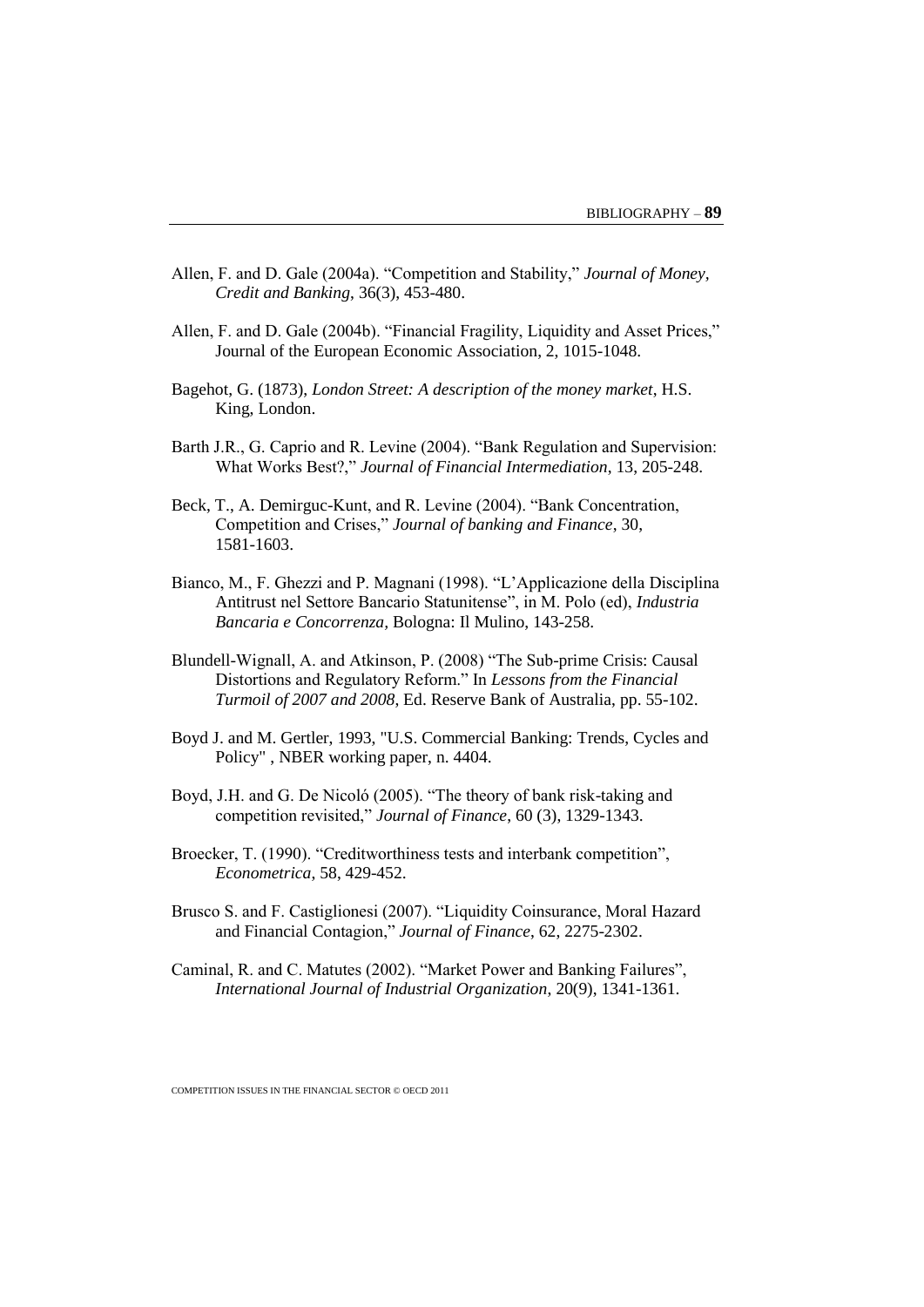- Carletti, E. (2008). "Competition and Regulation in Banking," in A. Thakor and A. Boot (eds.), *Handbook of Financial Intermediation and Banking*, Elsevier, 449-482.
- Carletti, E., and P. Hartmann (2002). "Competition and Stability: What"s Special About Banking?", in P. Mizen (ed.), *Monetary History, Exchange Rates and Financial Markets: Essays in Honour of Charles Goodhart*, vol. 2, Cheltenham, UK: Edward Elgar, 202-229.
- Carletti E., P. Hartmann and S. Ongena (2007). "The Economic Impact of Merger Control," European University Institute.
- Carletti E. and X. Vives (2008). "Regulation and Competition Policy in the Banking Sector" in X. Vives (ed.), *Assessment and Perspectives of Competition Policy in Europe*, Oxford University Press.
- Chari V.V. and R. Jagannathan (1988). "Banking Panics, Information and Rational Expectations Equilibrium," *Journal of Finance*, 43, 749-763.
- Cifuentes, R., G. Ferrucci, and H. Shin (2005). "Liquidity Risk and Contagion," *Journal of European Economic Association* 3.
- Coffee, J. C. (2008) "Turmoil in the U.S. Credit Markets: The Role of the Credit Rating Agencies," Testimony before the United States Senate Committee on Banking, Housing and Urban Affairs, April 22.
- Cole H. and L. Ohanian (2004). "New Deal Policies and the Persistence of the Great Depression: A General Equilibrium Analysis," Journal of Political Economy, 112, 779-816.
- Degryse, H. (1996). "On the Interaction Between Vertical and Horizontal Product Differentiation: An Application to Banking", *Journal of Industrial Economics*, 44(2), 169-182.
- Degryse H. and S. Ongena (2007). Background Note," in Competition and Regulation in Retail Banking, OECD, 15-58.
- Degryse H. and S. Ongena (2008), ["Competition and Regulation in the Banking](http://center.uvt.nl/staff/ongena/preprints/do.pdf)  [Sector: A Review of the Empirical Evidence on the sources of bank](http://center.uvt.nl/staff/ongena/preprints/do.pdf)  [rents,](http://center.uvt.nl/staff/ongena/preprints/do.pdf)" in A. Thakor and A. Boot (eds.), *Handbook of Financial Intermediation and Banking*, Elsevier, 483-542.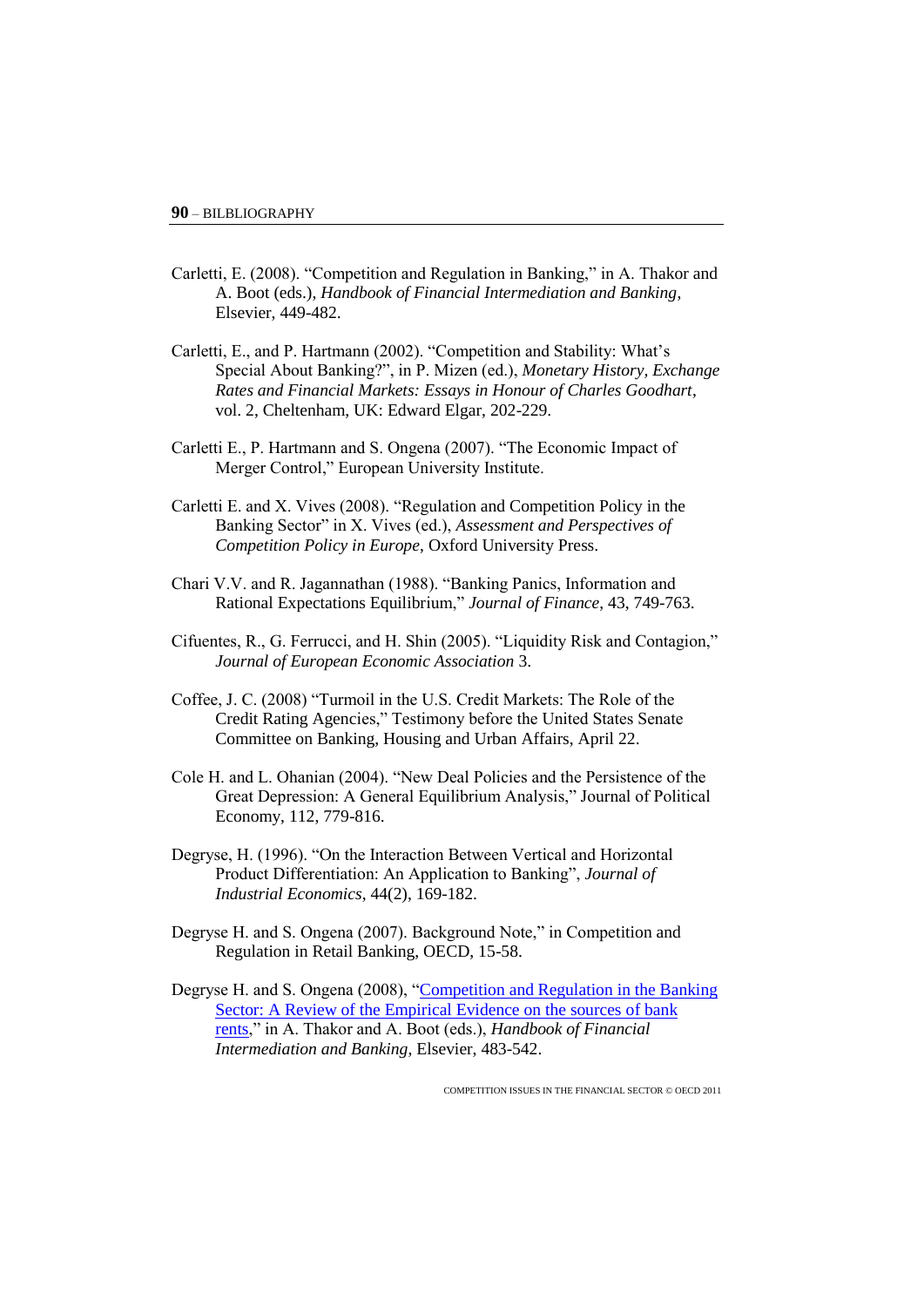- Dell"Ariccia, G. (2001). "Asymmetric Information and the Structure of the Banking Industry," *European Economic Review*, 45, 1957-1980.
- Diamond, D.W. and P.H. Dybvig (1983). "Bank Runs, Deposit Insurance and Liquidity", *Journal of Political Economy*, 91, 401-419.
- Fingleton, J. (2009). "Competition Policy in Troubled Times," speech given on 20 January 2009, available at [www.oft.gov.uk/shared\\_oft/speeches/2009/spe0109.pdf.](http://www.oft.gov.uk/shared_oft/speeches/2009/spe0109.pdf)
- Edwards F. and F. Mishkin, 1995, "The Decline of Traditional Banking: Implications for Financial Stability and Regulatory Policy", Federal Reserve Bank of New York Economic Policy Review, 1, 27-45.
- Freixas, X. and B. Parigi and J. Rochet (2000). "Systemic Risk, Interbank Relations and Liquidity Provision by the Central Bank," *Journal of Money, Credit and Banking* 32, 611-38.
- Goldstein, I. and A. Pauzner (2005). "Demand deposit contracts and the probability of bank runs," *Journal of Finance*, 60, 1293-1328.
- Goodhart C.A.E. (1987). "Why do Banks need a Central Bank?," *Oxford Economic Papers*, 39, 75-89.
- Gorton G. (1988). "Banking panics and business cycles", *Oxford Economic Papers*, 40, 751-781.
- Hanazaki K. and A. Horiuchi (2003). "A Review of Japan"s Bank Crisis from the Governance Perspective", *Pacific-Basin Finance Journal*, 11, 305-325.
- Hayashi F. and E. Prescott (2002). "The 1990s in Japan: A Lost Decade," *Review of Economic Dynamics*, 5, 206-235.
- Hellman, T.F., K. Murdock and J. Stiglitz (2000). "Liberalization, Moral Hazard in Banking and Prudential Regulation: Are Capital Requirements Enough?," *American Economic Review*, 90(1), 147-165.
- Jacklin C.J. and S. Bhattacharya, 1988, "Distinguishing Panics and Informationbased Bank Runs: Welfare and Policy," *Journal of Political Economy*, 96, 568-592.

COMPETITION ISSUES IN THE FINANCIAL SECTOR © OECD 2011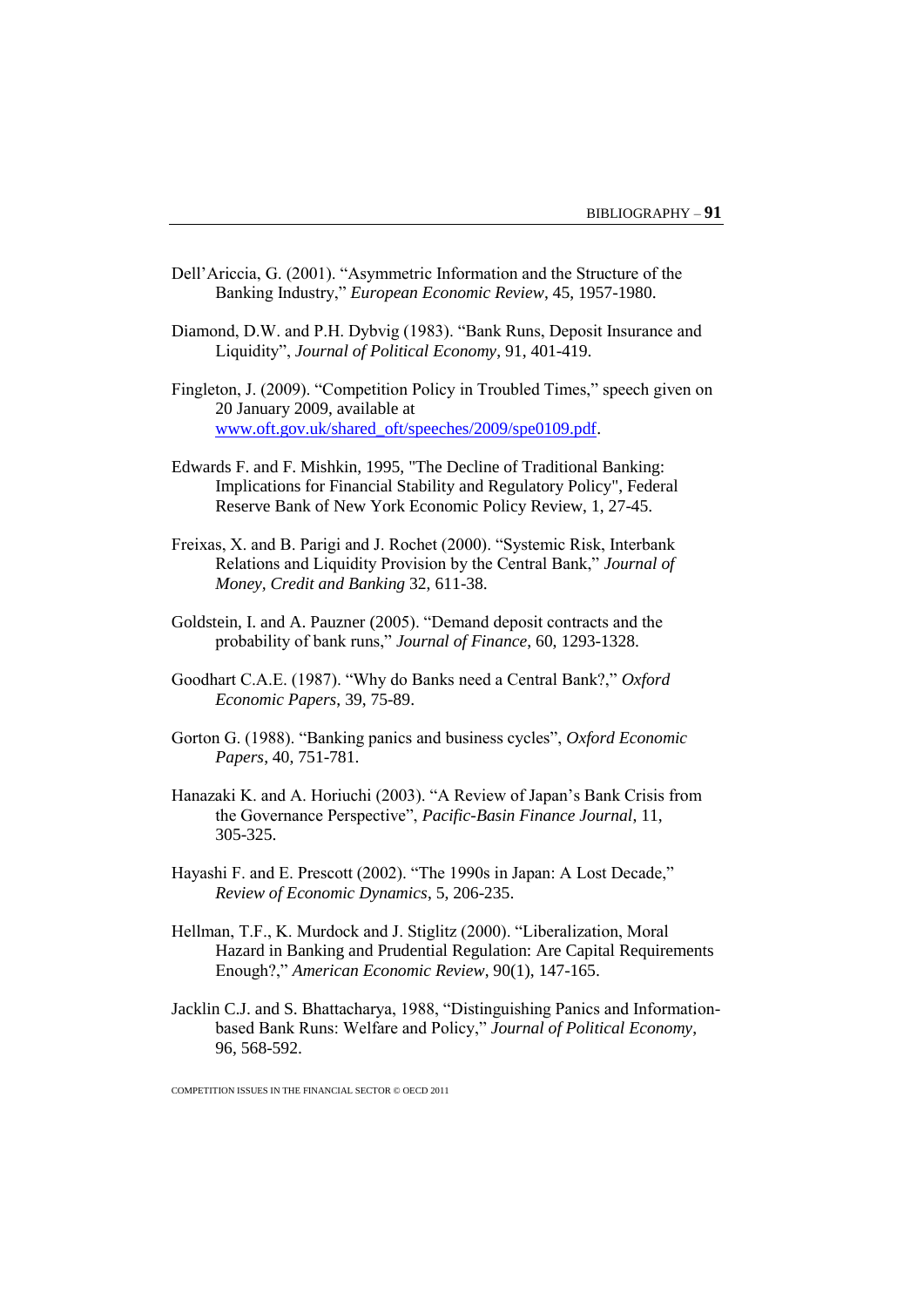- Jensen M. and W. Meckling (1976). "Theory of the Firm: Managerial Behaviour, Agency Costs and Ownership Structure," *Journal of Financial Economics*, 3, 305-360.
- Keeley, M. (1990). "Deposit Insurance, Risk and Market Power in Banking," *American Economic Review*, 80, 1183-1200.
- Lagunoff, R. and S. Schreft (2001). "A Model of Financial Fragility," *Journal of Economic Theory* 99, 220-264.
- La Porta, R. F. Lopez-De-Silanez, and A. Shleifer (2002). "Government Ownership of Banks," Journal of Finance 57, 265-301.
- Matutes, C. and A.J. Padilla (1994). "Shared ATM Networks and Banking Competition," *European Economic Review*, 38, 1057-1069.
- Matutes, C. and X. Vives (1996). ["Competition for Deposits, Fragility, and](http://webprofesores.iese.edu/xvives/Docs/P_English/Competition%20for%20Deposit%20JFI.pdf)  [Insurance,](http://webprofesores.iese.edu/xvives/Docs/P_English/Competition%20for%20Deposit%20JFI.pdf)" *Journal of Financial Intermediation*, 5, 184-216.
- Matutes, C. and X. Vives (2000). "Imperfect Competition, Risk Taking and Regulation in Banking," *European Economic Review* 44. 1, 1–34.
- Porter, M., H.Takeuchi and M. Sakakibara (2000). "Can Japan Compete?," Basingstoke, England: Macmillan and Basic Books and Perseus Publishing, New York.
- Porter M. and M. Sakakibara (2004). "Competition in Japan," *Journal of Economic Perspectives*, 18, 27-50.
- Rochet J.C. and J. Tirole (1996), "Controlling Risk in Payment Systems", *Journal of Money, Credit and Banking*, 28, 832-862.
- Rochet, J.C. and J. Tirole (2002). "Cooperation Among Competitors: The Economics of Credit Card Associations," *RAND Journal of Economics*, 33(4), 1-22.
- Sharpe S.A. (1990) "Asymmetric Information, Bank Lending, and Implicit Contracts: A Stylized Model of Customer Relationships," Journal of Finance, 45, 1069-1087.
- Vives, X. (2001b. "Restructuring Financial Regulation in the European Monetary Union", *Journal of Financial Services Research*, 19(1), 57-82.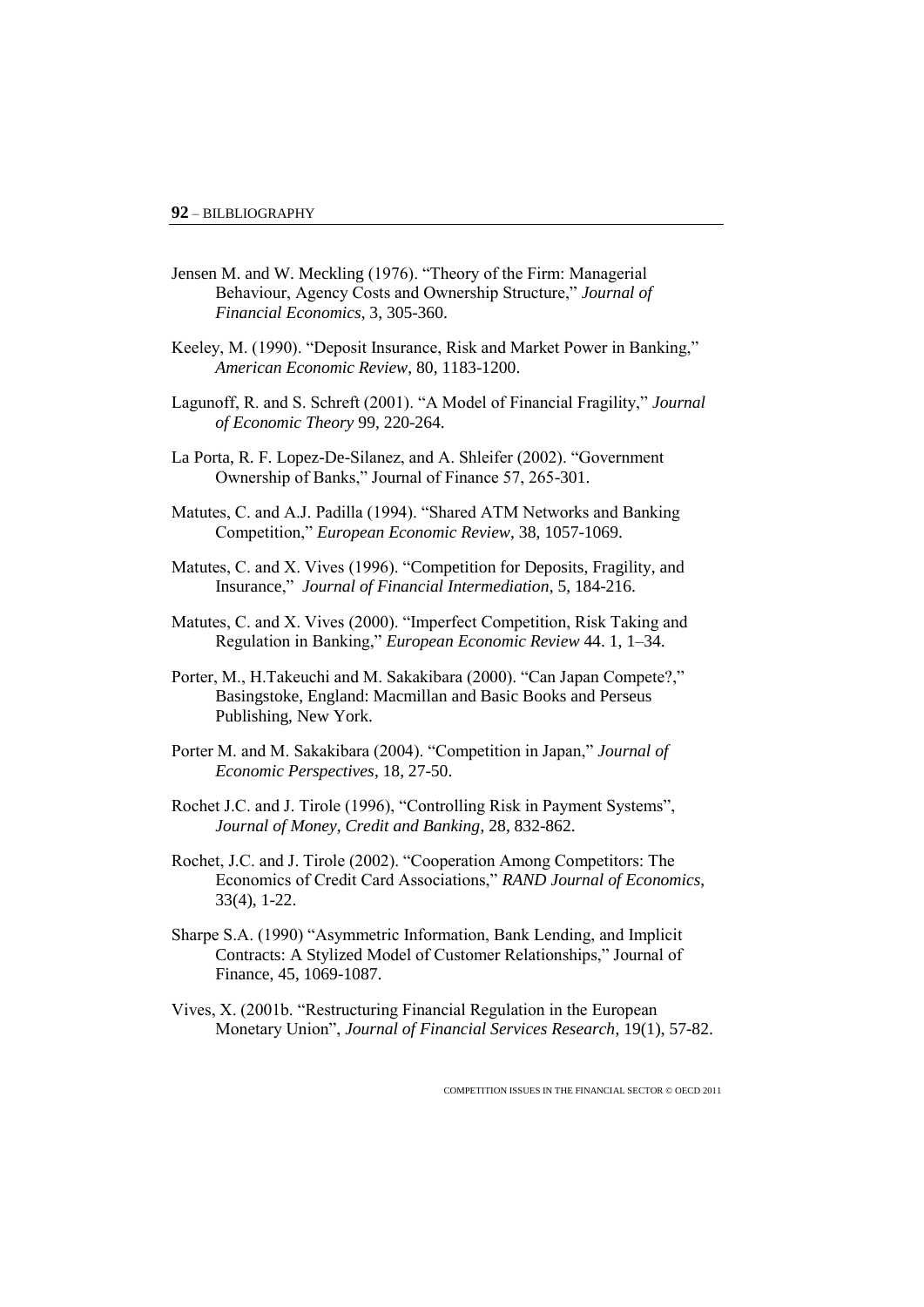#### **5. Competition and Regulation in Retail Banking (2006)**

- Agarwal, S., and R. Hauswald, 2006. "Distance and Information Asymmetries in Lending Decisions," American University, Mimeo.
- Aintablian, S., and G.S. Roberts, 2000, "A Note on Market Response to Corporate Loan Announcements in Canada," Journal of Banking and Finance 24, 381-393.
- Andre, P., R. Mathieu, and P. Zhang, 2001, "A Note on: Capital Adequacy and the Information Content of Term Loans and Lines of Credit," Journal of Banking and Finance 25, 431-444.
- Angelini, P., R. Di Salvo, and G. Ferri, 1998, "Availability and Cost of Credit for Small Businesses: Customer Relationships and Credit Cooperatives," Journal of Banking and Finance 22, 925-954.
- Bae, K.H., J.K. Kang, and C.W. Lim, 2002, "The Value of Durable Bank Relationships: Evidence from Korean Banking Shocks," Journal of Financial Economics 64, 181-214.
- Barth, J.R., G. Caprio, and R. Levine, 2001. "The Regulations and Supervision of Banks Around the World: a New Database," World Bank, Mimeo.
- Barth, J.R., G. Caprio, and R. Levine, 2004, "Bank Regulation and Supervision: What Works Best?," Journal of Financial Intermediation 13, 205-248.
- Beck, T., A. Demirguc-Kunt, and R. Levine, 2004. "Bank Concentration and Crises," World Bank, Mimeo.
- Beitel, P., D. Schiereck, and M. Wahrenburg, 2004, "Explaining M&A Success in European Banks," European Financial Management 10, 109-140.
- Berger, A.N., S.D. Bonime, L.G. Goldberg, and L.J. White, 2004, "The Dynamics of Market Entry: The Effects of Mergers and Acquisitions on Entry in the Banking Industry," Journal of Business 77, 797-834.
- Berger, A.N., Q. Dai, S. Ongena, and D.C. Smith, 2003, "To What Extent Will the Banking Industry be Globalized? A Study of Bank Nationality and Reach in 20 European Nations," Journal of Banking and Finance 27, 383-415.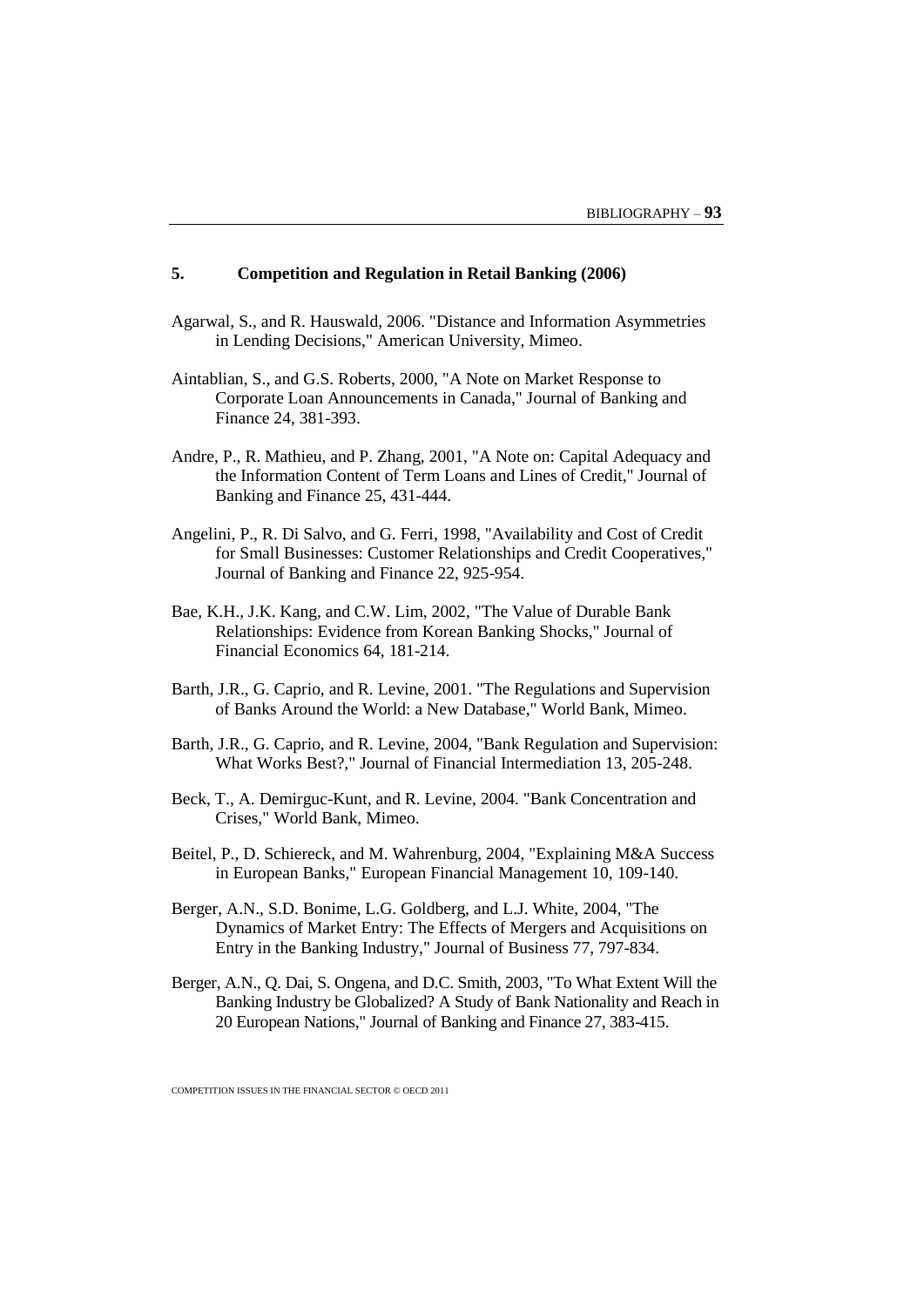- Berger, A.N., R. Demsetz, and P. Strahan, 1999, "The Consolidation of the Financial Services Industry: Causes, Consequences, and Implications for the Future," Journal of Banking and Finance 23, 135-194.
- Berger, A.N., and R. Deyoung, 2001, "The Effects of Geographic Expansion on Bank Efficiency," Journal of Financial Services Research 19, 163-184.
- Berger, A.N., R. Deyoung, H. Genay, and G. Udell, 2000, "Globalization of Financial Institutions: Evidence from Cross-Border Banking Performance," Brookings-Wharton Papers on Financial Services 3, 23-120.
- Berger, A.N., N.M. Miller, M.A. Petersen, R.G. Rajan, and J.C. Stein, 2005, "Does Function Follow Organizational Form? Evidence From the Lending Practices of Large and Small Banks," Journal of Financial Economics 76, 237-269.
- Berger, A.N., A. Saunders, J.M. Scalise, and G.F. Udell, 1998, "The Effects of Bank Mergers and Acquisistions on Small Business Lending," Journal of Financial Economics 50, 187-230.
- Berger, A.N., and G.F. Udell, 1996, "Universal Banking and the Future of Small Business Lending," in A. Saunders, and W. Ingo, eds.: Financial System Design: The Case for Universal Banking (Irwin Publishing, Homewood IL).
- Berger, A.N., and G.F. Udell, 2002, "Small Business Credit Availability and Relationship Lending: The Importance of Bank Organisational Structure," Economic Journal 112, 32-53.
- Berry, T., S. Byers, and D. Fraser, 2006, "Do Bank Loan Relationships Still Matter?," Journal of Money, Credit, and Banking Forthcoming.
- Best, R., and H. Zhang, 1993, "Alternative Information Sources and the Information Content of Bank Loans," Journal of Finance 48, 1507-1522.
- Bharath, S., S. Dahiya, A. Saunders, and A. Srinivasan, 2006, "So What Do I Get? The Bank's View of Lending Relationships," Journal of Financial Economics Forthcoming.
- Biehl, A.R., 2002, "The Extent of the Market for Retail Banking Deposits," Antitrust Bulletin 47, 91-106.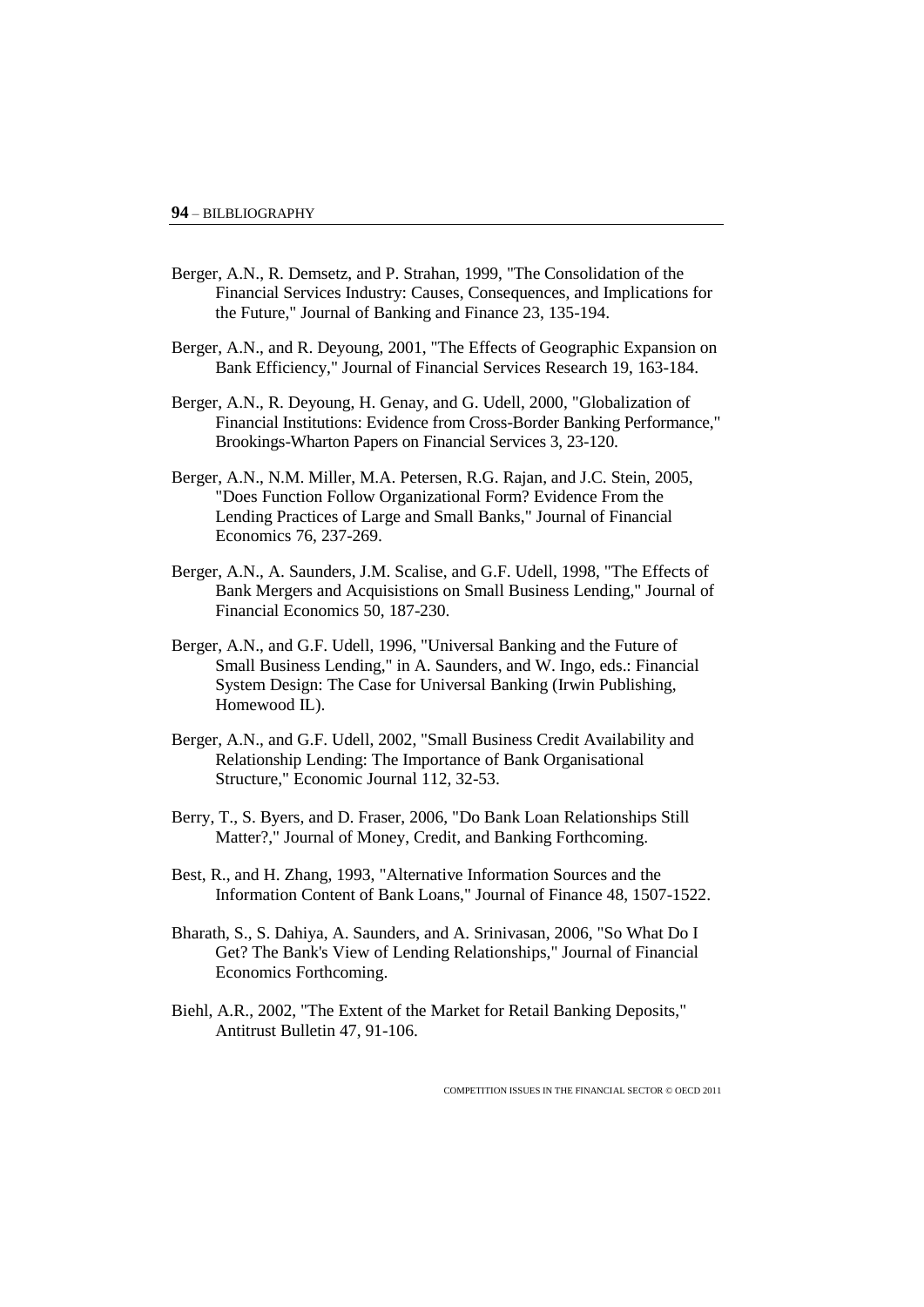- Billett, M.T., M.J. Flannery, and J.A. Garfinkel, 1995, "The Effect of Lender Identity on a Borrowing Firm's Equity Return," Journal of Finance 50, 699-718.
- Black, S.E., and P.E. Strahan, 2002, "Entrepreneurship and Bank Credit Availability," Journal of Finance 57, 2807-2834.
- Bonaccorsi Di Patti, E., and G. Gobbi, 2005, "Winners or Losers? The Effects of Banking Consolidation on Corporate Borrowers," Journal of Finance Forthcoming.
- Bonin, J.P., I. Hasan, and P. Wachtel, 2005, "Privatization Matters: Bank Efficiency in Transition Countries," Journal of Banking and Finance 29, 2155-2178.
- Boot, A.W.A., 2000, "Relationship Banking: What Do We Know?," Journal of Financial Intermediation 9, 3-25.
- Boscalion, B., and C.C. Ho, 2005, "Information Content of Bank Loan Announcements to Asian Corporations during Periods of Economic Uncertainty," Journal of Banking and Finance 29, 369-389.
- Bouckaert, J., and H. Degryse, 2006a, "Entry and Strategic Information Display in Credit Markets," Economic Journal 116, 702-720.
- Bouckaert, J., and H. Degryse, 2006b. "Opt In Versus Opt Out: A Free-Entry Analysis of Privacy Policies," TILEC, Discussion Paper.
- Brewer, E., H. Genay, W.C. Hunter, and G.G. Kaufman, 2003, "The Value of Banking Relationships During a Financial Crisis: Evidence from Failures of Japanese Banks," Journal of Japanese and International Economies 17, 233-262.
- Buch, C.M., 2003, "Information or Regulation: What is Driving the International Activities of Commercial Banks?," Journal of Money, Credit, and Banking 35, 851–869.
- Buch, C.M., and G.L. Delong, 2004, "Cross-Border Bank Mergers: What Lures the Rare Animal?," Journal of Banking and Finance 28, 2077-2102.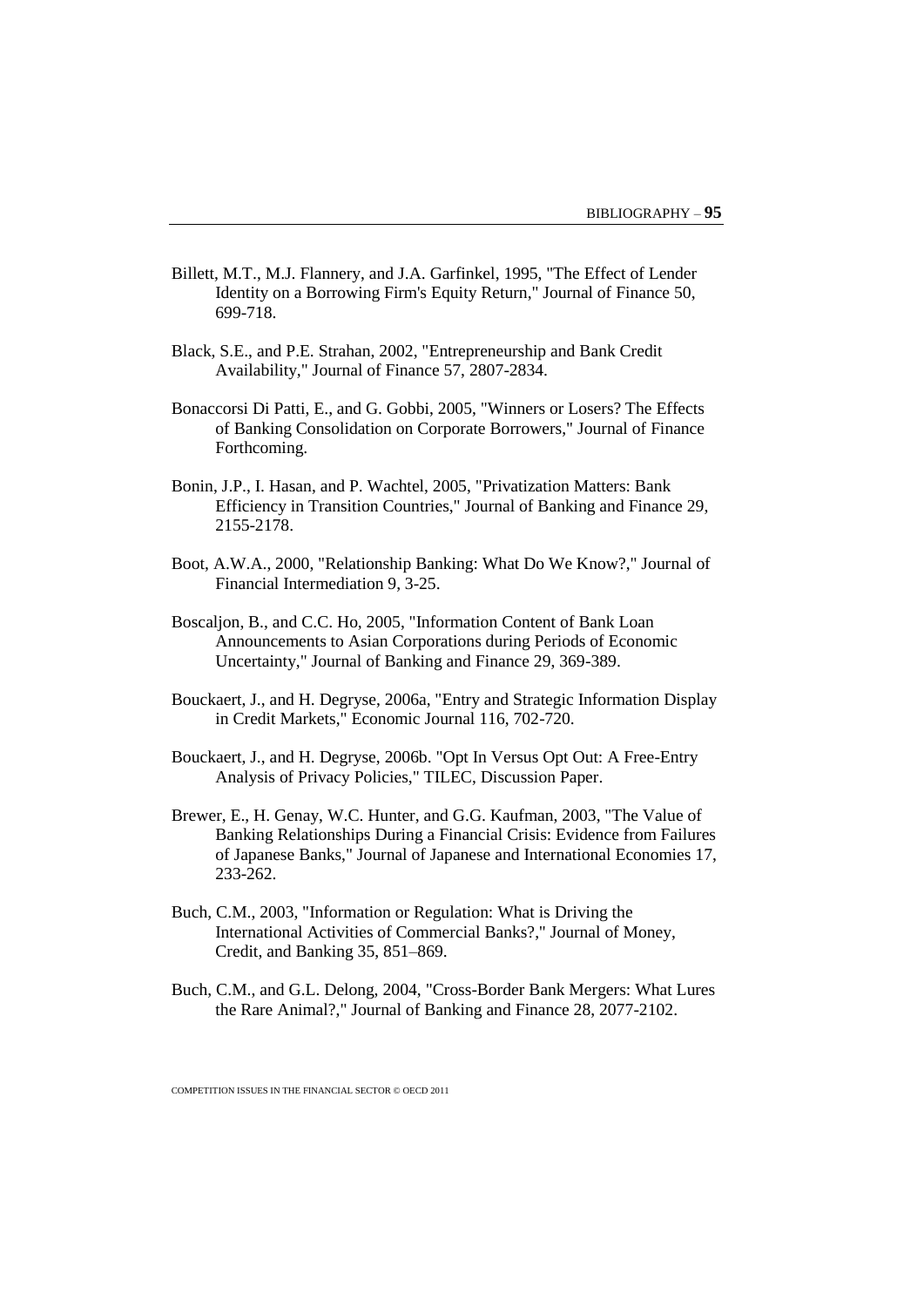- Buch, C.M., and S.M. Golder, 2001, "Foreign versus Domestic Banks in Germany and the US: a Tale of Two Markets?," Journal of Multinational Financial Management 11, 341-361.
- Cabral, L.M.B., 2002, "Comment on Clemons, Hitt, Gu, Thatcher, and Weber," Journal of Financial Services Research 22, 91-93.
- Campa, J.M., and I. Hernando, 2004, "Shareholder Value Creation in European M&As," European Financial Management 10, 47-81.
- Carletti, E., 2007, "Competition and Regulation in Banking," in A. W. A. Boot, and A. V. Thakor, eds.: Handbook of Corporate Finance: Financial Intermediation and Banking (North Holland, London), Forthcoming.
- Carletti, E., and P. Hartmann, 2003, "Competition and Stability: What's Special About Banking?," in P. Mizen, ed.: Monetary History, Exchange Rates and Financial Markets: Essays in Honour of Charles Goodhart (Edward Elgar, Cheltenham), 202-229.
- Carletti, E., P. Hartmann, and S. Ongena, 2006. "The Economic Impact of Merger Control: What Is Special About Banking?," Tilburg University, Mimeo.
- Cavalluzzo, K.S., L.C. Cavalluzzo, and J.D. Wolken, 2002, "Competition, Small Business Financing, and Discrimination: Evidence from a New Survey," Journal of Business 75, 641-680.
- Chiou, I., 1999. "Daiwa Bank´s Reputational Crisis: Valuation Effects on Bankfirm Relationships," New York University Stern School of Business, Mimeo.
- Claessens, S., A. Demirguc-Kunt, and H. Huizinga, 2001, "How Does Foreign Entry Affect Domestic Banking Markets?," Journal of Banking and Finance 25, 891-911.
- Claeys, S., and R. Vander Vennet, 2005. "Determinants of Bank Interest Margins in Central and Eastern Europe: A Comparison with the West," Ghent University, Mimeo.
- Clarke, G., R. Cull, M. Soledad Martinez Peria, and S.M. Sanchez, 2003, "Foreign Bank Entry: Experience, Implications for Developing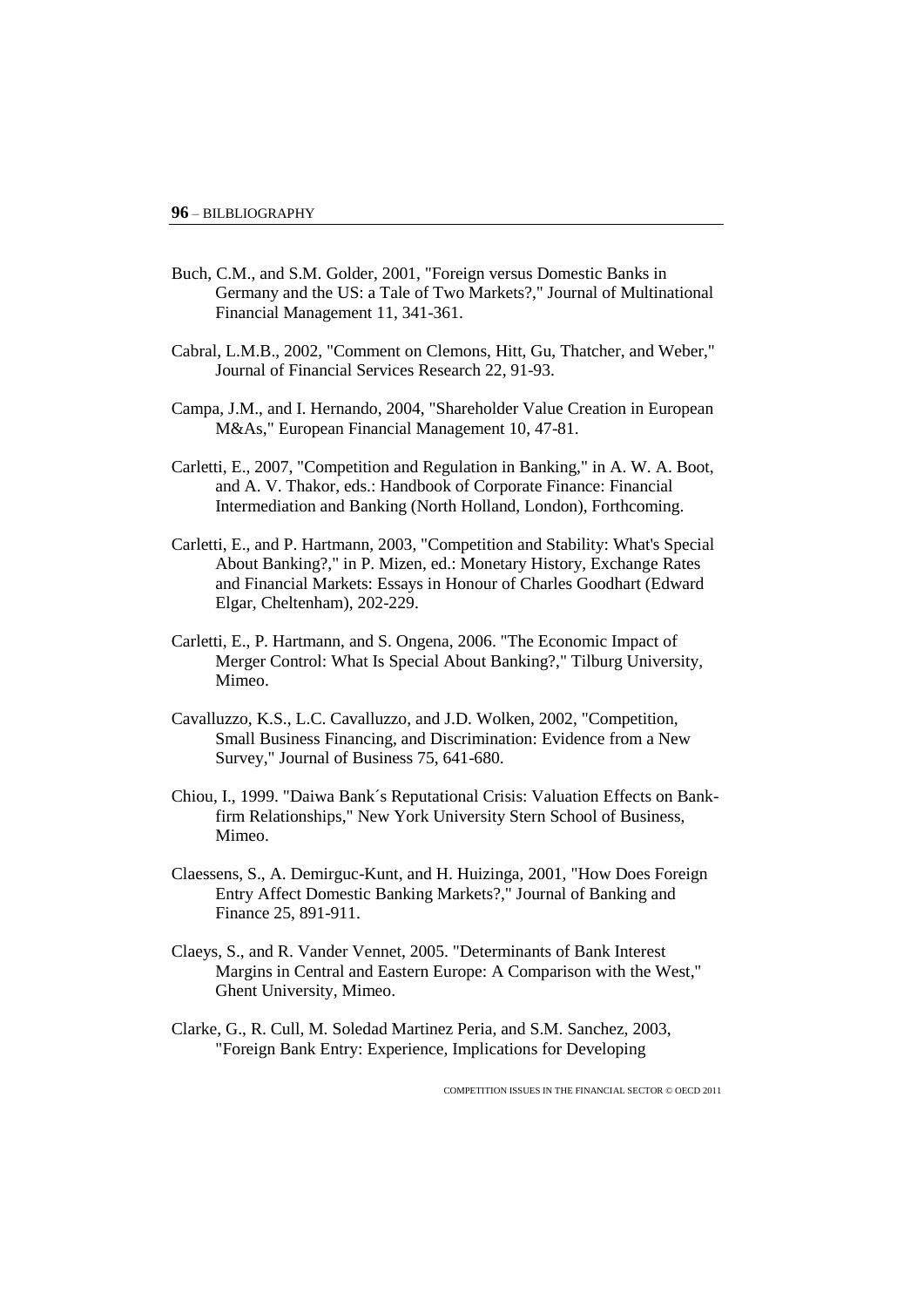Economies, and Agenda for Further Research," World Bank Research Observer 18, 25-59.

- Corvoisier, S., and R. Gropp, 2001. "Contestability, Technology, and Banking," European Central Bank, Mimeo.
- Corvoisier, S., and R. Gropp, 2002, "Bank Concentration and Retail Interest Rates," Journal of Banking and Finance 26, 2155-2189.
- Cruickshank, D., 2000. "Competition in UK Banking: A Report to the Chancellor of the Exchequer," Chancellor of the Exchequer, Report.
- Crystal, J.S., B.G. Dages, and L.S. Goldberg, 2002, "Has Foreign Bank Entry Led to Sounder Banks in Latin America?," Current Issues in Economics and Finance 8, 1-6.
- Cyrnak, A.W., and T.H. Hannan, 1999, "Is the Cluster Still Valid in Defining Banking Markets? Evidence from a New Data Source," Antitrust Bulletin 44, 313-331.
- De Haas, R., and I. Lelyveld, 2005, "Foreign Banks and Credit Stability in Central and Eastern Europe. A Panel Data Analysis," Journal of Banking and Finance Forthcoming.
- De Serres, A., S. Kobayakawa, T. Sløk, and L. Vartia, 2006. "Regulation of Financial Systems and Economic Growth," Organisation for Economic Cooperation and Development, Economics Department Working Paper.
- Degryse, H., L. Laeven, and S. Ongena, 2006. "The Impact of Organizational Structure and Lending Technology on Banking Competition," CentER-Tilburg University, Mimeo.
- Degryse, H., N. Masschelein, and J. Mitchell, 2005. "SMEs and Bank Lending Relationships: the Impact of Mergers," CentER - Tilburg University, Mimeo.
- Degryse, H., and S. Ongena, 2003. "Distance, Lending Relationships, and Competition," Center for Economic Studies - KU Leuven & CentER - Tilburg University, Discussion Paper.

COMPETITION ISSUES IN THE FINANCIAL SECTOR © OECD 2011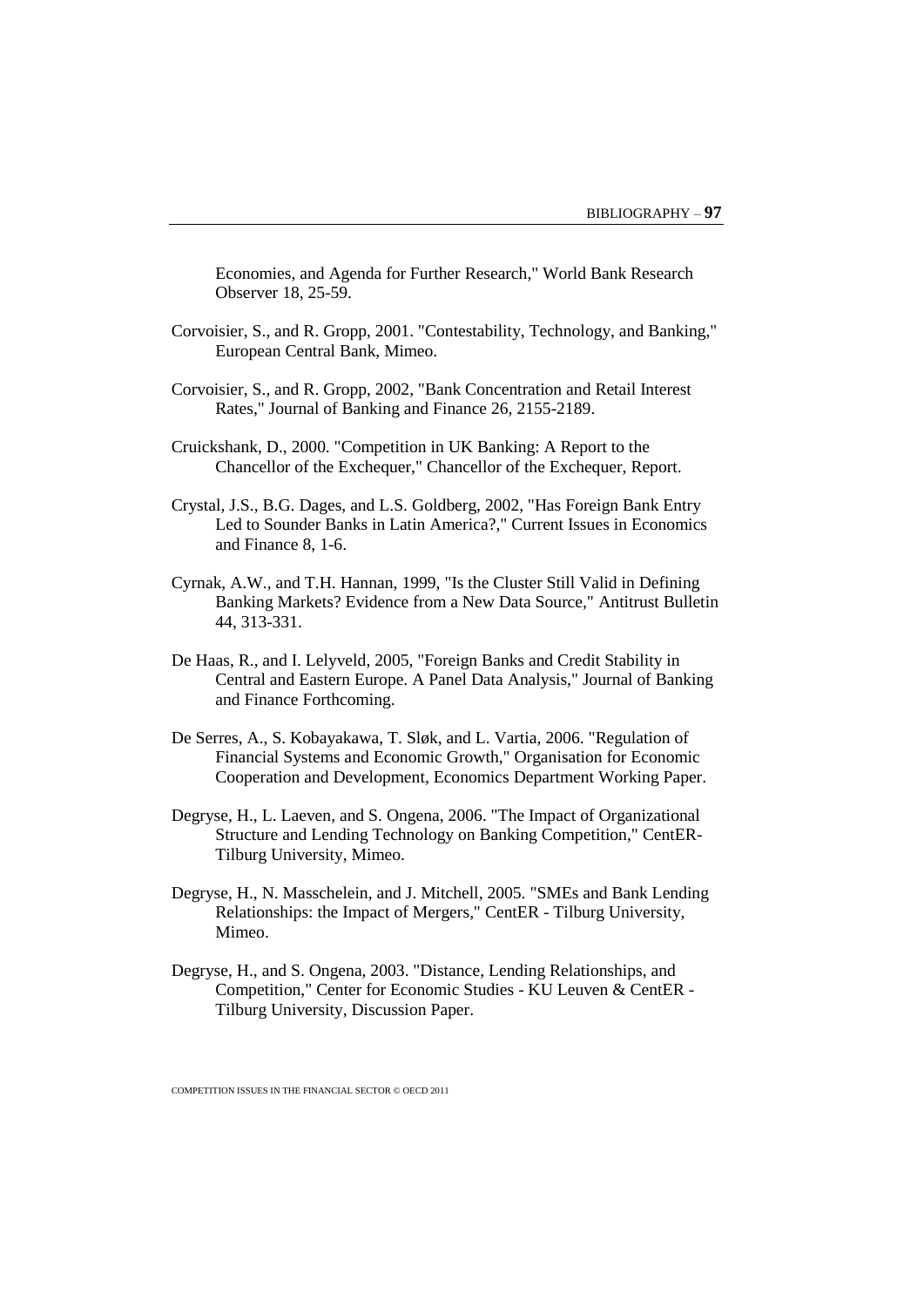- Degryse, H., and S. Ongena, 2005, "Distance, Lending Relationships, and Competition," Journal of Finance 60, 231-266.
- Degryse, H., and S. Ongena, 2007, "Competition and Regulation in the Banking Sector: A Review of the Empirical Evidence on the Sources of Bank Rents," in A. W. A. Boot, and A. V. Thakor, eds.: Handbook of Corporate Finance: Financial Intermediation and Banking (North-Holland, London), Forthcoming.
- Degryse, H., S. Ongena, and M.F. Penas, 2006a. "Between Lisbon and London: Financial Sector Consolidation in the Context of the Lisbon Agenda," AEI - Brookings Joint Center, Working Paper/Policy Brief.
- Degryse, H., S. Ongena, and M.F. Penas, 2006b, "Consolidation of the European Banking Sector: Impact on Innovation," in Luc Renneboog, ed.: Advances in Corporate Finance and Asset Pricing (North Holland/Elsevier, London), 161-186.
- Degryse, H., and P. Van Cayseele, 2000, "Relationship Lending Within a Bank-Based System: Evidence from European Small Business Data," Journal of Financial Intermediation 9, 90-109.
- Delong, G.L., 2001, "Stockholder Gains from Focusing versus Diversifying Mergers," Journal of Financial Economics 59, 221-252.
- Demirguc-Kunt, A., and H. Huizinga, 2000, "Determinants of Commercial Bank Interest Margins and Profitability: Some International Evidence," World Bank Economic Review 13, 379-408.
- Demirguc-Kunt, A., L. Laeven, and R. Levine, 2004, "Regulations, Market Structure, Institutions, and the Cost of Financial Intermediation," Journal of Money, Credit, and Banking 36, 563-583.
- Dermine, J., 2003, "European Banking: Past, Present, and Future," in V. Gaspar, P. Hartmann, and O. Sleijpen, eds.: The Transformation of the European Financial System (ECB, Frankfurt), 31-95.
- Dewatripont, M., and J. Tirole, 1994. The Prudential Regulation of Banks (MIT, Cambridge MA).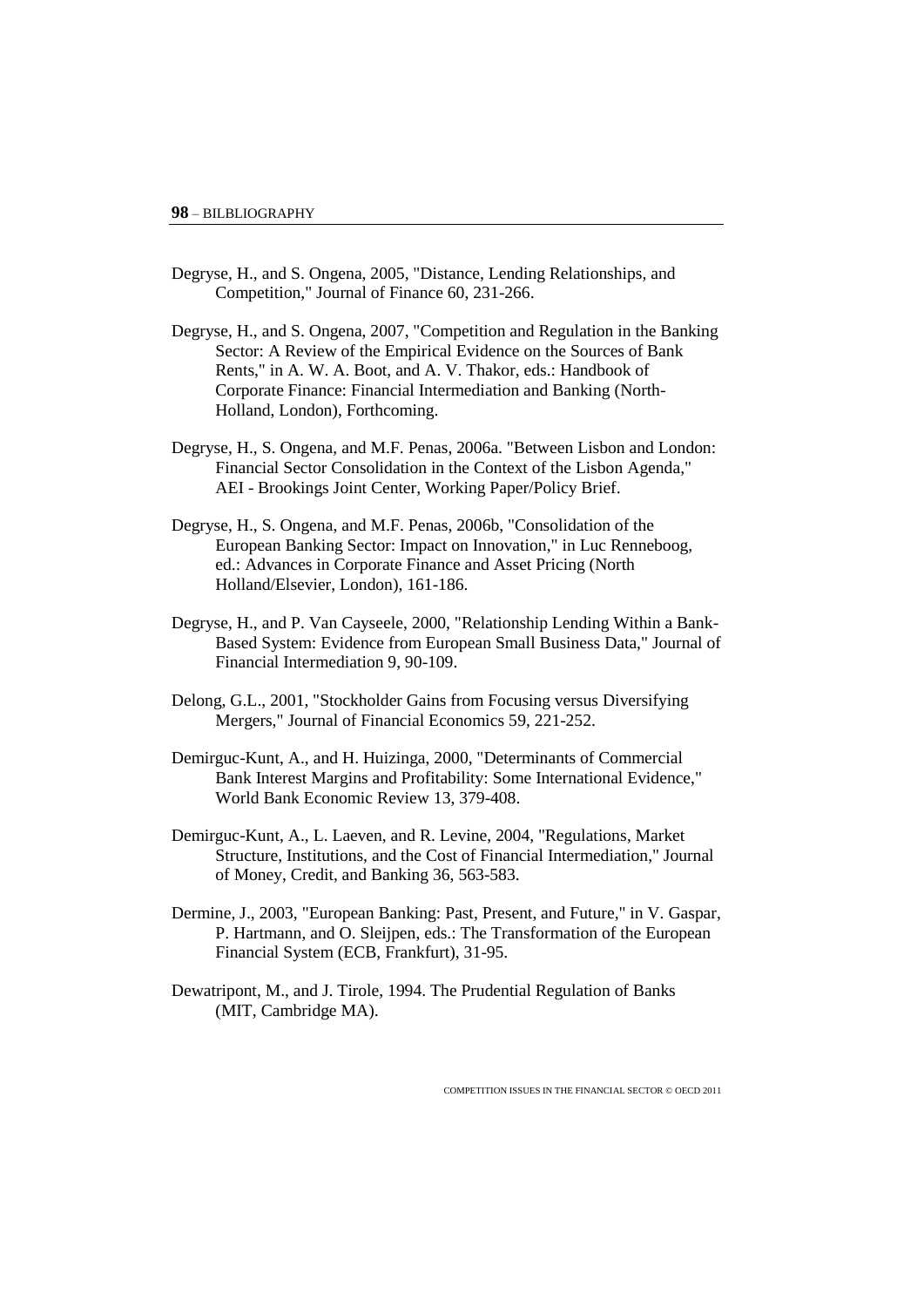- Deyoung, R., L.G. Goldberg, and L.J. White, 1999, "Youth, Adolescence, and Maturity of Banks: Credit Availability to Small Business in an Era of Banking Consolidation," Journal of Banking and Finance 23, 463-492.
- Deyoung, R., and D.E. Nolle, 1996, "Foreign-Owned Banks in the United States: Earning Market Share or Buying It?," Journal of Money, Credit, and Banking 28, 622-636.
- Djankov, S.D., J. Jindra, and L. Klapper, 2005, "Corporate Valuation and the Resolution of Bank Insolvency in East Asia," Journal of Banking and Finance 29, 2095-2118.
- Fama, E.F., 1985, "What's Different about Banks?," Journal of Monetary Economics 15, 5-29.
- Farinha, L.A., and J.A.C. Santos, 2002, "Switching from Single to Multiple Bank Lending Relationships: Determinants and Implications," Journal of Financial Intermediation 11, 124-151.
- Farrell, J., and P. Klemperer, 2006. "Coordination and Lock-In: Competition with Switching Costs and Network Effects," University of California, Berkeley, Mimeo.
- Fery, J., D. Gasborro, D.R. Woodliff, and J.K. Zumwalt, 2003, "Market Reaction to Published and Non-Published Corporate Loan Announcements," Quarterly Review of Economics and Finance 43, 1-10.
- Fischer, K., 1990. "Hausbankbeziehungen als Instrument der Bindung zwischen Banken und Unternehmen - Eine Theoretische und Empirische Analyse," Universitat Bonn, PhD Dissertation.
- Fischer, K.H., and C. Pfeil, 2004, "Regulation and Competition in German Banking," in J. P. Krahnen, and R. H. Schmidt, eds.: The German Financial System (Oxford University Press, Frankfurt), 291-349.
- Focarelli, D., and F. Panetta, 2003, "Are Mergers Beneficial to Consumers? Evidence from the Market for Bank Deposits," American Economic Review 93, 1152-1171.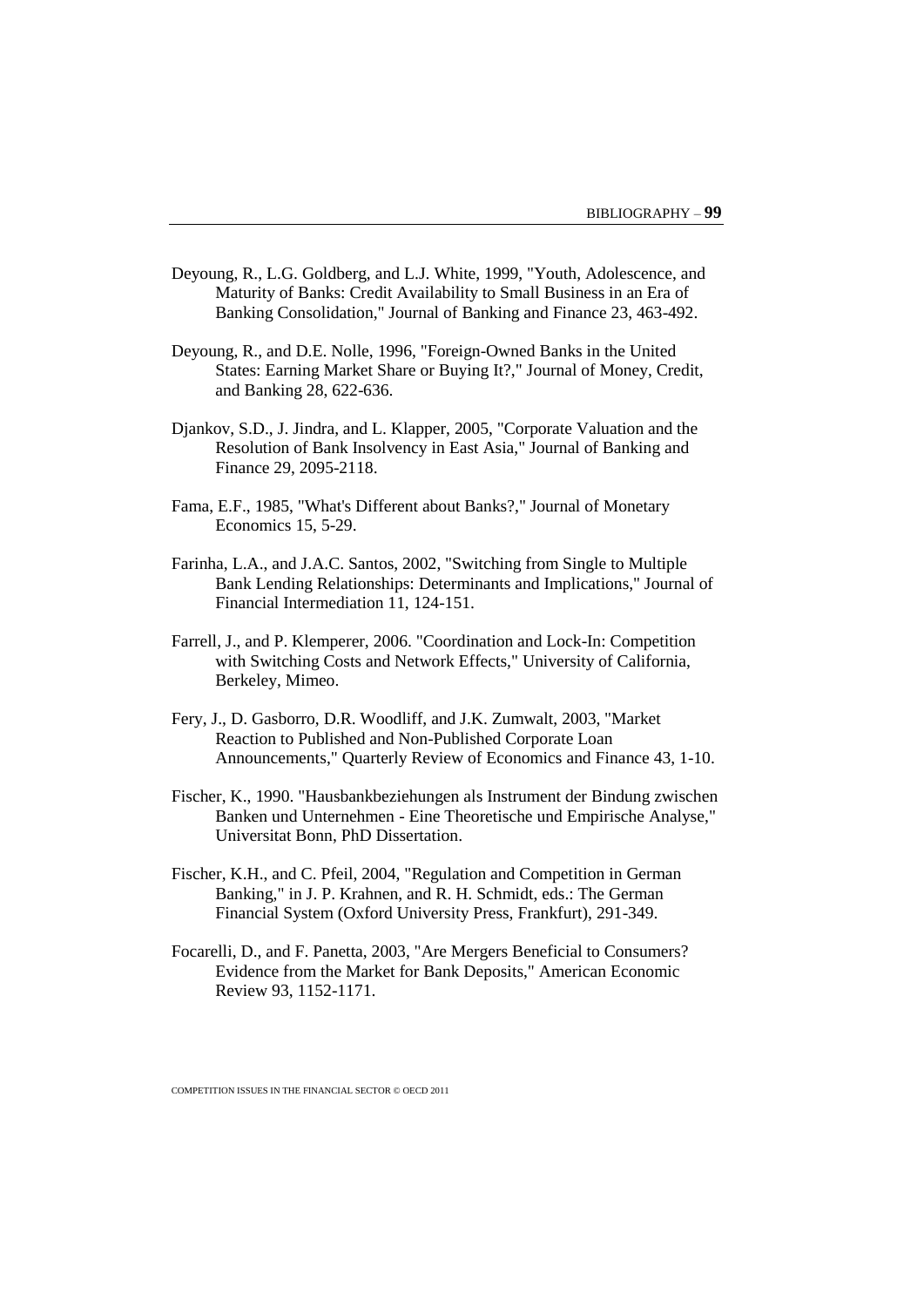- Focarelli, D., and A.F. Pozzolo, 2001, "The Patterns of Cross-Border Bank Mergers and Shareholdings in OECD Countries," Journal of Banking and Finance 25, 2305-2337.
- Garmaise, M.J., and T.J. Moskowitz, 2005, "Bank Mergers and Crime: The Real and Social Effects of Credit Market Competition," Journal of Finance Forthcoming.
- Garrett, T.A., G.A. Wagner, and D.C. Wheelock, 2004. "A Spatial Analysis of State Banking Regulation," Federal Reserve Bank of St. Louis, Working Paper.
- Giannetti, M., and S. Ongena, 2006. "Financial Integration and Entrepreneurial Activity: Evidence from Foreign Bank Entry in Emerging Markets," CentER - Tilburg University, Mimeo.
- Gilbert, R.A., and A.M. Zaretsky, 2003, "Banking Antitrust: Are the Assumptions Still Valid?," Review of the Federal Reserve Bank of St. Louis 29-52.
- Gogoi, P., 2003, "The Hot News in Banking: Bricks and Mortar," BusinessWeek 51-52.
- Goldberg, L.G., and A. Saunders, 1981, "The Determinants of Foreign Banking Activity in the United States," Journal of Banking and Finance 5, 17-32.
- Golub, S.S., 1003. "Measures of Restrictions on Inward Foreign Direct Investment for OECD Countries," Organisation for Economic Cooperation and Development, Economics Department Working Paper.
- Green, C.J., 2003. "Are Foreign Banks in Central and Eastern Europe More Efficient Than Domestic Banks," Loughborough University, Mimeo.
- Guiso, L., P. Sapienza, and L. Zingales, 2004, "Does Local Financial Development Matter?," Quarterly Journal of Economics 119, 929-970.
- Hannan, T., 1997, "Market Share Inequality, the Number of Competitors, and the HHI: An Examination of Bank Pricing," Review of Industrial Organization 12, 23-35.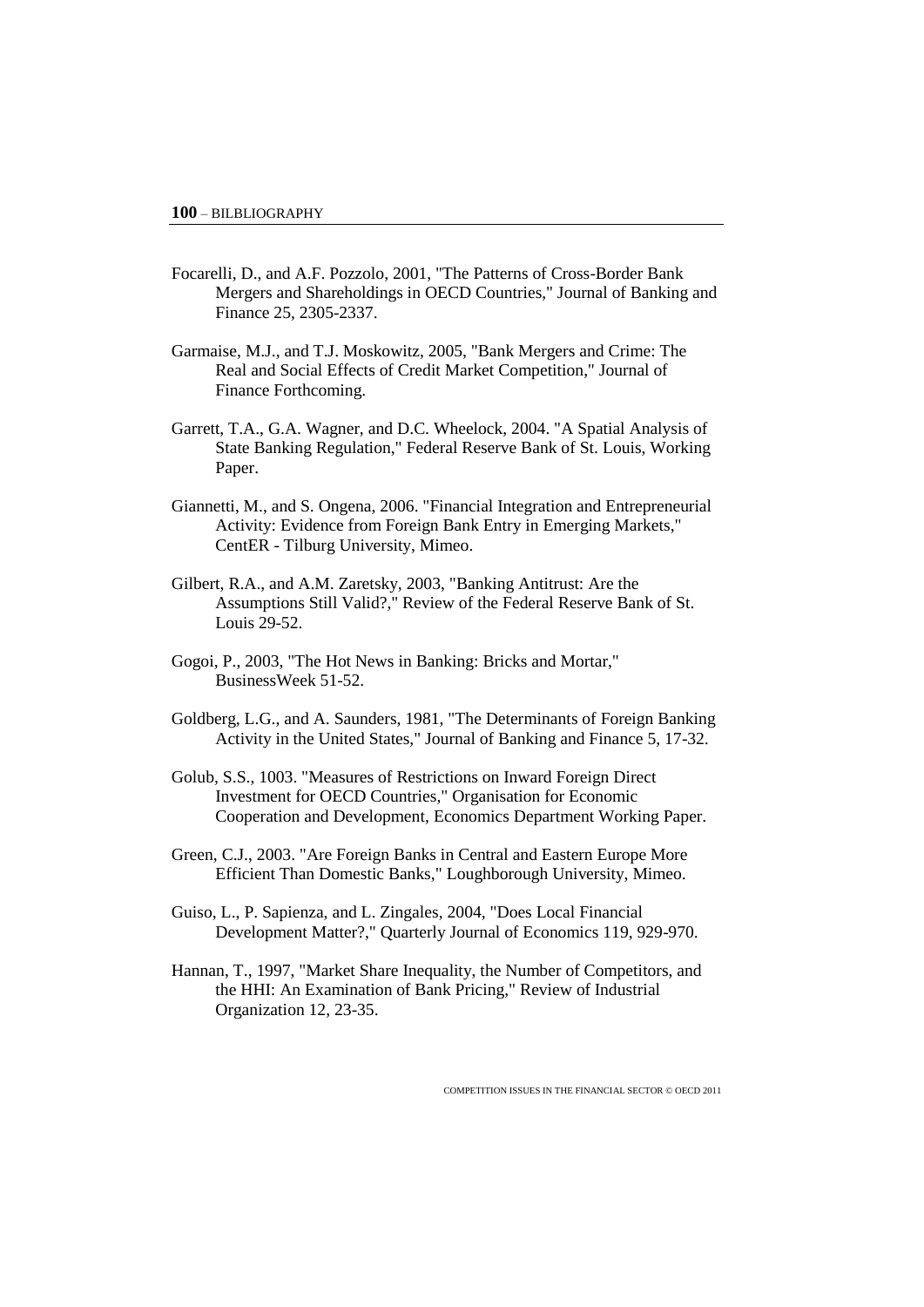- Hannan, T.H., 1991, "Bank Commercial Loan Markets and the Role of Market Structure: Evidence from Surveys of Commercial Lending," Journal of Banking and Finance 15, 133-149.
- Heitfield, E.A., 1999, "What Do Interest Rate Data Say About the Geogarphy of Retail Banking Markets," Antitrust Bulletin 44, 333-347.
- Heitfield, E.A., and R.A. Prager, 2004, "The Geographic Scope of Retail Deposit Markets," Journal of Financial Services Research 25, 37-55.
- Hwan Shin, G., D.R. Fraser, and J.W. Kolari, 2003, "How Does Banking Industry Consolidation Affect Bank-Firm Relationships? Evidence from a Large Japanese Bank Merger," Pacific-Basin Finance Journal 11, 285-304.
- James, C., 1987, "Some Evidence on the Uniqueness of Bank Loans," Journal of Financial Economics 19, 217-235.
- James, C., and D.C. Smith, 2000, "Are Banks Still Special? New Evidence on Their Role in the Corporate Capital Raising Process," Bank of America - Journal of Applied Corporate Finance 13, 52-63.
- Jappelli, T., and M. Pagano, 2002, "Information Sharing, Lending and Defaults: Cross-Country Evidence," Journal of Banking and Finance 26, 2017-2045.
- Jayaratne, J., and P.E. Strahan, 1996, "The Finance-Growth Nexus: Evidence from Bank Branch Deregulation," Quarterly Journal of Economics 111, 639-670.
- Jayaratne, J., and P.E. Strahan, 1998, "Entry Restrictions, Industry Evolution, and Dynamic Efficiency: Evidence from Commercial Banking," Journal of Law and Economics 41, 239-274.
- Kallberg, J.G., and G.F. Udell, 2003, "The Value of Private Sector Business Credit Information Sharing: The US Case," Journal of Banking and Finance 27, 449-469.
- Karceski, J., S. Ongena, and D.C. Smith, 2005, "The Impact of Bank Consolidation on Commercial Borrower Welfare," Journal of Finance 60, 2043-2082.

COMPETITION ISSUES IN THE FINANCIAL SECTOR © OECD 2011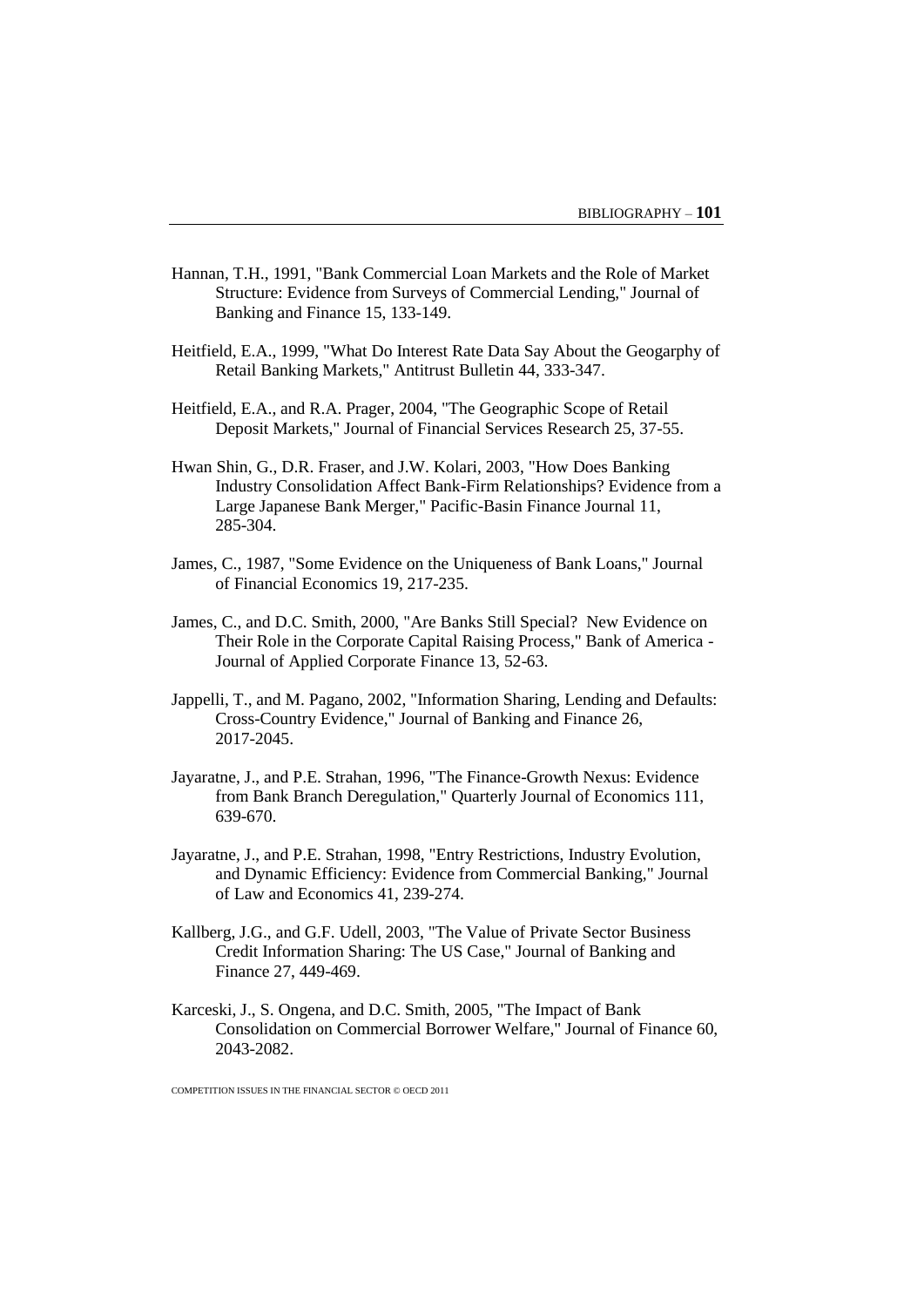- Kim, M., D. Kliger, and B. Vale, 2003, "Estimating Switching Costs: The Case of Banking," Journal of Financial Intermediation 12, 25-56.
- Kim, M., E.G. Kristiansen, and B. Vale, 2005, "Endogenous Product Differentiation in Credit Markets: What Do Borrowers Pay For?," Journal of Banking and Finance 29, 681-699.
- Kindleberger, C.P., 1983, "International Banks as Leaders or Followers of International Business," Journal of Banking and Finance 7, 583-595.
- Kiser, E.K., 2002, "Predicting Household Switching Behavior and Switching Costs at Depository Institutions," Review of Industrial Organization 20, 349-365.
- Klemperer, P., 1995, "Competition when Consumers have Switching Costs: an Overview with Applications to Industrial Organization, Macroeconomics, and International Trade," Review of Economic Studies 62, 515-539.
- Kroszner, R.S., and P.E. Strahan, 1999, "What Drives Deregulation? Economics and Politics of the Relaxation of Bank Branching Restrictions," Quarterly Journal of Economics 124, 1437-1467.
- La Porta, R., F. Lopez-De-Silanes, and A. Shleifer, 2002, "Government Ownership of Banks," Journal of Finance 57, 265-301.
- La Porta, R., F. Lopez-De-Silanes, and G. Zamarripa, 2003, "Related Lending," Quarterly Journal of Economics 128, 231-268.
- Laeven, L., 2001, "Insider Lending and Bank Ownership: The Case of Russia," Journal of Comparative Economics 29, 207-229.
- Levine, R., 2003. "Denying Foreign Bank Entry: Implications for Bank Interest Margins," University of Minnesota, Mimeo.
- Liberti, J.M., 2004. "Initiative, Incentives and Soft Information: How Does Delegation Impact the Role of Bank Relationship Managers?," Kellogg School of Management Northwestern, Mimeo.
- Lummer, S.L., and J.J. Mcconnell, 1989, "Further Evidence on the Bank Lending Process and the Capital Market Response to Bank Loan Agreements," Journal of Financial Economics 25, 99-122.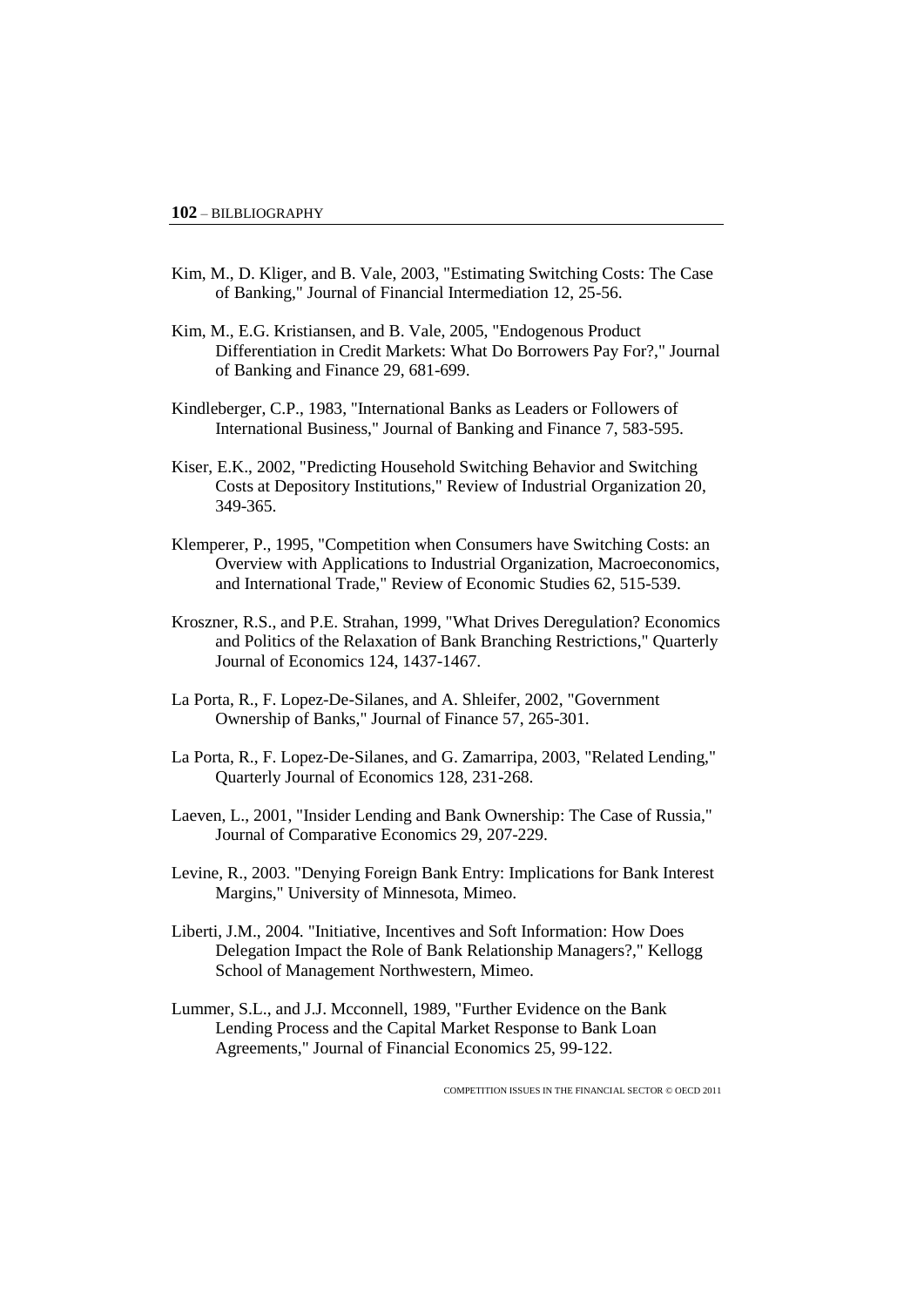- Magri, S., A. Mori, and P. Rossi, 2005, "The Entry and the Activity Level of Foreign Banks in Italy: An Analysis of the Determinants," Journal of Banking and Finance 29, 1295-1310.
- Mallett, T., and A. Sen, 2001, "Does Local Competition Impact Interest Rates Charged on Small Business Loans? Empirical Evidence from Canada," Review of Industrial Organization 19, 437-452.
- Mian, A., 2006, "Foreign, Private Domestic, and Government Banks: New Evidence from Emerging Markets," Journal of Banking and Finance Forthcoming.
- Mikkelson, W.H., and M.M. Partch, 1986, "Valuation Effects of Security Offerings and the Issuance Process," Journal of Financial Economics 15, 31-60.
- Miller, M.J., 2003, "Credit Reporting Systems around the Globe: The State of the Art in Public Credit Registries and Private Credit Reporting Firms," in M. J. Miller, ed.: Credit Reporting Systems and the International Economy (MIT Press, Cambridge MA), 25-79.
- Miyajima, H., and Y. Yafeh, 2003. "Japan's Banking Crisis: Who Has the Most to Lose?," Center for Economic Institutions, Working Paper.
- Morgan, D., 2002. "How Big are Bank Markets: Evidence Using Branch Sale Premia," Federal Reserve Bank of New York, Mimeo.
- Morgan, D.P., and P.E. Strahan, 2003. "Foreign Bank Entry and Business Volatility: Evidence from US States and Other Countries," National Bureau of Economic Research, Working Paper.
- Mortimer-Schutts, I., 2005. "EU Regulatory and Supervisory Convergence: The Case for a Dual System with Choice," AEI-Brookings Joint Center for Regulatory Studies, Policy Discussion Paper.
- Naaborg, I., B. Scholtens, J. De Haan, H. Bol, and R. De Haas, 2004, "How Important Are Foreign Banks in the Financial Development of European Transition Countries," Emerging Market Finance 3, 99-125.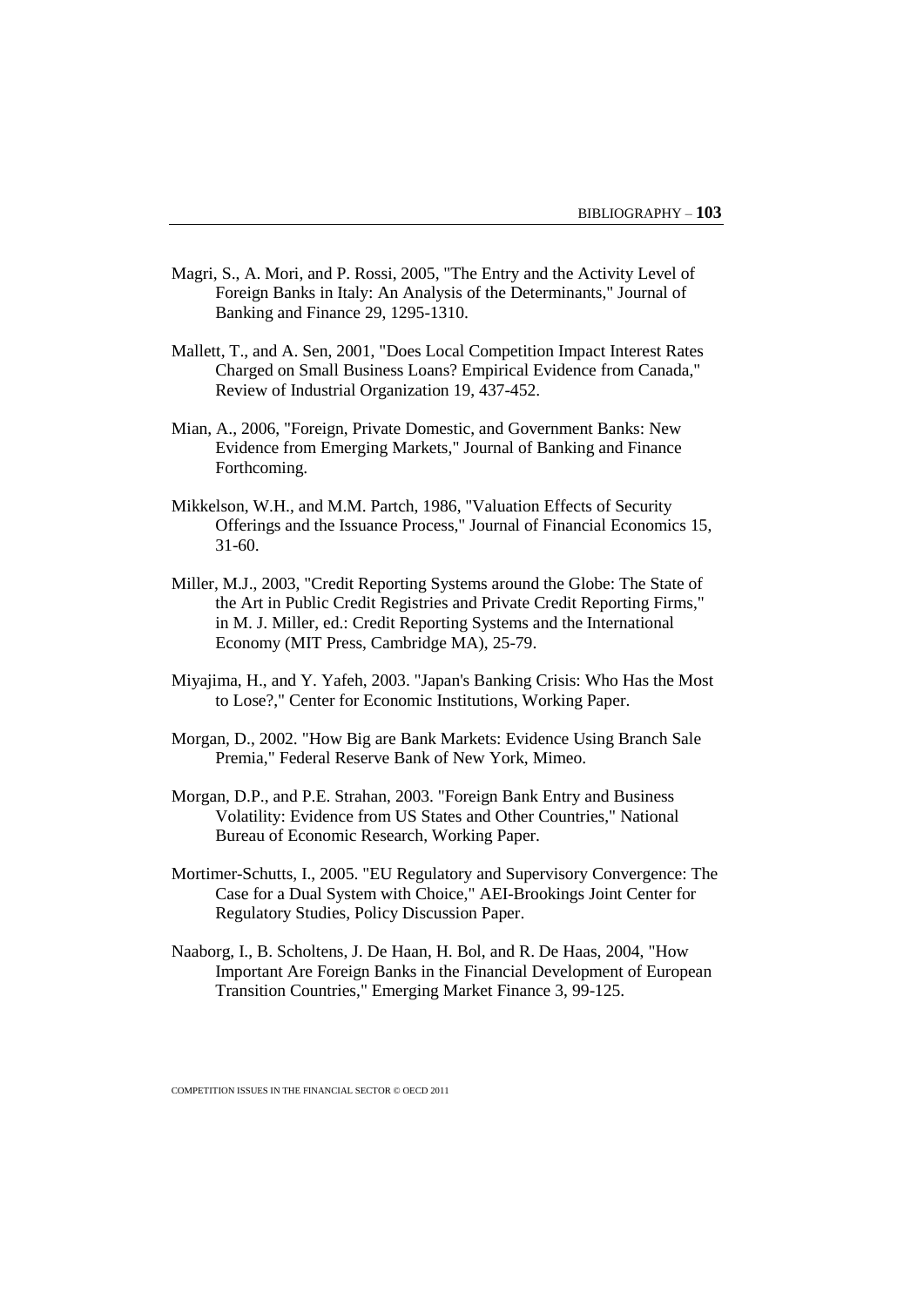- Neumark, D., and S.A. Sharpe, 1992, "Market Structure and the Nature of Price Rigidity: Evidence from the Market for Consumer Deposits," Quarterly Journal of Economics 107, 657-680.
- OECD, 2005. "Improving Financial Literacy: Analysis of Issues and Policies," OECD,
- Olegaria, R., 2003, "Credit Reporting Agencies: A Historical Perspective," in M. Miller, ed.: Credit Reporting Systems and the International Economy (MIT Press, Cambridge MA).
- Ongena, S., and D.C. Smith, 2000, "Bank Relationships: a Survey," in P. Harker, and S. A. Zenios, eds.: The Performance of Financial Institutions (Cambridge University Press, London), 221-258.
- Ongena, S., and D.C. Smith, 2001, "The Duration of Bank Relationships," Journal of Financial Economics 61, 449-475.
- Ongena, S., D.C. Smith, and D. Michalsen, 2003, "Firms and their Distressed Banks: Lessons from the Norwegian Banking Crisis (1988-1991)," Journal of Financial Economics 67, 81-112.
- Peek, J., and E.S. Rosengren, 1996, "Small Business Credit Availability: How Important Is the Size of Lender?," in A. Saunders, and W. Ingo, eds.: Financial System Design: The Case for Universal Banking (Irwin Publishing, Homewood IL).
- Petersen, M.A., 2004. "Information: Hard and Soft," Northwestern University, Mimeo.
- Petersen, M.A., and R.G. Rajan, 1994, "The Benefits of Lending Relationships: Evidence from Small Business Data," Journal of Finance 49, 3-37.
- Petersen, M.A., and R.G. Rajan, 1995, "The Effect of Credit Market Competition on Lending Relationships," Quarterly Journal of Economics 110, 406-443.
- Petersen, M.A., and R.G. Rajan, 2002, "Does Distance Still Matter? The Information Revolution in Small Business Lending," Journal of Finance 57, 2533-2570.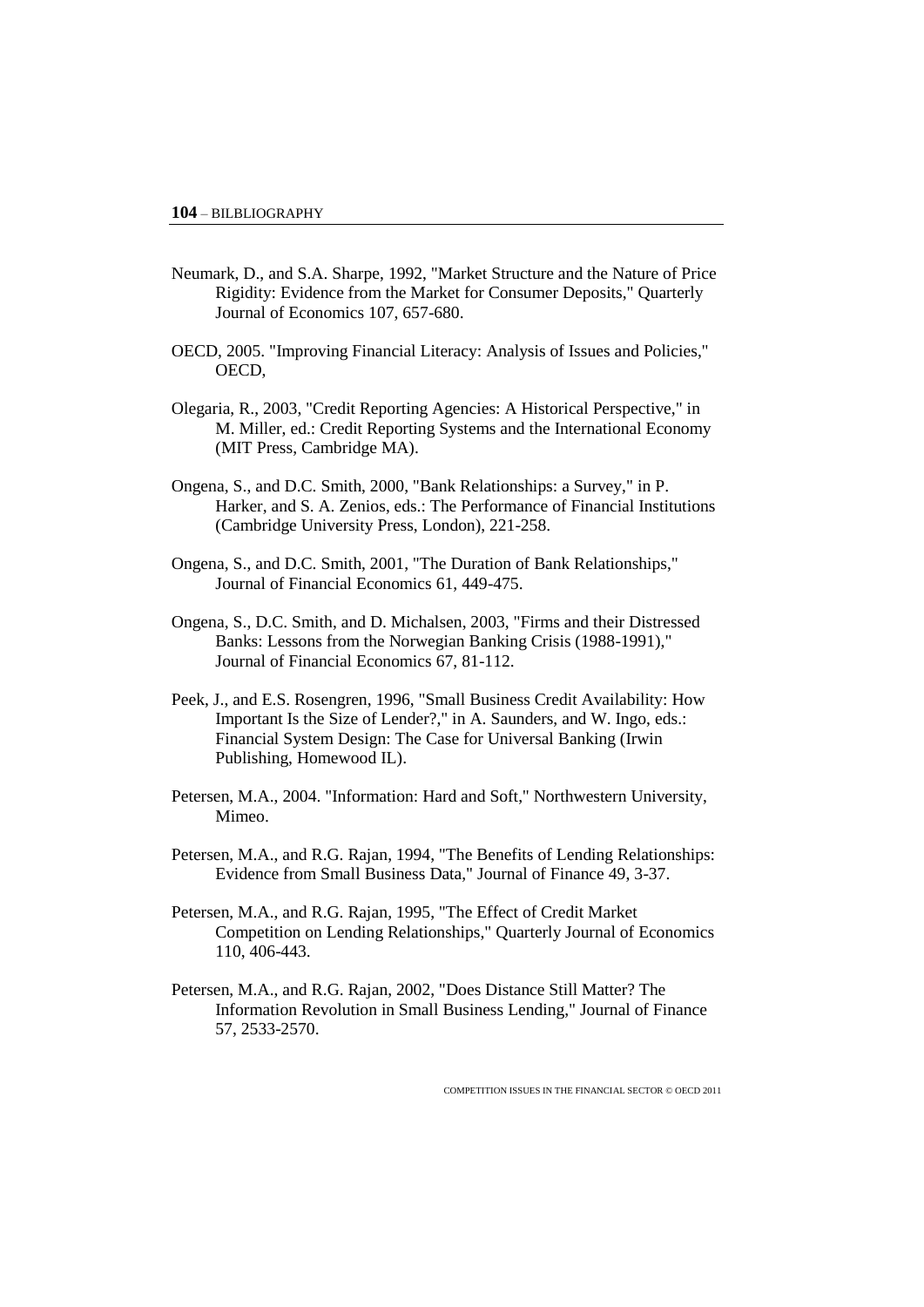- Radecki, L.J., 1998, "The Expanding Geographic Reach of Retail Banking Markets," FRBNY Economic Policy Review 15-34.
- Rajan, R.G., 1992, "Insiders and Outsiders: the Choice between Informed and Arm's-length Debt," Journal of Finance 47, 1367-1400.
- Rajan, R.G., and L. Zingales, 1998, "Financial Dependence and Growth," American Economic Review 559-586.
- Rosengren, E., 2003, "Comment on J. Dermine "European Banking: Past, Present, and Future"," in V. Gaspar, P. Hartmann, and O. Sleijpen, eds.: The Transformation of the European Financial System (ECB, Frankfurt), 109-116.
- Sapienza, P., 2002, "The Effects of Banking Mergers on Loan Contracts," Journal of Finance 329-368.
- Sapienza, P., 2004, "The Effects of Government Ownership on Bank Lending," Journal of Financial Economics 72, 357-384.
- Scott, J.A., 2003. "Soft Information, Loan Officers, and Small Firm Credit Availability," Temple University, Mimeo.
- Scott, J.A., and W.C. Dunkelberg, 2001. "Competition and Credit Market Outcomes: A Small Firm Perspective," Temple University, Mimeo.
- Seth, R., D.E. Nolle, and S.K. Mohanty, 1998, "Do Banks Follow their Customers Abroad?," Financial Markets, Institutions, and Instruments 7, 1-25.
- Sharpe, S.A., 1990, "Asymmetric Information, Bank Lending and Implicit Contracts: a Stylized Model of Customer Relationships," Journal of Finance 45, 1069-1087.
- Shy, O., 2002, "A Quick-and-Easy Method for Estimating Switching Costs," International Journal of Industrial Organization 20, 71-87.
- Slovin, M.B., S.A. Johnson, and J.L. Glascock, 1992, "Firm Size and the Information Content of Bank Loan Announcements," Journal of Banking and Finance 16, 35-49.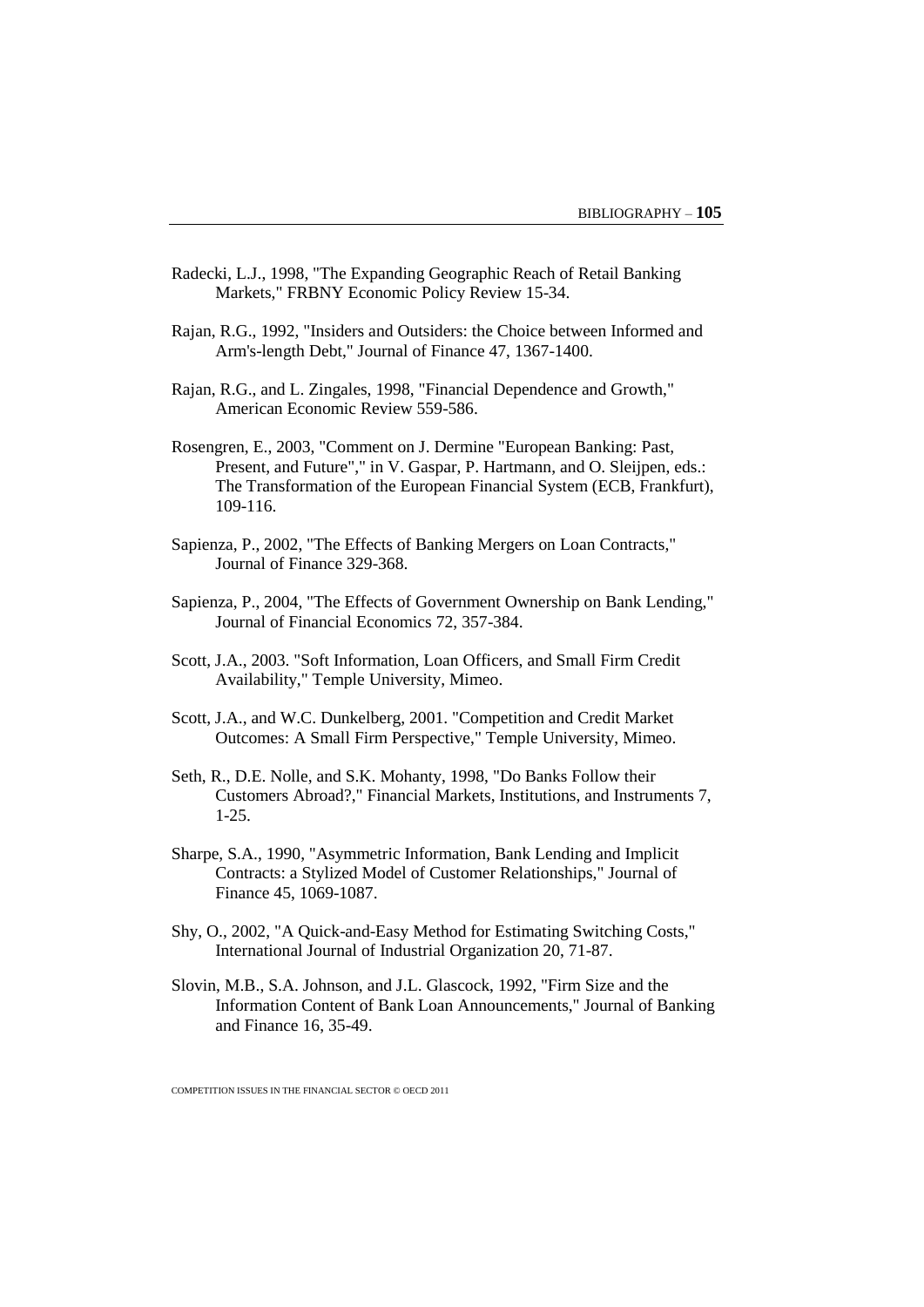- Slovin, M.B., M.E. Sushka, and J.A. Polonchek, 1993, "The Value of Bank Durability: Borrowers as Bank Stakeholders," Journal of Finance 48, 289-302.
- Sohn, W., 2002. "Banking Relationships and Conflicts of Interest: Market Reactions to Lending Decisions by Korean Banks," Columbia University, Mimeo.
- Soledad Martinez Peria, M., A. Powell, and I. Vladkova Hollar, 2003. "Banking on Foreigners: The Behavior of International Bank Lending to Latin America, 1985-2000," World Bank, Mimeo.
- Stanley, T.O., C. Roger, and B. Mcmanis, 1993, "The Effects of Foreign Ownership of U.S. Banks on the Availability of Loanable Funds to Small Businesses," Journal of Small Business Management 31.
- Stein, J., 2002, "Information Production and Capital Allocation: Decentralized versus Hierarchical Firms," Journal of Finance 57, 1891-1922.
- Unite, A.A., and M.J. Sullivan, 2003, "The Effect of Foreign Entry and Ownership Structure on the Philippine Domestic Banking Market," Journal of Banking and Finance 27, 2323-2345.
- Vives, X., 1991, "Regulatory Reform in Europe," European Economic Review 35, 505-515.
- Von Thadden, E.L., 2004, "Asymmetric Information, Bank Lending, and Implicit Contracts: the Winner's Curse," Finance Research Letters 1, 11-23.
- Wrighton, J., 2003, Why Unity in Europe Hasn't Yet Extended to the Banking System, Wall Street Journal Europe (Paris).
- Yasuda, A., 2005, "Do Bank Relationships Affect the Firm's Underwriter Choice in the Corporate-Bond Underwriting Market?," Journal of Finance 60, 1259-1292.
- Zarutskie, R., 2004. "New Evidence on Bank Competition, Firm Borrowing and Firm Performance," Duke University, Mimeo.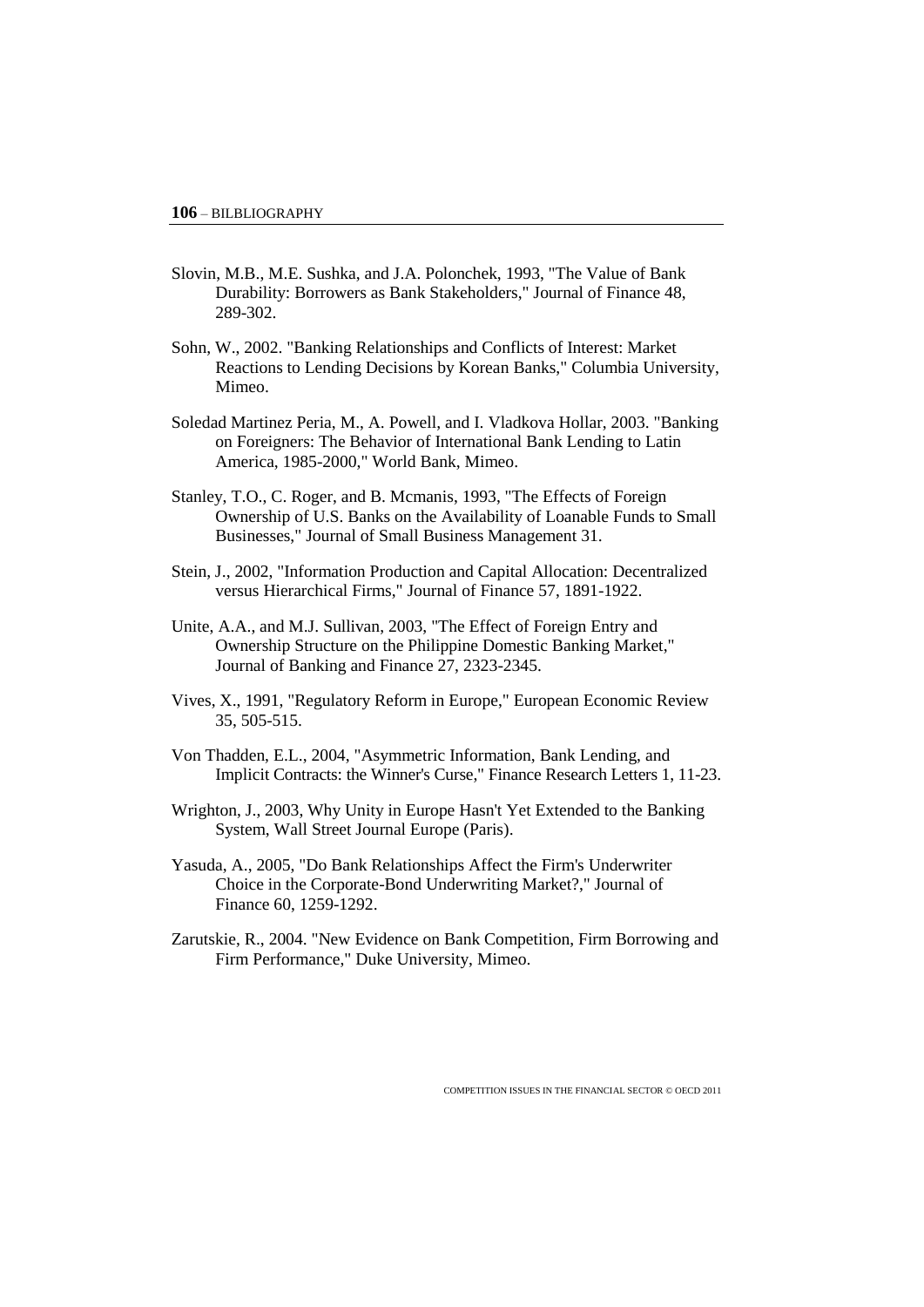### **6. Mergers in Financial Services (2000)**

- Akhavein, Jalal D., Allen N. Berger and David B. Humphrey (1997) "The Effects of Megamergers on Efficiency and Prices: Evidence from a Bank Profit Function", Review of Industrial Organisation, Vol. 12, No. 1 (February), pp. 95-139.
- Amel, Dean F. and Nellie J. Liang (1997) "Determinants of Entry and Profits in Local Banking Markets", Review of Industrial Organisation, Vol. 12, No. 1 (February), pp. 59-78.
- Amel, Dean F. and Timothy H. Hannan (1999) "Establishing banking market definitions through estimation of residual deposit supply equations", Journal of Banking & Finance, Vol. 23, pp. 1667-1690.
- Andrews, Edmund L. (2000) "Deutsche Bank and Dresdner Set to Create a Powerhouse - Deal is Expected to Lead to Dramatic Job Cuts", International Herald Tribune, March 8, page 1.
- Asahi Bank (1999) "Establishment of Financial Holding Company Formation of the first "Multi-Regional Bank" in Japan", Press Release, October 7 http://www.csweb.co.jb/TBK/asahibke/presse8/presse8a.htm
- Asahi Bank (2000) "Regarding Consolidation of Asahi Bank, Sanwa Bank & Tokai Bank", Press Release, March 14, http://www.asahibank.co.jp/ENGLISH/news/news000314.html
- Australian Competition & Consumer Commission (ACCC) (1996) "Merger Guidelines: A guide to the Commission's administration of the merger provisions (ss. 50, 50A) of the Trade Practices Act" (July).
- Australian Competition & Consumer Commission (ACCC) (1997) "Westpac Banking Corporation/Bank of Melbourne Limited - Background to Decision on Merger Proposal", [http://www.accc.gov.au/merger/fr\\_mergers.html](http://www.accc.gov.au/merger/fr_mergers.html)
- Avkiran, Necmi Kemal (1999) "The evidence on efficiency gains: The role of mergers and the benefits to the public", Journal of Banking & Finance, Vol. 23, No. 7 (July), pp. 991-1013.

COMPETITION ISSUES IN THE FINANCIAL SECTOR © OECD 2011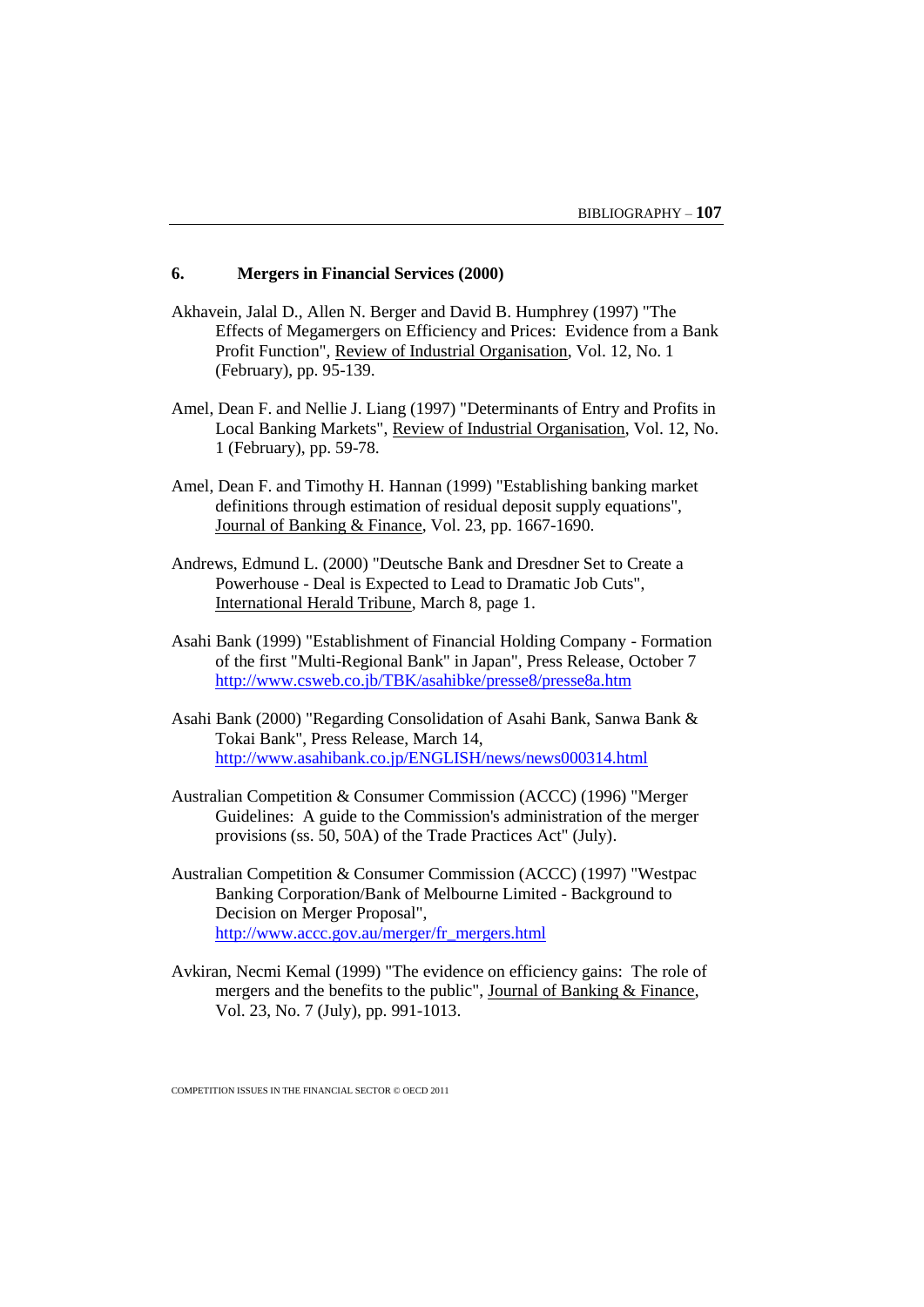- Ayres, Ian (1985) "Rationalising Antitrust Cluster Markets", Yale Law Journal, Vol. 95, pp. 109-125.
- Baillie, A. Charles (Chairman and CEO of Toronto-Dominion Bank) (2000a) Letter to Konrad von Finckenstein (Commissioner of Competition) dealing "Proposed Acquisition of CT Financial Services Inc. by the Toronto-Dominion Bank - Retail Banking", January 28, ["http://strategis.ic.gc.ca/pics/ct/undre/pdf"](http://strategis.ic.gc.ca/pics/ct/undre/pdf)
- Baillie, A. Charles (Chairman and CEO of Toronto-Dominion Bank) (2000b) Letter to Konrad von Finckenstein (Commissioner of Competition) dealing "Proposed Acquisition of CT Financial Services Inc. by the Toronto-Dominion Bank - Credit Cards", January 28, ["http://strategis.ic.gc.ca/pics/ct/undcce/pdf"](http://strategis.ic.gc.ca/pics/ct/undcce/pdf)
- Barber, Tony (2000) "Breuer's bet Deutsche Bank's planned merger with Dresdner Bank is an audacious effort to break free of German tradition and claim a place in the global investment banking elite", Financial Times, March 8, page 12.
- Barros, Pedro Pita (1999) "Multimarket competition in banking, with an example from the Portuguese market", International Journal of Industrial Organisation, Vol. 17, pp. 335-352.
- Berger, Allen N. and David B. Humphrey (1992) "Megamergers in banking and the use of cost efficiency as an antitrust defence", The Antitrust Bulletin (Fall), pp. 541-600.
- Berger, Allen N., John H. Leusner and John J. Mingo (1997) "The efficiency of bank branches", Journal of Monetary Economics, Vol. 40, pp. 141-162.
- Berger, Allen N., Anthony Saunders, Joseph M. Scalise and Gregory F. Udell (1997), "The Effects of Bank Mergers and Acquisitions on Small Business Lending", Federal Reserve Board, Finance and Economics Discussion Series (May).
- Berger, Allen N and Timothy H. Hannan (1998) "The Efficiency Cost of Market Power in the Banking Industry: A test of the "quiet life" and related hypotheses", The Review of Economics and Statistics, Vol. 80, No. 3 (August), pp. 454-465.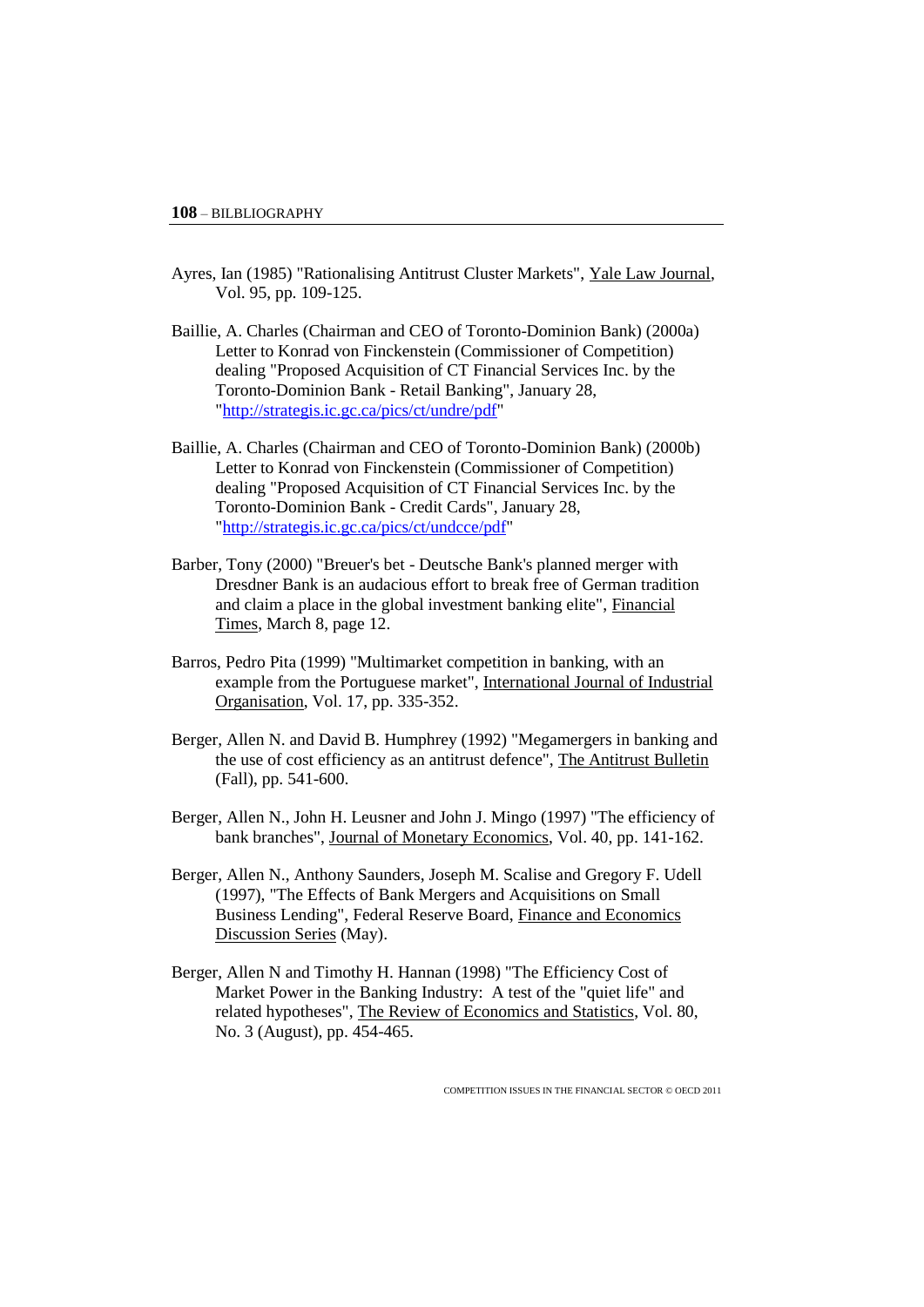- Berger, Allen N., Rebecca S. Demsetz and Philip E. Strahan (1999) "The consolidation of the financial services industry: Causes, consequences, and implications for the future", Journal of Banking & Finance, Vol. 23, Issue 2-4 (February), pp. 135-194.
- Berger, Allen N., Robert DeYoung, Hesna Genay and Gregory F. Udell (2000) "Globalization of Financial Institutions: Evidence from Cross-Border Banking Performance", mimeo, forthcoming in Brookings-Wharton Papers on Financial Services, Vol. 3.
- Bhattacharya, Sudipto and Anjan V. Thakor (1993) "Contemporary Banking Theory", Journal of Financial Intermediation, Vol. 3, No. 1 (Oct.), pp. 2-50.
- Biggar, Darryl (2000) "Does Competition Law Enforcement Conflict with other Public Policy Objectives in the Banking Sector?", notes for a speech delivered at a conference entitled, "Regulation and Competition - the role of a competition authority in a developing economy". This conference was joint hosted by the South African Competition Commission and Competition Tribunal and took place in Pretoria, April 17-18, 2000. Conference background materials, including notes for Mr. Biggar's speech, have been gathered together in a proceeding volume, which may be available from the South African Competition Commission (contact can be made over the Internet at "http://www.compcom.co.za".
- Boot, Arnoud W. A. (1999) "European lessons on consolidation in banking", Journal of Banking & Finance, Vol. 23, Issues 2-4 (February), pp. 609-613.
- Bruzzone, Ginevra and Michele Polo (1998) "Sources of Market Power in Banking: Theory and Implications for Antitrust Analysis" (December) unpublished mimeo [forthcoming as "Fonti di potere di mercato nel settore bancario: teoria e implicazioni per l'analisi economica", in M. Polo, editor, Industria Bancaria e Concorrenza, (Bologna: Il Mulino)].
- Buerkle, Tom (2000a) "A big leap for banking in Europe Britain's HSBC Buys CCF of France to gain foothold in Euro Zone", International Herald Tribune, April 3, pp. 1-15.
- Buerkle, Tom (2000b) "Click by Click, Finns Build the World's Largest Online Bank", International Herald Tribune, April 19, pp. 1 & 16.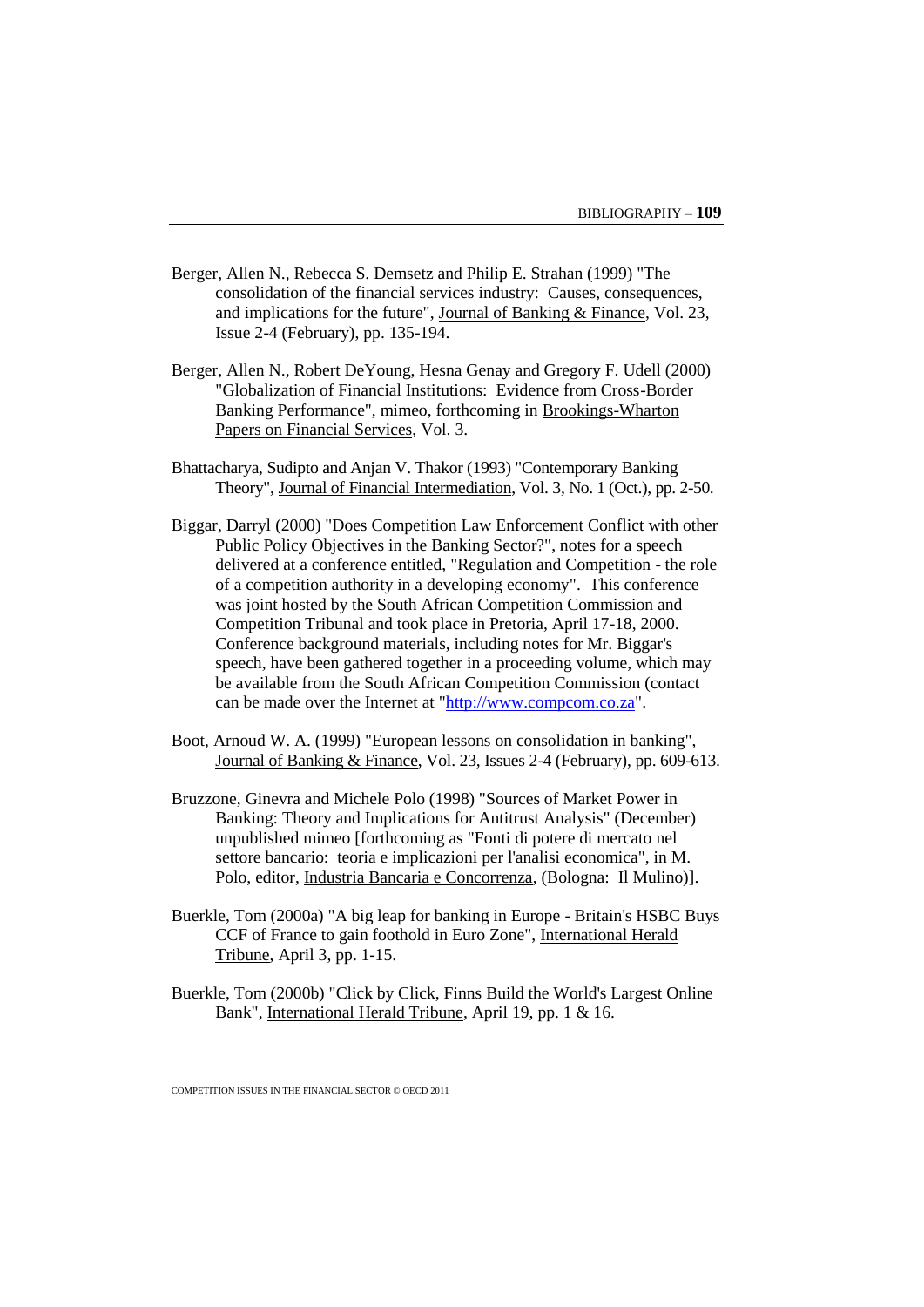- Burke, Jim (1998) "Divestiture as an antitrust remedy in bank mergers", Federal Reserve Board, Finance and Economics Discussion Series, 1998-14 (February).
- Canada, Office of the Superintendent of Financial Institutions Canada (1998) Report to the Minister of Finance - Proposed Mergers between the Royal Bank of Canada and the Bank of Montreal, and the Canadian Imperial Bank of Commerce and the Toronto-Dominion Bank, December 10.
- Canada, Task Force on the Future of the Canadian Financial Services Sector (1998) "Organisational Flexibility for Financial Institutions: A Framework to Enhance Competition", Background Paper #2 (September). Available through the Internet at: [http://finservtaskforce.fin.gc.ca.](http://finservtaskforce.fin.gc.ca/)
- Canadian Competition Bureau (1998) "The Merger Enforcement Guidelines as Applied to a Bank Merger", mimeo released July 15.
- Case Associates (1999) "Banking Mergers transactions costs and market definition", Casenote - Competition Research Issue 16 (May).
- Cetorelli, Nicola (1999) "Competitive analysis in banking: Appraisal of the methodologies", Federal Reserve Bank of Chicago, Economic Perspectives, Vol. 23,  $#1$  ( $1^{\text{st}}$  Quarter), pp. 2-15.
- CNN (2000) "Deutsche, Dresdner merge German banks to form world No. 1; consumer unit to float amid strategy overhaul", ["http://www.cnnfn.com/2000/03/09/europe/deutsche"](http://www.cnnfn.com/2000/03/09/europe/deutsche), March 9.
- Cruikshank, Don(1999) "Competition and Regulation: An Interim Report", and accompanying letter sent by Mr. Cruikshank, on July 22, 1999, to Gordon B. Brown, Chancellor of the Exchequer.
- Cyrnak, Anthony W. and Timothy H. Hannan (1999) "Is the cluster still valid in defining bank markets? Evidence from a new data source", The Antitrust Bulletin, Vol. 44, No. 2 (Summer), pp. 313-331.
- Dai-Ichi Kangyo Bank (1999) "Foundation of the Mizuho Financial Group...Through the Consolidation of the DKB, Fuji Bank, and IBJ", Press Release, December 22 "http://www.dkb.co.jp/english/press/199912/991222\_1.html"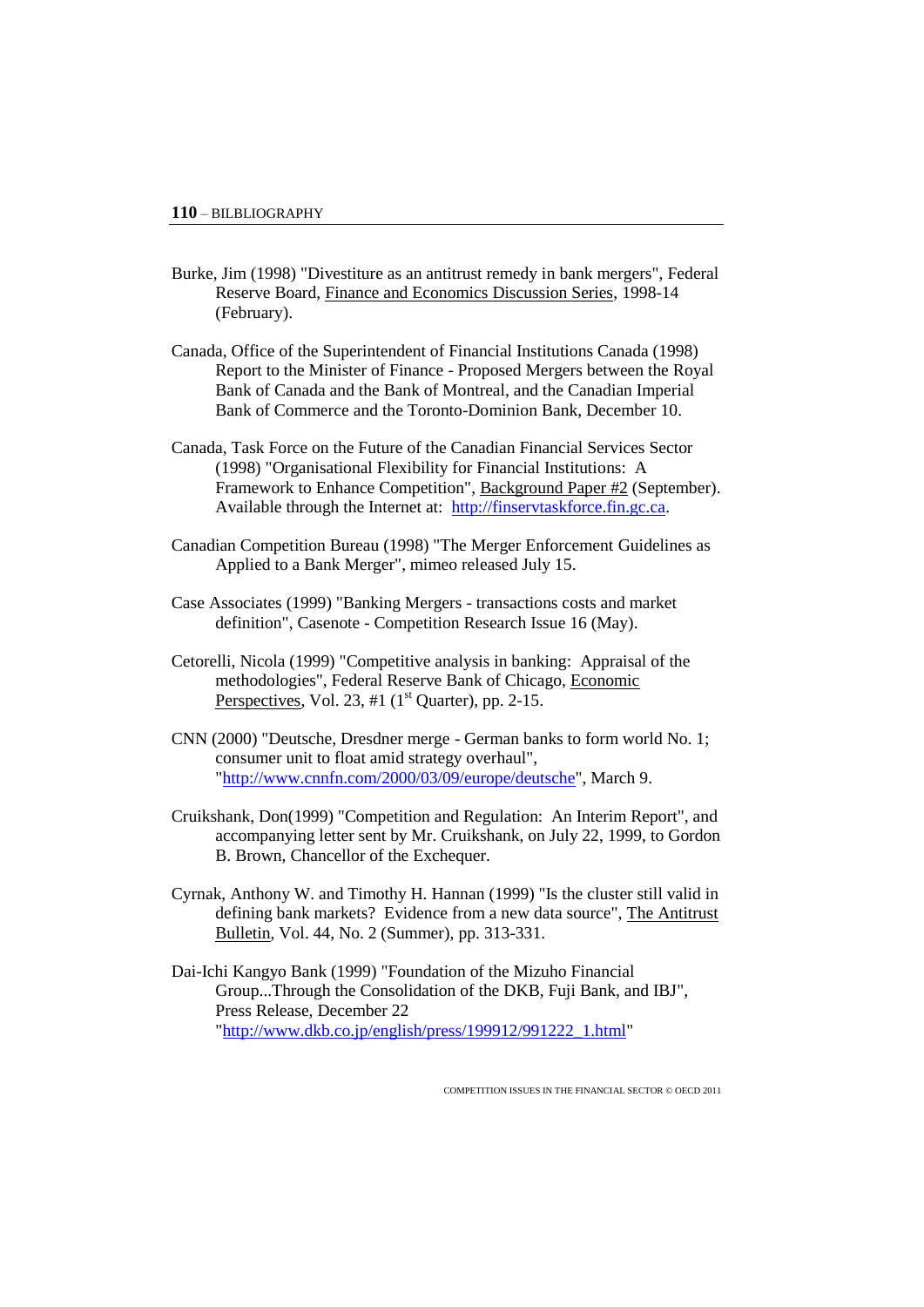- Das, Sanjiv R. and Ashish Nanda (1999) "A theory of banking structure", Journal of Banking & Finance, Vol. 23, pp. 863-895.
- European Commission (1998) Commission Decision of 24/06/98 declaring a concentration to be compatible with the common market (Case No. IV/M.1172 - Fortis AG/Generale Bank) according to Council Regulation (EEC) No 4064/89.
- Fels, Allen (1998) "Mergers and Acquisitions in the Banking Industry: the ACCC Perspective", presentation to the Credit Suisse First Boston, Australasian Banking Conference, Melbourne, September 25.
- Financial Times (2000a) "Deutsche and Dresdner set to merge in search for growth - Allianz involved in three-way swap that will transform Europe's financial landscape", March 8, page 1.

Financial Times (2000b) "Deutsche and Dresdner" (lead editorial), March 8, p.12.

- Flannery, Mark J. (1999) "Comment on Milbourn, Boot, and Thakor", Journal of Banking & Finance, Vol. 23, Issues 2-4 (February), pp. 215-220.
- German Federal Ministry of Economics and Technology (BMWI) (1992) "Report on Experience with Ministerial Approval Proceedings for Company Mergers", Supplement to Monthly Report 7.
- Goddard, Garry K. (2000) "Bank Mergers Policy and Competition Law Enforcement: A Comparison of Recent Experience in Australia and Canada", Banking and Finance Law Review, Vol. 15 (Winter), pp. 181-247.
- Guerin-Calvert, Margaret E. (1996) "Current merger policy: banking and ATM network mergers", The Antitrust Bulletin, Vol. 44, No. 2 (Summer), pp. 289-321.
- Gugler, Philippe (2000) "Merger Review in Switzerland: the United Bank of Switzerland (UBS) Case", forthcoming in the International Business Law Journal (No. 5, 2000).
- Hall, William (2000) "Credit Suisse to focus on e-commerce Swiss bank sets sights on becoming Europe's top financial services brand", Financial Times, March 3, page 15.

COMPETITION ISSUES IN THE FINANCIAL SECTOR © OECD 2011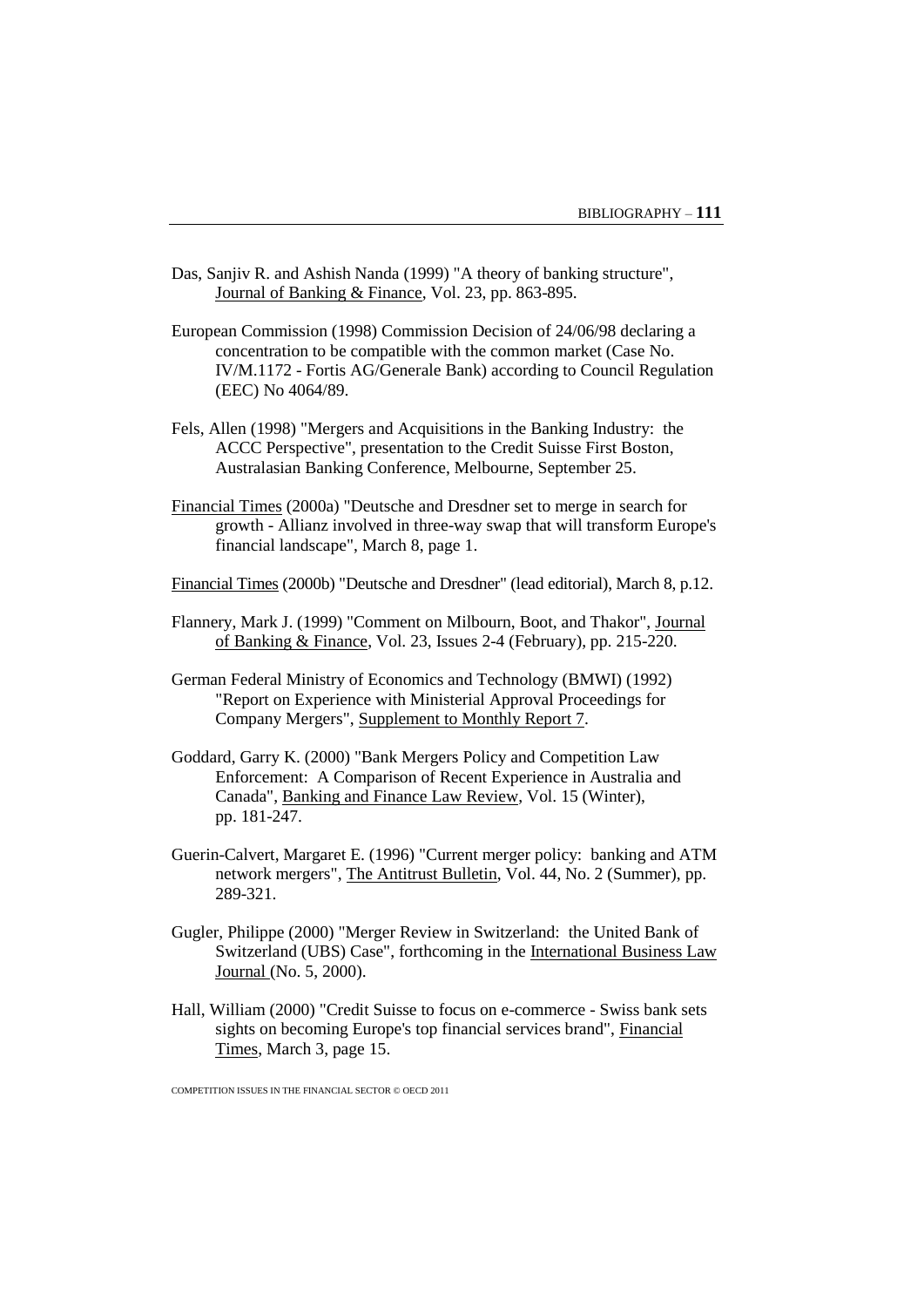- Hancock, Diana, David B. Humphrey and James A. Wilcox (1999) "Cost reductions in electronic payments: The roles of consolidation, economies of scale, and technical change", Journal of Banking & Finance, Vol. 23, Issues 2-4 (Feb.) pp. 391-421.
- Hanweck, Gerald A. and Bernard Shull (1999) "The bank merger movement: efficiency, stability and competitive policy concerns", The Antitrust Bulletin, Vol. 44, No. 2 (Summer), pp. 251-284.
- Hargreaves, Deborah and Tony Barber (1999) "EU attack on German support for banks to create a furor", Financial Times, October 22.
- Harnischfeger, Uta (2000) "Merger puts spotlight on retail weaknesses", Financial Times, March 8, page 16.
- Heitfield, Erik A. (1999) "What do interest rate data say about the geography of retail banking markets?", The Antitrust Bulletin, Vol. 44, No. 2 (Summer), pp. 333-347.
- Hughes, Joseph P., William W. Lang, Loretta J. Mester, Choon-Geol Moon (1999) "The dollars and sense of bank consolidation", Journal of Banking & Finance, Vol. 23, Issues 2-4 (February), pp. 291-324.
- Humphrey, David and Santiago Carbo Valverde (1999) "Cost & Profits Plus Convenience & Prices: Measuring the gains from financial institution mergers", unpublished manuscript (November).
- International Herald Tribune (2000) "Deutsche Bank Cuts 1 200 Jobs Branches are Reduced to Invest More in Internet Services", January 5, page 13.
- Iskandar and Charles Pretzlit (2000) "HSBC wins race for French Bank UKbased group trumps Dutch Bancassurer ING with \$ten bn bid for Credit Commercial de France", April 3, page 1.
- Jayaratne, Jith and John Wolken (1999) "How important are small banks to small business lending? New evidence from a survey of small firms", Journal of Banking & Finance, Vol. 23, Issues 2-4 (February) pp. 427-458.
- Kramer, Robert (1999) "Mega-Mergers" in the Banking Industry", address before the ABA Antitrust Section, Washington, D. C., April 14.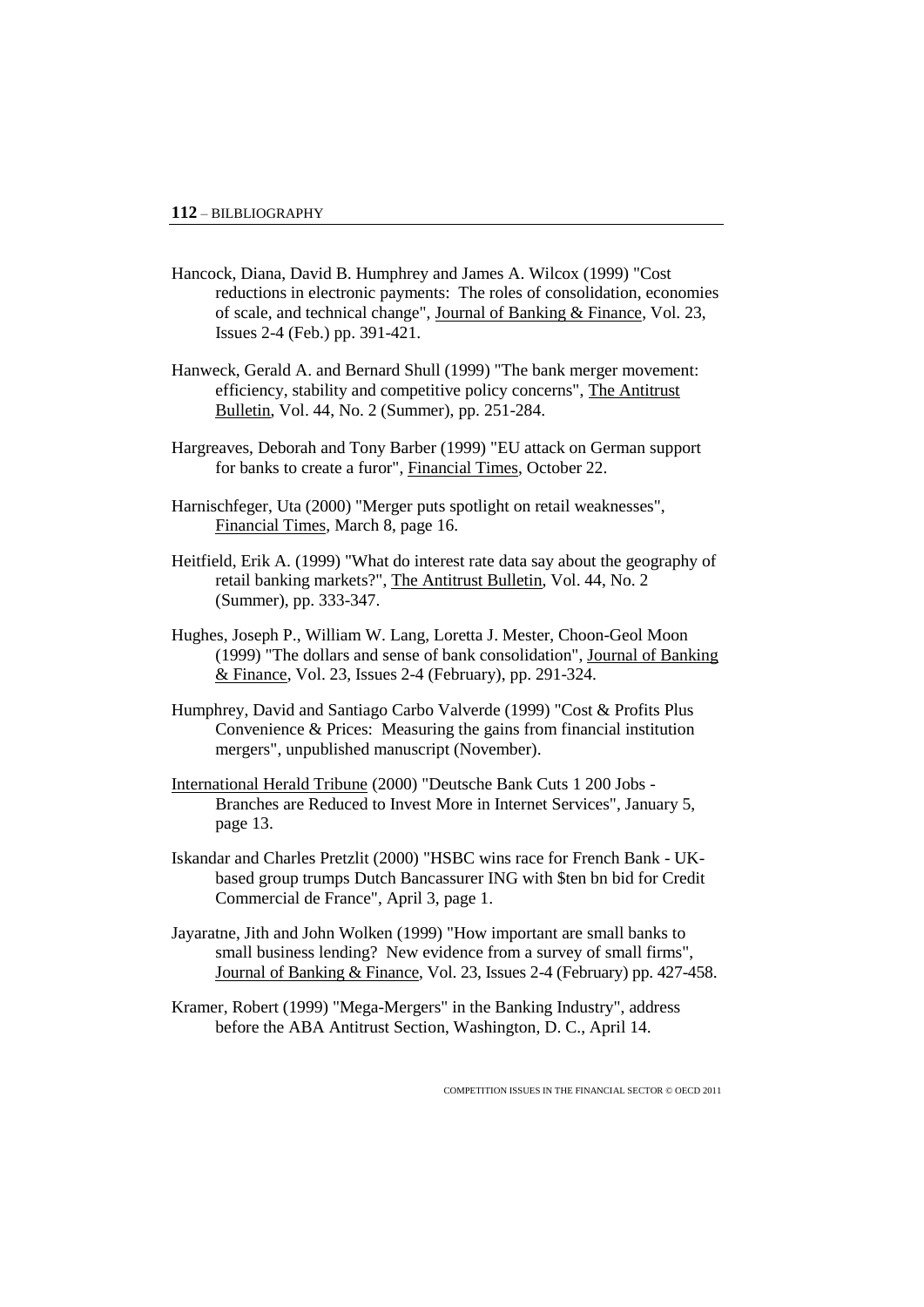- Kwast, Myron L. (1999) "Bank mergers: What should policymakers do?", Journal of Banking & Finance, Vol. 23, Issues 2-4 (February), pp. 629- 636.
- Kwast, Myron L, Martha Starr-McCluer, and John D. Wolken (1997) "Market definition and the analysis of antitrust in banking", The Antitrust Bulletin (Winter), pp. 973-995.
- Mandel-Campbell, Andrea (2000) "Competition to buy banks intensifies", Financial Times, March 6, page 2.
- Milbourn, Todd T., Arnound W. A. Boot and Anjan V. Thakor (1999) "Megamergers and expanded scope: Theories of bank size and activity diversity", Journal of Banking & Finance, Vol. 23, Issues 2-4, pp. 2-4.
- Moore, Jacqueline (2000) "European banks set out online plans", Financial Times, March 15, page 14.
- Nehmzow, Claus (1997) "The Internet Will Shake Banking's Medieval Foundations", Journal of Internet Banking and Commerce, Vol. 2, "http://www.arraydev.com/commerce/JIBC/9702-01.htm".
- OECD (1997) The OECD Report on Regulatory Reform Summary (Paris: OECD, June 1997).
- OECD (2000a) "Cross-Border Trade in Financial Services: Economics and Regulation", Financial Market Trends, No. 75 (March), pp. 23-60. This article is the joint work of a Steering Group under the Committee on Financial Markets.
- OECD (2000b) "Mergers and Acquisitions in the Financial Services Sector", Financial Market Trends, No. 75 (March), pp. 123-140. This article was prepared by Stephen Lumpkin, Senior Economist in the Financial Affairs Division of the OECD's Directorate for Financial, Fiscal, and Enterprise Affairs.
- OECD/CLP (1992) "Strategic Alliances: The Implications for Competition Policy".
- OECD/CLP (1996) "Failing Firm Defence", Series Roundtables on Competition Policy, No. 2 available at "http://www.oecd.daf/clp/roundtables/fail00.htm".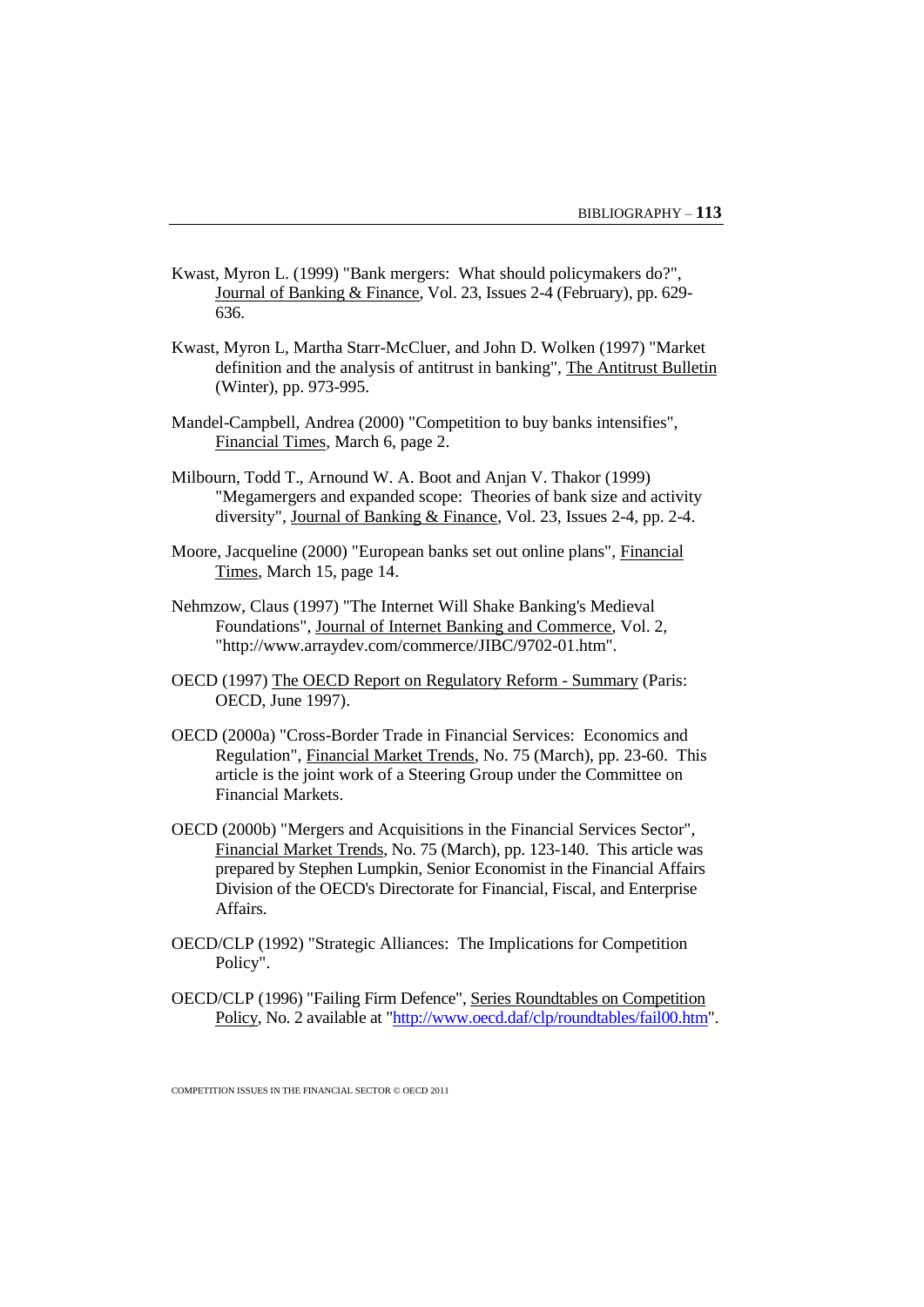- OECD/CLP (1998a) Executive Summary to WP2 Roundtable, "Enhancing the role of competition in the Regulation of Banks" in Series Roundtables on Competition Policy, No. 17 - available at ["http://www.oecd.daf/clp/roundtables/bank00.htm"](http://www.oecd.daf/clp/roundtables/bank00.htm).
- OECD/CLP (1998b) "Enhancing the role of competition in the Regulation of Banks", Series Roundtables on Competition Policy, No. 17 - available at ["http://www.oecd.daf/clp/roundtables/bank00.htm"](http://www.oecd.daf/clp/roundtables/bank00.htm).
- OECD/CLP (1999a) "Relationship between regulators and competition authorities", Series Roundtables on Competition Policy, No. 22 available at "http://www.oecd.daf/clp/roundtables/oligo00.htm"
- OECD/CLP (1999b) "Oligopoly", Series Roundtables on Competition Policy, No. 25 - available at "http://www.oecd.daf/clp/roundtables/relat00.htm".
- Office of Fair Trading (1999) "Market Definition", Guideline issued in relation to the Competition Act 1998", OFT 403 (March).
- Peristiani, Stavros (1997), "Do Mergers Improve the X-Efficiency and Scale Efficiency of US Banks? Evidence from the 1980s", Journal of Money, Credit and Banking, (August), pp. 326-337.
- Petersen, Mitchell A. (1999) "Comment on Jayaratne and Wolken(1999), Journal of Banking & Finance, Vol. 23, Issues 2-4 (February), pp. 459-462.
- Pilloff, Steven J. (1999a) "Multimarket Contact in Banking", Review of Industrial Organisation, Vol. 14, No. 2 (March), pp. 163-182.
- Pilloff, Steven J. (1999b) "Does the Presence of Big Banks Influence Competition in Local Markets?", Journal of Financial Services Research, Vol. 15, No. 3 (May), pp. 159-178.
- Pilloff, Steven J. (1999c) "Money market mutual funds: are they a close substitute for accounts at insured depository institutions?", The Antitrust Bulletin, (Summer), pp. 365-385.
- Prager, Robin A.and Timothy H. Hannan (1998) "Do Substantial Horizontal Mergers Generate Significant Price Effects? Evidence from the banking industry", Journal of Industrial Economics, Vol. XLVI, No. 4 (December), pp. 433-452.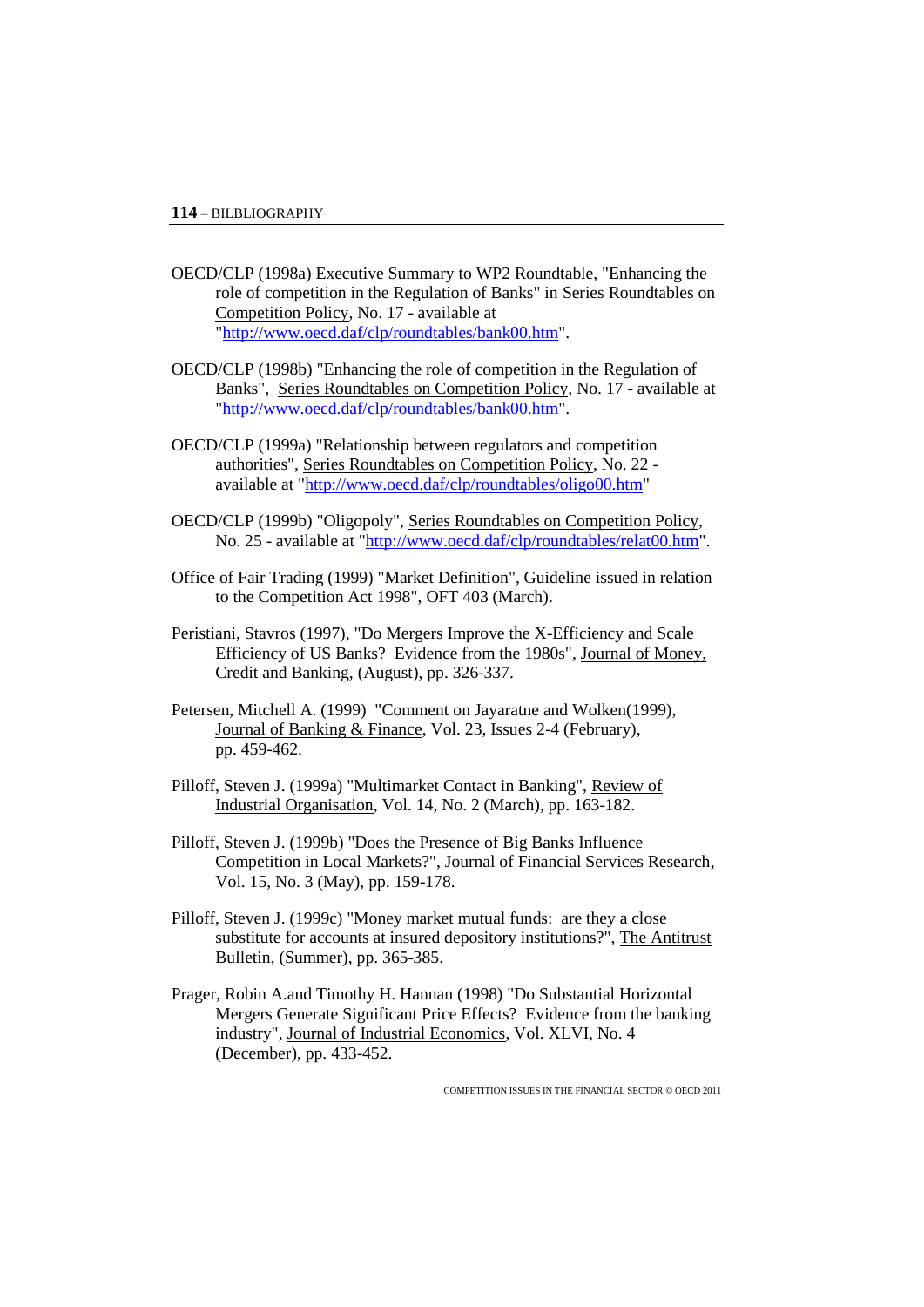- Pretzlik, Charles and Uta Harnischfeger (2000) "Deutsche Bank and Dresdner to tackle branch networks", Financial Times, March 8, page 16.
- Prowse, S. (1997) "Corporate control in commercial banks", The Journal of Financial Research, Vol. 4, pp. 509-52.
- Radecki, Lawrence J. (1998) "The Expanding Geographic Reach of Retail Banking Markets", Federal Reserve Board of New York, Economic Policy Review, Vol. 4, No. 2 (June), pp. 15-34.
- Rhoades, Stephen A. (1997) "Have barriers to entry in retail commercial banking disappeared?", The Antitrust Bulletin (Winter), pp. 997-1013.
- Rhoades, Stephen. A. (1998) "The efficiency effects of bank mergers: An overview of case studies of nine mergers", Journal of Banking & Finance, Vol. 22, No. 3 (March), pp. 273-291.
- Robinson, Constance K. (1996) "Bank Mergers and Antitrust", address before the 31<sup>st</sup> Annual Banking Law Institute, Washington, D.C., May 30.
- Rodrigues, Winston (1999) "The ACCC Approach in Recent Bank Mergers", Consumer Law Centre Victoria, Financial Services Network Conference 1999, Melbourne, March 18.
- Rozanski, George (1999) Unpublished notes for a workshop on competition law applied to the Russian financial sector, Moscow, December 1-3.
- Rozanski, George and Dan Rubinfeld (1997), "Mergers and Other Competition Policy Issues in Banking", an Appendix to the United States Submission to the OECD Competition Law and Policy (Working Party 2) Roundtable held in February 1998. The version cited in this paper is included in OECD/CLP, (1998b).
- Schmid, John (2000a)"German Bank Deal Raises Job Alarms", International Herald Tribune, March 9, page 11.
- Schmid, John (2000b) "Dresdner Calls Off Deutsche Merger Plan that would dismantle Kleinwort Benson Sinks Deal", International Herald Tribune, April 6, page 1.